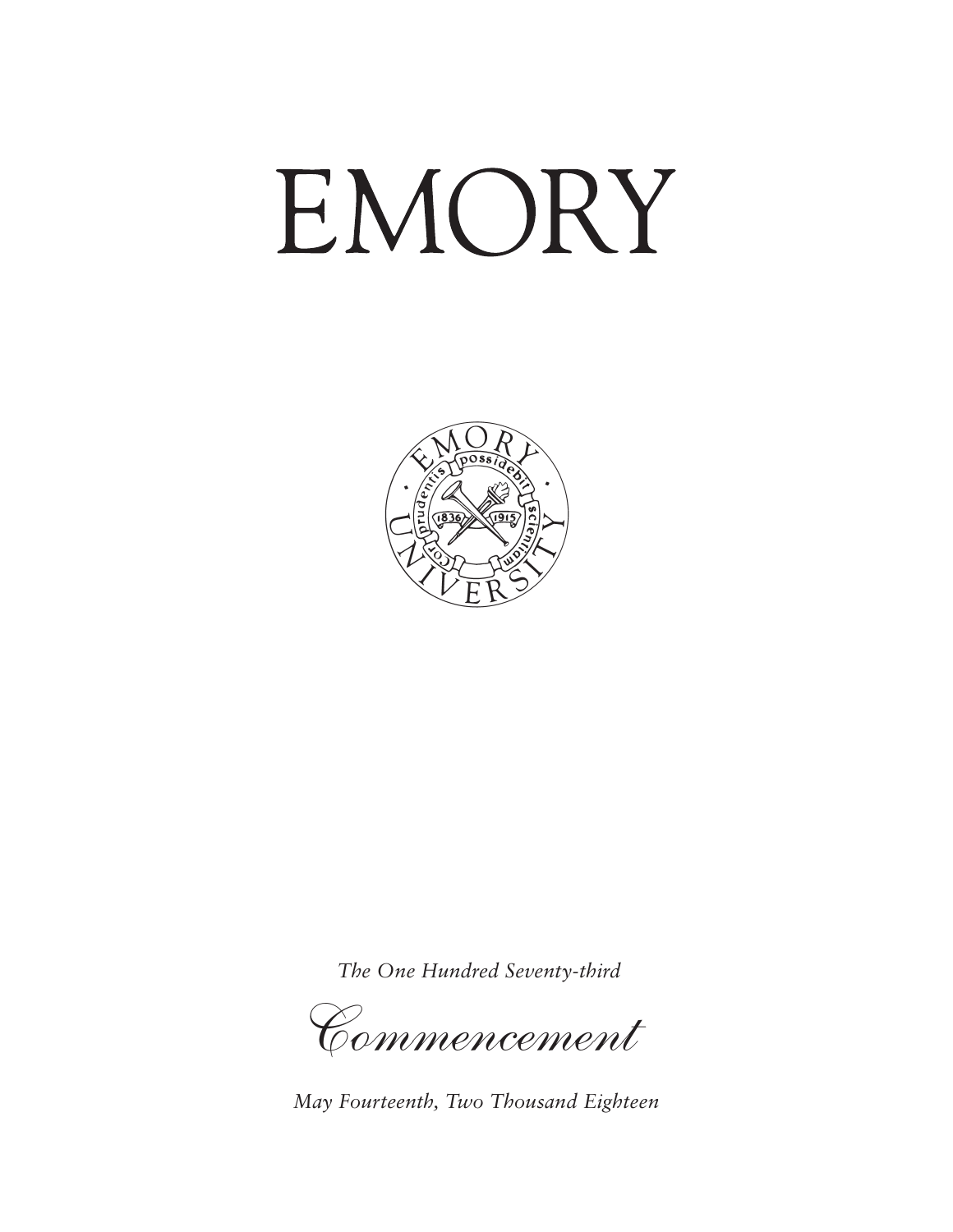

Emory University THE ONE HUNDRED SEVENTY-THIRD COMMENCEMENT THE FOURTEENTH OF MAY **TWO THOUSAND EIGHTEEN** 

*The Alma Mater*

IN THE HEART OF DEAR OLD EMORY WHERE THE SUN DOTH SHINE, THAT IS WHERE OUR HEARTS ARE TURNING 'Round old Emory's shrine.

WE WILL EVER SING THY PRAISES, SONS AND DAUGHTERS TRUE. HAIL WE NOW OUR ALMA MATER, HAIL THE GOLD AND BLUE!

Tho' the years around us gather, Crowned with love and cheer, STILL THE MEMORY OF OLD EMORY GROWS TO US MORE DEAR.

WE WILL EVER SING THY PRAISES, SONS AND DAUGHTERS TRUE. HAIL WE NOW OUR ALMA MATER, HAIL THE GOLD AND BLUE!

—J. Marvin Rast 1918C 29T

*Table of Contents*

| Nell Hodgson Woodruff School of Nursing 15 |  |
|--------------------------------------------|--|
|                                            |  |
|                                            |  |
|                                            |  |
|                                            |  |
|                                            |  |
|                                            |  |
|                                            |  |
|                                            |  |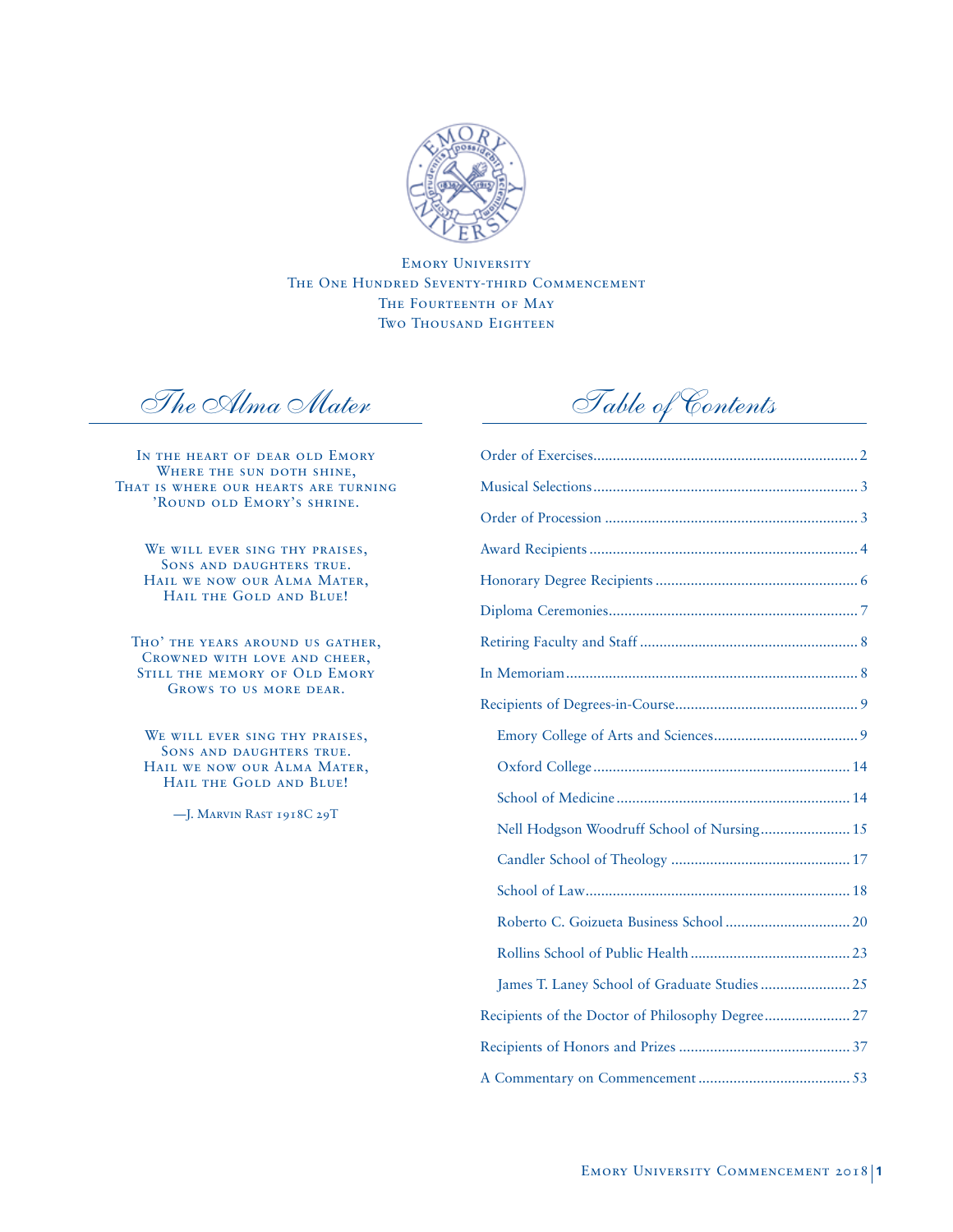

*Presidential Address* Claire E. Sterk

*Presentation of the Marion Luther Brittain Service Awards* Paul Marthers **Paul Marthers** 

*Presentation of the Scholar/Teacher Award* Dwight A. McBride

*Presentation of the Thomas Jefferson Award* Allison Dykes

*Authorization to Confer Degrees* and the context of the Robert C. Goddard III

*Conferral of Honorary Degrees* Claire E. Sterk

*Conferral of Degrees* Claire E. Sterk

Welcome to the Emory Alumni Association **Ashley Moran Grice 97PH** 03B

*Closing Remarks* Claire E. Sterk

*Gathering Music* Atlanta Symphony Brass Quintet

*Processional* Atlanta Pipe Band Atlanta Symphony Brass Quintet

*National Anthem* Atlanta Symphony Brass Quintet

*Invocation* Robert M. Franklin Jr. *James T. and Berta R. Laney Professor in Moral Leadership*

*Interim Vice President of Campus Life*

*Provost and Executive Vice President for Academic Affairs*

*Vice President and Secretary of the University*

*Chair of the Board of Trustees*

*Keynote Address* Michael Dubin 01C

*President, Emory Alumni Board*

*Benediction* Raviteja Alla 16Ox 18C, Hindu Gillian Grace Hecht 18C, Jewish Micaela Violet Petersen McCall 18C, Buddhist Ivena Santilair 18B, Christian Rabiah Sundus Tameez 18C, Islamic

*Alma Mater* Alexander King Bedenbaugh 19C John Lawrence Graham 19C Ryan Redmond Lehrman 18C Winston Leung 18B Justin Y. Yoo 20C

*Recessional* Atlanta Symphony Brass Quintet

Guests are asked to please remain seated during the processional and recessional. Please silence any electronic devices and refrain from talking during the ceremonies. The Quadrangle and Emory College of Arts and Sciences ceremonies can be viewed in rooms 206, 207, and 208 in White Hall and on the web at www.emory.edu/commencement. Overflow viewing for the Quadrangle ceremony is available at McDonough Field.

In support of Emory's sustainability initiatives, we ask that you return any unneeded copies of this program to the program distribution tables and take the time to properly dispose of your recyclable and compostable waste items in the proper containers.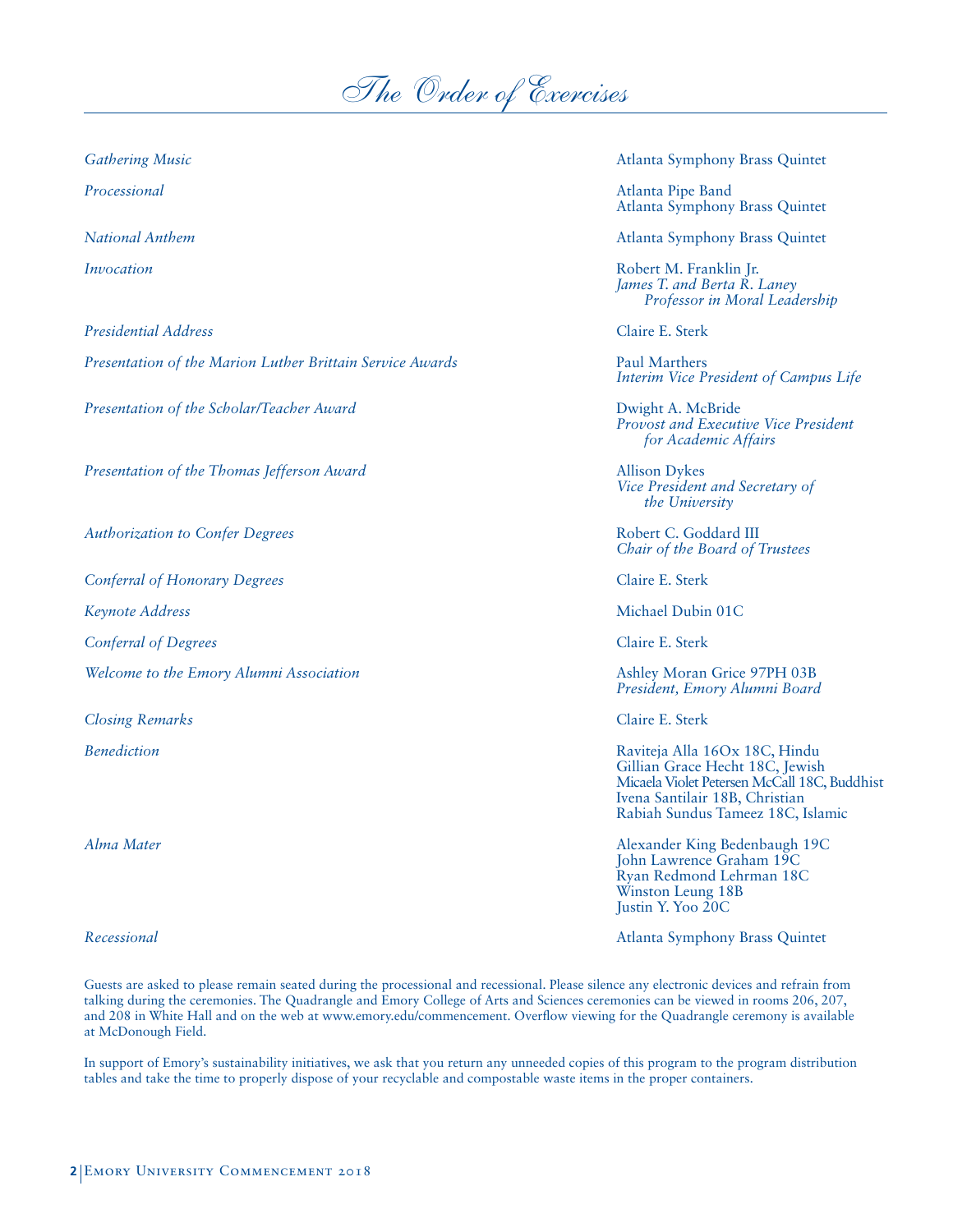#### GATHERING MUSIC

| Sonata from Die Bänkelsängerlieder  Daniel Speer |  |
|--------------------------------------------------|--|
|                                                  |  |
| English Folk Song Suite  Ralph Vaughan Williams  |  |
|                                                  |  |
|                                                  |  |
|                                                  |  |
|                                                  |  |
|                                                  |  |
|                                                  |  |

*The Atlanta Symphony Brass Quintet performs this morning's commencement music, which includes arrangements by Michael Moore. Stuart Stephenson and Michael Tiscione, trumpet Jaclyn Rainey, horn Nathan Zgonc, trombone Michael Moore, tuba and artistic director*

#### PROCESSIONAL

*Emory and Old St Andrews .............*Henry Frantz 71C 74L/Moore *An Academic Procession ...........................* Johannes Brahms/Moore *Prelude to "Te Deum"…….........*Marc-Antoine Charpentier/Moore *Fanfare to "La Peri"* ...................................................... Paul Dukas

*Please remain seated while the platform party, faculty, and graduates process into the Quadrangle.*

#### **RECESSIONAL**

*La Rejouissance from "Royal Fireworks Music"..............*George Frederick Handel/Moore

*Please remain seated until the platform party, faculty, and graduates have departed.* 

#### ORDER OF PROCESSION

THE ATLANTA PIPE BAND

#### Candidates for Baccalaureate and PROFESSIONAL DEGREES

*Each school is preceded by the bearer of its gonfalon.*

#### Candidates for Master's Degrees

Candidates for the Degree of Doctor of Philosophy and Faculty Sponsors

CORPUS CORDIS AUREUM (The Golden Corps of the Heart)

*Members are Emory University alumni from the Class of 1968 or earlier. They are attired in distinctive golden robes.*

#### THE FACULTIES

chief marshal of the university Professor Bobbi Patterson 94PhD

the platform party

- Vice President and Secretary of the University Allison Dykes
- University Historian and Senior Adviser to the President Gary S. Hauk 91PhD

University Trustees

- Recipients of Special Awards
	- Commencement Vocalists
	- Senior Adviser to the President Robert M. Franklin Jr.
- Senior Vice President for Communications and Public Affairs
- David B. Sandor Senior Vice President for Development and Alumni Relations Susan Cruse
- Senior Vice President and General Counsel Stephen D. Sencer
- Executive Vice President for Health Affairs; President, CEO, and
- Chairman of the Board, Emory Healthcare Jonathan S. Lewin President of the Emory Alumni Board of the Emory Alumni
- Association Ashley Moran Grice 97PH 03B
- President of the University Senate Henry Bayerle
- Registrar JoAnn McKenzie
- Student Ministers
- Director of Yerkes National Primate Research Center R. Paul Johnson
- Interim Vice President of Campus Life Paul Marthers
- Dean of Oxford College Douglas A. Hicks
- Dean of Rollins School of Public Health James W. Curran
- Dean of Roberto C. Goizueta Business School Erika James
- Interim Dean of the School of Law James B. Hughes Jr.
- Dean of Candler School of Theology Jan Love
- Dean of Nell Hodgson Woodruff School of Nursing Linda A. McCauley 79N
- Dean of the School of Medicine Vikas P. Sukhatme
- Dean of Emory College of Arts and Sciences

Michael A. Elliott

- Vice Provost for Academic Affairs–Graduate Studies and Dean of the James T. Laney School of Graduate Studies Lisa A. Tedesco
- Provost and Executive Vice President of Academic Affairs Dwight A. McBride

Bill Bolling

- Carmen de Lavallade
- Gay J. McDougall Michael Dubin 01C
- 
- Chair of the Board of Trustees Robert C. Goddard III Bedel of the University Gurbani Singh 18B

President Claire E. Sterk

deputy university marshals

Associate Professor Henry Bayerle, Faculty Marshal Associate Professor Jason Schneider, Faculty Marshal at Large Professor Pamela Scully, Faculty Marshal at Large Professor Arri Eisen, Emory College of Arts and Sciences Professor Nancy J. Newman, Medicine Assistant Professor Laura Zajac-Cox, Allied Health Professor Marcia Holstad, Nursing Associate Professor Steffen Lösel, Theology Professor Thomas C. Arthur, Law Professor Doug Bowman, Business Associate Professor Dawn Comeau, Public Health Professor Vicki S. Hertzberg, Graduate School Kim Chenevey 02Ox 04B, Alumni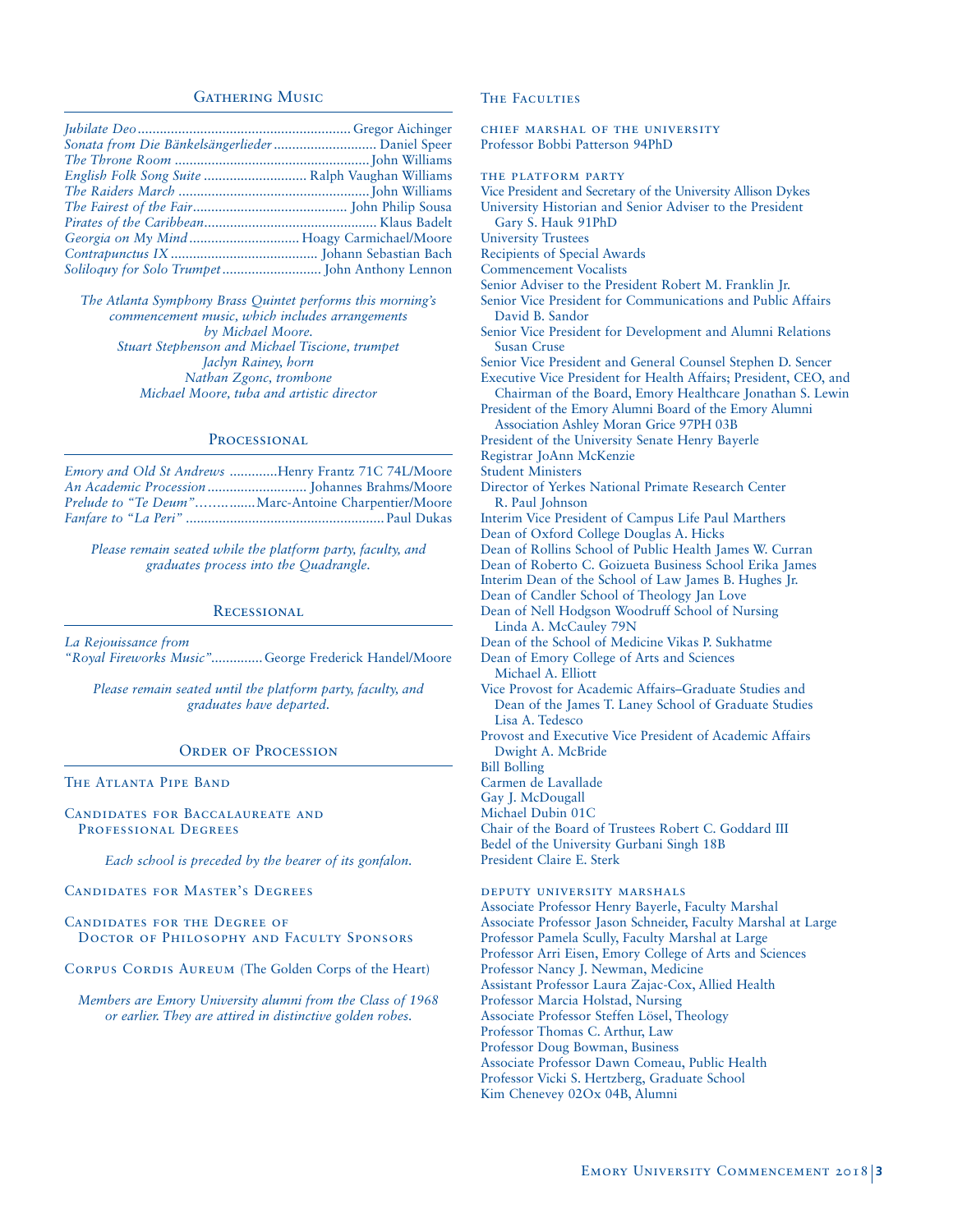#### PRESENTATION OF THE **MARION LUTHER BRITTAIN SERVICE AWARDS**

*This award, symbolic of all honors bestowed on students by the university, is an expression of gratitude for service performed without expectation of reward or recognition. The award was established at Emory in 1942 through a bequest from a distinguished Emory alumnus, former President Brittain of the Georgia Institute of Technology. The Brittain Award is presented annually to two students, one each representing Emory's undergraduate and graduate student bodies.*

Jalyn G. Radziminski 18C *Undergraduate Recipient*

Jalyn Radziminski, a graduating senior majoring in linguistics and interdisciplinary studies with a human rights focus, has been named the 2018 undergraduate recipient of the university's highest student honor, the Marion Luther Brittain Service Award, recognizing meritorious service to the institution.

Radziminski is a member of the first cohort of the 1915 Scholars program, which provides support for first-generation students. A trailblazer in her family, she is also a trailblazer in the Emory community through her tireless commitment to the university and her fellow students—serving, for example, as a peer mentor to encourage and support other 1915 Scholars.

As an activist, Radziminski helped lead Emory's first Racial Justice Retreat and founded the Black Mental Health Ambassadors, a program that connects communities of color with mental and emotional health resources. Through her leadership in Theta Nu Xi Multicultural Sorority, Multiethnic Racial Group at Emory, and Issues Troupe, she executed social justice initiatives and dialogues around multiracial identity, intersectionality, and solidarity among communities.

During her internship with the Emory Alumni Association, Radziminski fostered alumni engagement and improved student recruitment. She also served as outreach chair for Students for Prison Education and Resistance and as a representative to the Emory University Senate.

Throughout her Emory experience, Radziminski has embraced numerous opportunities to serve and lead and to enhance the Emory experience for all students. In so generously sharing her time, talent, and commitment, she encouraged others to do the same, bequeathing an extraordinary legacy of "significant, meritorious, and devoted service to Emory University."

NICOLE J. SCHLADT 18L *Graduate Recipient*

Nicole Schladt, candidate for the juris doctor at Emory's School of Law, has been named the 2018 graduate recipient of the Marion Luther Brittain Service Award. With a master of philosophy in international relations and politics from the University of Cambridge, Schladt came to Emory on a Woodruff Fellowship.

Even in a community of leaders such as Emory, Schladt is distinguished by her extraordinary commitment to leadership and service on behalf of those who are underserved. She has provided significant support for a range of Emory's public service organizations including OUTLaw, the Legal Association for Women Students, the Emory Law Diversity and Inclusion Coalition, and the Emory Public Interest Committee, among others.

When Schladt decides to address a problem, no matter how daunting, she finds a way. For example, she was instrumental in launching Emory LGBTQ Legal Services, helped prosecute felony cases with the Office of the DeKalb County District Attorney,

drafted legal memoranda for the Southern Regional Office of Lambda Legal Defense and Education Fund on behalf of LGBT and HIV-positive individuals, researched Islamic law and international human rights issues for the School of Law, and organized an important panel discussion for Emory's Office of LGBT Life.

Schladt has made enormous contributions to the School of Law, the university as a whole, and the larger community—informing Emory students and delivering legal services to historically underserved Atlanta communities.

In the best tradition of Brittain Award recipients, Schladt has dedicated herself to "service performed without expectation of reward or recognition."

#### PRESENTATION OF THE University Scholar/Teacher Award

*Chosen by the university president from nominations by the deans on behalf of the United Methodist Church Board of Higher Education and Ministry.*

#### Michelle Lampl

*Charles Howard Candler Professor of Human Health Director, Center for the Study of Human Health*

A physician-scientist, Michelle Lampl has developed and shaped programs such as Predictive Health and the Study of Human Health, which distinguish Emory on the national stage.

Her research represents an exciting paradigm shift in the science of human growth, proving that we grow in spurts instead of continuously. Lampl established the science behind the saltatory nature of growth by developing a methodical sequence of investigations involving descriptive human and animal studies, analytic method development, and innovations in noninvasive approaches that can be applied to children as they grow in real time. At the forefront of work that is fundamentally interdisciplinary in nature, Lampl has collaborated with colleagues both close to home and international.

With early growth recognized as a cornerstone of health across the life span, Lampl and an Emory colleague are investigating "smart clothing," which will enable real-time assessment of body dimensions and a noninvasive approach to measuring growth. Smart clothing would permit assessment of growth among the most vulnerable individuals in need of this science—preterm infants. This exciting and far-reaching research has led to invitations to speak worldwide as well as extensive media interest.

Fostering participation and creative expression in the classroom, Lampl is recognized as a pedagogical master who was called upon to deliver the Distinguished Faculty Lecture in 1999 and earned the Emory Williams Distinguished Undergraduate Teaching Award in 2003. A model for many of her peers, Lampl sparks student imagination by pushing hard at the edges of the speculative, never failing to acknowledge the partnership between teacher and student in unearthing new knowledge. In addition to deep support of graduate research, she has advised more than a dozen undergraduate research projects.

Her ample service record extends to the university's most significant committees, including tenure and promotion and strategic planning. Beyond her preeminence as a scholar and teacher, Lampl is an institution builder of the first order.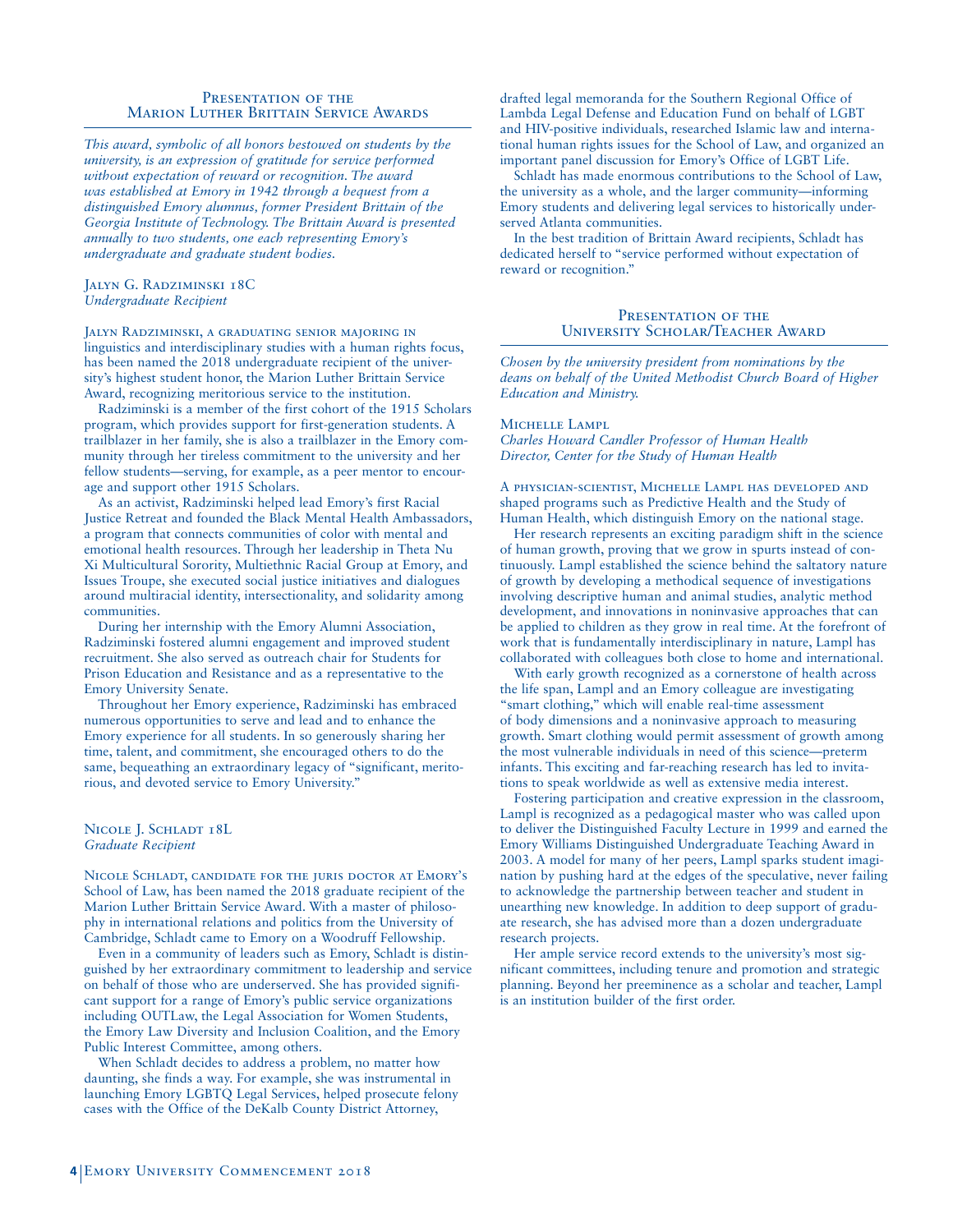#### PRESENTATION OF THE THOMAS JEFFERSON AWARD

*Awarded each year to a faculty member or administrative officer for significant service to the university through personal activities, influence, and leadership.* 

Charles E. Moore *Professor of Otolaryngology—Head and Neck Surgery School of Medicine Chief of Otolaryngology, Grady Memorial Hospital*

Dedicated to the underserved of Atlanta, Charles Moore founded the HEAL (Health Education Assessment and Leadership) program in 2004 as a mobile educational resource. Initially focused on head and neck cancer, he soon expanded his efforts to other areas of medicine and eventually secured a home base: the HEALing Community Center, which provides health education and primary and specialty care in the neediest West Atlanta zip codes.

The recipient of federal funding, thanks to Moore, the center serves as a teaching base for a variety of Emory units—the Schools of Medicine, Nursing, and Public Health; Emory College; Laney Graduate School—as well as partners at Morehouse School of Medicine, Mercer School of Nursing, and Georgia Institute of Technology.

As codirector of the Urban Health Initiative, which advances equity in health and well-being throughout metro Atlanta, Moore obtained a \$1 million grant to support operations. And before investing, Moore never fails to ask people what they need. Access to healthy food is one, and in response, the Urban Health Initiative created a community garden alongside a Super Giant grocery store.

Highly respected by his peers, Moore is a member of the Board of Governors of the American Academy of Otolaryngology and of the American Cancer Society. He is also president-elect of the American Association for Cancer Education.

At Emory, Moore has been honored with the Faculty Excellence Award, the Hidden Gem Award, and the Martin Luther King Jr. Community Service Award. In 2015, the American Academy of Otolaryngology—Head and Neck Surgery chose him for the Jerome C. Goldstein, MD Public Service Award and, in 2017, he was the recipient of the Atlanta Hawks Inspiration Award for Excellence in Community Service. To Moore, though, the highest honor came from a patient at the HEALing Community Center, who said, "This is a lifesaver to me—a complete game changer."

 $\n ****\n$ 

*The following awards will be presented during the diploma ceremony at the school of each recipient.*

#### The Emory Williams Awards for Distinguished Teaching

*The university's oldest awards for teaching were established in 1972 by alumnus Emory Williams 32C. Awards in the arts and sciences are determined by a committee of Emory College faculty. Emory College gives three of these awards each year, while other schools of the university give one award.*

Valérie Loichot *Professor of French and English Emory College of Arts and Sciences* Wesley Longhofer *Assistant Professor of Organization and Management Goizueta Business School*

Melissa I. Owen *Assistant Clinical Professor of Nursing Nell Hodgson Woodruff School of Nursing*

Florian Pohl *Associate Professor of Religion Oxford College*

Tracy L. Scott *Senior Lecturer, Sociology Emory College of Arts and Sciences*

José de Jesús Soria *Senior Lecturer, Chemistry Emory College of Arts and Sciences*

#### THE GEORGE P. CUTTINO AWARD for Excellence in Mentoring

*Established in 1997 by John T. Glover 68C.*

Eric Weeks *Chair, Department of Physics Samuel Candler Dobbs Professor of Physics Emory College of Arts and Sciences*

#### The Eleanor Main Graduate Faculty Mentor Award

*Established by friends and family whose lives were impacted through Main's love and mentorship.*

Patricia J. Bauer *Asa Griggs Candler Professor of Psychology Emory College of Arts and Sciences Professor, Psychology James T. Laney School of Graduate Studies*

## THE EMORY MEDAL

 $\frac{1}{2}$ 

*The Emory Medal honors outstanding alumni for their achievement and service to Emory University and to the Emory community.*

Crystal S. Johnson 00N Laura A. Mitchell-Spurlock 95Ox 97N Jason M. Slabach 13N H. Kenneth Walker 56Ox 58C 63M 65MR 70MR 71MR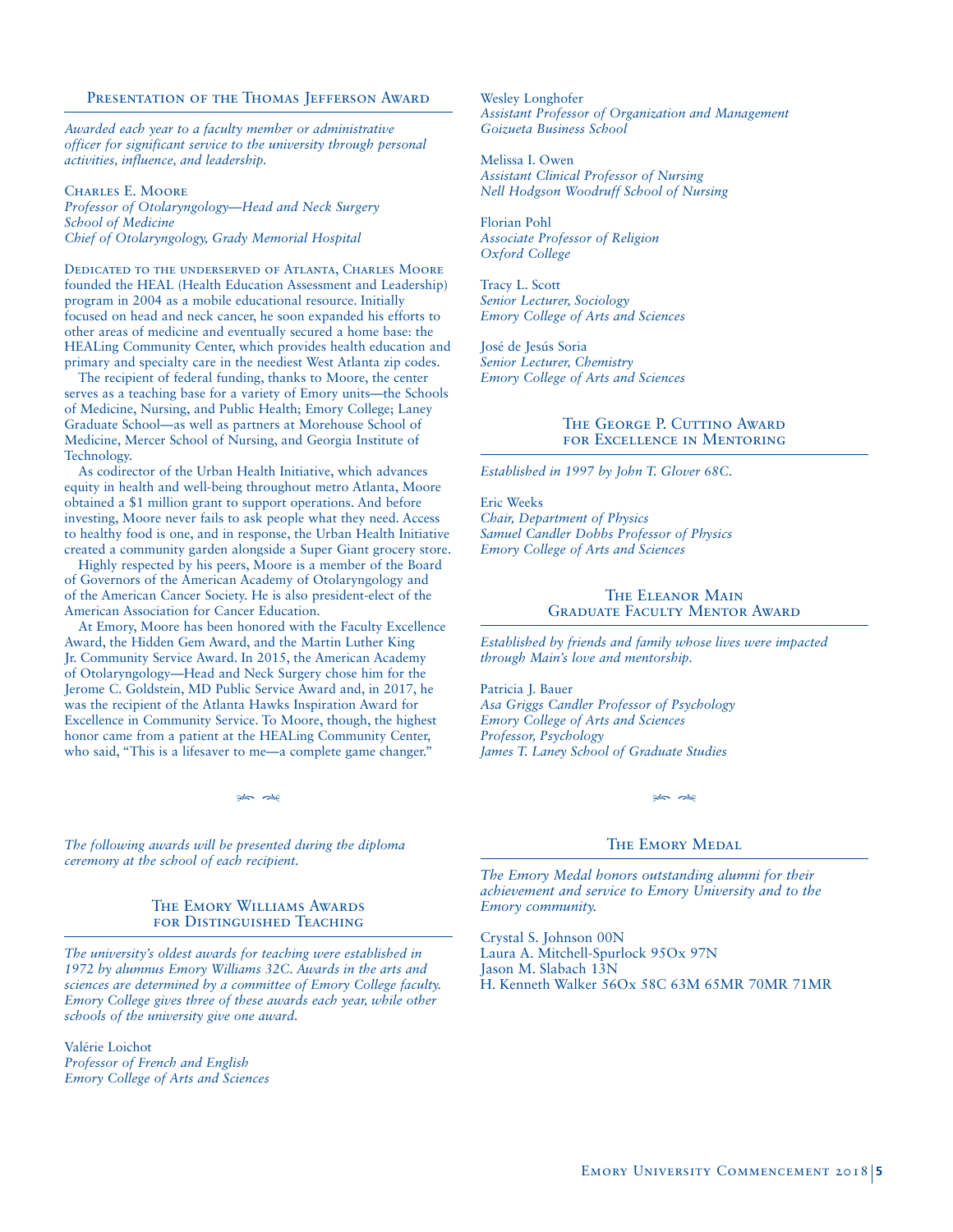#### Authorization to Confer Degrees

*The conferring of degrees is authorized in formal session by the Board of Trustees of Emory University on the recommendation of the president and the faculties. At today's ceremony, Chair Robert C. Goddard III symbolically will authorize President Sterk to confer degrees upon the graduates, including the recipients of honorary degrees.*

#### Honorary Degrees

Bill Bolling

*Activist and Community Ambassador Doctor of Humane Letters, honoris causa*

BILL BOLLING FOUNDED THE ATLANTA COMMUNITY FOOD BANK IN 1979 and served as its executive director until June 2015. Over the span of those thirty-six years, he led the organization's distribution of more than half a billion pounds of food and grocery products through a network of more than six hundred local and regional partner nonprofit organizations that feed the hungry across twentynine Georgia counties. Bolling currently serves as board chair and senior adviser at Food Well Alliance, which unites Atlanta communities to build a robust local food system.

As a charter member of Feeding America, the national network of food banks, Bolling was instrumental in the creation of food banks across the country. He is a frequent speaker on topics related to hunger, poverty, regionalism, affordable housing, and public policy reform. His skills in bridging various public sectors have made him a leader in strengthening the community to serve those most in need. Born and raised in Lexington, North Carolina, Bolling holds degrees from Central Piedmont College and Appalachian State University in business and education, and he received a master of arts degree in psychology and counseling from the University of West Georgia in 1976. He has served as an adjunct professor at the Georgia Institute of Technology and has taught classes at Emory, Georgia State, and Oglethorpe Universities.

Prior to founding the Atlanta Community Food Bank, Bolling served as director of community ministries for St. Luke's Episcopal Church in Atlanta. *Georgia Trend* magazine named him their 2012 Georgian of the Year, and in January 2015 he joined *Georgia Trend*'s Most Influential Hall of Fame. He currently serves on the advisory boards of the Atlanta Falcons, the Georgia Chamber of Commerce, and the Regional Commission on Homelessness, and on the nonprofit advisory committee of the Andrew Young School at Georgia State University. He is founder of the Atlanta Housing Forum, serves as moderator of the Regional Housing Forum, and is on the board of directors of the Arthur M. Blank Family Foundation.

Bolling's recent awards include, among others, the 2015 Dan Sweat Award presented by Central Atlanta Progress; the 2015 Heroes, Saints & Legends Award presented by the Foundation of Wesley Woods; and the 2014 Award for Distinguished Service presented by the Atlanta Business League.

*Mr. Bolling will be presented by James W. Curran, dean of the Rollins School of Public Health.* 

Carmen de Lavallade *Dancer, Choreographer, and Actress Doctor of Fine Arts, honoris causa*

Carmen de Lavallade, an accomplished actor, dancer, and choreographer, has amassed more than six decades of professional experience in the arts. The Los Angeles native made her debut at the age of seventeen with the Lester Horton Dance Theater in the role of Salome, and she appeared in four films, including *Carmen Jones*

De Lavallade succeeded her cousin Janet Collins as the principal dancer with the Metropolitan Opera and was a guest artist with American Ballet Theatre. She has choreographed for Dance Theatre of Harlem, Philadanco, Alvin Ailey American Dance Theater, and the productions of *Porgy and Bess* and *Die Meistersinger* at the Metropolitan Opera. She has also had an extensive acting career, performing in numerous off-Broadway productions, including *Death of a Salesman* and *Othello*. She taught movement for actors at Yale and was a member of the Yale Repertory Company and the American Repertory Theatre at Harvard.

De Lavallade and her late husband, Geoffrey Holder, were the subjects of the film *Carmen and Geoffrey* (2005), which chronicled their sixty-year partnership and artistic legacy. Her most recent work includes 651 ART's FLY: *Five First Ladies of Dance* (2009), *Step-Mother* by Ruby Dee (2009), *Post Black* by Regina Taylor (2011), and the Broadway production of *A Streetcar Named Desire*  (2012). She toured a dance/theater work about her life titled *As I Remember It*, which premiered in June 2014.

De Lavallade received the Dance Magazine Award in 1964, an honorary doctorate of fine arts from the Juilliard School in 2007, the Duke Ellington Fellowship Award, and the Dance USA Award in 2010. She was honored for her contributions as a dancer and choreographer at the fortieth annual Kennedy Center Honors gala in 2017. She has transcended the once-restrictive realms of American theater and ballet and continues to inspire generations of artists and audiences.

*Ms. de Lavallade will be presented by Michael A. Elliott, dean of Emory College of Arts and Sciences.*

Gay J. McDougall *Attorney and Human Rights Advocate Doctor of Laws, honoris causa*

Gay J. McDougall, an attorney who has been instrumental in crafting human-rights legislation for emerging democracies, is an Atlanta native. She holds a JD from Yale Law School and an LLM from the London School of Economics. She received a BA from Bennington College and attended Agnes Scott College as the first African American woman to integrate the school.

McDougall is engaged in human-rights advocacy, litigation, and training activities in Asia, Africa, Latin America, and Eastern Europe. Her contributions to the fight against apartheid in South Africa have been both innovative and highly effective. As director of the Southern Africa Project of the Lawyers' Committee for Civil Rights Under Law, she worked closely with South African human rights attorneys, defended political prisoners, worked with South African negotiators to evaluate constitutional options, and successfully lobbied the US Congress to pass the Anti-Apartheid Act. McDougall's efforts were so effective, and her network of lawyers and supporters so extensive, that when South Africa established the Independent Electoral Commission to organize and oversee the country's first nonracial democratic election, she was one of only five non–South Africans—and the only American—appointed to the sixteen-member commission. It was in that capacity that she accompanied Nelson Mandela as he voted on April 27, 1994, in the election that would result in his becoming South Africa's first black head of state and that country's first elected in a representative democratic election.

After McDougall stepped down as director of the Southern Africa Project in 1994, she continued her human rights work in a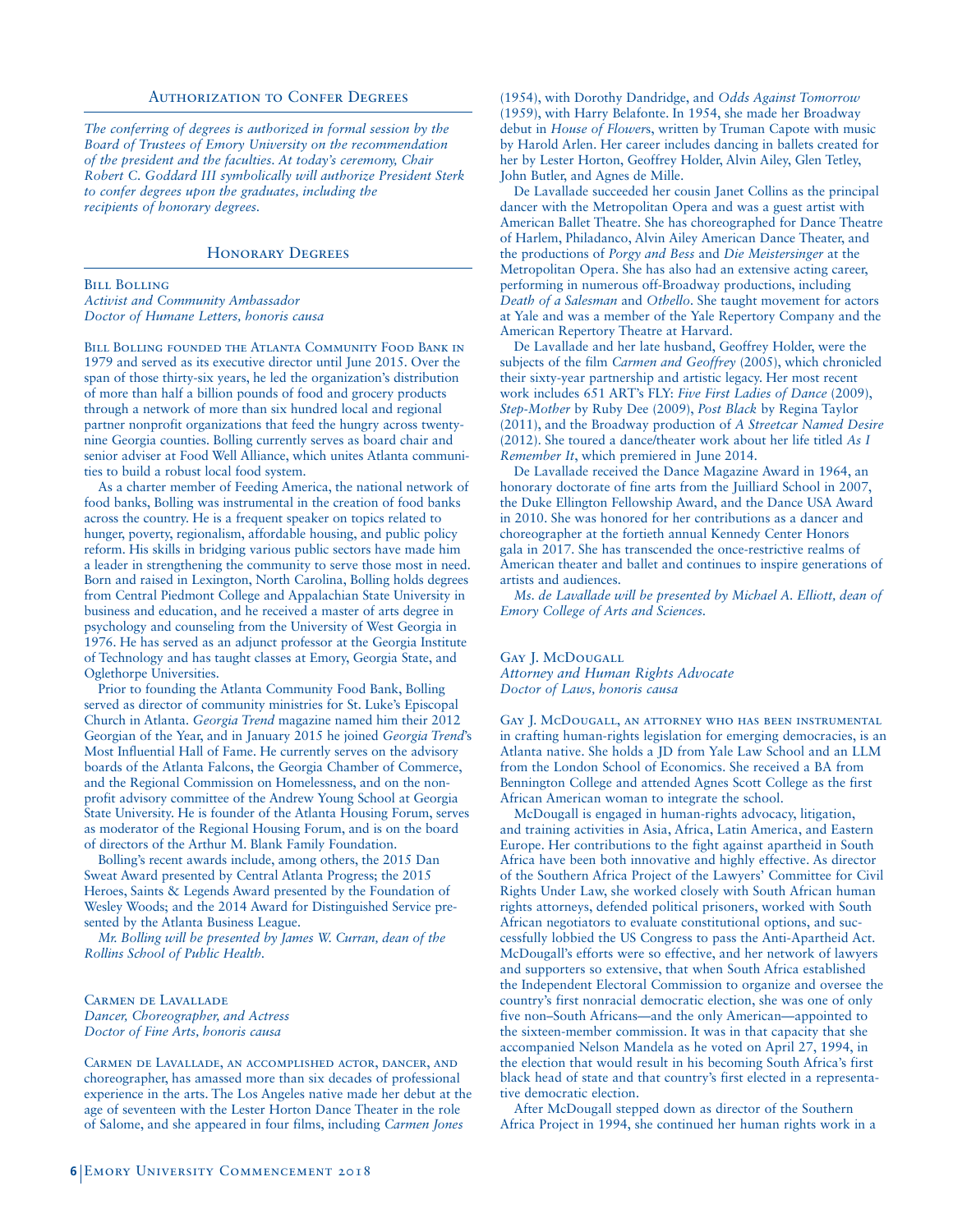number of key positions. She was the executive director of Global Rights, an international human rights organization that focuses on adoption of gender-equity laws and the development of indigenous leaders on issues of gender equity. She has served in several roles in the United Nations, including the first UN Independent Expert on Minority Issues, expert member of the UN Committee on the Elimination of Racial Discrimination, and expert member (alternate) of the UN Sub-Commission on the Promotion and Protection of Human Rights.

McDougall has been a visiting scholar or distinguished scholar at several American universities, including Georgetown Law Center and Fordham Law School. She currently is Distinguished Scholarin-Residence at the Leitner Center for International Law and Justice at Fordham Law School in New York.

*Ms. McDougall will be presented by James B. Hughes Jr., interim dean of the School of Law.*

MICHAEL DUBIN OIC *Alumnus and Entrepreneur Doctor of Humane Letters, honoris causa*

EMORY ALUMNUS MICHAEL DUBIN, COFOUNDER AND CHIEF executive officer of Dollar Shave Club, is a creative entrepreneur, executive, and trailblazing brand builder. Under Dubin's leadership, Dollar Shave Club revolutionized the razor industry, growing to become the second-largest men's razor seller in the US. The company gained attention in 2011, after Dubin's YouTube marketing campaign went viral for its unique brand of humor. The company made a name for itself as a direct-to-consumer subscription razor blades service, cutting costs and passing on savings to consumers. It has been recognized with several prestigious designations and awards, including two Webbys, a CLIO Image Award, several Internet Retailer Excellence Awards, and an American Business Award. The company was acquired by Unilever in July of 2016 for \$1 billion in one of the largest deals in ecommerce history. Under Dubin's leadership, the company has expanded into more than thirty products across five categories. He has been recognized by Ernst & Young as the 2016 Entrepreneur of the Year, in *Fortune*'s 40 Under 40, and in *Business Insider*'s 30 Most Creative People in Advertising.

Dubin, who received a BA in history from Emory in 2001, was the keynote speaker at the first Emory Entrepreneurship Summit, organized and hosted by Goizueta Business School in April 2015. He was an inaugural recipient of the Emory Alumni Association's 40 Under Forty Alumni Recognition program in 2017.

Dubin grew up in Bryn Mawr, Pennsylvania, and began his career in New York as an NBC page, followed by an editorial stint at MSNBC. He then transitioned to digital marketing, developing custom content for brand advertisers, including Gatorade and the video game company EA, and on behalf of properties such as Time Inc. and SI.com. Just before founding Dollar Shave Club, Dubin worked in the video seeding space, creating and driving engagement to branded content made by companies such as LG, Ford, Capital One, and Taco Bell.

Dubin is passionate about content, comedy, and entertainment. He studied improv and sketch comedy for more than eight years at the Upright Citizens Brigade in New York. He currently resides in Venice, California.

*Mr. Dubin will be presented by Erika James, dean of Goizueta Business School.* 

#### Diploma Ceremonies

Fair Weather (includes light rain) *Diplomas will be awarded in individual ceremonies after the close of this university celebration except as noted. The map in the back of this program shows the locations of the diploma ceremonies, held as follows:* 

School of Graduate Studies, Master's Program, *Emory Conference Center Hotel, Silverbell Pavilion,* 3:30 p.m., Sunday, May 13

Emory College of Arts and Sciences, *Quadrangle,* 10:45 a.m. Business School, BBA Program and Master of Professional

Accounting Program, *Woodruff Physical Education Center (WoodPEC),* 11:00 a.m.

Physical Therapy Program, *Woodruff Health Sciences Center, Woodruff Health Sciences Center Administration Building Auditorium (WHSCAB),* 11:00 a.m.

- School of Law, *Gambrell Hall Lawn,* 11:00 a.m.
- School of Nursing, *McDonough Field,* 11:00 a.m.

Genetic Counseling Training Program, *Whitehead Biomedical Research Building, Whitehead Auditorium,* 11:30 a.m.

School of Graduate Studies, PhD Program, *Schwartz Center for Performing Arts, Emerson Hall,* 11:30 a.m.

School of Theology, *Glenn Memorial Auditorium,* 11:30 a.m.

Business School, MBA Programs, *Woodruff Physical Education Center (WoodPEC),* 12:30 p.m.\*

Medical Imaging Program, *Harland Cinema, Alumni Memorial University Center,* 12:30 p.m.\*

School of Public Health, *McDonough Field,* 1:30 p.m.

School of Medicine (MD), *Glenn Memorial Auditorium,* 1:45 p.m.\*

#### Heavy Rain

*If the heavy rain schedule is activated, the Quadrangle ceremony will be canceled and the diploma ceremonies for the various schools will be held as listed below:*

School of Graduate Studies, Master's Program, *Emory Conference Center Hotel, Silverbell Pavilion,* 3:30 p.m., Sunday, May 13

Emory College of Arts and Sciences, *Woodruff Physical Education Center (WoodPEC),* (indoors and ticketed), 8:00 a.m.

School of Theology, *Glenn Memorial Auditorium,* 8:00 a.m. Genetic Counseling Training Program, *Whitehead Biomedical Research Building, Whitehead Auditorium,* 9:00 a.m.

Medical Imaging Program, *Harland Cinema, Alumni Memorial University Center,* 9:00 a.m.

Physical Therapy Program, *Woodruff Health Sciences Center, Woodruff Health Sciences Center Administration Building (WHSCAB) Auditorium,* 9:00 a.m.

- School of Graduate Studies, PhD Program, *Schwartz Center for Performing Arts, Emerson Concert Hall,* 9:00 a.m.
- School of Law, *The House of Hope, Greater Travelers Rest, 4650 Flat Shoals Parkway, Decatur, Georgia 30034,* 11:00 a.m.

School of Medicine (MD), *Glenn Memorial Auditorium,* 11:00 a.m.\*

Business School, BBA Program and Master of Professional Accounting Program, *Woodruff Physical Education Center (WoodPEC),* 11:30 a.m.

School of Nursing, *Glenn Memorial Auditorium,* 1:00 p.m.\*

Business School, MBA Programs, *Woodruff Physical Education Center (WoodPEC),* 1:30 p.m.\*

School of Public Health, *McDonough Field,* 1:30 p.m.

#### SEVERE WEATHER

*If the severe weather schedule is activated, the Quadrangle ceremony will be canceled and the diploma ceremonies for the various schools will be held as follows:*

School of Graduate Studies, Master's Program, *Emory Conference Center Hotel, Silverbell Pavilion,* 3:30 p.m., Sunday, May 13

Emory College of Arts and Sciences, *Woodruff Physical Education Center (WoodPEC)* (indoors and ticketed), 8:00 a.m.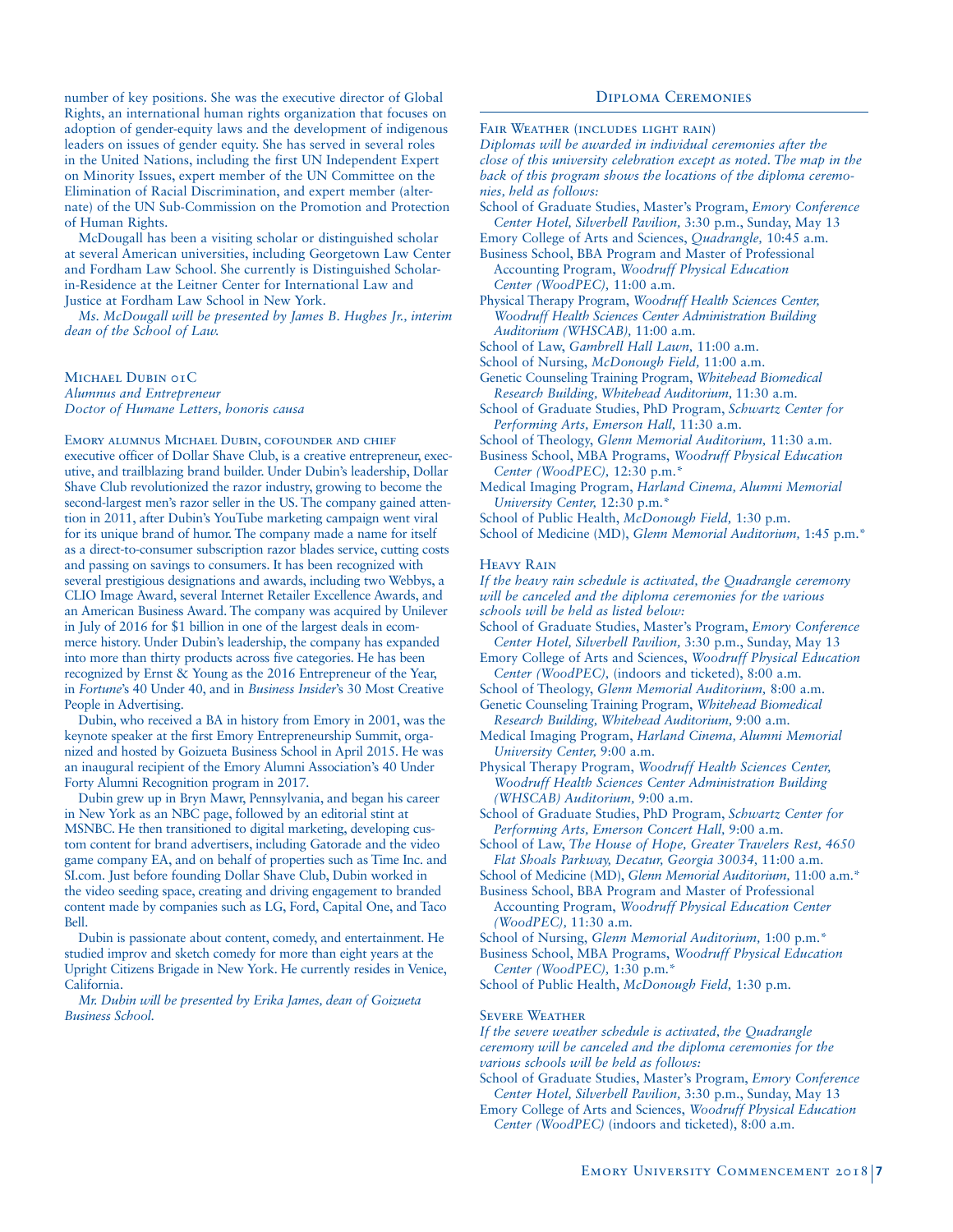School of Theology, *Glenn Memorial Auditorium,* 8:00 a.m. Genetic Counseling Training Program, *Whitehead Biomedical* 

- *Research Building, Whitehead Auditorium,* 9:00 a.m. Medical Imaging Program, *Harland Cinema, Alumni Memorial University Center,* 9:00 a.m.
- Physical Therapy Program, *Woodruff Health Sciences Center, Woodruff Health Sciences Center Administration Building (WHSCAB) Auditorium,* 9:00 a.m.
- School of Graduate Studies, PhD Program, *Schwartz Center for Performing Arts, Emerson Concert Hall,* 9:00 a.m.
- School of Law, *The House of Hope, Greater Travelers Rest, 4650 Flat Shoals Parkway, Decatur, Georgia 30034,* 11:00 a.m.
- School of Medicine (MD), *Glenn Memorial Auditorium,* 11:00 a.m.\*
- Business School, BBA Program and Master of Professional Accounting Program, *Woodruff Physical Education Center (WoodPEC),* 11:30 a.m.
- School of Nursing, *Glenn Memorial Auditorium,* 1:00 p.m.*\**
- Business School, MBA Programs, *Woodruff Physical Education Center (WoodPEC),* 1:30 p.m.\* School of Public Health, *Woodruff Physical Education Center*
- *(WoodPEC),* 4:15 p.m.

*\*These schools/programs have a reception at their respective building prior to the diploma ceremony. See school-specific details regarding timing at emory.edu/commencement.*

# RECOGNITION OF FACULTY AND STAFF RETIREMENTS

*Recognition of recently retired members of the faculty, administration, and staff. Year indicates initial employment at Emory.* 

FACULTY AND **ADMINISTRATORS** Carlos R. Abramowsky (1991) Walter L. Adamson (1978) Michael A. Allan (1997) Evelyn Cherry Bailey (1978) Peter Carl Block (2000) Mary Cahill (2000) Karen T. Carlson (1987) Janet S. Cellar (1996) Miles Crowder (1989) Carl D'orsi (2002) Jacques E. Dion (1998) Paul William Doetsch (1985) Douglas Charles Eaton (1986) Molly Ellen Eaton (1984) Brian D. Evavold (1994) Nicholas G. Fotion (1971) Arthur Jackson Fountain Jr. (1993) Stephen William Henderson (1985) Alexander Michael Hicks (1986) Eric G. Honig (1976) Leonard Lee Howell (1977) David G. Kleinbaum (1993) Phyllis Ellen Kozarsky (1984)

Clark W. Lemons (1982) John A. Lennon (1995) Douglas Walter Lowery-North (1995) Kathy A. Markowski (1995) Louis G. Martin (1971) Helen Susan Mayberg (2003) John E. McGowan Jr. (1973) Fred M. Menger (1965) Pardeep Kumar Mittal (2001) Kieran Barnett Moore (2004) John Gordon Morrow III (1990) Peter T. Nieh (2003) Stephen Roy Pitts (1987) Stephen Russ Price (1991) Dallin T. Randolph (1994) Thomas F. Remington (1978) Richard Bruce Rubinson (1989) Peter Simon Sebel (1987) Charles W. Sewell (1967) Cynthia Cohen Shulman (1985) Lynn M. Sibley (2003) Margaret J. Strieper (1992) Theodosia R. Wade (1988) James W. Wagner (2003) Thomas G. Walker (1970) Mark J. Ward (1998)

Roseanne Waters (2001) Keith D. Wilkinson (1981) Ifor R. Williams (1997) Mark E. Wilson (1979)

#### **STAFF**

*Twenty-five or more years of service* Otor Khalil Al-Khalili (1991) Phylis Ann Austin (1983) Gail Thornburgh Bass (1985) Mary Lou Greenwood Boice (1992) Carla O. Brock (1986) Carolyn M. Brown (1986) Mary Kathleen Carroll (1990) Elaine Earley Cassard (1987) Norma Chinnery (1990) Donna E. Crabb (1990) Cynthia D. Cross (1992) Alice Hopper Dokter (1992) Mary Jo Duncanson (1992) Terry A. Eiesland (1991) Cheryl Elliott (1989) Russell D. Folks (1992) Myra L. Frady (1989) Patricia Ann Freeman (1979)

Ann V. Frellsen (1991) Matt Patrick Graham (1988) Teresa Linn Henderson (1983) Tim Olin Ivey (1980) James R. Kruse (1985) Laureen Mann (1985) Charles Marler (1973) Donna M. Martin (1990) Larry Moody (1974) Geraldine B. Moreland (1992) Sharen Burton Olson (1983) Sharron Paige-Whitaker (1990) Lore Theresa Parran (1988) Karen Sue Pierce (1985) Tony Lavoy Pursley (1986) Janet B. Reardon (1984) Linda Gail Scheu (1983) Vivian Smith (1988) Charles Dennis Spornick (1986) Glenda Stewart (1988) Lucinda J. Strickland (1991) Renee Michele Wilder (1990) Diana Marie Wilson (1987) Janis Lee Wright (1984)

# IN MEMORIAM

*We pause in memory of those members of the Emory community lost to us in the past year.* 

**STUDENTS** Thomas William Hilchey 16Ox 18C Faraaz Hossain 15Ox 18B Leilani Christina Thomas 17PH Walter D. Wiggins 20T

**RETIRED STAFF** Cheryl Pierson

**ADMINISTRATOR** Billy E. Frye 54G 56G 15H **FACULTY** H. Jean Khoury Alanna C.M. Stone 07PH 11M Lynna Williams

RETIRED FACULTY Murray G. Baron William H. Beik William A. Cassel Zuher M. Naib Theodore H. Runyon Jr. H. Kenneth Walker 56Ox 58C 63M 65MR 70MR 71MR

Emeritus Trustees Lewis Bevel Jones III 46C 49T 97H William C. O'Kelley 51C 53L William A. Parker Jr. 50C William B. Turner Sr.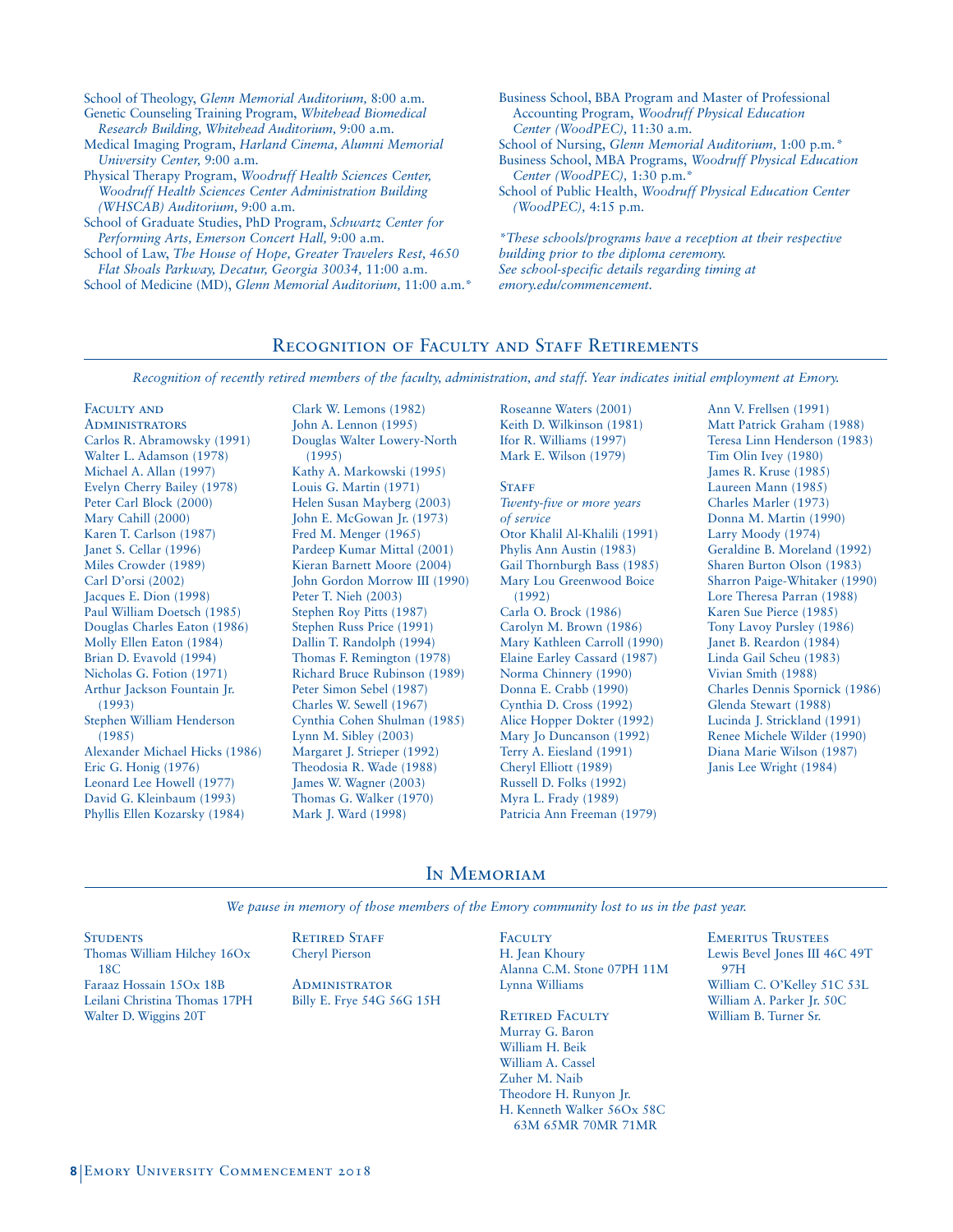## EMORY COLLEGE OF ARTS AND SCIENCES

*Presentation to the president, by Dean Michael A. Elliott, of candidates for the degrees of bachelor of arts and bachelor of science; conferral of the degrees by the president.* 

faculty marshals Eladio Abreu Jessica Barber Sam Cherribi Jacobus De Roode Lynne Huffer Cora MacBeth Hiram Maxim Tracy McGill Eri Saikawa Rachelle Spell Peter Wakefield John Wegner Matthew Weinschenk

student marshals River Malachi Bunkley Sara Temime Frank Cameron Ben Frostbaum Samantha Keng William Alexander Martinez Jason Timothy McCartney Jamani Montague Cassidy Nicole Schwartz

class orator Mehul Bhagat

#### BACHELOR OF ARTS

Julia Abovich Morgan Rachel Ackley Alexander William Adeseye Jonah Micah Adler\*\* Patrick James Agrippina\* Joon Hyung Ahn\*\* Tiffany Ahn Ruchi Ahuja\* Mackenzie Aime Soukaina Akdim Thomas Alcalay\*\* Hayley Paige Alperin Benjamin M. Alpert Yusur Alsalihi Jillian Kelli Alsberry Nicholas Alexander Alvarez Jessica Ambroise\* Matthew Kofi Amegadzie\*\* Hea Jun An\*\* Zhaojun An\* Alejandra Anaya Elizabeth Anderson Zoe Aoussou Frances Joycy Appenteng Jacob Aaron Aqua Ivelina Arnaoudova

# Adrienne Nichole Ash\*\* Samuel Atkins

Sumer Azam\* Zuhra Aziz Astrid Elizabeth Bagger Ahminata Gnara Bah Ishan Bahl Sarah Bailey Jordan Baker-Tealer Samuel M. Balogh\*\* Grant Harrington Barker Alec Simon Barnes\*\* Kathryn Battaglia\* Athanasia Beasley Samuel Jacob Beck Katie Marie Beck-Felts Michelle Bederman Margaret Elizabeth Beker Emma Belfer\* Claudia Sarah Bellido Sariyah N. Benoit Micah Katherine Benton Ilana Simone Berghash Paul Bergmann Talia Mirit Bernhard Carly Besser Veronica Giuditta Bianchi Purvi Bidasaria Jamie E. Bigman Nia Nicole Bilal Jolie Blair Paloma Bloch Andrew Boateng-Poku Rachel Elizabeth Boatwright Zachary Boise\* Jose Santiago Bolanos\* Rachel Bossman\* Lillian Claire Boyer Nika Braiman\* Nathan Braswell Rachel Diane Brenner Jack Jeffrey Breuer\* Ashley Nicole Brown Liana Brown Meredith S. Broyles Liam John Buckley River Malachi Bunkley Andrew Michael Burnside\* Selena Burris Talia Burstein Ena Cabre Correa\* Phillip Cai\*\* Paul Albert Caintic Emma Leigh Calhoun Kelvin Camilo\* Matthew Russell Carabasi\*\* Whitney Leigh Carmack Mallory Leigh Carnes Michael Matthew Carragher Matthew Albert Carter Darby Roos Caso Luke Xavier Thomas Caso\*\* Emanuel Castro Dalia Darene Caudle Yasmin Cespedes-Zaman Eunho Cha

Nanhee Cha\*\* Si Woo Chae Rachel Deborah Naomi Chambers David Matthew Chang Chloe Chasanoff Urmi Chatterjee Gaoke Chen Mengxuan Chen\* Ray Chen Rumeng Chen Siyuan Chen Wei Chen Xiaochen Chen Yixuan Chen Cindy Ling Cheng Nathaniel Burroughs Cherry\*\* Lekha Chilakamarri\*\* Sonia Chinai\* Hahn Choi\*\* Joo An Choi\* Min Jae Choi Florence Chow Sarah Chowdhury Chee Ho Chung Grace Miran Chung Doris Cikopana Rachel A. Citrin Kaylette Clark Matthew William Cleare\* Alexis Rickeshia Cole Harmonie Coleman Jonathan Coles\* Jonathan Conde-Peraza Hannah Elizabeth Conway Elizabeth Cooper Claudia Cooperstein Maxwell Cornwell Viviana Kay Coronado Paola Valentina Correia Sierra Briana Cortner\* Nathaniel Lawrence Cox Christine Eleanor-Salvant Crais Jose Cueva Hanrui Dai Christopher Thomas Dale Isaac Daley Sumera Dang Joelle Danz Katherine Dautrich Alexandra Victoria Davis Jamie Dawes Stephanie Day-Goodman Melissa DeFrank Janay DeVillasee\* Eliakim Deguzman Michael Demers Zachary Todd Denton Lauren Chantel Diaz Xavier Enrique Diaz Emily Dickson Juliana Dieterich Boff Andrew Paul Doetsch\* Caroline Doll Cole Donahue Akash Hemant Doshi\*

Ravi Doshi Ada Guthrie Dovell Hilary Shelli Druckman Hairuo Duan\*\* Shubham Dubey Samantha May Dunat Lauren Duncan Jessica Dunlap Amina Sabree Dunn Malkese Assante Edwards\* Phoebe Wells Edwards Annabess Ehrhardt Julia T. Eisman Ekin Cem Eke\*\* Priya Elangovan Kimberly Blair Ely Christopher Andres Encalada\* Emily Marie Enyedi Lily Epstein Zachary Stuart Erb\*\* Jose Armando Espinoza\* Cecilia Esquivel Lauren Elizabeth Estell Sue Lynn Estes Akaniyene John Ettang\*\* Bryan Ezema Isabelle Dean Falk Shea Fallick Haoliang Fan Wenyun Fan Xudong Fan Kimberly Simone Farmer Jacquelyn Stafford Farrow Sebastian Javier Faundez Emily Feigelman Chloe L. Fein Julia Skye Feldman Andrew Robert Felix Ashaki Felix Alexander Dean Fellows Jared Marquell Felton-Grice Yinning Feng Karl Xavier Fenzl Mollie M. Fiero Sarah Fine Lauren Firestone Tara Firestone Elizabeth Patricia Fiske Nakiyah Flowers Clare Elizabeth Fogarty Asha Fradkin Sara Temime Frank Emily Franty Anna Giulia Franzosi Dylan Decorps Freeman\*\* Justin R. Freeman Katherine Frisbie Cameron Ben Frostbaum Raymond Fu\* Yichen Fu Anna Isabel Fuhr Mitchell Kelly Fundingsland Jennifer Fundora Robert William Gahwiler\*\* Anshera Galan Alejandra Mikayla Gallegos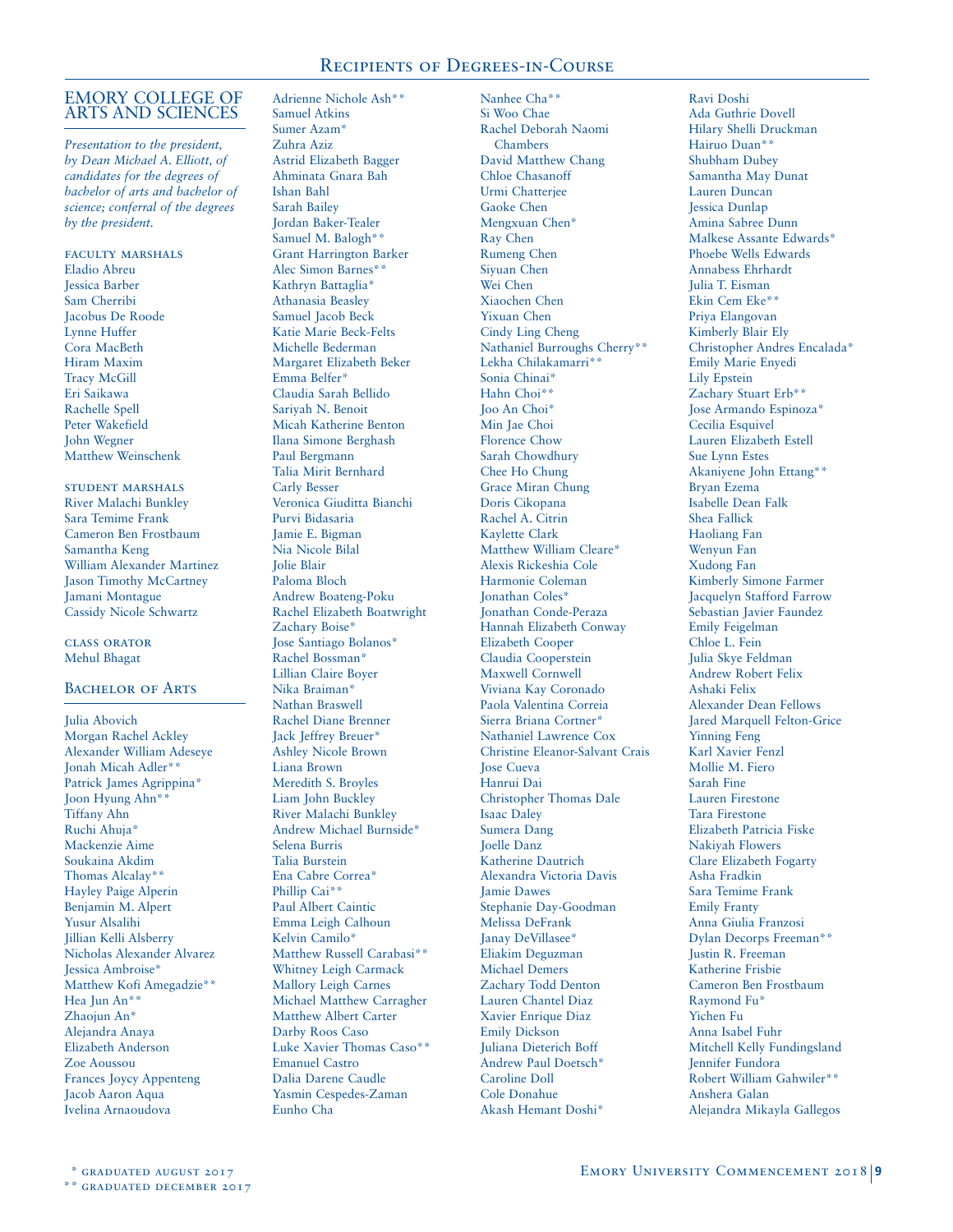Liam Connor Galloway Ibel Galvez Olanike Gangbo Lirelle Terri Gardere Cody Brett Gardiner\*\* Benjamin Morton Garfunkel Raunak Garg Ila Gautham Patricia Nicole Gerth Sonia Kiran Ghura John Gillen III Eve Aylene Gleeson Killian Raven Glenn Diane Glover Saumya Goel Tessa Ann Goetz Katharine Gold Brooke Haley Goldfarb Benjamin Parker Goldfein Matt Elias Goldman Brian James Goldstone Alexander Jesus Gonzalez Carissa Hope Goodwin Phillip Gorbunov Madeline J. Gordon Maria Isabella Braule Gordy\*\* Amy Eileen Gorowitz\*\* Rohan Goyal KT Grace Natalie Gramling Tammany Grant Phillip Greenfield Micaela Grimaldi Jaime Guberman Neal Gupta Pranav Gupta Shivang Gupta Andrew Guro Gabriel Allyn Koelbl Guzman Joyce Hagans Eugenie Claude Hagemann\* Anteneh Hailu Henry I. Hammett\*\* Lu Han Mollie Ayn Hardin Bridget Harding Devika Harlalka Hannah Rose Harmatz\*\* Kereisha Earlene Harrell Alexandra Paige Harris\*\* Janay Monique Harris\*\* Kayla Karrianne Harris Daniel Wayne Hart\*\* Nicholas Hawkins Alida Rae Haworth Jacqueline Marie Hayes Kelsey Hayes Jeffrey Haylon Angela He Dongxiang He Yang He Zengningzi He\* Rebecca Head Gillian G. Hecht William Heck Hannah Helmey

Orli Tess Hendler Jiwon Her Mayelin Hernandez Nellie Hernandez David Edgar Hervey Jacob Hess\*\* Alexa Heather Hirschberg Peter McCandlish Hoover Robert James Hopenhajm Greer Howard Amelia Reid Howell Veronica Lena Howell Gabrielle Howes Binchen Hu\*\* Mingjia Hu Gloria Huang Jiangrui Huang Katlyn Huang Stanton Zhu Huang Austin Morgan Hughes\* Averya Patrece Hunter Thomas H. Hunter IV Heejin Hur\*\* Katherine Yeejin Hur Natalie Paige Hurlock Kristian Hutchinson Jihyun Hwang Katherine Hyman Yong Ho Brian In Ana Serena Ioachimescu Shefain Jamila Islam Isabella Maram Issa Adam Iyob Chelsea Ann Jackson Peter Ryan Jackson Emily Jacobs-Schwartz James Ineui Jang\* Jungha Jang Jaime Enrique Jaramillo Valerie Isha Jean Tillie Kathryn Jenkins Jonathan Jennings Victoria Jeon Emily McKenna Jewell Wenchen Jiang Soo Youn Jin\*\* Anum A. Jiwani\* Young Woo Jo Kevin John Ashley Jones Chan Mi Joo Meghan Jordan Alec Bradley Josepher Eunice Y. Joung\* Gwiwoong Jung John Jo eon Jung Soohyung Jung\*\* Shashank Kalanithi\*\* Katherine Dianne Kallis Jonathan L. Kaminski Dong Woo Kang Soo Min Kang Jacob Nathaniel Kanter Katherine Blair Kaplan Kobi Samantha Kaplan Sri Ram Sai Kari

Devika Kataky\*\* Zoe Anastasia Katsamakis Alexandra Jordan Katz Eleni Faidra Kefalogianni Selina Kelete Katherine Edelen Kelley\*\* Sarah Isabelle Kelley Samantha Keng Cale Thomas Kennedy James Patrick Kennedy Kristina Patricia Kennedy Daniel Kerning Zora C. Kesich Noor Seher Khan Raja Khuri Carly Ryan Kies Ivy Kilpatrick\* Brian Joonku Kim Dae Hee Kim\* Dagyong Kim\*\* David Youbin Kim\* Geun Min Kim Grace Kyoung Eun Kim Jason Saejin Kim Jinsol Kim Jun Hee Kim Minjee Kim\*\* Patricia Kim Sang Hyun Kim\* Sharon J. Kim Young Joo Kim\*\* Charles King Maya Knight Melissa Leigh Koelsch Eleanor Margaret Kohli Pranati Cheshta Kohli Gabriela Korobkov Margarita Vika Korobkov\* Carli Brooke Kovel Jacquelyn Barbara Kraut Hunter Caroline Kravitz Amy Krivoshik Frances Zenisek Krupkin Bhavna Kumar Isha Kumar Sanjana Kumar Shauna Rachel Kupershmidt Sarvani Kuruganti Leslie Kweon\*\* Graham Stuart LaBran-Boyd\*\* Matthew John LaMourie II Thomas Lampeter Lauren Elaine Landers Anjali Rani Lankford Nicolette Lathouris Lindsay Amani Lawson\* Alexis LeBlanc Juandiego Lebed Albertine Wei-An Lee\*\* Dong Ryul Lee Hyeon Woo Lee\* Hyuk Kyu Lee\*\* Jae Yeop Lee Seung Ju Lee Sunwoo Lee Vivie Lee

Ye Lee Monica J. Lefton Jessica A. Leone Brianna Helene Lesnick Rebecca McKown Leussing Julia Ellen Leventhal Jessica Lauren Levine Victoria Levy\*\* Monet Nicole Lewis-Timmons Siqing Li\*\* Yichen Li Zhuoya Li Camila Liao Emily Xi Lim\*\* Allison Lin I-Chiu Lin Zehong Lin Zehua Lin Cooper A. Linn Gregory Litle Xiyan Liu Cheng-Wei Lo Taehyun Lo\*\* Rachel Pui Shi Loh Victoria K. Lord Deion Love Olivia A. Lowery Emmeline Luck George Ray Ma Aisha Mahmood Anmol Mahtani\* Alison Bao Tam Mai Aneel Maini Jeremy Andrew Male Daivik Jawahar Malhotra\* Srishti Malhotra Shaheer Alam Mallick Isabel Joy Malmazada Michelle Megan Malmberg Angela Faith Mamaril\*\* Jordana D'Neil Mancini Sandra Manhan Ambika Mann Charles Mann Nicola Marcucci Cole Margol Halle Elizabeth Markel\*\* Blake Mars James Martin Chynna Martinez\* William Alexander Martinez Devin LeDrut Mashman Divij Mathur Kara Maynard Maximilian Gerald Mazur Nana Asumeng Crystal McBrown\* Rhianne McCalip Drew McCarron Kenquavius Raekwon McCollum Max Andrew McCreary Joshua McEnroe Kristin Anese McFadden Jacob Maglenn Meadows\*\* Taylor S. Mehalko Ayush Narendra Mehta\*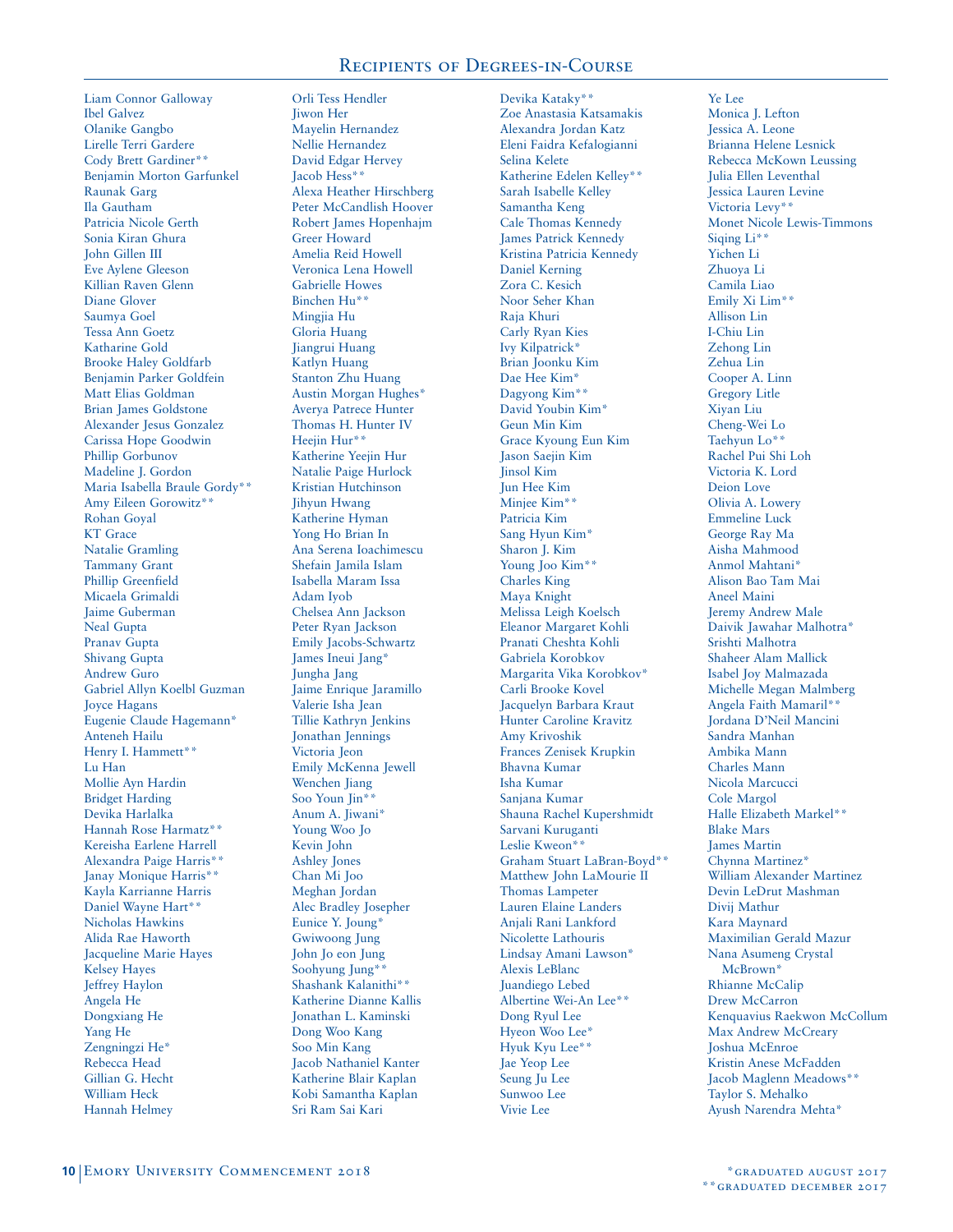Neev Akshit Mehta Amanda Noelle Melton Adriana Isabel Mendez Sahar Karim Merchant\*\* Catherine Margaret Messina Keisha Michel Melissa Mickiewicz Deandre Miles Alexandra Paige Miller Brian Corey Miller Kennede Miller\*\* Tajae A. Mills\*\* Ji Yong Min\* Katarina Miranda John S. Mizuki Jamani Montague Gigi Moody Jee Young Moon\* Carly Sue Moore Justin C. Moore\*\* Olivia Morgan Sean Harrison Morgan\*\* Emily Mae Morse Nicole Paradies Moscow Christina Elisa Moulton Falak Muhammedi Rebanta D. Mukherjee Edward Joseph Munk Julia Munslow Jamison F. Murphy Courtney Murray Gretel Nakiyuka Nabeta Sarah Mac Leod Nagle Rusha Naik Anish Reddy Nalla Gloria Bomi Nam\*\* Subham Nandy Sharon Nechemia Esther Neibart Leah Rebecca Neiman Arielle J. Nelson Vy Nguyen Lawrence Samuel Nichamin Margaux Nijkerk Brittany June Nixon\* John Richard Nolan\*\* Megan Norris Jenifer Johanna Norwalk Caroline Nwanze Clementina Afua Gyeswaa Nyarko Christian Connor O'Connell Andrea Ochoa Lozano\*\* Ifeayinwa Odelugo\*\* Judith Ogbue Tomisin Ogunsanya Onyinyechukwu Olive Ohamadike Nana Yaw Ohemeng-Tinyase Kathleen Okeefe Emma Olender Timothy Anders Olsen Abigail Helena Olson Aspen Ono Anisha Pal Tenzin Palbar

Jayla Palmer William Palmer Luying Pan Knika Pandey Tejal Pandharpurkar Emily Parent Dennis Hoeun Park\*\* Hannah Jin Park\*\* Heejin Park\*\* Kendall Erica Parks Susanna Byrne Parrish Anjali Maya Mahesh Patel Ravi S. Patel Shoba Samir Patel Lindsay Patton Margaret Elizabeth Pavleszek Mario Roberto Perez Timothy Galt Perkins Joshua David Perlin Hunter Phillip Perlman Sean T. Perryman\* Amaya Shoshannah Phillips\*\* Jennifer Pianin Tameka Pierre-Jean Stephanie Kristin Pintas Manisha Piryani Kelvin A. Pittman Daniel Anthony Pizarro Benjamin Max Polinsky Brianna Shea Poovey\* Sydney Portigal Hannah Eve Poss Courtney Powell Ashley Brooke Powers Jordan Nicole Poyfair\*\* Thomas Nicholai Preiser\*\* Daniel Miguel Prettel Garrett Foster Price\* Mickeal Prince Ali Reza Punjani Aashreen Puri Harris Qazi Jingyi Qi Hans Letian Qu Halsey Quinn Rae Ra\*\* Eliana Rabinovitz Ava Mary Raddatz Jalyn G. Radziminski Olivia Asha Ragoowansi William Tyler Rains Alisha Rajendran Monisha Rallapalli Taylor Nicole Randleman Lydia Helen Rautman Zoe Ravina Julia Beckman Reagan Zainab Rehman Monae Reid Robert Wilson Charles Reier Sheridan Reilly Emily Elizabeth Reinhard\* Danielle Reisbaum Jiying Ren Shirley Ren Alana Rettig

Jun Young Rhee\*\* Alexander D. Rickford Navil Graciela Rivera\*\* Jimmie Earl Roberts\* Lucas Todd Roberts Drew Michael Robinson\*\* William Joseph Rogers Youngho Roh\*\* Devin Blaine Rome McKenzie Paige Rome Jonathan Eli Rosen Rebecca Hanna Rosen Jessica Lyn Rosenthal Jake Nathan Rosmarin Olivia Anna Rubin Katherine Emily Russ Marissa Louise Russell Sameera Sabharwal Arthi Sairam Monique Sofia Salazar Kaelan Michael Saley Alexis Nicole Salters Paige San Felipe Jose Antonio Sandoval-Ramirez Jake Adam Sanger David Eliel Santos Lesley Ann Santos\* Dwitiya Sapre Daniel Cyrus Sasson\*\* Vivek Sawhney\*\* Nathaniel Sawyer Heath David Saxon\* Jay Samuel Schaefer Adam Lee Scharf Adam Schexnayder Bradyn Schiffman Caroline Murphy Schmidt\* Mikaila Schmitt Crawford Gregory Schneider Alana Schoenhals Ariana Schoenholz Cecilia Benedictine Schramm Bradley Schupack Alexander Charles Schwartz\* Hannah Schwartz Jason Robert Sell Andy Mike Seraphin Qasim Shafi Aamir Salim Shah Areeta Shah Jingwu Shang Chenzhi Shen Youjia Shen\* Harley Sherwood Matthew Noah Shevrin Ruiran Shi David Shin Leah Tehrani Shine Irene Youkyoung Shinn Jennifer Kate Shub Levy Garrett Spencer Shuler Aliya Siddiqui Emily Joy Siegel Joshua Brian Silberfein Nicholas Mager Silverman Hayley Ann Silverstein\*\*

Zoe Simon Devan Raj Singh Priya Singh Princess Faith Singleton Rebecca Sirota Jacob Siu\*\* Lila Ram Siwakoti\*\* Maria Sophia Skokanic\* Julia Skyhar\*\* Elizabeth Joyce Smedley Daniil Smirnov\*\* Brittany Smith Destini Smith Hannah Smith\* Kitara Smith Nikita Sogoloff Shams Sohani Gweneviere Nichole Sommer Seung Kwon Son Connie Jihyun Song Claire Brennan Sontheimer Antonio Sorhegui Angela Gabrielle Spears Mathew Aaron Sperling Cecily Michael Spindel Ross A. Spock\*\* Victoria Sarah Steinberg Brendon Charles Stern Talia Stern Maria Elizabeth Stetson Margaret Stewart Shelloi Shannon Stobbs Rhiannon S. Stone-Miller Monica Rae Stravous Marquavious Strozier Rhett Murray Stuart Bethany Brianne Studnicky\* Aileen Suh\* Nora Sullivan Shane Lawrence Sullivan Laurel Emmy Sutherland Alexis Janay Sutton Alexander Daniel Sweeting Sharifa Sylvan Spencer J. Taffet Samantha Tall Rabiah Sundus Tameez Mi Tang Sibel Tanriyar Michelle Tawil Jacqueline Anne Teed Harry Austryn Teplow Tyler Russell Teresi Yemisrach Sharew Teshome Kathryn Marie Thirey\* Christopher Michael Thomas Tristen Thompson Hunter Thomson Tian Tian Alexandra Kristiana Tikka Brian Tobias Cooper Tollen\*\* Manda Torres Anna Chun Li Tramposch Emily Diem Tran Kathryn A. Trinka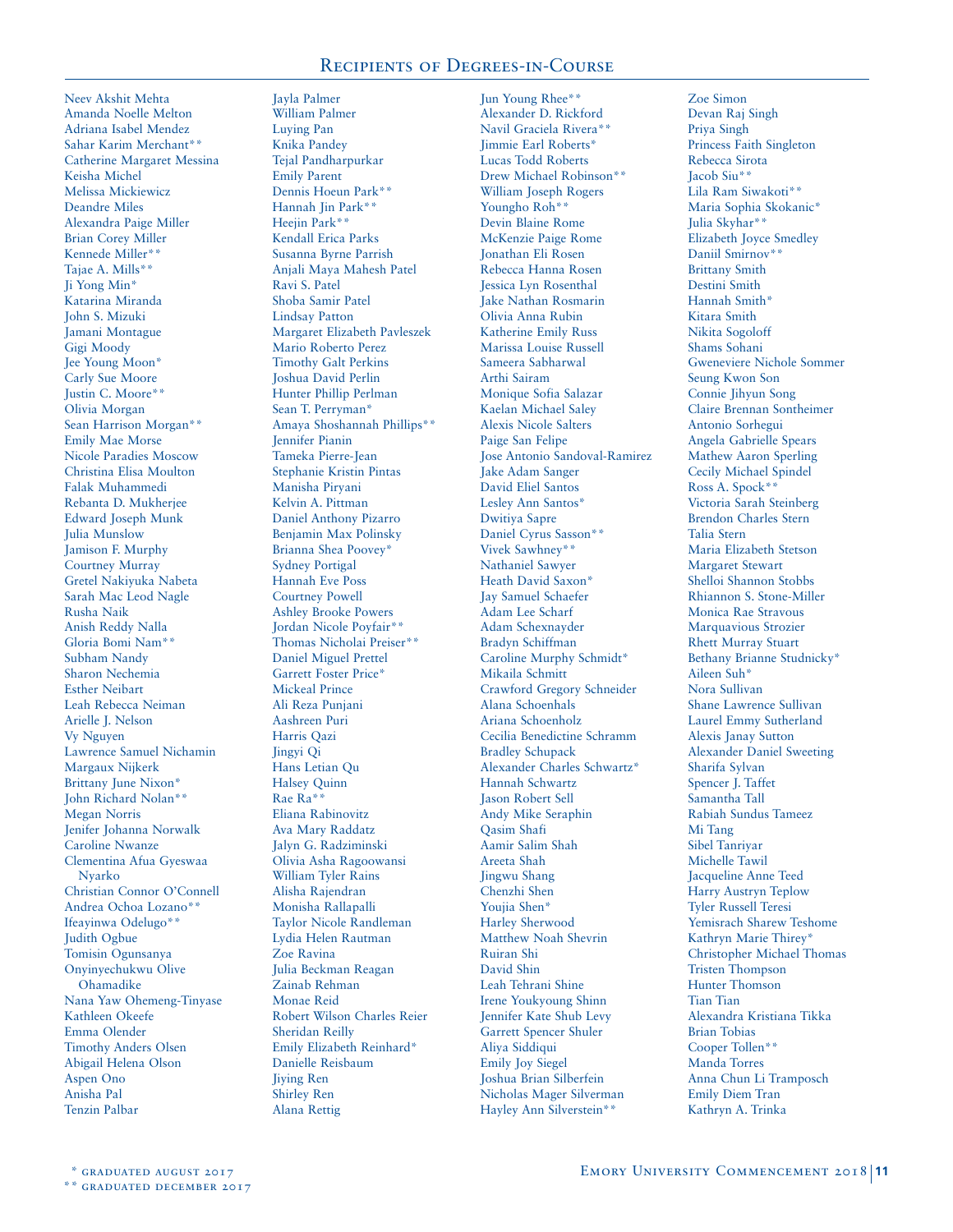Samuel Mengesha Tsega Della Tufon Serik Tukupov\*\* Janelle Laureen Turnquest Sabrina Zoe Udwin Victoria Umutoni Catherine Urbano Jessica Urgo Margaret Emiko Vail Johnson Varghese Gabriel Vasconcelos Daenera Marissa Vazquez\*\* Jacqueline Veliz Daniela Giovana Ventura Jacqueline F Verdin Hansine Vexlund Tal Corwin Vicario Caroline Elizabeth Wagner\*\* Mark Gabriel Walden\*\* Gordon Waldman Andrew Walker Jaleyah Destiny Walker Montez I. Walker Loi A. Walsh\* Hebing Wang\* John Wang Lanqing Wang Liv Nakamura Wang Peter Wang Tianshu Wang Yiran Wang\*\* Yujing Wang Megan Virginia Waples Mallory Claire Warman Sara Alexa Waxman Sophie Faye Wecht Lauren Brittani Weems Morgan Weinstein Sierra Weiss Matthew Lawrence Whitwell Jamila I. Wiggins Caroline Joy Wilkerson Aidan Patrick Williams Iman Kai Williams\*\* Lagena Williams Raekwon Malik Williams Tyler Brandon Willrich Belen Wilson Tyler Benjamin Wilson\*\* Brandon Robert Wood Max R. Wood Alec Woodard Andi Xu Jiaming Xu Yicheng Xu\* Yifan Xuan\*\* Yukun Yan Chen Yang\* Yiqing Yang Lik Yau\*\* Leila Tiffany Yavari Young Ye Ruoyun Yin Ana Yoo Huisub Yoon\*\* Hyuk-Jin Yoon

Christopher Michael Young\* Mikaela Young Roy Alvin Young II\*\* Lisa Kristi Yu Elizabeth Yusupova\*\* Rostam Zafari\*\* Charles Zakkour\*\* Cristian Ricardo Zaragoza Aijing Zhang Mengyi Zhang<sup>\*</sup> Qingwan Zhang Shiqi Zhang Tian Zhang\* Zihao Zhang\* Zuoyu Zhang Qing Zhao Silin Zheng\*\* Siqi Zheng Zeyu Zhong Maxiaoyun Zhou\* Xinyi Zhou\* Helen Zhu

## BACHELOR OF SCIENCE

Caroline Abbott Abdella A. Abdushukur\* Marissa Ann Adams Dorcas Adetokunbo Adedoja Asher Ades Kikelola Ann Afolabi-Brown Kelsey Alexander Raviteja Alla Brandon Amirian Isaac James Evans Andrade Michael Anthony Andrews Tyler Jacob Angert Hiroo Aoyama Melissa A. Ardizzone Caitlyn Ann Arno Maureen Ascona Kavita Ravindra Athalye Abigail R. Bacharach Jennifer Badash Konya Badsa Lucy Hribar Baker Justin Rakesh Baman Natalie Helene Bauer Lilah Lynn Bedrossian Elizabeth V. Belenky Maria Diana Berce\* Alex Rose Berman Cristina Isabel Besosa Gomez Rajit Bhandari Safiyah Bharwani Hannah Rulan Billings Adarsh Bindal Robert Austin Blom Benjamin Kichline Bolte Kristian Riley Book Christian Botz-Zapp Halle Bradshaw Adrian Clifford Brooks Alexandra Leigh Brown Alicia Alexis Brown Bethany Hope Brown

Maxwell Dylan Brown Fan Bu Sarah K. Burzynski Bethany Cagle\*\* Diana Anna Cagliero\*\* Nan Cao Yulei Cao Robert Owen Cash Karina Mingyan Chan\*\* Mandy Mei-Ying Chan Phat Ly Chang Zachary T. Charif Sofia Charlot Emily K. Chastain\* Neeraj Singh Chawla Lily Chen Mengxin Chen Sijia Cheng Raveena Chhibber Yoon Seok Cho\*\* Mi Hyun Choi\*\* Julianna Christman Crystal Hope Chu Che Yeol Chun Carrie Elizabeth Ciccotello Dwight Clark Erin Christina Connolly Ronald Max-Edouard Cornely Tessa Cotron\*\* Christina Karen Crawford Emily Bridget Crawford Jake Patrick Cronin Madison Ann Dalton Kara Marie Danielczuk Georges Daoud Enakshi Das Tyler Debbie\*\* Kevin Delijani Marika Deliyianni Madeline Renee Deshazer Long Di Idiatou B. Diallo Robert Dicks Claire Dillenbeck Louis Truong Do Ana Dobrita Zachary James Donato Javier Enrique Donestevez antunano Yijun Dong Aakash Doshi Kora Elizabeth-Zeeb Dreffs Teresa M. Durham Katherine L. Duval Kristen Marie Eichamer Robert Eisenman Taylor Alyse Eisenstein Daniel Elchediak Zarifa Eshova Mario Javier Espinosa Palacios Sanghyun Eun\*\* Katherine Ewan Mialovena Exume Andrew Favre Richard Feng Paula Fernandez Begne

Erica Marie Fischer Katelyn Elizabeth Flaherty Sarah Grace Flanders Rhea Fogla\*\* Julie Fowler Divine Joseph Francis Samantha Lejay Franco\*\* Bessie Frias Adam Isaac Friedman Shelby Fruge Weibo Fu Xiaochao Fu\*\* Katherine Gabay Apoorva Gangavelli\*\* Jeff Gao Elizabeth Garrett-Currie Jordan George Trishanne Daynia Gillings Jonathan Palmer Giuliano Akash R. Gogate Ilana Michelle Goldberg Michael Alexander Goldberg Chiara Gonzales-Portillo Kavelle Syra Gosine\*\* Zaina Gowani Tal Dvora Greber Katelyn E. Green Eric Daniel Greenberg Goldy Michael Ronald Stanley Grenon Feichi Gu Anwesha Guha Thoran Gundala Runchou Guo Anna Katherine Gurney You Na Ha\*\* Haley Elizabeth Haas Abby Christine Hackl Selaem Hadera Karly Nicole Hampshire\*\* Paavali Akseli Hannikainen Sixing Hao Rajashree Hariprasad Mitchell Harmon Wesley Duncan Harmon Morad Ihab Hassan Kathryn Hatch Winston Y. He Xun He Ian I. Heaven Cristin Rebecca Hendrickson Edward Hernandez Ellisen Emille Herndon Erik Joseph Herslebs Lindsay Hexter Shannon Catherine Hill Jerry Ho Allison Holmes Daisha Holton Gordon Hong Tsion Anbessa Horra\* Abigail Anne Hotaling Lillian Theresa Hough Austin Howell Sharon Lee Hsieh Grace June Hsu\* Gordon Fan Huang\*\*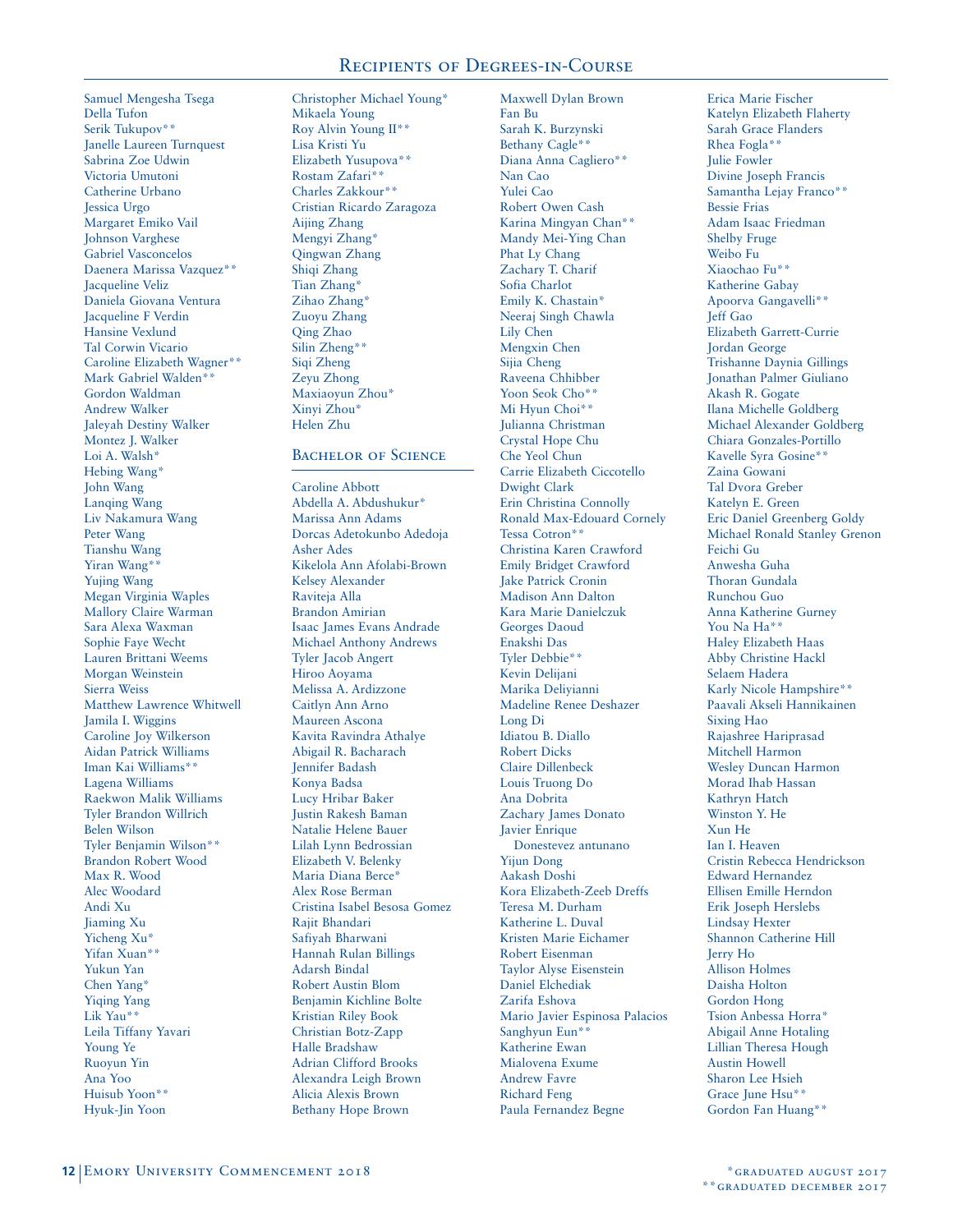Lei Huang Matthew Huang Sarah Hunter-Chang Cheston Husein Kenechi Ike Ijemere Harini L. Indrakrishnan Torrin Jacobsen Madison Jacobson Sanya Jaffar Neesha Zulfikar Jahani Naman Jain Yufei Jian Alan Jiang\* Hang Jiang Lisa Wang Jin\* Mengtian Jin Hannah Katherine Johnson Jacob L. Johnson Dalia Mariama Joiner Miles Bayard Jones Garrett Jordan Verka Elena Williams Jordanov Lina Mohamoud Jowhar Ryan David Joye Se Min Jung Yunju Jung Amanda Lee Kadesky Ruth A. Kahsay Emily Kaissi Andrew Samir Kaldas Ann Ke Kan Joohee Kang Taseen Karim Sarah Grace Katznelson Quintin James Kauchick Junyuan Ke Olivia Susanna Keck Timot Kellermayer Parisa Keshavarz-Joud Yasamin Elahi Khansari Evan J. Kiely\*\* Daniel Keeha Kim Dooyeol Kim Hannah Kim Hyun Woo Kim Junghyun Kim\*\* Michael Peng Kim Ryan June Kim Yedarm Kim Vishaal Kondoor Geethika Koppisetty Caroline Heather Korey Alexis Marilyn Korman Bharat Koti\* Nicholas James Kuek Kaela I. Kuitchoua Yaw Kumi-Ansu Sang Don Kwan Thomas Hyuk-Min Kwon\*\* Maya Lakshman\* Rebecca Michelle Lebeaux Chelsea Elisabeth Lee Euijung Lee Jae Wook Lee Joseph Ching Yueng Lee Kathleen Min Lee

Timothy Kim Lee Mary Leibold Adonias C. Lemma Kennedy Cymone Lewis Alina Binbin Li Jeffrey Zhao Yu Li Mengxiao Li Yicong Li Yiwen Li\*\* Jonathan Huang Liang Chandler Harrison Lichtefeld\*\* Eleanor Katherine Light Natalia Neiva Lima Alex Lin\*\* Julie Lin\*\* Valerie Linck Hannah Linsenbaum Alexander George Liu Justin Liu Pai Liu Solana Faith Liu Yuhgene Liu Madeline Long Daniel Joseph Lor Jeffrey Conner Lowenthal Kevin Tran Lu Bei Luo Yezi Lyu Kaixin Ma Millie Ma\*\* Aditya Vardhan Maheshwari Mansi Maini Shaan Malani Geethika Malla Saritha Mangones Mehtab Manji\*\* Samir Martin Margaret Olivia Martinez Kariana Martinez Bauza Austin Matese Haley Elisabeth Matthews Nolan Mitchell Mattingly Anna Maria Mayrand Jamelia Mays Micaela V. McCall Jason Timothy McCartney Jennifer Ann McGuire Samarth Satish Medakkar Jose Medina Sakshi Mehta Michelle Elise Menzies Tian Mi Dina Michael\* Garett Michael\*\* Marija Milisavljevic\* Jenny Miller Agnes Min\*\* Jennifer Saebyoul Min Miranda Mitchell Matthew David Morales\* Katharine Morford Alona Mostowy Asher Paul Mouat Marion R. Muller Pratyusha Mutyala\* Almas Myrzatay

Ryan Nachwalter Purva Parvathy Nagarajan Amelia Nahum\*\* Rahul Jayachandran Nair Vikrant Nallaparaju\*\* Salik Naqvi Meagan K. Naraine\*\* Sophia Nemeth Nancy Nguyen Parker P. Nguyen Gulinigeer Nurikemu\*\* Elizabeth Anne O'Gorman Theodora Tiffany O'Leary Melis Odabas-Geldiay Nahom Terri Ogbazghi\* Tochukwu Ohuabunwa Eddy Cristian Ortega Olubusola Osunsanya Alan Jake Otsuki Sean Pack\*\* Sahar Panjwani Analia Parana Niharika Parashar\* Priyal Parikh\*\* Isaac S. Park Jubilee Yuna Park Shloka Parvatrao Julia Paster Janica Patel Jay Patel Neal Kartik Patel Nirali Rajen Patel Shaily Patel Shiven Patel Eli Patt Jessica Pei Ranjit Pelia Athira Penghat Lilanni Perez Bradley Pogostin Taylor Morgan Pohl Sonali Sanjay Ponkshe Joshua Robert Daniel Porto Tralucia Powell Nisha Prasad Saqib Qadir Chengyang Qian Zheng Qiao Ashwin Ragupathi Saadman N. Rahman Lokita Rajan Sunidhi Ramesh Mario E. Ramirez Shambavi Jay Rao Eva Florence Rapp\*\* Cybele Reed Samantha Resin\*\* Laura Morgan Reynolds Dorothy Rhee Ashley Nicole Rhodes Briana Tawan Richardson Adam Michael Ring Madeleine Marie Robert Tera Malia Robison Wendy J. Rodriguez\* Gabriela Rodriguez Bengochea

Pamela Nicole Romero Kwame Amancio Romero-sackey Damon Routzhan Jasper Rubin-Sigler Gabrielle Rudolph Areanna Sabine Sarika Sachdeva Anita Safronenka Ken Saito Daniel Cristian Salgueiro Adam Cary Sanders Carolyn Breauna Sanders Jenna Shari Sands Laura Ann Santangelo Taylor Schaetzle Hillary Paige Schlosser\* Mia Schoening Cassidy Nicole Schwartz Monica Schweizer Lara Annika Schwieger Jasmine Nicole Scott George E. Segovia Tarrek Alexander Shaban\* Jimmy Shah Nilang Nandlal Shah Gulrukh Shaheen Zayan Shamayeen Bharath Ramanathan Shankar\*\* Alec Paul Shannon Danylo Shapovalov Ayushi Dutt Sharma Monica Sharma Yu Shi\*\* Hannah Lee Buechl Shields Jiyoon Shin Neehal Shukla\*\* Arianna Leigh Sidoti Juliette Silverman Matthew Gabriel Simkus Grant Matthew Singer Esha Singhal Michelle Skelton Alexandre Freddy Smadja Christine Marie Smith Houston Hartwell Smith Oliver Smith Lindsey Joy Sniffen Antonios Sparakis Patrick James Speck Jenani Srijeyanthan Anya Srikureja Nicole Stangl\* Jacqueline Laughlin Steele Alexandra Stein Andrew Henry Stewart Adriana Marlene Stivers Sarah Ann Strausser Gabrielle Rose Stravach Ryan Grant Strickland Margaret Ellen Studdard Fan Sun Jiaxi Sun Wenhao Sun Vignesh Sundaram Rishabh J. Surana Grace Swaim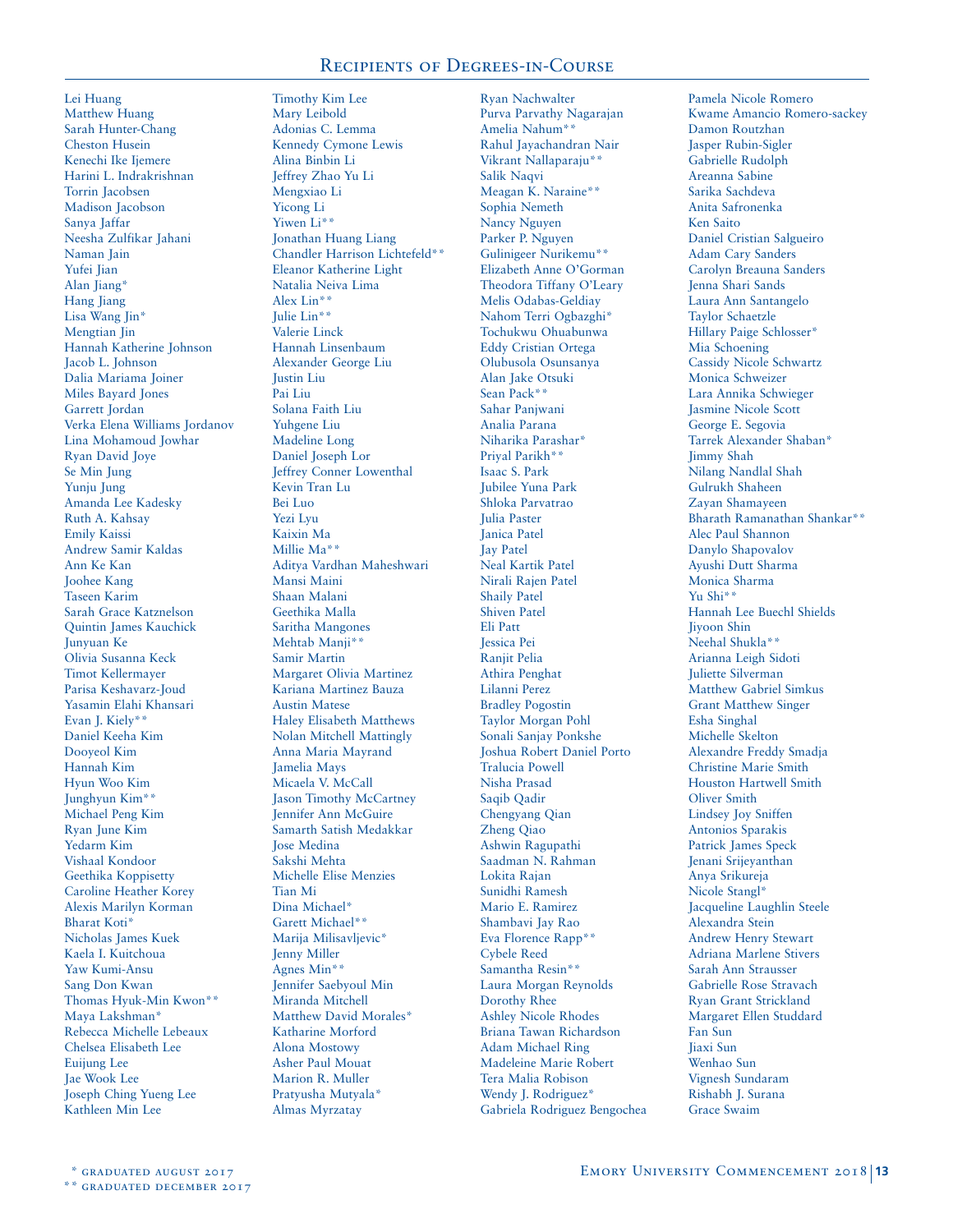Tarun Swaminathan Bethanie Tabachnik Austin Talis Claudia Tan\*\* Michelle ann Mercado Tan\* Zhixin Tan Weixing Tang Kenyanna Nicole Taylor Elizabeth Teng Alvin C. Thampalakattu Lekha Thangada Jude Perry Tharp\*\* Sonum Tharwani Kayla R. Theilig Matthew R. Thoburn\*\* Kia Daja-Kathryn Thomas Taylor Lauren Thomas\* Jessica Todd Phi T. Trac\* Phuong Tran Sarah Tran\*\* Christopher Ching-En Tseng Matthew Tucker\* Somtochukwu Ukwuani Matthew David Ulmer\*\* Simrun Uppal Marguerite Ruth Van Zijl Divya Veludhandi Anisha Verma Rashika Verma Paul Vienhage Jessica Rose Vissicchio Daijeonna Walker Amy Meng Wang Bingran Wang Danyang Wang Emily G. Wang Patrick Ming Wang Runye Wang Sophia Lin Wang\*\* Wenxuan Wang\*\* Yingxuan Wang\*\* Yuqian Wang Pasang Wangmo Mackenzie Nicole Weeks Scott A. Weitzner Addison Lynn Welch Alea Whitehead Peter-Jon Christopher Williams\*\* Shamala Aliehs Williams Charis N. Wiltshire Vinura Withanawasam Katherine June Woolard\* Yibo Wu Yuxuan Wu Zhangyi Wu\*\* Junyan Xia Qian Xiao Weiyi Xiao Wenkai Xu Xiaoyu Xu\*\* Chenxin Yan\*\* Ryan Z. Yang Samuel Hyun Yang\* Shaocheng Yang Shuoyuan Yang

Xuan Yang Yating Yang Yi Yang Yecheng Yao Tristan Skye Yates Kara Ye Sarah Ye Eukyung Yhang Benjamin Aaron Yosen Sun Kyung Youm Paul Garris Young Julia Yu Junchu Zeng Caroline Zhang Chao Zhang Dawei Zhang Melissa Zhang\*\* Shuohao Zhang Weixi Zhang Xiancong Zhang Xiaoyi Zhang Zhu Zhang Jingru Zhao Lijing Zhao Wenda Zheng Youyun Zheng Sheng Zhong Ethan Zhou Heng Zhou Huiying Zhu\*\* Marko Alexander Zotovic\*\* Jessica Zuluaga

# OXFORD COLLEGE

*Associate of arts degree candidates were presented by Dean Douglas A. Hicks on Saturday, May 12, at Oxford College in Oxford, Georgia; conferral of the degrees by the president.*

faculty marshals Susan Youngblood Ashmore M. Eloise Brown Carter

student marshals Ashruth Baimeedi Reddy Savannah G. White

## SCHOOL OF MEDICINE

*Presentation to the president, by Dean Vikas P. Sukhatme, of candidates for the degrees of bachelor of medical science, master of medical science, doctor of medicine, and doctor of physical therapy; conferral of the degrees by the president.*

FACULTY MARSHALS Nancy J. Newman William M. McDonald Laura L. Zajac-Cox

student marshals Andrew Joseph Ritter Bahman Mokhtari

#### BACHELOR OF Medical Science

Mychal Breja Abbott Jesse Orville Bolemon Shawntae Nicole Brown Mason Bumgarner Jada Shavale Butler Nirobii Askia Carodine Kaylan Frances Chauvin Clifton Ray Davis Helen Florence Donnelly Clayton Parker Gunter Hayley Valentine Hammerly Lauren Parisa Hashemijam Charis Haugen Ashanti Fatai Irving Randy Love Jami Lee McConnell Tiffani R. McConnell Bahman Mokhtari Bakhtawar Nadeem Sarah Ann Pearson Kaila Michele Pennington Kaitlin Elizabeth Scheible Brandon Robert Smith John-Thomas Stokes Jasmine Mercedes White

#### Master of Medical Science

Andrew Robert Anderson\* Carla Jean Anderson\*\* Katherine Anderson\*\* Julie T. Baker\*\* Austin Ford Benton\*\* April Dawn Bieber\*\* Synquincity Kurin Birth\*\* Joseph John Borrillo III\*\* Thomas E. Brenner\* Christina Michelle Broom\*\* Jamar Revelle Brown\*\* Charity Burden\*\* Tamara E. Butterworth\*

Catherine Nowell Cameron\*\* Joseph M. Carlson\* Corey Daniel Carson\*\* Corey Allen Carver\*\* Han Chao Stephen Anthony Chaussinand\* Layne Catherine Christensen Jonathon Lee Christiansen\*\* Kayla M. Cordell\* Dillon Davis Janette L. Dimonda Tracey Eng\* Jordan Anne Estes\*\* Nicole Marie Fava\*\* Meghan M. Fowler\* Emily Anne Gantt\* Anne Michelle Gaston\*\* Kevin William Gleim\*\* Taylor Nicole Gomez Eva Gougian\*\* Jessica Lidia Guadagno\*\* Steven D. Harris\* Alyssa Suzanne Hemmen\*\* Andres F. Hernandez\* Julio Angel Hernandez\*\* Rebecca Hicks Joanna Olsen Higgins\* Sai Kit J. Ho\* Sally D. Hoang\* David Andrew Hocevar\*\* Cody James Holloway\* Samuel Robert Jackson\*\* Scott Patrick Jarvis\* Travis David Johnson\* Lucas Johnston\* Caren Leslie Kaplan\*\* Joel Bradley Kazinec\*\* Amy M. Lee\*\* Amanda Blair Lewis\*\* Chava Lewis\* Meredith C. Lewis\* Nicole LeAnne Lindsey\*\* Rachel Elizabeth Logan Abigail J. Lopez\* Laina Lusk Taylor Mastin\* Brianna McDaniels Colin B. McKenna\* Rebecca Newton\* Jennifer Whitney O'Donnell\*\* Pamela E. O'Steen\* Megan Renee Pickerill\*\* Sarrah Pitman\*\* Cindy K. Poovey\* Jamie A. Quinones\*\* Adam Racowsky\*\* Daniel Jacob Reichman\*\* Elizabeth Lane Ringer\*\* Alfred Rodriguez\*\* Leslie Rose Romeyn\*\* Matthew Albert Rossi Michael Edward Rubio\*\* Jennifer K. Rush\* Yvonne Rush\*\* Roa Sadat Rebecca Elizabeth Saleet\*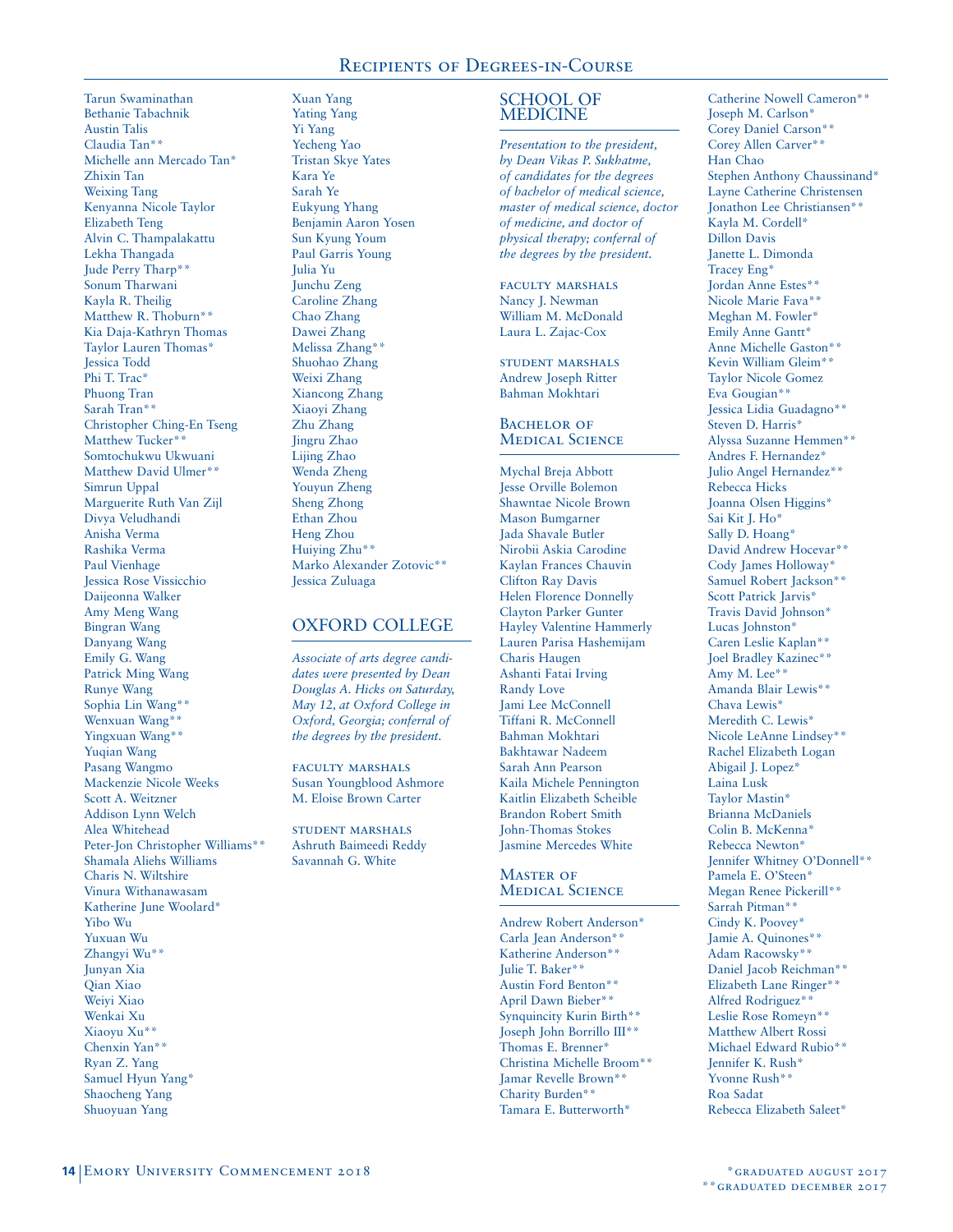Karissa Anne Sampson Michelle Elizabeth Sheppard\* Abigail Elaine Smith\*\* Robin Kandl Spierer\* Cameron L. Story\* Kimmberly Jean Thiel\*\* Darel A. Thomas\* Omokayode M. Thomas\* Tommy Duy Tran\* Rachel Elizabeth Van Dyken\*\* Manuel Eduardo Vargas\* Sarai Lissette Vargas-Vera\*\* Janice Varkey\* James M. Violante\*\* Karen Elizabeth Wernke Sheena Annyce White\*\* Tiffany Yip Brittany Szabo Young\*\* Natalia Maria Zaparaniuk\*\* Tamar Zwick\*\*

#### DOCTOR OF MEDICINE

Michael Appeadu Kirsten Mary Baecher Vijay Balakrishnan Daniel Allyn Barron Amelia Baxter-Stoltzfus J Taylor Bellamy Steven Eli Benatar Ross Warren Bittman Conner Blackwell Allison Lee Boden Lauren Mary Boden Stephanie Ann Boden Meredith Bowen Callan Berkeley Brownfield Sarah Michele Capelouto Malcolm Carson Hope Caughron Melissa Karman Chan Bryce Chiang Joseph Sung Cho Rewa Choudhary Karen Chu Jesse Codner James Scott Cordova Olivia Mary D'Angelo Alexander William Daguanno Rachel Danzig Jennifer Marie Davis Michael James Davis John William Diehl Eric Stephen Dilbone Grace Elizabeth Duininck Sarah Catherine Dupont Andrew Joseph Ebner Austin Marie Eckhoff Rachel Eisenstadt Deandrea Patrina Ellis Melanie Ann Frank Patrick Francis Frias Jordan Nathaniel Gallegos Melat Alemu Gebre Austin Campbell Gitomer Max Lloyd Goldman

Jordan Goldstein Jennifer Lyn Grant Cailey Jean Guercio Sameer H. Halani Tucker Hartley Elizabeth Brooking Hastie Margot Murnane Hillyer Cory Michael Hoeferlin Jennifer Ying Hong Derek Evan Hsu Lauren Elizabeth Hudson Sarah Streeter Hutcheson Elizabeth Marie Iffrig Allison Kazumi Ikeda Aryan Jalilvand Aileen Catherine Johnson Rahul Jiju Joseph Mikaela Katz John James Kelly Zachary Alec Kelly Payton Demi Kendsersky Alexander James Kiener Juhee Joyce Kim Zoë Marga Kopp Brennan David Kruszewski Arun Ramesh Kumar Sarayu Kumar Jessica Yasmine Labib Madeline Mari Lagina Jason John Lamanna Samantha Leigh Lammie David Edward Lee Natalie Hannah Levey Albert Liao Wen Liu Kevin Man Hin Luk Ian Mahoney Ariel Nasim Majidi Kylee Lynn Martens Ryan John Martinez Sarah Alexandra McCord Rachel Pearl McDiehl William Maffitt McDonald II Richard Anthony Meena Twinkle Mehta Kevin Richard Melnick II Mary Elizabeth Michaels Christopher Glenn Miller Mark Morel Jr. Danielle Antoinette Morrison Jill Louise Morsberger Thomas Richard Mulvey Spencer Ng Andrew Christopher Nickel Grace Jinyoung Oh Melissa Soo-Yung Oh Teresa Young Oh Karanbir Singh Padda Kishen Patel Ryan Patton Madison Leigh Paul Sheri-Ann Olivia Peckham Katherine Marantz Penziner Lucas Ryan Philipp Matthew Nicholas Pieters Emily Poindexter

Aditya Shitalkumar Rali Gina Christine Ramirez Rahul Milind Rege Jonathan Bierenbaum Reichstein Emily Margaret Reilly Sarah Bolan Reingold Andrew Joseph Ritter Margaret Rose Salinger Julia Anne Saltalamacchia Andrew Chapman Saxon Layal Sarah Sayegh Julia Rachel Schiff Kenneth Shen Constance Scott Harrell Shreckengost Benjamin Irving Siegel Diane Towako Siegel Graham Hasty Smith William Rudolph Smith V Sarah Lynn Soffer Robert M. Spandorfer Ethan Jesse Speir Patrick Strickland Melissa Anne Taylor William Jackson Taylor Keval Tilva Ankita Tippur Brian C. Traub Jack Kuang Tung Brianna Lysbeth Vey Giacomo Colver Waller Tiffany Wang Gabriella Fallon Waserstein Kobena Waters Emily Anne Whicker Lisa Kanata Wong So Young Yim Christina Marie Mariolana Zoccoli\*\*

#### DOCTOR OF PHYSICAL THERAPY

Nathalie Angel Kara Marie Arps Victoria Christine Baker Max Joseph Barron Amanda Colette Bastien Katie Beth Bauer Caitlyn Marie Behling Danielle Evelyn Borthwick Daniel J. Brandon Laynie Elizabeth Brown Mackenzie Chrisco Aijalon Justan Cobb Lauren Ann Coggins Alyssa Darice Collier Ann Colonna Katelyn Lee Corridon Jennifer Lindsay Delman Meredith Garner Denton Kimberly Lynell Dietrich Lindsay Ann Dodge Alec Faust Lauren Hamann Gillian Marie Harper

Hannah Margaret Hudson Matthew Richard Ina Kierstan Jacobs Jynelle Rheah Jarvis Nina Marie Kansagra Peyton Rose Kelly Andrew David Kerschner Joshua Thomas Konantz Deborah Lynn Korzun Julienne Lambert Grace Kelli Lancaster Kathrine Mallard Meacham Clarissa Ann Myers Shivani Minish Patel Katy Petrie Samuel Jospeh Recinos Grace Reed Melanie Rezaie Diane Margaret Rich Emily Rift Nathalie Michelle Rosales Alexa Rose Daniel Richard Ryan Vincent August Santucci Anne Grace Schmidtke Camille Amanda Silverman Jessica Emily Simon Susan Su Alexis Brianne Theuring Stephanie Lynn Tirado Kelsey Nicole Titgen Kevin Bernard Tolbert Stefanie Lynn Tschoeke Curtis Chad Twitchell Brittany Ufret Anna Quinn Unger Berkeley Van Dyke Tanya Iqbal Virani Molly Patria Volden Elizabeth Irene Weber Mary Alice White Jayme Lauren Zedrow Mary Rose Ziemba

## NELL HODGSON WOODRUFF SCHOOL OF NURSING

*Presentation to the president, by Dean Linda A. McCauley, of candidates for the degrees of bachelor of science in nursing, master of science in nursing, and doctor of nursing practice; conferral of the degrees by the president.*

faculty marshals Corrine Ann Abraham Dian Evans LisaMarie Wands

student marshals Kathryn Gretchen Dirks Stefka Mentor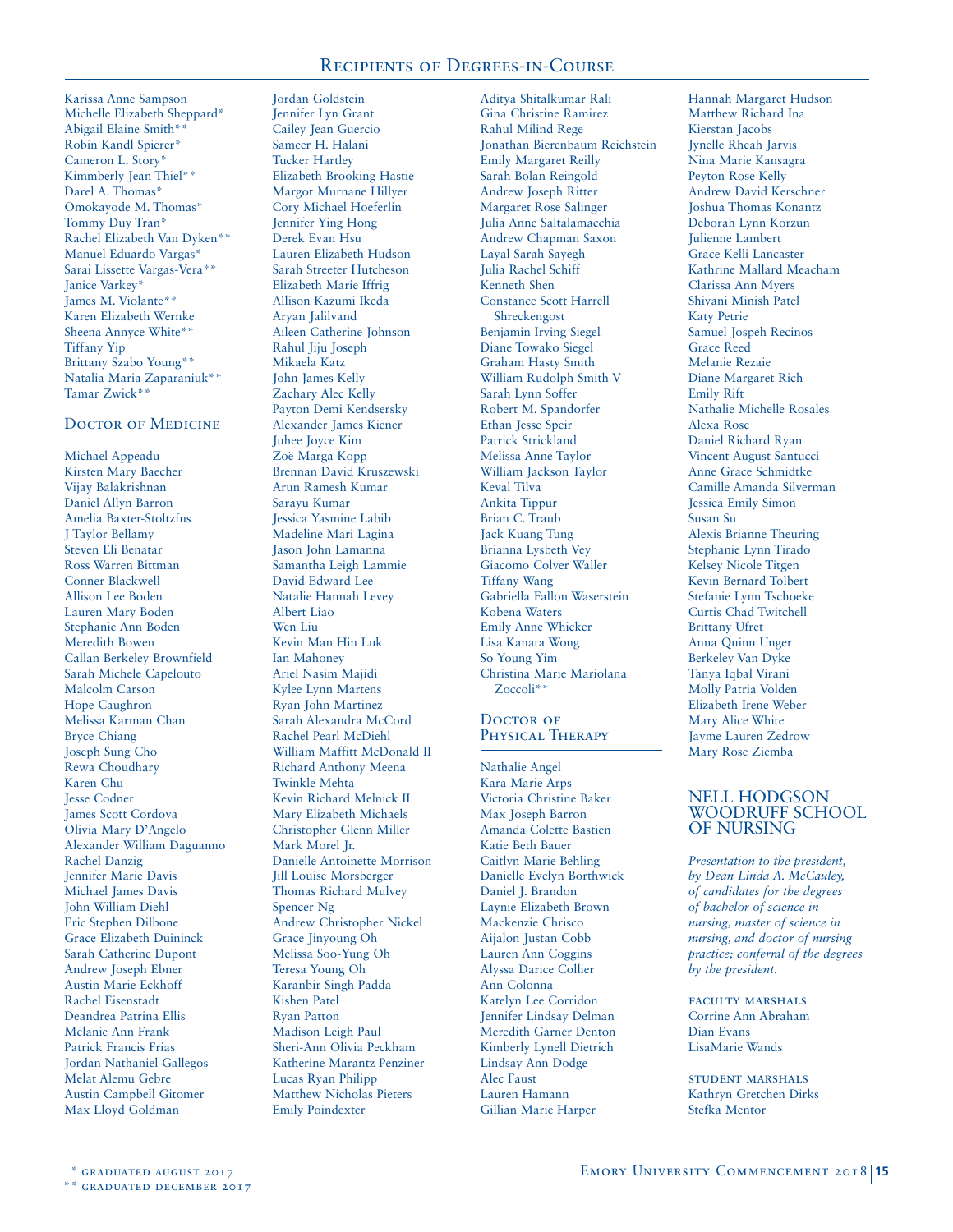#### BACHELOR OF Science in Nursing

Dria Helena Abramson\*\* Tessy A. Adepoju\* Gloria Alafe Aviana Alycia Alvarado\* Claire Anderton\* Trevor Breck Armstrong\* Alyssa Raquel Austin\* Michelle Lee Avant\* Elizabeth Moise Aycock\*\* Emily Frances Baker\*\* Lucy Barr Jesse Battilana\* Emma Nicole Beckwith Rachel Mira Behrend\* Nicole Bell\*\* Elyse Rachel Benjamin Matthew R. Bennett\*\* Emily Sara Berman Alana Raquel Beserra\*\* Preethi Phani Bhaskar Elizabeth Marie Bilsborough\* Robert Colin Blenis\* Kaitlin Victoria Bomar\* Carolyne Elise Bradford\*\* Candice Shaphil Brooks\*\* Joshua Elijah Brown\* Olivia Barton Brown\*\* Erin Kathleen Bryar\*\* Danielle Elizabeth Bulinski\* Kari Lynn Burdzinski Shauna Marie Burnette\*\* Emily Ruth Buzhardt\* Kaitlin Grace Callaghan\* Ashton Capehart Kathryn Carlisle\* Elianne June Carroll\*\* Brianna Allene Casciello\*\* Ansley Nicole Caulkins Kaliana Chamberlin\* Aaqilah H. Chambers\* Loren Rachel Chan\* Diana Huien Cheng\*\* Kara Akemi Chestnut Jenny Ji Hyun Chong\*\* Leslie Anne Church\*\* Courtney Anne Clark\*\* Helen Christine Clark\* Stephanie Joyce Collins\*\* Laura Tansley Conger Audrey Copeland\* Leah Coughlin Jessica Kimsey Coulter\*\* Patricia Ann Craven Kaitlyn Renee Crockett\* Terri Cunningham\*\* Jacqueline Michelle Cutts\*\* Brianna Ruth Dallas Aliaha Daphnis\* Alysa David\*\* Emily Rose Dixon\* Lauren Lynne Duncan Brianna Kathleen Dunn\*\* Taylor Anne English

Carolyn Lee Evans\*\* Anita Diane Faulkner Sarah Febres-Cordero\* Ivey Feldman\*\* Monica Bailey Feldman Allison Marie Fialkowski\* Audrey Ann Fisher Glynis Anne Flanigan\* Isai Natan Flores Cara Joy Floum\*\* Madison Floyd\*\* Julianna Foster\*\* Angela Marie Fregeolle\*\* Camille Elizabeth Garcia\* Melissa Garner Aimee Anne Gavette\* Langston Lorenzo Geddis\*\* Meghan Marie Gibson\*\* Emma Katherine Gingrich Logan Glenn Sarah Nicole Goldfinger\* Lauren Ruth Goldman\* Megan Darleen Goldston Cameron Lawrence Goller\* Savannah Farrington Gray Caroline Elizabeth Groover\*\* Faye B. Grossblatt\* Alexa Gunsolley Kaitlin Marie Hafer\*\* Christina Theresa Hagan\* Jessica Noel Haley\* Katherine Han Lindsay Helen Hansen\* Musbah Abdi Hashi Shannan Kate Healy\* Anna Elizabeth Heath\*\* Allison Renee Heinrich\* Sarahanne Herbert\*\* Jenna Nicole Hernan\* Sarah Jo Hewett\*\* Cailin Ann Holle\*\* Katherine Elizabeth Howard Xiqin Huang Danielle Lauren Hunt\*\* Henry Miguel Pereira Hutchinson\* Margaret Sun Young Hwang\*\* Sunju Hwang\*\* Sae Hae Jeong Shehzeen Nadirshah Jessani\*\* Gabrielle Lane John Amanda Kathryn Jordan\*\* Sarah Marie Julius Yein Jung Annie Kathleen Kagel\*\* Sarah Kang\* Sarah Soyoung Kang Brenna Kass\*\* Kathryn Kavadellas\*\* Courtney Nicole Keene\*\* Andy Kim\* Jongrok Kim Alexander William King Nova Kinser Carly Erin Knowles\*\* Madysen Jo Kovac

Benadette Kozen\*\* Asia Erin Kwan\*\* Mallory Ann Lacy Xiaomiao Lan Pidhainy\*\* Brooke Alexandra Larson Anna Elisabeth Leake\*\* Stephanie Lee\*\* Margaret Jesse Leith\*\* Grace Olivia Lewis\* Wendy Li\* Hong Lin Xinming Liu Catherine Abernethy Long Colette Lauren Long\* Jenna Maizes Ellena Elizabeth Malek\*\* Jennifer Wahida Mandhai\* Dayana Regis Marc\* Rachel Marlin William Hiroshi McAneny\* Josie McElveen\*\* Ariel Sarah McKenzie Colin Jude McNamara\* Kiara Xavier McNamara Maggie Rose McNamara\*\* Stefka Mentor Mackenzie Kate Miller\* Kaitlin Suzanne Mills\* Helen Milner\*\* Aaron Anthony Montgomery Olivia Kristine Morton Nicole Christine Munz\*\* Alice Murnen\*\* Audrey Myers Hien T. Nguyen\*\* Lauren Nicole Noble Tara Nicole Noorani\* Jessica Sahar Nooriel Joseph Olson\*\* Maabena Achiamaa Owusu-Prempeh\*\* Jin Joo Pearl Park\*\* Madison Lenn Perdue\*\* Nury Perez-Martinez Lisa Mai Thu Pham\*\* Grace Ann Pixler Jessica Pont\*\* Emma Claire Prasher\* Priscilla Quach\*\* Julia Coleman Quinn\* Amelia Rose Remiarz\* Lindsey Rex\* Kimberly Reynolds Matthew James Rodriguez\* Cara Beth Rogers\*\* Alice Elizabeth Roll Sonia A. Ros Jasmine Rowlett\*\* Madeleine Liu Rutledge\* Aliyah Mariam Saadein Parissa Kimia Salimian\* Victoria Marie Sandsor\*\* Mary Caroline Sant David Ryan Schwartz\*\* Kathryn Ann Seeger\* Meghan Elizabeth Seery\*\*

Sophie Rose Shiere\* Sarah Elizabeth Shochat\*\* Akriti Singh\*\* Tyra C. Skinner Kara Slavoski\* Jamie Michelle Smith Shannon Snyder\* Natalie Souther\*\* Halle Sovich Kimberly Hope Spence-Jensen\* Brandon Lee Spratt\* Richelle Stephanie St. Louis Fallon Josephine Stanley\*\* John Lee Stanton Jr.\* Meredith Clair Stevens\*\* Helen Su\*\* Ellen Christina Taraschi\* Patrick Samuel Teixeira II\* Elizabeth Ashley Tepe\*\* Korrine Eileen Terroso\* Jasmine Thomas\* Grace Elizabeth Thompson\* Margaret Alexander Thompson\*\* Anthony Allen Thorman Elana Trinh\*\* Matthew Arthur Christopher Valante\* Lauren Elizabeth Verity\* Carissa Ann Vyhonsky\* Taylor Ruth Wainer Sarah Eleanor Warshaw\* Catherine L. Wei Katherine G. West\* Rose Danielle White\*\* Elizabeth Harden Wisebram\*\* Haguerenesh Woldeyohannes Cory Robert Woodyatt\*\* Betty Wright\*\* Kelsey Xu Jessica Yang Liviana Behm Yannicelli Jenny Juyeon Ye Savannah Margaret Young\*\* Caroline Victoria Zamprogno Kaile Hannah Zaretsky\* Zeyu Zhang David Zhao\*\* Jordan Ansley Zielinski\* Genevieve Marie Zock

#### Master of Science in Nursing

Amanda Jane Ailleo\*\* Oritseweyinmi Akinlua Nnaemeka G. Anosike\*\* Meredith Grace Arevalo\*\* Catherine Ashby Assink Keren Beltran\*\* Carly Mackenzie Bernard\*\* Kathryn Ann Bland\*\* Nicole Dona- Maria Bramwell\*\* Katya Monet Brickman\*\* Jennifer L. Brosseau\*\* Brendan Paul Butler\*\*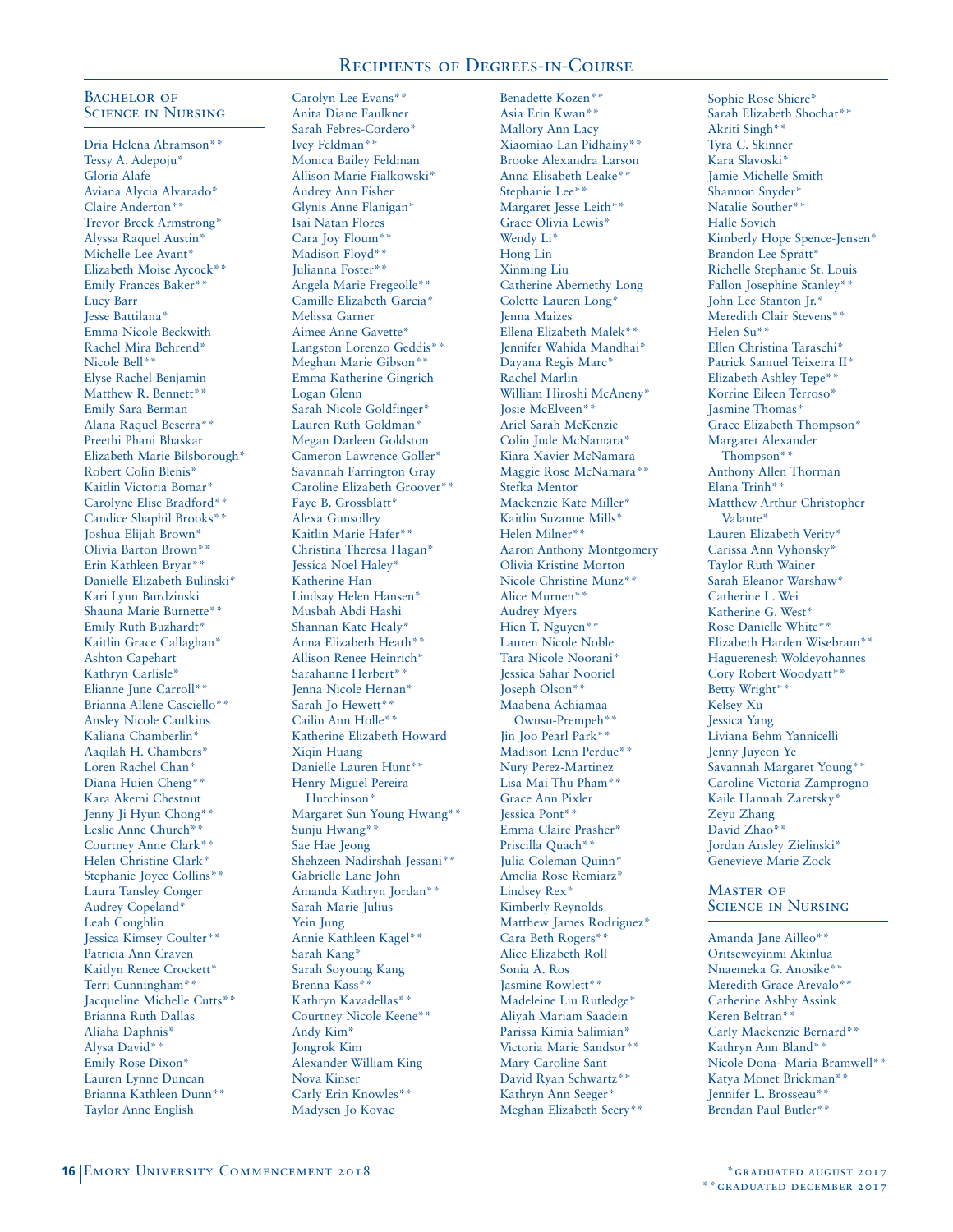Michelle Carranza\*\* Margaret Faye Carrillo\*\* Janelle Louise Celaya\*\* Xi Chen\*\* Nicole Renee Cholakian\*\* Christine Chong\*\* Thasha Ann Chu\*\* Mckenzie Elizabeth Clark\*\* Jacqueline Clubine\* Chemise Latonya Curry\*\* Keely Anne Darnell\*\* Kathryn Kim DeVillers\*\* Roma Desai\*\* Kathryn Dirks Mary Frances Doss\*\* Akeela Dossa\*\* Brittany Marie Dupree Brittany Allyce Eddy\*\* Lisa Emily Erlanger\*\* Caroline Victoria Fore\*\* Ashlee Lynn Forrester\*\* Amanda Leanne Freeman\*\* Lindsay Blair Fuson\*\* Kathryn Taylor Garren\*\* Allie Taylor Gilbert\*\* Rebecca Michelle Gloss\*\* Laura Gomez-Colin\*\* Kamla Nicola Gonzales\*\* Taylor Breann Gonzalez\*\* Michael Halder\*\* Geoffry Michael Hall\*\* Kari Hatfield Christine Mary Higgins Adam Hoffman\*\* Samantha Marie Hydes\*\* Jan Johnson\*\* Brittany Lynne Jackson\*\* Savanna Katherine Jensen\*\* Ryan Paul Johnson\*\* Jerrica Lynn Kallio\*\* Allison M. Kamm\*\* Cortney Morgan Kaniewski\*\* Erika C. Kinman\*\* Hannah Lake-Rayburn Mark Lamb\*\* Melissa J. Leake\*\* Marcia Loraine Lewis\*\* Aylin Lazara Lopez\*\* Michelle Monique Loria\*\* Lixuan Ma\*\* Erin Mabile\*\* Christopher Martinborough\*\* Kelsey Mastin Hope Margaret Meushaw\*\* Cara Nachtman\*\* Thuy-An Hoang Nguyen\*\* Nadine A. Noelting\*\* Tamara J. Noy\*\* Madison Emily Olkes\*\* Michelle Orovitz\*\* Lindsay Michele Owens\*\* Demery Paladichuk\*\* Ektaa Patel\*\* Erica Doncel Patton Matthew Joseph Perri Allison Bess Perry

Anna Rebecca Pestine\*\* Emily Peterson\*\* Jexandria Dominique Prince\*\* Tammy Lawrence Ralston\*\* Kristine Marie Raynard\*\* Haley Danae Reid\*\* Alicia Reznick Cheri Denise Robison\*\* Lisa Samples\*\* Anna Sciortino\*\* Brian Joseph Sestrich\*\* Nicole Natascha Shojaei\*\* Kathleen Ison Sianghio Deborah Ritzenberg Silverstein\*\* Joya Michelle Smith\*\* Marissa Storms Celene Sabado Tan\*\* Andrea Thomas Tanner\*\* Jennifer Taylor\*\* Marissa Marie Terry\*\* Kathleen Thompson\*\* Taylor Victoria Thompson\*\* Caroline T. Vaughn\*\* Chelsea Rae Velovich Kristen Mary Waltos\*\* Jacqueline Wieting\* Bryan Wimbish\*\* Angela Lynn Wittenauer\*\* Meng-Chieh Yang\*\* Elizabeth Maria Zarantonello

## DOCTOR OF Nursing Practice

Justin James Gianniny Deena Gilland Leslie Ann Jeter\*\* Kristan Noelle Drake Langdon Karen A. Lindsley\*\* Sonya McLaughlin\*\* Shannon Suzanne Sitchenko Olga Nachtigall Turner Shanita Webb\*\*

#### CANDLER SCHOOL OF THEOLOGY

*Presentation to the president, by Dean Jan Love, of candidates for the degrees of master of religious leadership, master of religion and public life, master of theological studies, master of theology, master of divinity, doctor of ministry, and doctor of theology; conferral of the degrees by the president.*

FACULTY MARSHALS Rex D. Matthews Nichole R. Phillips

student marshals Sarah Michelle Kothe Linda Stephan

#### MASTER OF Religious Leadership

Kevin Eugene Moore\* Catherine Olinger Strate\*\*

#### Master of Religion and Public Life

Mollie Schell Lemon Tiffaney LaShawn Ayana Renfro

#### Master of Theological Studies

Tala AlRaheb Joty Allison Chelsea LeAnn Cobb Nathan Edward Fleeson Durham Harris Jaeseok Heo Robert Howard Kean Sarah Michelle Kothe Robert Harrison Levin Jarred Allen McKinney Elizabeth Rae Miller Andrew Robert Morsilli Sanghyun Park Amanda G. Parris Joseph Benjamin Quattlebaum LaShaunda Reese Sabrina Thomas

## Master of Theology

John Barnes II Kevin Michael Crawford\*\* Michael Robert Hedrick\*\* Namjoon Kim Hyunsuck Lee\*\* Daniel Kwon Woo Oh Seunghwan Park\*\* Winford Kennadean Rice Rickdrieka Nicole Sanders Reginald Wayne Sharpe Jr. William Henry Sloan\* Benjamin Joiner Starr Cassie Lea Waits

# Master of Divinity

David Benjamin Adams Thomas William Anderson Haley Andreades James Robert Atkins Kelly Melinda Autry George Judson Barnes Jr. Geoffrey Michael Beakley William Rushton Black John Michael Blackmon David Bryce Bowers Kyle Gordon Bryan Elizabeth Cumbest Byrd Ian Campbell Emily Grace Ripley Carroll Hangoul Choi

Alaina Coats Terry Lamar Copeland Andreá Cummings Jessica Elisabeth Cusick Dondra L. Davis Jacob Arthur DeBoer Llewellyn D. Dixon Jeffrey Alan Dunkerley II Jemiriye Philemon Fakunle Natalie Sousa Faria-Campbell Natalie Jean Wilson Faulkner Martin Wesley Finau Sh'Kur Marquis Rashard Francis Joel Otken Garrott Peter Nicholas Georgian Virginia Greer Jason Grubbs Pamela Christine Gutermuth William Hamby\*\* Lorenzo Zachary Harmon Camille M. Henderson-Edwards Noah Oliver Herren\* Evan Wilson Hill Marquice Tremayne Hobbs Megan Louise Hoewisch Samuel Hopson David Bruce Janzen Kristopher Jones Tulani Jones Emily Elizabeth Kelly Ban-Souk Kim Hyung Wook Kim Yeojin Kwak Joshua Adam Landen Marcus Larivaux Anna Nicole Lautenschlager Khalfani Adisa Lawson Kelsey Lewis Lahronda Welch Little Juba J. Lomotey Brittani Glynn Magee Rahqwan Tariq Major Sara Rachelle Maughan Nicole Felicia McCoy Adam McDuffie William Alexander McGinnis Zachery Christopher Moffatt Stephanie Moffitt Kevin Faleulu Niuatoa Azureé Ronnese Owens Kristi Painter Eric Colby Patterson Jayde Rasband Elizabeth Holmes Rogers David Roth Kiya Davis Shears Marie Antoinette Singleton Joseph Lynn Smith Terrence Smith\* Linda Stephan Tavares N. Stephens Kyle Austin Stevenson Jordan Stewart\*\* Anna Marie Strickland Frances Hillary Taylor John R. Tomlin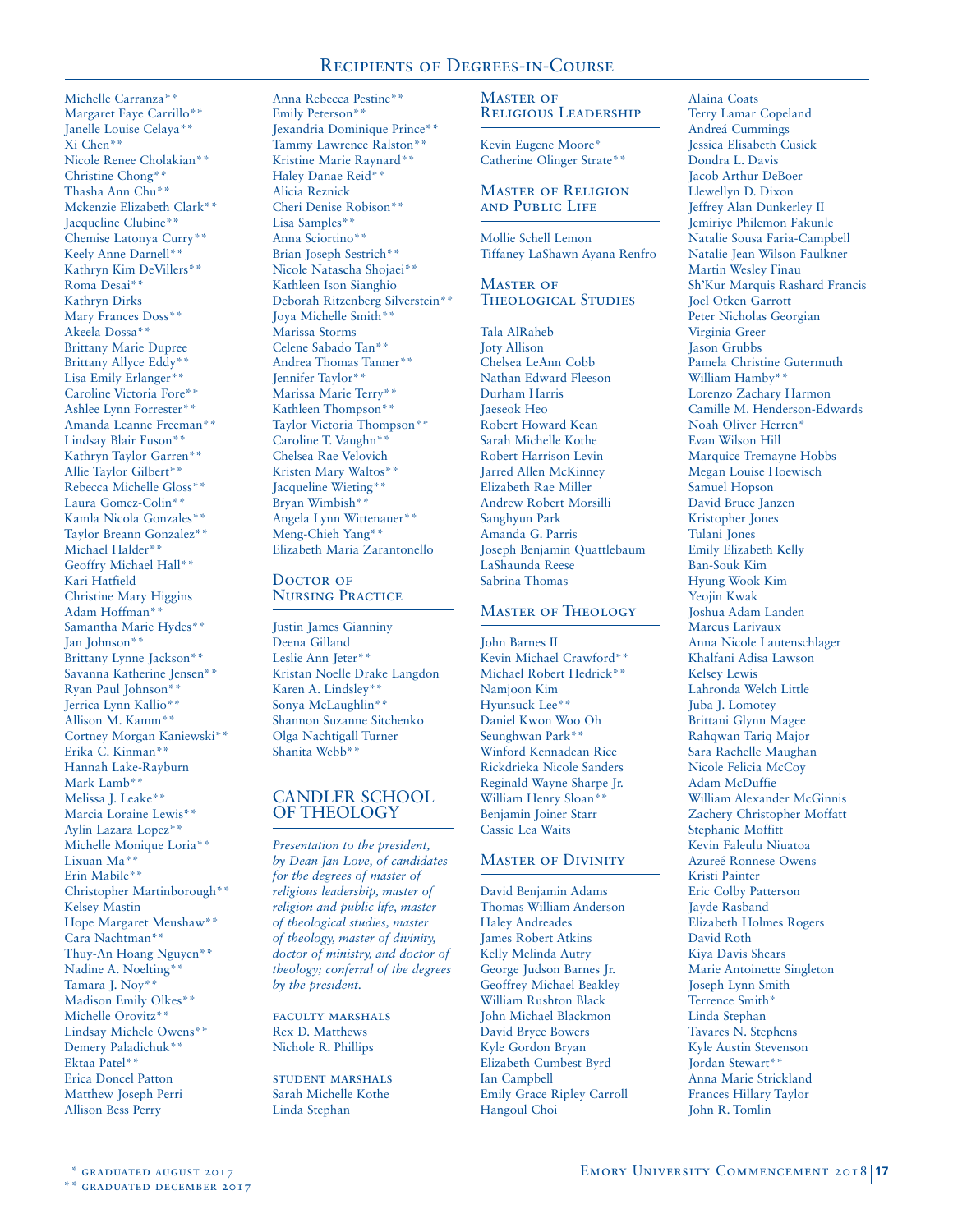Britney Toner Matthew Blake Treherne Stephenie Gayle Turnipseed Luis Velasquez Diane Guinnell Ward Tyler Anthony Ward Joshua Devin Warren Tiffania Willetts Bunny Simon Williams Byron DeAndre Wratee Micah A. Wright Hyemin Yoo

## DOCTOR OF MINISTRY

Matthew David Andrews Adriane Burgess Christopher Paul Burnett Cynthia Garrard Gretchen Sanders Grimshaw Thomas Gene Jennings Kathryn Elaine Spangler Kimmel Michelle Estelle Lewis Charles Frederick Lomax George Thomas Martin IV Holly Morales Joshua Morgan Noblitt Allison Stacey Parvin Michael Royster Douglas Frederick Scharf Caroline Delores Shine Daniel R. Smyth Ryan A. Starr Jessica Elizabeth Terrell James Adams Weldon Dorothy Sanders Wells Kristin Adkins Whitesides Avis Evelyn Williams Matthew Morgan Williams Susan Catherine Witty

# DOCTOR OF THEOLOGY

Hae-Jin Choe Eunbee Ham

# SCHOOL OF LAW

*Presentation to the president, by Interim Dean James B. Hughes Jr., of candidates for the degrees of doctor of juridical science, doctor of law, juris master, and master of laws; conferral of the degrees by the president.*

FACULTY MARSHAL Rita Sheffey

student marshal Nadia Jessica Hajji

#### DOCTOR OF **JURIDICAL SCIENCE**

Bandar Ghaleb Bakhashwin Rinaldo Vito Cristofori Audra Lyn Savage Wenjing Wang

# DOCTOR OF LAW

Stella Adhisurya David Seiyong Ahn Fatemah Albader\*\* Sameer Magdi Alifarag Sydney Lauren Altman Marcos Alvarez Dominique Amacker Arash Aminpour Elizabeth Loretta Archerd Jessica Natalia Arevalo Ruth Anna Arthur Marcus A. Azevedo Allison Bailey Shaun M. Ballman Uhyeok Bang Robert Lee Banse III Bethany Rose Barclay-Adeniyi Meredith K. Barnett Salahdine Baroudi Dixie Jane Patay Barrette Shira Rachel Barron Victoria Lavender Veran Bartlett Nicholas E. Basil Beverly Ann Bass Karlo N. Bazdan Alexandria M. Beto Nicole Marie Bigman Eitan Blander Mary Christine Brady Morgan Bridgman Brittany S. Brown Chelsea Leonora Brown Matthew K. Brown Robyn Denise Brown Michael Francis Burgess Samantha M. Busch Ian Joseph Busche Andrew McCue Bushek Jeffrey A. Byrne Jose Emilio Cabrera Bianca W. Calloway Rachel Becker Canfield Catherine J. Caputo Timothy J. Carey Federica M. Castro Santander Ryan Ho Wai Chan Dubong Chang Justin P. Chase Lesley Chen Nicole Jaclyn Chessin Chun Ho Choi Seth T. Church Shaquitta Monique Clark Chloe Elizabeth Cobb Alexandra Marie Cochrane Vincent J. Comito

Alexandra Pearson Conn Patrick McNary Corley John T. Cox Peter J. Critikos II Qing Dai Patrick Lyman Darcey Alixandria Lynn Davis Michael C. DeGori Matthew P. Demartini Luciana Devisate Jonathan DiChiara Tiffany Quynh-Nhi Do Karla M. Doe DeVon Danielle Dunn Ali H. Elkhalil Shaquana LaNise Ellison Mickey Peter Evans Samuel C. Feldman Zachary M. Fialkow Jon Fiebelkorn John Folkerth Katherine E. Freeman Connie Muping Gao Lucille M. Gauthier Adam M. Gilbert Jessica Claire Ginsberg\*\* Andriana Glover Johnathan D. Green Jason Greenfield Tyler William Greenwood Fangyu Gu Maleaka N. Guice Marice Guzman Nicholas T. Hager\*\* Nadia Jessica Hajji Clinton Odell Hall\*\* Ervin M. Hall Jr. Christian G. Haman Jonathan R. Hamrick Aisha Marie Hardaway Allison Nicole Harrell\*\* Jacob Laurence Harris Brian Emanuel Hawthorne Jeanna F. Heard Jennifer Beth Hickey\*\* Willie A. Hill II David J. Hoffmann Chelsie J. Holler Brian C. Holloway Rachel Hong Shatti A. Hoque Nicholas D. Howland\* Kyle Patrick Hunter Eun Joo Hwang Jae Wung Jang David Bruce Janzen Thomas H. Jarvis Kacper Jastrzebski Yujie Jing Precious Redtina Johnson Regan S. Jones Jungmin Kang Jeffy Katio John G. Keir Alexandra Claire Keller Max J. Kellogg

Christine Hyeryeng Kim Eunjeong Kim Kevin Hongsuk Kim Kyung Soo Kim Lawrence Kim Sarah Grace Kim Taesung Kim Zachary Thomas King Sai Santosh Kumar Kolluru Borko Komnenovic Allen Donovan Kowalczyk Kyle Edward Landrigan Esther Lazarus Binhwan Lee Katherine Lee Stacy Jeewon Lee SunJung Lee Rachel Danielle Leff\*\* Daniel Jeremy Levin Changze Li Mo Li Xue Li Hairong Lin Torrey Livenick Abraham Llama Marvyn Sumner Llamas Jacob W. Loken Lorenia Lopez David Louis Lunel Alicia Ma Jenna Christina MacDonald Deyvid Valentinov Madzharov Patrick J. Maher Nicholas C. Marais Aleksandra Marquez Adam Clarke Marshall Crystal Jane Martin Skylr Kemp Martucci Thomas Dylan Mason Taylor A. Mathis Kevin Timothy May Matthew C. McBride Riley Alexander McDaniel Rebecca S. McMahon Creighton R. McMurray Aaron Ross Metviner\*\* Megan Leigh Meyers Edward Francis Michel Kelsey C. Miller Steven J. Mitchell Leah A. Moczulski Carson L. Modrall Faris Bryan Mohammed Zoha Mohammed Alexandra J. Monson Eileen Nicole Moorman Jonathan D. Morris Robert Moskalewicz Jr. Rami Riad Mosrie Rohini Mukherjee Janiel J. Myers Ciara Nadelkov Robert Eliot Neal Zachary R. Needell Demarius D. Newsome Michelle Tatum Nussbaum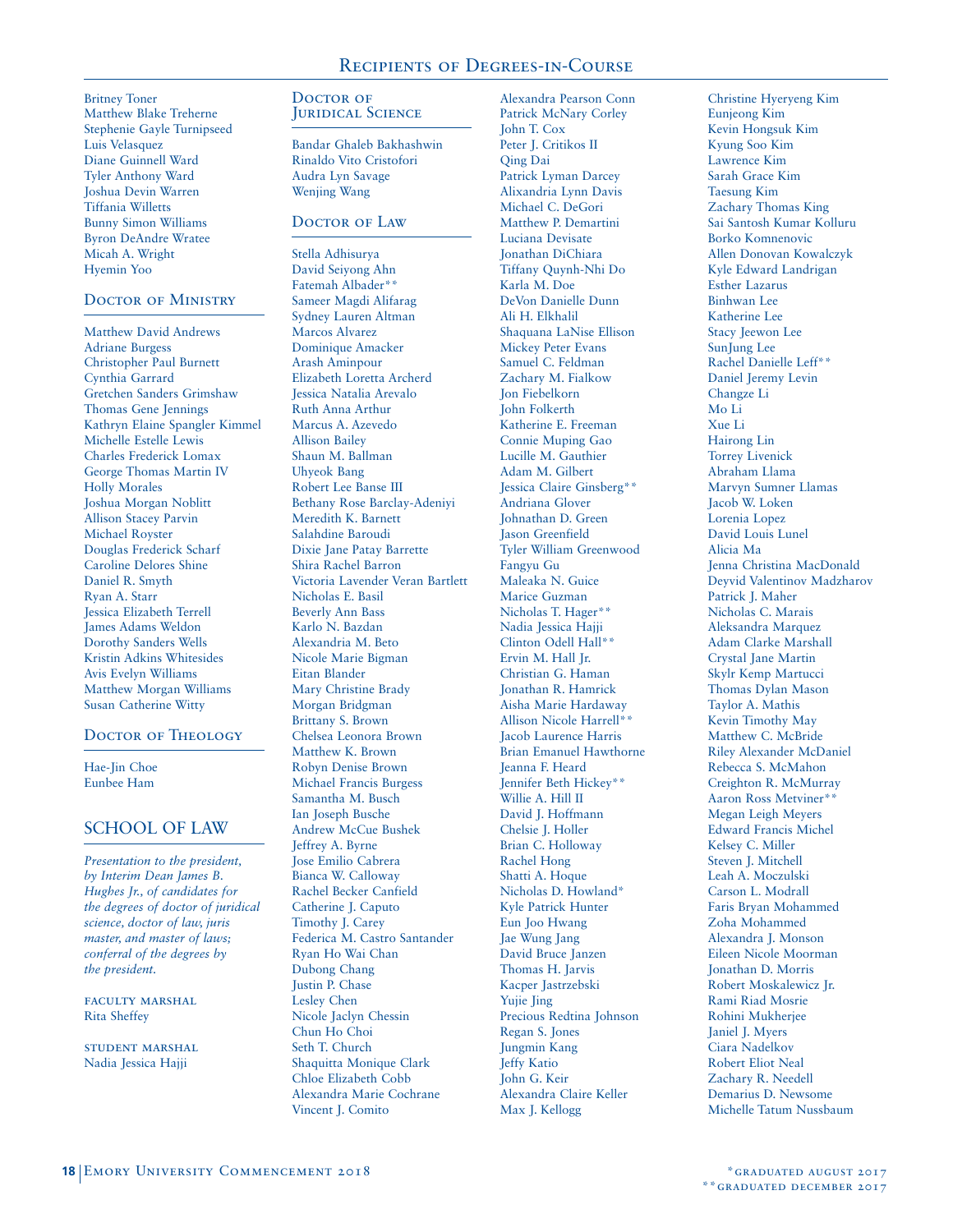Therese Njeri O'Brien Fiona Patricia O'Carroll Caitlin E. O'Riordan Ariel Marie Olson Kathryn F. Olson Yan Pang Dam Park Jessica Wang Park Jun Beom Park Amanda G. Parris Aditya A. Patel David W. Patton Connor M. Payne Masiel Pelegrino Sarduy Jerico J. Phillips Amber Lovejoy Philogene Jonathan Robert Pickett Javier Ignacio Pico Prats Farnaz Pishgahzadeh Amy Pleasance Mathew Plott Elizabeth L. Pratt Longling Qin Tian Qiu Joseph Benjamin Quattlebaum Alexandra M. Rajic Enrique Ramos Jr. Amanda Ranaweera Joseph T. Ratchford Zalak Raval Benjamin Alden Ries Caleb John Robertson Christina Bradley Rogers Mayra Roman Jasmine K. Roper John T. Rose David Zev Rosenberg Jenine A. Rossington Sangita Vani Sahasranaman Brian Joseph Saling Osama Samad Juan S. Sanchez Broden N. Sanford Emily Susan Sawicki Lauren A. Schenkel Nicole Jean Schladt Benjamin T. Schofield Evan M. Schrode David C. Scioli Monaliza Seepersaud Ryan Henry Seewald Saira Gul Shakir Chengcheng Shan Anneta Shargorodskaya Robert D. Sherrier Samantha L. Sherrod Juncheng Shi Steve Shim Lucy H. Shin Una Shin Shannon M. Shontz-Phillips I-Wen Shyur Kayla Marie Siam Aleksas Siliunas\*\* Amanda Lakshmi Singh Caleb N. Small

Rebecca Arlene Reiman Smith Bora Song Victoria N. Sparks Taylor A. Staab Benjamin Alexander Stahl Paul Jeffrey Steinig Spencer M. Stephens Zachary F. Stevenson Caroline Jiyeon Strotman\*\* Jesse Daniel Sutz Adrian A. Szycowski Anthony Tamburro Daniel Brian Tan Tenzin Tashi Chaunte' J. Tate Ashley L. Thomas Bailea Susanna June Tinsley Raymond L. Tran Priti Tripathi Ravi Rohit Trivedi Joshua H. Tsao Michael A. Tuosto Patrick Joseph Turner Michael A. Tyner Jr. Joseph Matthew Van Dyke Ty W. Vanderford Chloe Veron Hena Vora Thuy Linh N. Vu Talia Bess Wagner Joy Marie Warner Tiffany Weatherholtz Daniel H. Weigel Kenneth Wayne Westberry II Megan Leigh Whitman Caleah Whitten Adam Lavine Williams Adrienne Marie Wimberly Kimberly Anne Wise Ryan Wesley Wittich Kayla M. Wolfe Haochen Wu Stanley Wu Anna H. Wyatt Charlie Xie Jingyan Xu Michelle Han Hsiu Yang Ruohong Yao Jung-Woo Yoo Xiaosong Yu Christina R. Zeidan Quinn E. Zemel Fan Zhang Wei Zhou Mitchell Galey Zyserman

#### Juris Master

Keena Ananka\*\* Apryle Cearnal Brown\*\* Valeria S. Burian\*\* Samuel John Peter Clasp Bradley S. Demicco Justina Michelle Edwards Janette Hannam Hayes Fowzio S. Jama

Mark Elliott Johnson\* La Loria Konata Donna Marie Lynch-Cunningham\*\* Sultana Fahima Madhubi\* Sakshik Makhija Joanne A. McGriff\*\* Esmeralda Lucia Meyer Jessica O. Miller\* Veronicia Faye Morgan\*\* Michael Reese\*\* Nicole Regan James R. Roland Camille Sears Vivian M. Singletary Rachel R. Stone James F. Tambah\* Garnett Taylor Jr. Andrea J. Waters-Winston Latanya Anderson Woodward

#### Master of Laws

Sophie Mojolaoluwa Adeyemi\*\* Mbuotidem Wallace Afiah\*\* Kurtis George Anderson Niyati Arun Ran Bi Huyu Cai Minjie Cao Cristelle Castillo\*\* Hongzuo Chen Xuanyou Chen Jinwon Choi Megan Leigh Cramer Shubhangini Debi Wenxiu Ding Meng Dong Allan Vincent Douglas Huiming Duan Saleh Emadeldin Elbadry Oyku Esmer Chao Fang Siyuan Feng Zilu Feng Christine Filser Luz Dayany Florentino\*\* Benedicta Fosu-Mensah Xin Fu\*\* Xinyi Fu\*\* Xinyi Gao Ziwei Guo\*\* Yue He Zhiyi He Kimberlee M. Hillard Junjie Hu Congrong Huang\*\* Yuannan Hui Ekaterina Ivanova Nasima Nasima Jalalzai Bilal Tariq Khan\*\* Hanshui Li Jianing Li Xin Li\*\* Zhongmin Li\*\*

Hengyan Liu

Hongjing Liu\*\* Hongmei Liu Junyan Liu Yanghao Liu Jean Luis Lopez Salazar Hang Lu Xingguang Lu Ashlyn Shockley Martin Amanda Caroline Meadow Xi Meng\*\* Sitao Mo Mostafa Mohammadi Seruwaia Mataitini Nayacalevu-Masi Shielle Outeiro Dauzacker Qiuliang Pan\*\* Weiling Pan Qiliang Pei\*\* Aida Rustemova Josilyn Sacks Lennart Schrick\*\* Yudong Shao\*\* Chenhua Shen Xin Shu Bhavinee Singh Wenqi Song\*\* Xuan Song Yuyang Su Ke Sun Lifan Tao\*\* Yixuan Tao\*\* Kunkunyon Wleh Teh Stephen Branch Tippins Jr.\*\* Shiyi Wang Xin Wang Yuan Wang Zi Wang\* Hengxin Wen Sang Hee Won\*\* Stephanie Woolley Luoji Xiang Yu Xie\*\* Qingzhi Xu\*\* Yeyi Xu\*\* Ying Xu\*\* Jiayu Yang Tao Yin\*\* Fei Yu\*\* Jiaqian Zhang Weinan Zhang Xiaotong Zhang\*\* Xinran Zhang Yilin Zhang Zeyu Zhang Mingming Zhao Xiaopan Zhao Zhenning Zhao Feiyun Zheng Lei Zheng\*\* Longfeng Zhong Lening Zhu Yutao Zhu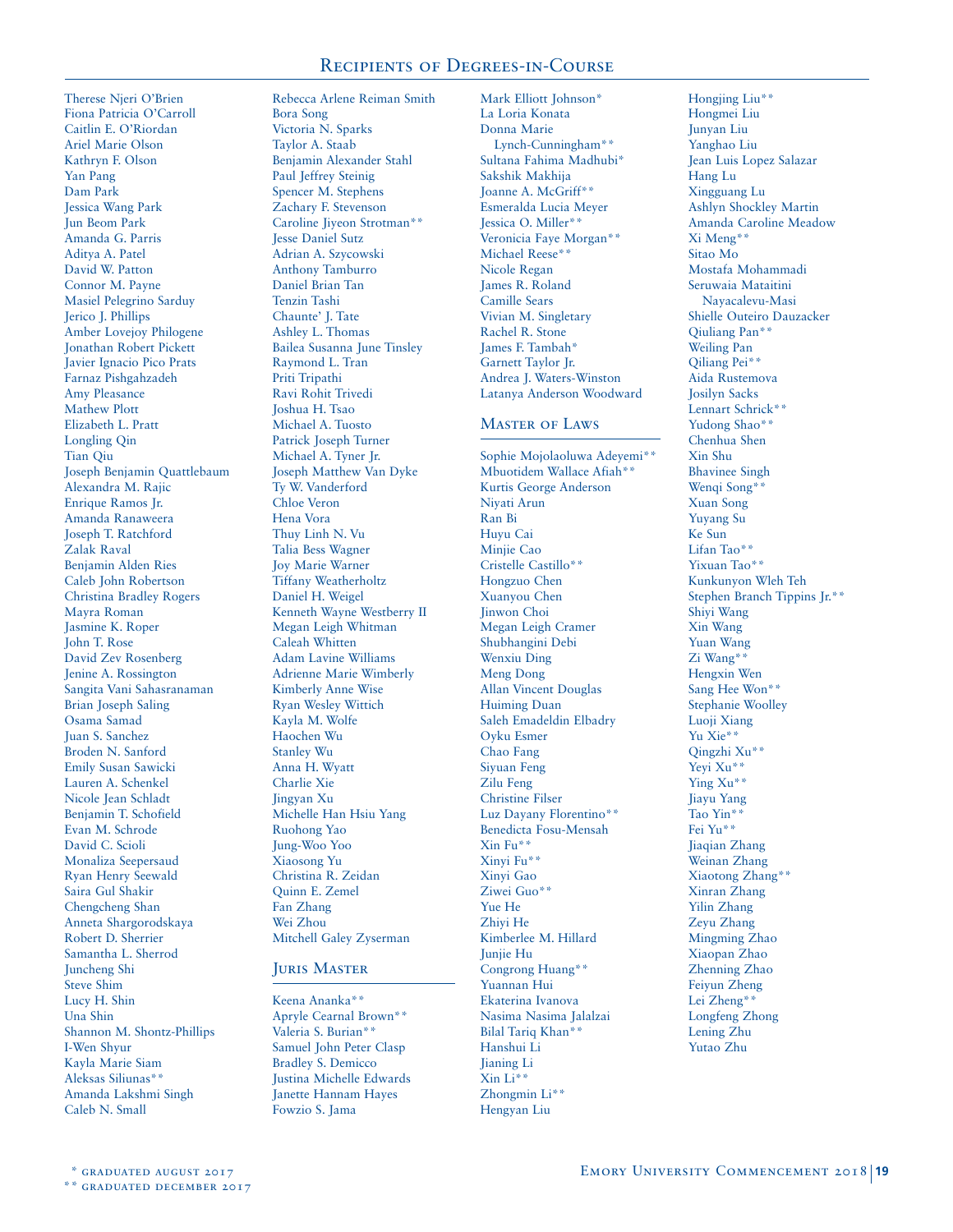MASTER OF Comparative Law

Xiaoqing Sun\* Qinyi Wang\* Liu Yang\* Yang Yuan

## ROBERTO C. **GOIZUETA** BUSINESS SCHOOL

*Presentation to the president, by Dean Erika James, of candidates for the degrees of bachelor of business administration, master of business administration, master of science in business analytics, and master of professional accounting; conferral of the degrees by the president.*

faculty marshals George Easton Erika Hall J.B. Kurish Wesley Longhofer

student marshals Grace Elizabeth Cleland Catherine Elizabeth Rickenbacker

## BACHELOR OF BUSINESS **ADMINISTRATION**

Alexander J. Africk Sagar Agarwal Shubh Agarwal Tanya Agrawal Ignacio Nicolas Aguirre Arana Dong Lee Ahn\*\* Tariq Ziyad Akrouk Melinda K. Altamore Tushara Aradyula Eduardo Armenta Natasha Sophia Armstrong Cori Allison Arndt Ayushi Ashar Christopher Moline Avant Donald Kirkwood Avant Daniel Jean Azizi Joshua Adam Bainnson John J. Baker\*\* Weiyang Bao Ksheerja Batra Ilse M. Becerra Martinez\* James Bertram Shefali Bhandari David Binler Andrew Tate Bixler-Smith Gabrielle Blauner Hannah Lilly Bley Joshua Matthew Bloom\*\* Jillian Blumenthal

Jonathan Abram Braude Gregory Bright Alexa Lauren Brodsky Alex Brover John Russell Bruemmer Suzanne Burzillo\*\* Daniel Busichio Brandon Nicholas Butz Sebastian Castano\*\* Nicholas Chambers Stephanie Brook Charles Jonathan Chay Julie Chen\*\* Roy Chen Yizhen Cheng Collin Gabriel Cheung Nancy Choi Aneesha Kumar Chowdhary Eduardo Citwar Courtney Clark Candace Leigh Clarke Grace Elizabeth Cleland William Harrison Clifton Sophie Emma Cohen Zachary Cole Dana Coleman Henry Peter Copses John Perry Copses Peter Jacob Corser Matthew Parker Csillag Binoy Desai Jake Rebrin Deuel Raina J. Devrai Jill Vijaykumar Diwankatera Sai Abhishek Dokku\*\* Virginia Slay Dollins Kaitlyn Dorka Emily Lea Dowd Marcho Georgiev Droumev Zhenhao Du Cheng Xi Duan Philip Richard Edwards Chukwudumebi Egbuna Ayama Ekadi Tamara Alexandra Ezzat Brittany D. Fales\* Bradley Ross Fallick Chen Fang Graham Carson Fein Isaac Joel Feiner Abdul Kader Fejleh Jingya Feng Joshua Ferenczi Adam Gray Ferguson Kyle Fitzgerald Adrian Fernando Zapata Fory Jack Frank Jack Franklin Cory Freeman Eboni JaLea Dion Freeman Ross Burton Friedman Claire M. Fuscoe Bharath Guru Ganesan Qiao Gao\*\* Yiwen Gao Joshua Benjamin Garfunkel

Arjun R. Garg Olivia Garuba Robert Gershowitz Nathaniel Giess Adam Robert Gigax Elissa Gildenhorn Nicole Paige Glabman Mara Goeckner Voon Pang Goh Erica Virginia Goldman Devon Kyle Gould Jacob Grant Charles Jacob Greenberg Raygan Greer Kirk Gulezian Molly Guo Yin Guo Yuanjing Guo\*\* Micaela Haas Brandon David Hamroff Christopher Gignilliat Hanson Alexander Hardwick Andrew Austin Harrington Maxwell Charles Helfman Keenan Hickton Brenden Higbee Michael Samuel Hirsh\*\* Caitlin Paige Hoberman Andrew Holsten Joely Rae House Senhao Hu Tianyi Charlie Hu Kevin Huang\*\* Shiqi Huang Zhengyuan Huang Charlie Owen Hughes Mary Sage Hughes Benjamin A. Jacobs Matthew Jacobson Ziya Jaffer Shubhangi Jain Avani Jalan Nihar Haresh Joshi Eli Kaganov Salome Kakalashvili Hannah Kalozdi Jasleen Kaur Kandhari David Kane Felicia Kane Ankur Kanotra Han-Ying Kao Drew Loren Kaplan Aram Kaplanian Sameer Lal Kapur Eric Kaufman Wyatt Kayne Margot Kelley Mitchell Kerner Tanushree Khanna Kevin James Kilgour Dami Kim Kyung Mi Kim Sung Yeol Kim Young Uk Kim Zachary Stephen Kio Georgia Kossoff

Briana Alexandra Krackow Danielle Kreger Gregory Richard Kuhn Tae Eun Kwon Robert Kwong Tanvi Ladha Zohair Lalani Zachary Lamb Shivangi Lamba Zoey Danielle Lande Diana Lara Rachael Marin Leader\*\* Isaac Lee Jennifer Lee Jessica Yoonjung Lee Joon Mo Lee\*\* Sung Hyun Lee Joshua Evan Lehman Nina Leibowitz\*\* Jacob Moskowitz Lepler Haley Sloane Lerner Winston Leung Natalie Frances Lewis Jinger Li Ming Gang Li\*\* Xiaowei Li Yikun Li Yuan Li Yunqi Li Zhengyuan Li Michaella Librizzi Matthew Alexander Lieberman Jessica Kuo Lin Jared Richard Linsky Alexander Liou Dara Rose Liss Derek Liu Hengyu Liu Minghuan Liu Yibei Liu Yuanchong Liu Yujia Long Elena Maria Lopez Jonathan Lothrop Ron Lubarsky Simran Lulla Samantha Rachel Lutt Alvin Ma Marley MacDougall Kelsey Paige MacKinnon Bryan Andrew Mackie Douglas Max Macleod Uzair Malani Zanir Malani Yiannis Thomas Mallios Hersh Vijay Mansukhani Ziyu Briana Mao Daniel Jesus Marchand Treviño Eric Marcus Alexander Brett Marshall Maxwell Maude Julie May Lauren Jolie Mayo Alexander Richard McIntyre\*\* Krish Mehta Jordan A. Mellor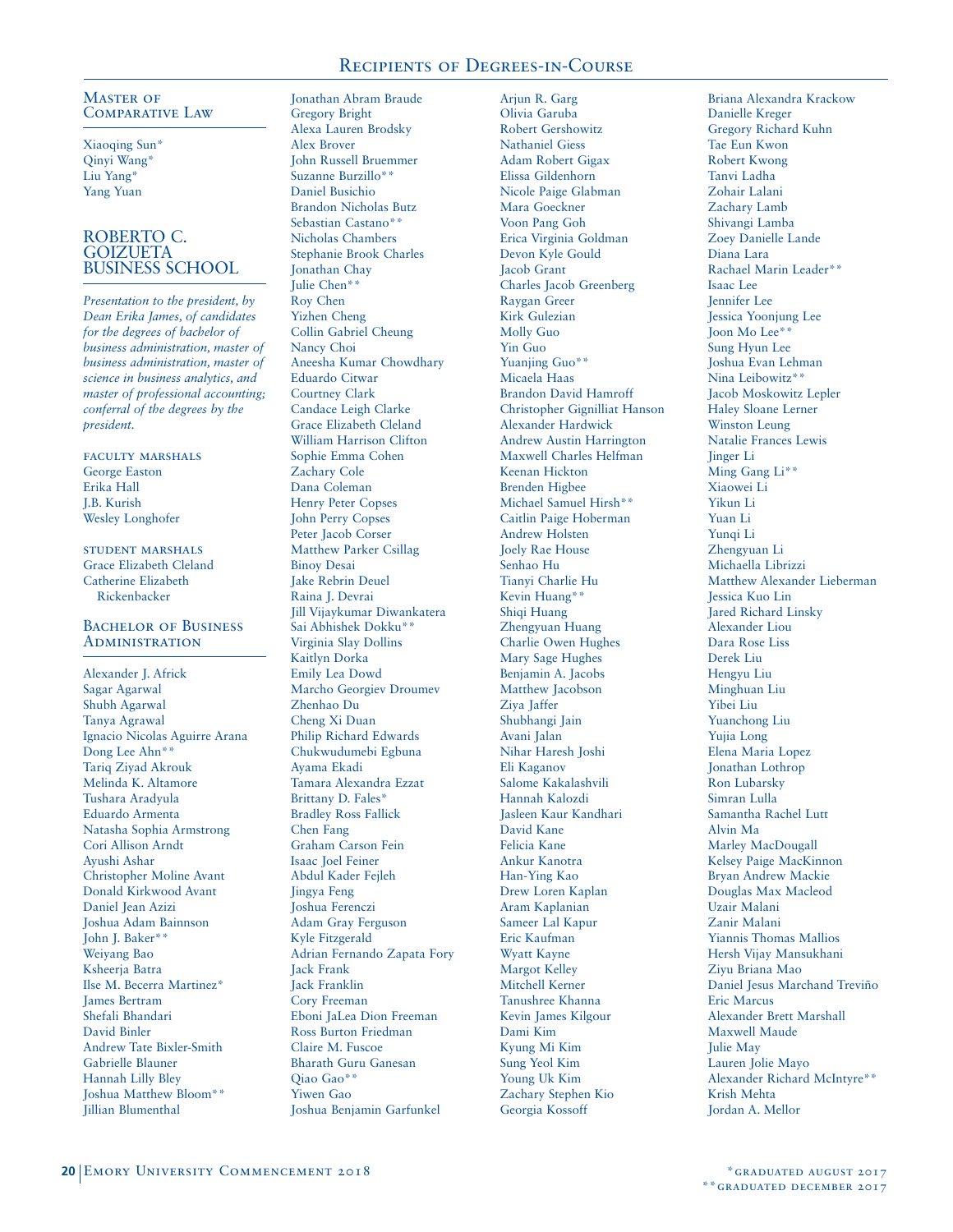Frank Memmo Christian Meyer Randall Aaron Miller Austin Mirabella Raphael Moatti Virag Mody Shreya Mohan Jonathan Moore Christopher David Mortimer Julian Mosconi Maya Santosh Nair Bibiana Najas Forero Dami Nam\*\* Jin Woo Nam Eric Newell Kwamena Nobadeh Brandon Joseph Novel\*\* Marc Sacha Odermatt Aria A. Olia Ming-Fen Ong Zhiyu Pan Saahil Papar Anshuman Parikh Edward H. Park Ji Hyun Park\* Jin Heok Park\*\* Joshua Patashnik Mohammed Hasan Afzal Patel Sumedh Kumar Patodia Prateek Paul Dana Morgan Pearl Alexis Sarah Pearlman Alexandra Brooke Pearson\* Ryan Samuel Pearson Yi Pei Marina Pejic Sheyla Perez Nazco Carolyn Rose Perry Aishwarry Pettie Nicole Tara Pfeffer Katarina Pibl Benjamin Irwin Plotnick Andrew Corey Porat Veena Lalitha Prakash Zahra M. Punja Jingchen Qin Mili Raina Whitaker Rapp Allan R. Raykhelson Vanessa Renteria Steven Resnik Francisco Javier Reyes Jae-Hyun Rhee Danielle Cali Rieder Michael Lee Rieder Audry Elizabeth Rimland Samara Leib Robbins Daniel Rodriguez Benjamin Rogin Shiv Vinod Rohira Joshua Rosenblatt Mara Rosenstock Scott L. Rubinstein Chebon Echeng Ryan Sanha Ryoo Hanna Saadegh-Vaziri

Tahira Saalik Reza Sabooni Kathleen Lilla Sai-Halasz Ivena Santilair Kiran Sapatnekar\* Ernestine Angelique Sargent Evan Sayre Leila Rosemary Schatz\*\* Norbert Joseph Schmeidler IV Russell Schmidt Justine Schoenbart Aaron Jay Schwartz Michael Jared Schwitzer Jesse Sendyk Yulia Shamayskaya Joseph Elliott Shapiro Malika Vidya Shettar\* Wooyoung Shin Allen Shiu Zachary Silber Nicole Leigh Silfen Jake Matthew Simon Brian David Sims Gurbani Singh Sahej Singh Pradyumna Singhania Rachel Anne Sirotkin Will Siuta Carter Smith-Wellman Shaurya Vardhan Sonthalia Eric Seth Sopshin Julia Rose Spathis Julie Spinner Thomas Sprague Caroline Spurr Cara C. Stechmann\* Emile Michael Sternbach Harry Alfred Stone III Jonathan Phillip Strauss\* Varun Subramanian Kavya Sundaram Jack Alexander Swerdlin Crystal Tan Yuqiao Tang\* Yashraj Tantia Danielle Tanzman Charles Taterka Paul Taylor\*\* Remon Temnewo Gaurav Thakur Alek Daniel Ubieta Rohan Ugale Bahar Su Ulusan Simran Valecha Max Vasquez Sanjay Hari Velappan Hemanth Manju Venkatesh Dyess McCoy Verfurth Christian Virgil Grant Viteznik Abhinav Wadhwa Tak Chi Wan Jesse Wang Lujia Wang Zechu Wang Julia Stephanie Wawer

Alana Kait Weinstock\*\* Audrey Weller Harrison West Julie Wiegel Macgregor Wiener Robert Paul Wilhelm III Reed Williams Cameron Lee Willis Lindsay Wilson Kelly Wong Jesse Wood Grace Woods Yingying Wu Zhifei Wu Iris Xu Tianyou Xu Yuxi Yang Peter Yunqing Yao Linlin Ye Wanting Ye\* Libby Ying\*\* Sam Yoelin Jeffrey You Jialin Yu Kira Zagorc Hao Zhang Junhan Zhang Liqi Zhao Yan Zhou Yusi Zhou

#### Master of Business **ADMINISTRATION**

Michael Carl Ewert af Winklerfelt Omar Zia Ahmed Ifrah Aidid Sharef T. Al Najjar Galina Alexeenko Claire Montagne Allen Roberto Alvarado-Vazquez Mark Joseph Ananka Rekha Ananthanpillai James W. Anderson\* Thomas Richard Anderson Tiffany Michele Anderson Nathalie Angel Bharat Apte Stephanie Leigh Ard Shahrukh Arif\*\* Jessica Grizzard Arnidis Tyler Baccari Nicolas Serge Marcel Bailliache Christine Baker Richard Royall Baker V Balaji Balachandran Sreekanth Bandaru Allison Ferrara Barbour Nathan Samuel Barnes Christopher Talbott Barnidge Artem Baroyan Amelia Brantley Beach Essene Bell Benjamin Arthur Beller Carla Jean Berg\*

Nathaniel Morgan Berger Achim Miguel Biller Christopher Michael Uy Bitler Katherine Bivins Allyson C. Boudreaux William Alfred Bowron III Nicola Josephine Braginsky Anne Elizabeth Brantley Juan Pablo Bravo Matthew Everett Brown Myra C. Brown Thomas Walter Brown IV Randall Bruce Ben Bubnovich Scott Alan Buckingham Brandon Bunn Andrew McCue Bushek Agustin Cabo Catherine J. Caputo Nicholas Ian Carlson Christopher Edwin Carr Jonathan Evans Carr Amanda May Carranza Luis Gianfranco Carrion Alfaro Vincent M. Carter Garrett Dale Cathcart Monika Laura Chadwick Jason Forrest Chaliff Andy Y. C. Chan Jason Chandler\*\* Aravind Chandrasekaran Noyoun Chang Se Woong Chang Vishal Changrani\*\* Jixiao Cheng Steven Xing Cheng Maduka Chidebelu-Eze Kingsley N. Chikata Charmaine S. Chin Jinwon Choi Rohan Choudhari Matthew Choyce William Lafayette Clapp IV David Wright Clarke III Luis Fernando Clavijo Sara Mary Clemente Andrew Joseph Cobb Douglas James Coffed Jimmyvan Cogles William Russell Coleman Alan Thomas Corr Curran Michael Corrigan Daniel Cosentino Ryan Patrick Cronin Thomas Alexander Crosson Di Cui Kristen DaCanal Yifan Dai Thomas Randall Daly Jr. Inez Dolores Daniels Pritom Kumar Das Brian David Christopher Warren Davis Kyle Joseph Davis Ronald Dean Davis Guilherme Malaquias de Araujo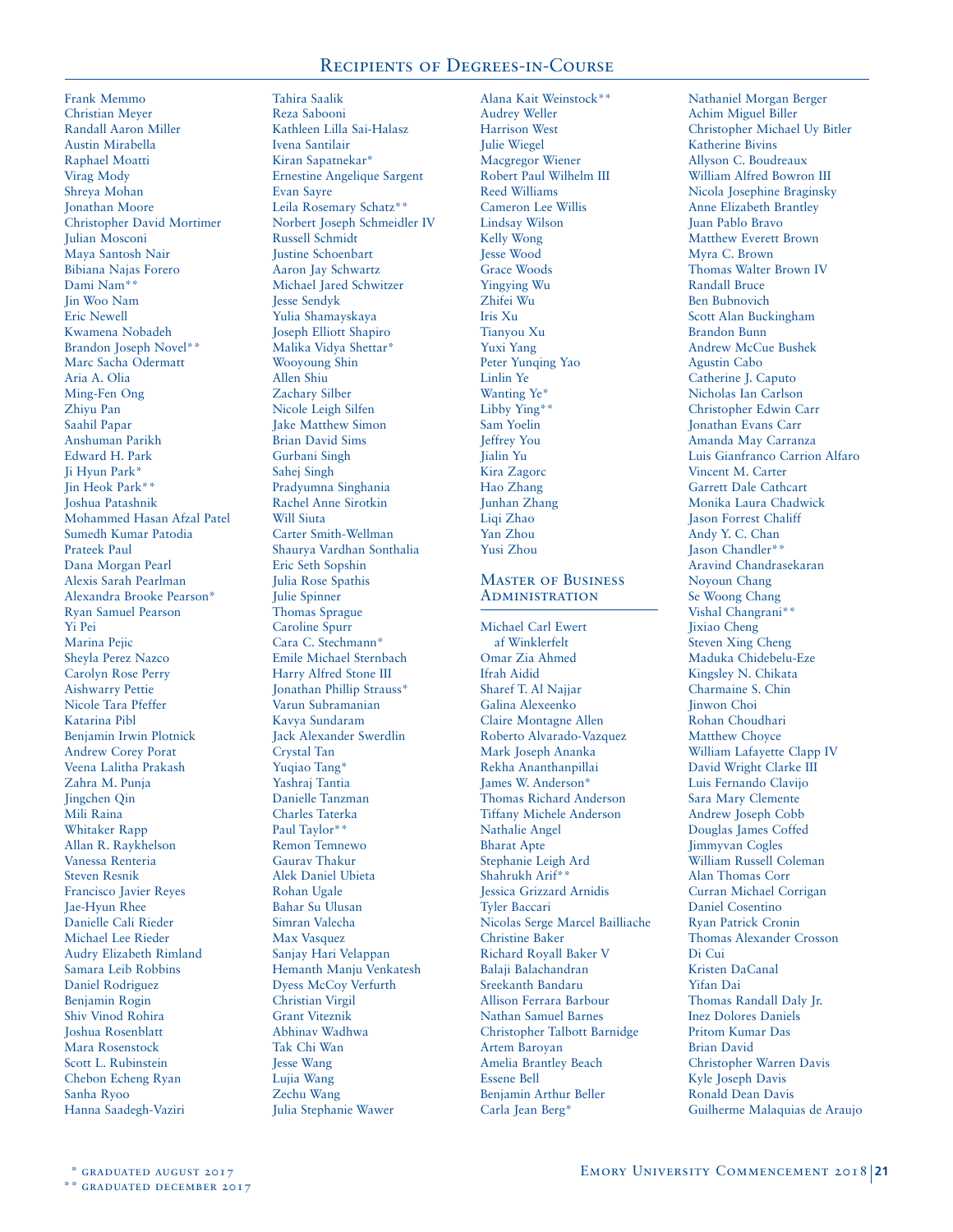Jordan William Deuink Gregory Philip Di Chiara Rachel Dial Jenna Drevins\*\* Derek Russell Duffey Christopher Kent Duffy Jennifer Dunn\*\* Jorge David Duque Michael Edmunds Olisa Louis Ekpechi Katherine Christine Eldridge Benjamin Ellis\*\* Ryan Samuel Enoch Monica Fabrega Salil Sharad Fadnavis Chun Yee Fan Marisa Fang Olawale Moses Fapohunda Amanda Fiebach Andrew Burton Fisher Ryan Flynn-deOnis Pedro Henrique S. Fonseca Winston Thomas Frederick\* Ashley Sroka Freeman Jun Fukunaga Prateek Prashant Gadkari Michael Peter Galanis Claudia Lucia Garcia Antoinette Louise Gaston Nickolaus William Gezzar Daniel Giardina Lauren Jane Gilkenson Aaron Glenn David M. Goldman\*\* Carlos Gonzalez Joaquin Gonzalez Varela Garcia Hari Gopal Robert Michael Goulding Alyssa Grabfield Robertson Greenbacker Matthew A. Grob Pierre Gross John Grubbs Bhisham Gudwani Logan Guess Timothy Brian Guess Vaibhav Gupta Michael Robert Gurz Mikhail Gusev Mary Alexandra Hague\* Nicole Melina Haig Joy Rebecca Halperin William Justin Hamlet Namjee Han Soongho Han Nancy Harr Allison Nicole Harrell\*\* Brian David Harrington Jacob Laurence Harris Barbara Elisabeth Hartman David Hartman Peter Ratcliffe Hawkins Andrew George Heck Amanda Hawley Hellman Katherine G. Hendley\* Mackenzie Leigh Henry

Matthew Hicks\* John Hollingsworth Darias D. Holloway Katherine Maria Hoppenjans Brian House Nicolas H. Howe Brian Paul-ang Hsu Yue Huang Alexander Vincent Hubartt Inyoung Hwang Junghyun Im Octavian Cosmin Ioachimescu William Henry Izlar IV Janelle Jackson\* Neeraj Jain\*\* Priyanka Jain Sonia Rani Jain Alejandro Jaramillo Ankit Ashwin Javia Ashley M. Johnson Ashley N. Jones Emanuel D. Jones Anil Kanagala Shibani Dinesh Kansara Andrew Kaplan Murad M. Karimi Kevin Thomas Kaspar Lakshman Kaveti Keith Kellum Erin McGrath Keyes\* Nadia R. Khan Hyunyong Kim Jongdae David Kim\* Kihong Kim Min Soo Kim Richard Dae Jin Kim Taegyun Kim Yang Taek Kim Yong Kyeom Leo Kim Kwang Soo Ko Jennifer Marie Kostyrna Julia Krauss\*\* Punit Subhash Lamba Sean Landgren\*\* Christopher John Langley Taylor Anderton Lanier Rudy Anthony Edwin Le Blanc Joo Hyun Lee Robert Sung Lee Sangjae Lee Seung Koo Lee Jake Michael Lefkowitz Myles Leiker Ricardo Miguel Leon Pulton Leung Wendy Delores Lewis Kevin Robert Leyland\* John Neudoerfer Lively Jr. Vaibhav Lohia Kevin Leungkai Loong Paul Miles Lowman Edmund Stratton Luggen Ke Ma Adam C. Macie Bryan Thomas Macon Sayaka Maekawa

Eric Tam Mai Aditya Sharma Malladi Subramanya Arun Manghnani Sean Hutchinson Mangieri Michael Marks Jr.\* Alison Jane Martinez Kelsey Lynn Mase Thomas Maslowski William Alston Mason\*\* James Tate Mason III Ankur Masurkar Bianca Rose Mazzarella Caitlin Elizabeth McCarty\*\* Christopher Bradley McDowell Christopher Allen McHargue Alex Townsend McNair Ayana M. Mcginnis Michael Mehrotra Michael Dobbins Menendez\* Hamdan Merchant\*\* Sharlene Reese Mercier Aaron Ross Metviner\*\* Lyndsey Rebecca Meyer Rene Meza Edward Francis Michel Alexander Mikstas\*\* Tawney Milam Charles Henry Moore III Daniel Orlando Moreno Jaclin Mozzicato Ricky Fai Mui John Marshall Murray IV Justin Muschel Shyam Geethakumari Sadasivan Nair Sarath Babu Nallamudi Ajay Naran Ahmad Nazeri\*\* Samuel Evan Nerswick Mark E. Neufeld Kumiko Watanabe Newmark Ellen Nikonova Andrea Noktes Maria Adelaida Ochoa Adedapo Olamide Odetoyinbo John Martin Offermann\*\* Jae Hwa Oh Andrew Philip Olson Jesus A. Ontiveros Leonardo Oporto\* Ivonne Alejandra Orjuela Cardenas John Paul Ortiz Jose Daniel Ortiz Vikranthi Kumar Otra Chintal Patel Kishen Patel Sumir S. Patel Mauricio A. Pava-Diaz Jeffrey Reed Pearlman Kevin David Peng Tao Peng Rosario Isidra Perez Michael Charles Perry Zachary Petitti

David Harmon Pharr Tiernan Phillips Amanda Piltzer Michael Tanedo Pimentel Caleb Prabhakar Morgan Duncan Predieri Justin Michael Pugh Deepa Katari Raju Michael Francis Reed Chase Richardson Catherine Elizabeth Rickenbacker Patrick Roberts Gillian Marie Robinson Jacob Rogers Steven Rogers Ajay K. Roy Greg Runco\*\* Chhavi Sadan Parag Sahasrabudhe Amit Manohar Saindane Ioseb Salakaia Michael Santowski Jr. Abhijit Sarma Ryoichi Sato Jonathan Schmidt Jared Sears\* Jonathan E. Seaton Christopher Michael Seitz Rahul Sethi Himanshu P. Shah Nikhil Rajesh Shah Amit Sharma Sachin Sharma Kenneth Shen Junwei Shi Makoto Shimbo Hongjin Shin Saba Shonia Suzanne Seavello Shope Kathleen McGarrity Shults Kayla Marie Siam Ryan Andrew Silberman Jesse Tillery Simmons III Vienna Marie Singleton Megha Sisaudia Kaitlin L. Sitchenko Chase J. Smith Shantao Song Eduardo Jose Speck Fierro Natarajan Srikrishnan Ketline St.Victor Aisha Stewart Angelique Marie Stewart Brenda Street Scott Strub\* Bert Subin Ram Subramanian Tyler Lavar Summers\*\* Yu-Chen Sun Sharon Ainsley Sutton William Graham Swafford Robert Louis Sweeney IV Winston Akira Taira Benjamin Bathgate Talbot Tisha Rae Tallman Nabajit Talukdar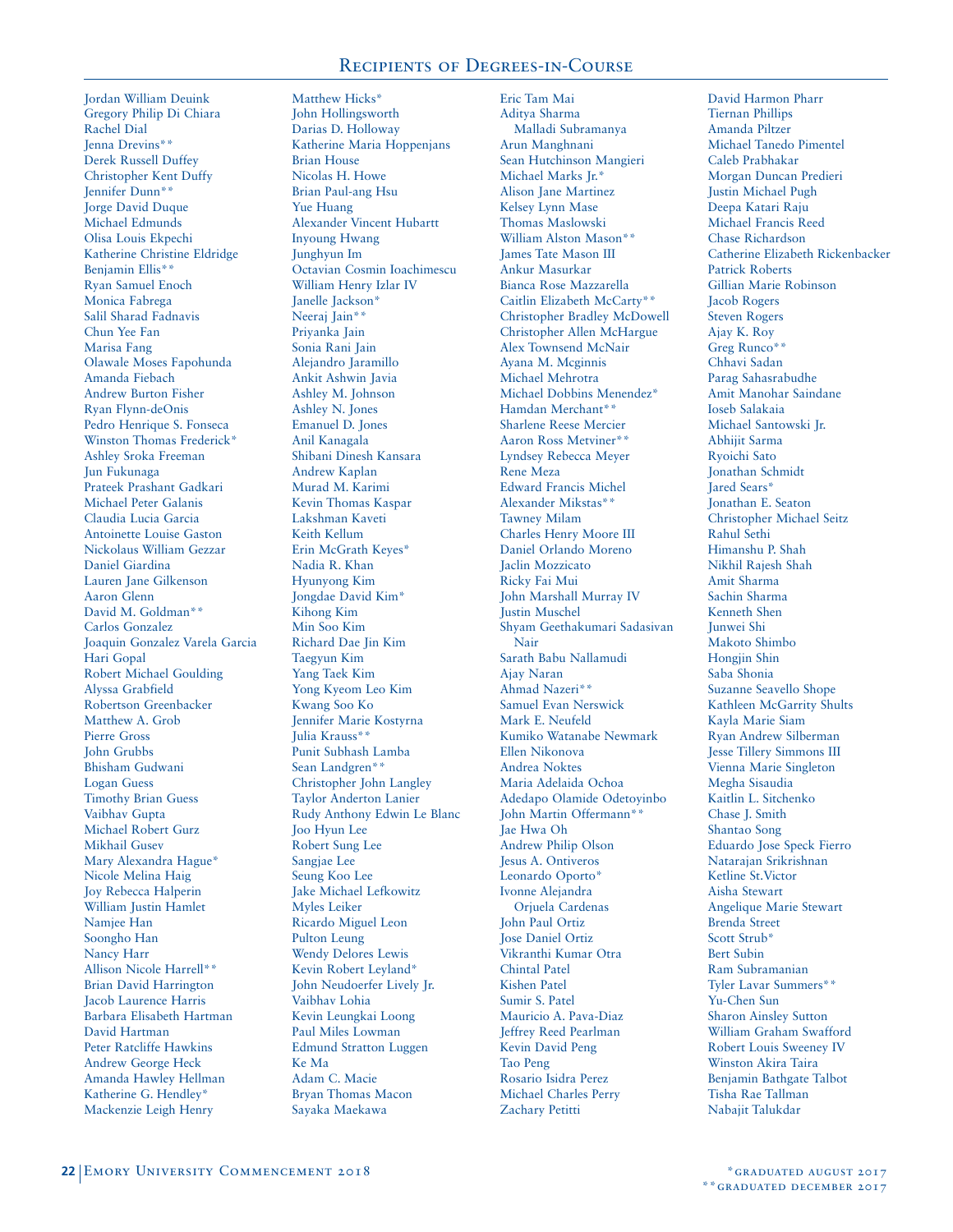Xiaoruo Tan Aakriti Tandon William Jackson Taylor Marcus Thomas Ashley DuBois Thues Courtney Teresita Timmons Trenton J. Tolbert Albert James Torres Phong Dinh Tran Augusto Michael Trujillo Erik William Trum Alifa Tasnim Tultul Sandeep Tyagi Harold Valdes\* Ryan Michael Van Campenhout David Edward Van Kirk Richard Jacob VanDam Miguel Eduardo Vanegas Maria Fernanda Vargas Gaia Vasiliver-Shamis Rashima Ram Vatnani Sangeet Vellore Bradley Christopher Velotta Ilana Vera Videlefsky Ricardo Emilio Villegas Shumaila Virani Grant Edward Wadley Beatrice Chaoran Wan Jinchun Wang Jonathan T. Wang Lisong Wang Miao Wang Takumi Watanabe Daniel Christopher Webb Julie Ann Weber Sara Jeannette Weiland Andrea N. Wellkamp James Alexander Wesman Amanda Windsor White Bennett Lloyd Wilkins Anthony Cledwyn Williams Jason Williams Sarah Quincy Wilson Diana Luz Wong Grace Marie Wynn Chihiro Yagi Richard Yang Courtney Elizabeth Yankowski Okdong Yoo Brandon Michael Young Elisa Zavala\*\* Yong Zeng Liguo Zhang Song Zhang Yuan Zhang Philip Zheng Xinwei Zhi Xiang Zhong Thomas Zickgraf Jason Zweig

#### Master of Science in Business Analytics

Dohyun Ban Steven Blackmon

Conglin Cai Qiwen Cao Nikhil Viju Chalakkal Yiheng Chi Wonseob Cho Yawen Duan Zhihan Gao Seung Ju Han Hunter Hollis Levent Kayin Pratik Mahesh Keni Jingyi Li Shanchuan Li Xi Li Shiyun Liu Wenbo Liu Yang Liu Elena Maria Lopez Chengyao Ma Lanxin Mao Jaymin Babubhai Patel Daniel Rodriguez Wenjing Sun Nabeel Tariq Phani Kiran Uppu Xiaoya Wan Yufeng Wang Minyao Xu Ce Yan Xudong Yang Wen Zhang Ruoxi Zhao

## **MASTER OF PROFESSIONAL ACCOUNTING**

Lingfeng Zhen

Tushara Aradyula Cori Allison Arndt Alex Brover Suzanne Burzillo\*\* Roy Chen Yizhen Cheng Nancy Choi Emily Lea Dowd Ayama Ekadi Raygan Greer Yin Guo Sung Yeol Kim Young Uk Kim Jinger Li Yibei Liu Yuanchong Liu Yi Pei Jack Alexander Swerdlin Dyess McCoy Verfurth Tak Chi Wan Alana Kait Weinstock\*\* Yingying Wu Zhifei Wu Iris Xu Yuxi Yang Hao Zhang Liqi Zhao Yusi Zhou

# ROLLINS SCHOOL OF PUBLIC HEALTH

*Presentation to the president, by Dean James W. Curran, of candidates for the degrees of master of public health and master of science in public health; conferral of the degrees by the president.* 

faculty marshal Carolyn Drews-Botsch

student marshals Augustina Mensa-Kwao Steven Quincy Sola

#### Master of PUBLIC HEALTH

Haram Awadelgeed Abdelmajid Kennadiid Abdulla\*\* Michael Ablan Emily Renee Adams Colin Adler Roaa Aggad Farah Ahmed Babajide Moses Ajibola Kachikwulu Akobundu Ajulu\* Yumn Mansour Al Nimr Rabab Al-Araji Calbeth Chikaodinaka Alaribe Hatim Issa Alghamdi\* Naif Alharbi\* Amy Elizabeth Allison\*\* Saleh Nasser Alqarni\*\* Alyaa Altabbaa Raiza Rufo Amiling Chimora Ngozi Amobi Joanne Paredes Amposta Emily Ananthset Katherine Mary Anderson Courtni Alexis Andrews Nnaemeka G. Anosike\*\* Catalina Andrea Arbelaez Piedrahita\*\* Karen Andrea Armstrong\*\* Shenelle Alyssa Armstrong Aditi Arora Cory Joseph Arrouzet Cassidy Leah Artz\* Louisa Asare Neelima Atluri\*\* Wendy Paola Avila Amy A. Ayers\* Ida K. Babazadeh Neha Balachandran Daniel Balcazar Bilguissou Balde\* Rebecca Ballard Sarah Rebecca Barrett Camille Marie Barton Hillary E. Barton Pulidevan Baskaran Brian George Batayeh

Allison Bay David Bayne\*\* Satoya Beckles Mulugeta Kifle Bekele Donielle LeSandra Bell\*\* Irina Bergenfeld Daniel Bertolino Elizabeth Kristen Berwaldt Ruchika Bhatnagar Sonal Harish Bhatt Jui Bhingarde Jennifer Anne Bierhoff Manon Billaud Amma G. Boakye Christina Bollinger Sarah Bonaparte Nouha Boundaoui Rachele Alexandra Bowman Sarah Grace Brister Jamel Devon Brown Michelle Elaine Brown Melissa Anne Bruno Bobbi Lynn Bryant Alexandra Rachelle Buck Matthew Paul Buck\* Rachel Ann Burriss Hannah Shalom Busman Lauren Anne Buss Erin Elizabeth Cahill Laura Calderwood Anna Elizabeth Carson Sean Philip Castillo Mikala Tarantino Caton Binta E. Ceesay Christie Cabrito Camero Chadwell\*\* Amanda Chahine Alexander Chang XinFang Chang Sicha Chantaprasopsuk Thanawadee Chantian Sana Charania Aashka Chaudhari Jelani Brandon Cheek Dehao Chen Guanjin Chen Jiashan Chen\* Junyu Chen Nemin Chen Yen-Chia Chen Angela Cheung Katelyn Victoria Chiang Mukta Padmini Chilakamarri Nilofer Aisha Chollampat Amber Choquette Deutschle\* Rewa Choudhary Katelyn Cloonan Elizabeth Cobb Lisa K. Cogdill Claire Cole Lavonne Cole\*\* Matthew Malin Cole\*\* Chantele Collings-Faulkner Natascha R. Cook Lindsey Cooper\* Daniel Corry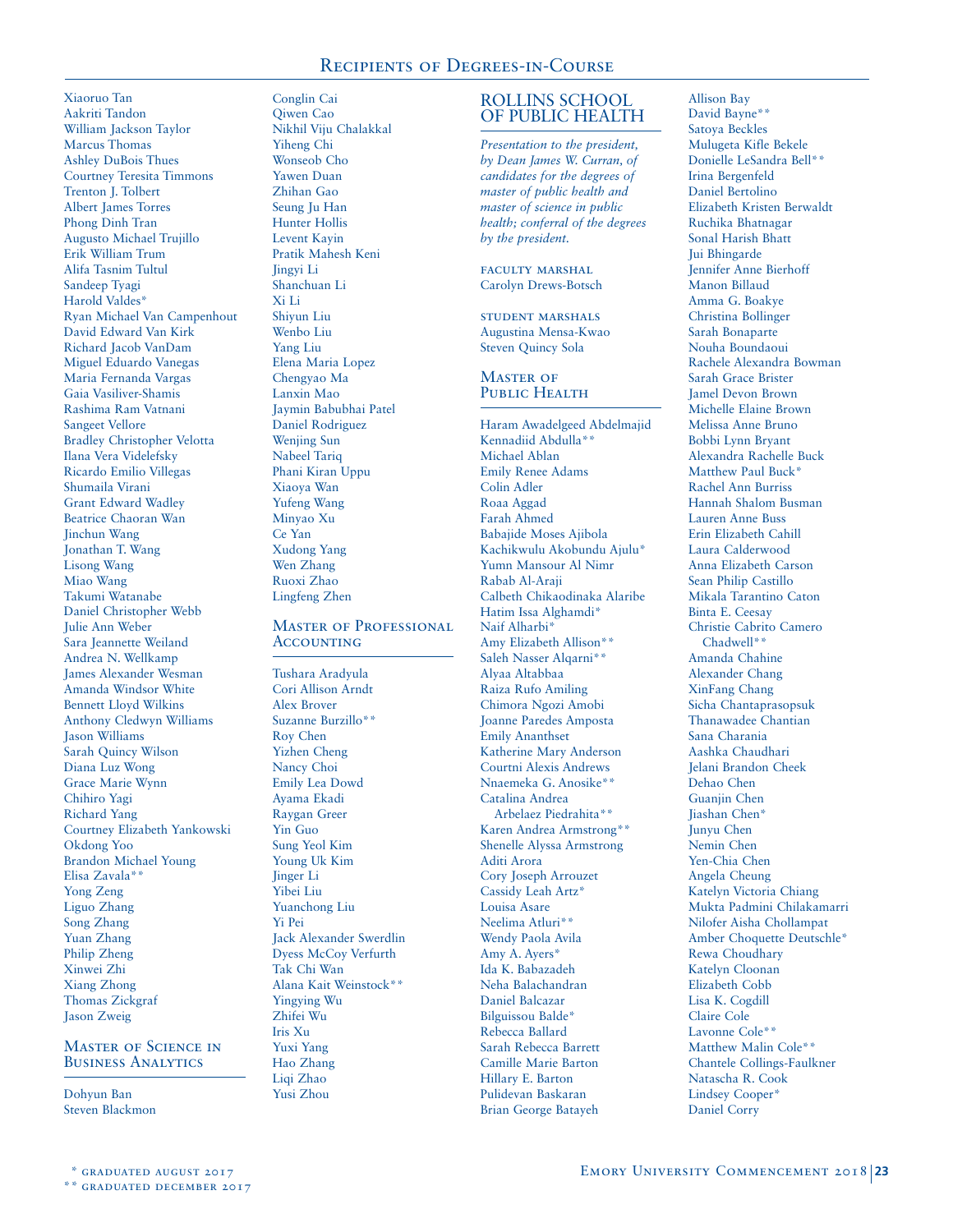Alexia Couture Kristen Nicole Cowan Kelsey Catherine Coy Katherine Marie Crow Katherine Cushing Anya Jaffe Cutler Gabrielle H. D'Angelo Vanessa Chilombo Da Costa Amroo Dada Ruth M. Dana Michael Daugherty David DeMitchell Christopher Silayan DeVore Regina Zuniga de la Cerda Melissa Delgado Claudia Deng Sara Jane Dever\* Laura Danielle Diamond-Williams Elizabeth Thai Thanh Do Philip Dollard Anna Roys Domalewski Xueyuan Dong Senem A. Donuk Elliyah Elizabeth Dossantos Jenna Drevins\*\* Chengxiang Du Derek S. Dumbuya\*\* Sarah Catherine Dupont Serena Durrani Caleb Daniel Ebert Shideh Ebrahim-Zadeh Melissa Marie Echevarria Lindsay Margaret Eckhaus Faythe Selena Edmunds Ugochi Chinyere Egbukichi Hannah Drew Kinsella Eisen Taylor Ellington Kayla Emrick Ndidi Adlene Enyinnia Blake Erhardt-Ohren Edward S. Esser Ebenezer Laud Vivvienn Ewul\* Ogochukwu Ezennia Shichen Fan Mikayla Farr Daisy Fernandez Seth Laurence Ferrey Natalie Ann Fields Elizabeth Ann Flanagan Monica Fleming Maria del Rosario Flores Jessica Forcillo\*\* Margaret Forshag Marissa Fraire Meghan Rae Franczek Sierra Gaffney Bonnie Gale Sasha Marie Gambrah Pooja Gandhi Rounak A. Gandhi\*\* Zeal Hitendra Gandhi Tianyu Gao Andrew Garcia Bianca Elysse Garcia Diana Garcia

Cymone Lydell Gates Sarah Beth Gelbard Joseph Michael Gerth Danique Rose Gigger Evan Alexander Glassberg Runa Hatti Gokhale Kenneth Patrick Goughnour Madhumita Govindu Alyssa Grabfield Amy Kathleen Gregg Jasmine Guilford Yitong Guo Yara Haddad\* Danyel Hafeez Tiffany P. Hailstorks\*\* Jennifer Nicole Hamilton\*\* Reem Elamin Hamoda Anika Hannan Petra Harvey Leslie Anne Hausser\*\* Noy Sankavilode Hawkins Yingnan He Sarah Clark Henderson Abigail Lee Henry\*\* Kyra Alexandra Hester Megan Hicks Jacob Hojnacki Kareem Hosny\*\* Amanda Cecilia Howa Kristen Elaine Howell Xiaowen Hu Banna Hussain Tuyet-Nhung Huynh Emilia Ivanova Ilieva-Hughes\*\* Maliha Khalid Ishaq Maria Nassios Israel Hawi Itana Michelle Ivy Nandita Mary Jacob Chandni Jaggi Rohit Kumar Jain\* Mengdi Jia Devon Morgan Johnson Rakiyah Simone Johnson Sara Jo M. Johnson\* Anjni Patel Joiner Sarah Ashley Jolly Samantha Danielle Julius Sophia Jung Brandon Robert Karkovice Nicole Kasher\*\* Julia Brigitte Kasukusa\*\* Caitlyn C. Kavan Hilary Kelly Jasmine Kelly Anum Najeem Dilawar Khan Claire Jacqualin Kieger Alexander James Kiener Chaejin Kim Hyunjin Cindy Kim Ye Ji Kim Catriona Elizabeth Kinane Raven King Michael Joseph Kingberg April Marie Klein Raymond Ko

Amanda Lenore Kobokovich Alexandra Koch Stefanie Nicole Kot Shreya Kothari\* Alessandra Kovac Julia Krauss\*\* Julianne Nicole Kubes Carla Kumbale Albert Kryan Kwan\* Madeline Mari Lagina Karim Lalani Mark Lamb\*\* Tamara Lambert Amber Lauff\*\* Kelsey Elizabeth Laur Mindy Le Ngoc-Thao T. Le\*\* San Linh Le ToMinh Thanh Le Carolina Lecours\* Amy M. Lee\*\* Jennifer Jihae Lee Jumanne James Lee Kyung Na Lee Timothy Lee\* Rachel Danielle Leff\*\* Colleen Marie Leonard Jennifer M. Leveille\*\* Cameron Dean Lewis Jianheng Li Linzi Li Mengyi Li Giancarlo Licitra Molly Linabarger Cailyn Ann Lingwall Kevin James Littrell Wen Liu Ajit Anil Londhe\* Emily Alison Long\* Gertrude Loper Samantha Marie Lopez Abigail Lopez Rivera Caitlin G. Loretan Jena Losch\*\* Kathryn Louis Meredith Lowe Jasmine Lucas Brittany Amanda Lue Kevin Man Hin Luk Yini Luo Erika Candice Lyles Faith M. Lyles\*\* Rebecca MacKay Elizabeth Ruth MacRae Francesca Sofia Macaluso Bhavna A. Madduri Charyse Magdangal Mallika Mahalingam Josephine Chung-Ming Mak Shahidah Q. Mallay\* Hannah Barbara Mandle Kelly Elizabeth Manning Margaret K. Master Kara Marie Mathewson Sarabeth May Mathis\*\* Raina Mathur

Zachary J. Matson Symone Signora May Benjamin Caleb McAfee Caitlin Elizabeth McCarty\*\* Ali Rae McClure Carter Del McCormick Brittany McDermott William Connor McFall Susanne S. McGhee Cyanna McGowan Haley Knight McLeod Khalid Medani\*\* Chelsea Marie Medina Aryn Gabrielle Melton Isabeth Mendoza Archana Muralidhar Menon Augustina Mensa-Kwao Beckley Miller Christopher Glenn Miller Jelecia M. Miller Kristopher Timothy Mills Levi Moellering Thitipong Mongkolrattanothai Natasha A. Moore\*\* Shamia Jocelyn Moore Doris Kendi Mukangu\*\* Tatiana Munoz Nada Munshi\*\* Olga Munteanu\* Griffin Murphy Mohamed Musa Clarissa Ann Myers Molly Elizabeth Nace Pooja Nair Shailesh Nair Talya Nakash Nidhi Narayan Renuka Narayan Sereineat Nath Stacy Wangare Nganga Amedee Barere Ngarukiye Sonia Ariane Ngo Bea-Hob Ozodimma Yvonne Nwankwo Everlyne Lydia Akoth Nyagaya\*\* Temitayo Awoyomi Obajuluwa Olawunmi Morayo Obisesan\*\* Elizabeth Odunaiya Kendrick Okafor Robyn Ozioma Omolara Okeahialam Benjamin Scott Olivari Brenda Onyango Ogechi Opara Jared Oppelt Shadassa Ami Ourshalimian Adan Oviedo Nana Addo Padi-Adjirackor Olivia Berit Ruckart Paige Neha Patel Palak Yogendrakumar Patel Parth Mayank Patel\* Madeleine Pierron Patrick Naomi Joy Patterson Jordan D. Peart\*\* Lakshmi Praveen Peddareddy\*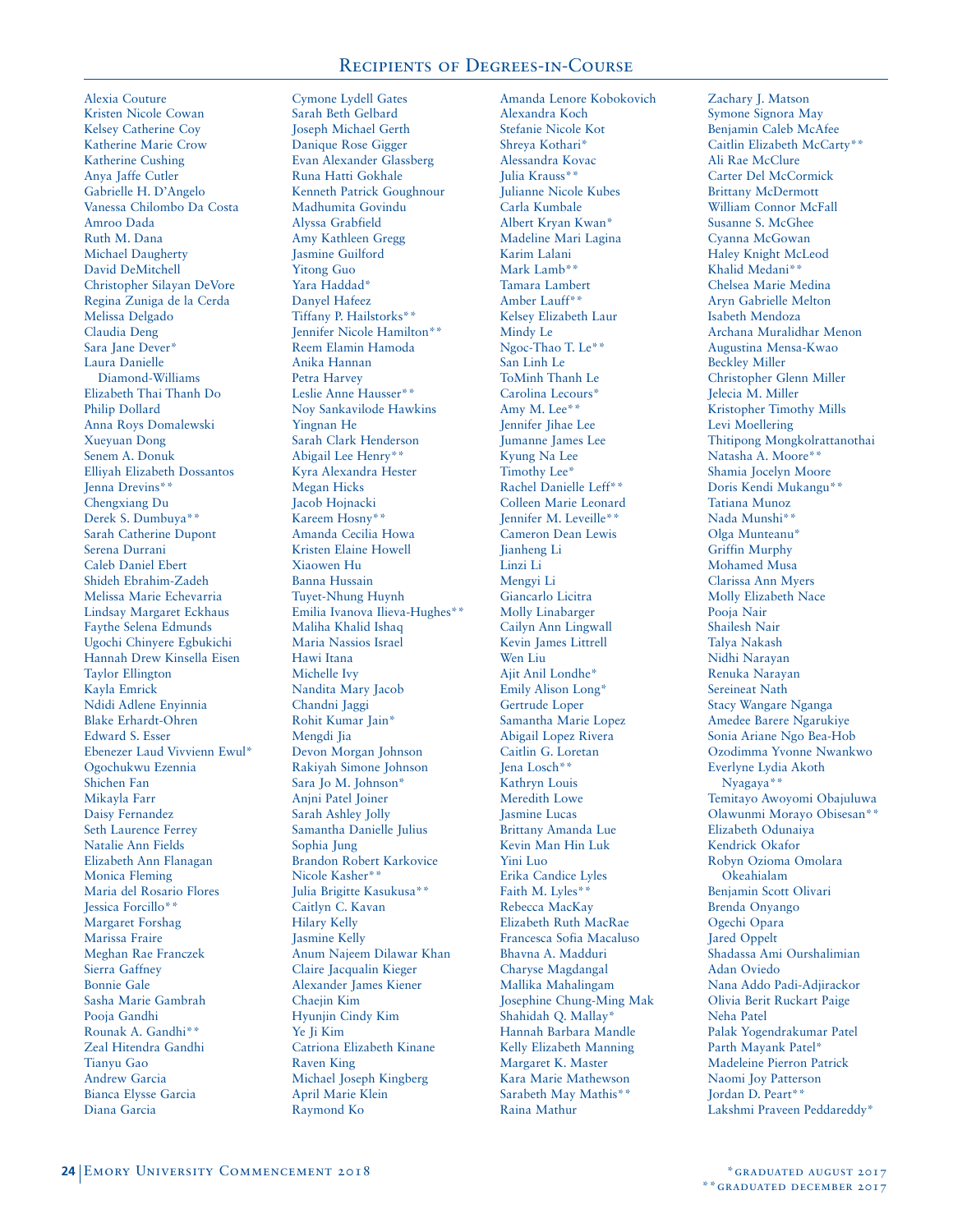Yidan Pei Seth Mitchell Penley Siobhan Nicolette Mulhall Perks Meaghan Louise Peterson Matthew Allen Pham Lucas Ryan Philipp Jennifer Lee Pigoga Kaitlin Nichole Piper Rachel Erin Pittluck Madeline Ruth Plaster Alexandria Portelli Olaseni Peter Prince Maegan-Charjoi Carai Pringle Johnnie J. Proby Nadya Elise Prood Sarah Pylant Kanya Rajagopalan Ganesh Rajasekar Tejas Ramalingam Anas Rattani Danielle Reece\* Daniel Jacob Reichman\*\* Samantha Retzloff Shelby Irenea Rhee Carlie Somer Rhiness Ansa Riaz\* Catherine Ann Rice Clara Danielle Riddick Elizabeth Lane Ringer\*\* Brooke Elizabeth Rivera\*\* Cara Rivera\*\* Ashley Elizabeth Rizzieri Genevieve R. Rizzo Alexis Olelia Robinson\*\* Jacob Daniel Rockenbach Joana Rosales De Oliveira Leslie Wald Ross Natasha Ross Aalisha Sahu Khan\* Luis W. Salazar Allison Salinger Christopher Sandi Yasmeni Sandridge Stephanie Eileen Santana Luisa Fernanda Sarmiento Rodriguez Sobia Sattar\* Sarah Grace Sawyer Diego Schaps Danielle Scheinman Julia Rachel Schiff Grant Douglas Schleifer Annie Elizabeth Scott\*\* Viju Sebastian Mohamed I. Seedahmed Samantha Mary Sefton Tanya Seneviratne Shezza L. Shagarabi Rajvi J. Shah Salah Shaikh Anna Shao Rachel Emily Ann Shapiro Anna Marie Shaum Meghan Reeves Shea Bayan Ali Shekiri\*\*\* Sandeep Shelly

Tyiesha Danielle Short Randall Paul Slaven\*\* Christopher James Slotta Emily Rose Smith Gillian Smith Stephanie J. Smith Haocan Song Elizabeth Anne Sprouse\*\* Taylor Elaine Streeter Penelope Annie Strid Joseph Cecil Stull Sandhya Subramanian Marie Sugihara Juliana Geerling Swaren Ilyssa Paige Tamler Sonia Tandon Ruoyi Tang Ellison Grey Taylor Marissa Lorelle Taylor Melissa Anne Taylor Leilani Christina Thomas\*\* Sabrina Thomas Katherine Tote Lucas Trower Merete Tschokert Abena Afra Twumasi Karla Umana Stephen Phi-Phung Uong Connor Valenzuela Olivia Marie Vaz Laura Ruth Venable Erica Courtenay Viars Deepthi Vijayan Anna Grace Wagman\* Emily Waitt Jing Wang Mengxi Wang Shuo Wang Cameron Warner Emma Hoehn Waugh Thomas Weaver\* Brendan Michael Weintraub Wendy Wen William Lee West Amy Whitesell Chelsea Simone Whitlock Emily Kaitlin Wiggins Kassidy Jo Wilks Claire Elizabeth Williams Dahnide Williams Melissa Williams Nikki Williams\*\* Wynette Gerlane Williams Breanna Katelin Wodnik Morgan Simone Woody\*\* Martha Mae Wright\* Ruizhe Wu Fang Xue Guandong Yang Yuechen Yang Chong Ye Ru Ye Xin Yin\*\* Meredith Allison Yinger Sze Man Yiu Masato Yoshihara

Anjelica Nicole Young Brittany Szabo Young\*\* Dongying Yu Rachel Hayley Zahn Yue Zhang Tianyi Zhou Mekaiel Zia Lilia Maria Xepoleas Ziolkowski\*

#### Master of Science in Public Health

Tavia Binger Victoria Lee Bonisese Michael Allen Bonow Nicholas C. Brightwell Luxiao Chen Yuqing Chen Karen Marie Ehret Christian Enriquez Emily Anne Gebhardt Angela N. Giaquinto Scott E. Gillespie Taylor Guidry Courtney Elizabeth Hoge Michael Hussey Yutong Jin Maria Jolly Claudia Sara Landazabal Mingrui Liang Katie Lynch Mary Lydia McAliley Eric Naioti Benjamin Nealy Patricia K. Palmer Kevin Park Brandon Lee Schneider Steven Quincy Sola Jiawei Song Maraia Rose Tremarelli Bryan N. Vu Martha Wetzel Yizhao Xi Tianyi Xu Young Moo Yoo Yiran Zhang Yuzi Zhang Xiwen Zhao Alison Marie Zinsli

## JAMES T. LANEY SCHOOL OF GRADUATE STUDIES

*Presentation to the president, by Dean Lisa A. Tedesco, of candidates for the degrees of master of arts, master of development practice, master of science, and doctor of philosophy; conferral of the degrees by the president.*

faculty marshals Vincent Bruyere Anita Corbett Ann E. Rogers

student marshals Jamie Leigh King Bethany Anne Sikes

#### Master of Arts

Amanda Riana Arulpragasam\*\* Lauren S. Aulet\* Kaitlin Emily Banfill\*\* Kathryn Battaglia Joseph Santiago Benavides\*\* Jonathan Mason Bonsall Amy Bower April L. Brown Elizabeth Joanne Caris Laura Isabel Uppercu Collier\* Nicole Genevieve Corrigan\*\* Andrew James Culbreth\* Maria del Carmen Guerrero Davila\*\* Alexander Hayim Denker\*\* Kelsey Marie Drewry\* Jumonke Ekunseitan Jonathan Wade Marcuse Engelberg\* Gloria Mayowa Faboyede\*\* Jessica Claire Ginsberg\*\* Katrina Claire Bridgman Goines Xiangyu Gong\*\* Sara Elise Grasberg Anna M. Gunderson Xinran Guo Meeka Saragina Halperin\*\* Audrey Henderson\* Laura Katherine Huber\*\* Laura Allison Hunt Chelsea Ann Jackson Ashley Foster Lanzel Stephanie Allison Larson\*\* Ximena Leroux Elena Sage Stavrakis Lesley\*\* Anthony Joseph Leyh\* Julia Lopez Fuentes\* Margaret Louise Matthews\* Christopher David Merwin\* Kelin Tesia Michael\* Stephanie Spaid Miedema Donald Yukio Miller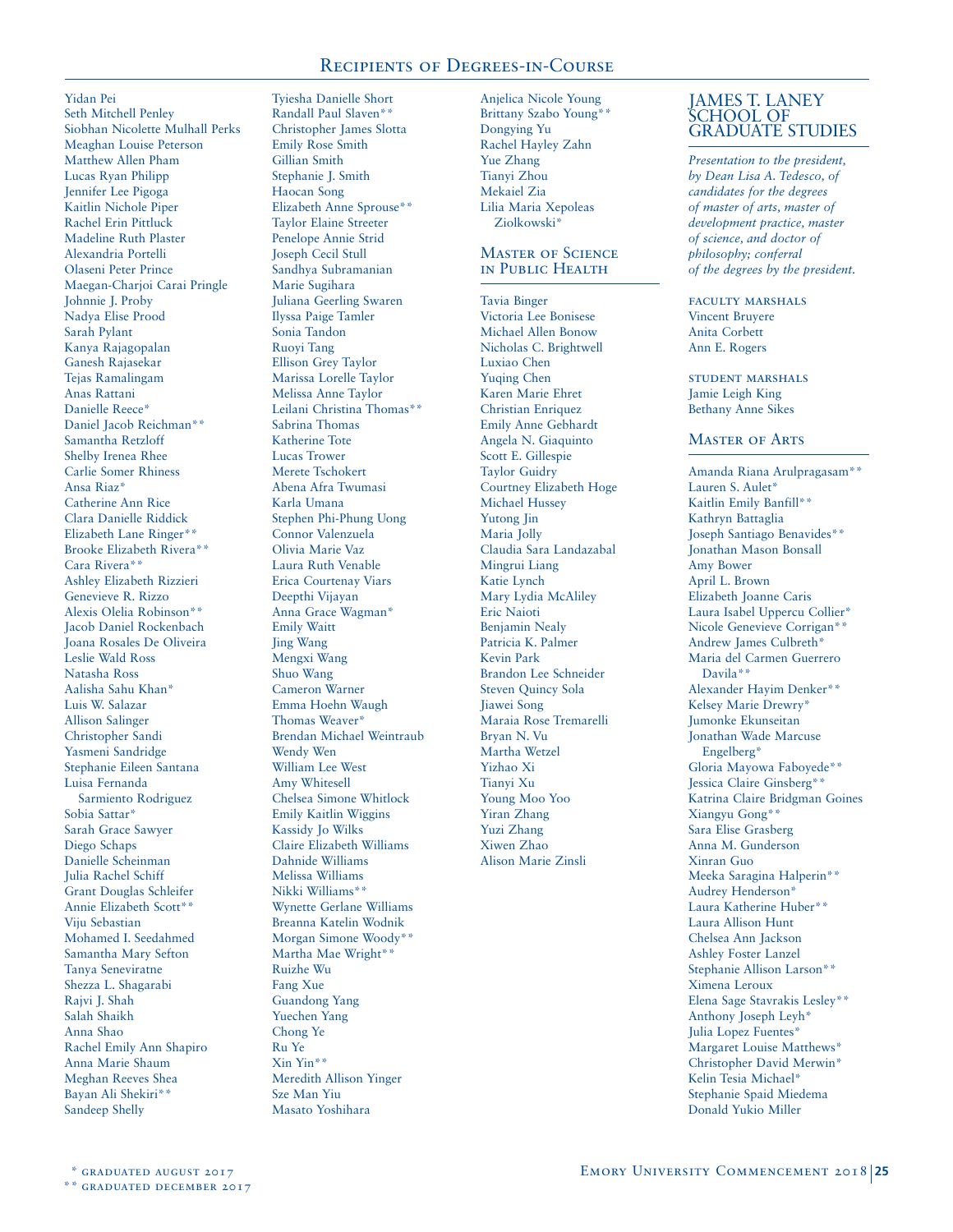Jennifer Elizabeth Morgan\* Lucilla Wei Kuang Pan\* Fahamu Pecou\* Holly Elizabeth Poore\* Rachel Emily Ann Shapiro Hannah Simon\* Lauren Marie Standifer\*\* Marlo Starr Daniel Thompson\* Anthony David De Carvalho Tipping\* Kathy Trang\* Mael Vizcarra\* Victoria Jean Vorholt\* Sarah Henry Whitaker\*\* Xin Yan\*\* Tianyi Yao Carlos Zorrilla

## Master of Development Practice

Gabriela Artasanchez Garcia\* Toluwalope Aderinsola Babington Adza Maretha Beda\* Ruofei Chen\* Andreina Cordova\* Alexandra Nicole Gordon\* Maria Fernanda Guzman\* Rachel Lastinger\*

Xin Li Nicole Felicia McCoy\* Nicole Merino Tsui\* Ryan James Mintz Mackenzie Moody\* Mia Rocio Johann Nieves Katheryn Grover Oswald William S. Rice\* David Brito Sabino\* Tarangini Saxena\* Danielle J. Veal\*

## **MASTER OF SCIENCE**

Anika Backster\*\* Liquan Bai\*\* Griffin Richard Baum Derrick Beasley\* Timothy C. Beaty Michael Bellavia Zhengye Bian Meredith Bowen Chenxi Cai Qingpo Cai\*\* Yulei Cao Suman Chattopadhyay\* Lefei Chen Hyun Koo Chung\*\* Jennifer Pfau Collins\* Jeffrey Laylon Davis Stephen Earl Deason\*

Amanda Reed Dermer\* Robert Dicks Andrew John Ephron Dorian Jay Feistel\* Leda Portia A Gattoc\*\* Jordan Goldstein Yidong Gong Sameer H. Halani Sahar Harati Morad Ihab Hassan Huan He Ixavier A. Higgins\*\* Renjian Jiang Zhuxuan Jin\*\* Matthew James Jones\* Ziqian Ju\* Behzad Kianian\*\* Jueun Kim Jean Louise Koff Mariya Alekseevna Kovaleva Sahana Kuthyar Tianyu Lan Michelle Rishma Leidy Yiwen Li Albert Liao Rongmei Lin\*\* Alexandra Grace Nicole Lopez-Aguiar Kaixin Ma Sarah Alia Mereby\*\* Lane Harrison Miller

Kathryn E. Murray\*\* Rebecca Angela Pankove Anar Shashank Patel Carson Reed Powers Jirui Qiu\* Keon A. Reid Blair John Rossetti Sean Edward Rossiter Roman Sniecinski Jae Eui Soh\*\* Lydia Studdard\* Yafet Kebede Tamene\*\* Azmain Taz Taylor Ann Thul\*\* Aaron W. Trammell Paul Vienhage Chia-shi Wang\* Qingfeng Wang Siwei Wang\*\* Ziyuan Wang Kevin Edward Watkins Denis R. Whelan\*\* Michael Holmes Woodworth Li Yu\* Chaojie Zhong Qiyang Zhou Najdat Mayez Zohbi Bashan Zuo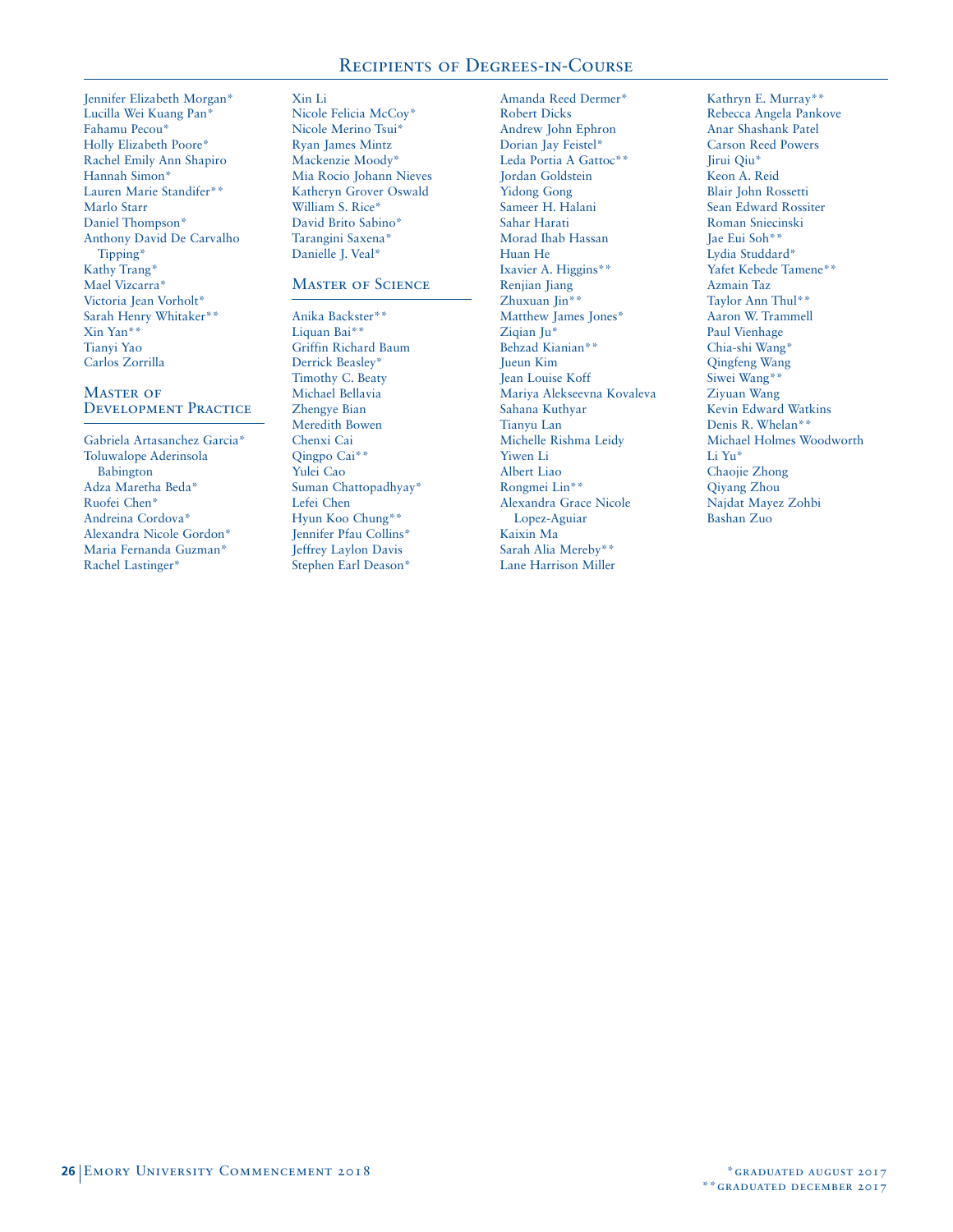#### **Tahereh Rohani Aghdasifar**

Institute of Liberal Arts, Angelika Bammer, Adviser *Dissertation*: Queering the Quotidian: Women's Everyday Homosociality in Iran

#### **Kylie Ellen Cain Ainslie**

Biostatistics, Michael Haber, Adviser *Dissertation*: Estimation of Influenza Vaccine Effectiveness from Observational Studies

#### **Gorkem Aksaray**

Business, Anand Swaminathan, Adviser *Dissertation*: Three Essays on Entry and Exit Dynamics of Entrepreneurship

#### **Lindsay Allen\***

Health Services Research and Health Policy, Jason Hockenberry and Janet Cummings, Advisers *Dissertation*: The Impact of Urgent Care Centers and Retail Clinics on Health Care Access and Emergency Department Use

#### **Antonio Alonso\*\***

Religion, Ted Smith, Adviser *Dissertation*: Eucharistic Hope in a Commodified World

#### **Eric Andreansky\***

Chemistry, Simon Blakey, Adviser *Dissertation*: Synthetic Studies toward Methanoquinolizidine-Containing Akuammiline Alkaloids

## **Roman Romanovich Baglay\*\***

Physics, Connie Roth, Adviser *Dissertation*: Local Glass Transition Gradients near Dissimilar Polymer-Polymer Interfaces in Nanostructured Polymeric Materials

#### **Helen Baker\***

Nursing, Lynn Sibley, Adviser *Dissertation*: Assessing the Adoption and Diffusion of Family Planning Integration into Postabortion and Postpartum Care in Togo, West Africa

#### **Alexander P. Bally\***

Biological and Biomedical Sciences, Jeremy Boss, Adviser *Dissertation*: Genetic and Epigenetic Regulation of PD-1

#### **Daniel Allyn Barron**

Biological and Biomedical Sciences, Kenneth Moberg, Adviser *Dissertation*: The Hippo Pathway Transcription Factor Yorkie: Novel Regulators and Invasive Potential in Drosophila

#### **Bree L. Beal**

Institute of Liberal Arts, Kevin Corrigan, Adviser *Dissertation*: Raskolnikov's Confession: A Dostoevskian Model of Moral Psychology

#### **Mandakh Bekhbat**

Biological and Biomedical Sciences, Gretchen Neigh, Adviser *Dissertation*: Chronic Adolescent Stress Sensitizes Neuro-Immune Reactivity in Male and Female Rats

## **Joshua S. Bell\***

Biological and Biomedical Sciences, Paula Vertino, Adviser *Dissertation*: Resetting the Cancer Transcriptome with Epigenetic Therapy

#### **Jessica Hartmann Belle**

Environmental Health Sciences, Yang Liu, Adviser *Dissertation*: Advanced Gap-Filling Techniques in Satellite-Based PM2.5 Exposure Models and Their Applications in Air Pollution Epidemiology

#### **Jacob Charles Wright Billings\***

Biological and Biomedical Sciences, Shella Keilholz, Adviser *Dissertation*: Multiscale Statics and Dynamics of Cerebral Functional Connectivity

#### **Zachary Orion Binney**

Epidemiology, Cecile Janssens, Kyle Hammond, William McClellan, Mitchel Klein, and Michael Goodman, Advisers *Dissertation*: Epidemiology and Prediction of Injuries in the National Football League (NFL)

#### **Joav Birjiniuk\***

Biomedical Engineering, David Ku, Adviser *Dissertation*: Investigation of Fluid Dynamic Effects of Endovascular Intervention in a Model of Descending Aortic Dissection

#### **Erica D. Bizzell\*\***

Biological and Biomedical Sciences, Jyothi Rengarajan, Adviser *Dissertation*: Mycobacterial Serine Proteases and Modulation of Host Immunity

#### **Sara Ashlee Bledsoe\*\***

Sociology, Timothy Dowd, Adviser *Dissertation*: Walk the Line: The Role of Legitimacy, Gender, and Race in Cultural Consecration in the Country Music and Rock and Roll Halls of Fame

#### **James R. Bowen\***

Biological and Biomedical Sciences, Mehul Suthar, Adviser *Dissertation*: Mechanisms of Flavivirus Antagonism of Innate Immune Signaling in Human Dendritic Cells

#### **Grant Thomas Buckles\***

Political Science, Jennifer Gandhi, Adviser *Dissertation*: Opposition Parties and Authoritarian Control: The Logic and Limitations of Cooptation

#### **Mary Ellen Bushman\*\***

Biological and Biomedical Sciences, Jacobus de Roode and Venkatachalam Udhayakumar, Advisers *Dissertation*: Within-Host Competition and Evolution of Drug Resistance in Plasmodium Falciparum

#### **Kameryn McCarty Butler**

Biological and Biomedical Sciences, Andrew Escayg, Adviser *Dissertation*: Identification and Evaluation of Novel Epilepsy-Associated Variants

#### **Brenda Milagros Calderon\*\***

Biological and Biomedical Sciences, Graeme Conn, Adviser *Dissertation*: Non-Coding RNA 886 Is a Novel Regulator of Viral dsRNA Sensors

#### **Letitia M. Campbell\***

Religion, Elizabeth Bounds, Adviser *Dissertation***:** Short-Term Mission in a Shifting Global Landscape: Genealogies of Hope and Ambivalence

#### **Sumita Chakraborty**

English, Laura Otis, Adviser *Dissertation*: Signs of Feeling Everywhere: Lyric Poetics, Posthumanist Ecologies, and Ethics in the Anthropocene

#### **Yuan Chang\***

Chemistry, Khalid Salaita, Adviser *Dissertation*: An Approach to Generate Ultra-Robust and Highly Modular Molecular Tension Probes and Thermo-Responsive Enzymatic Nanoreactors to Regulate Reaction Rate

#### **Johanna Ruth Chapin Bardales**

Epidemiology, Eli Rosenberg, Adviser *Dissertation*: Understanding HIV Disparities by Examining Trends and Partnership Characteristics in Racial/Ethnic and Sexual Minorities in the United States

#### **Li Chen\***

Computer Science and Informatics, Zhaohui Steve Qin and Hao Wu, Advisers *Dissertation*: Statistical and Informatics Methods for Analyzing Next Generation Sequencing Data

#### **Shiyang Chen\*\***

Biomedical Engineering, Xiaoping Hu, Adviser *Dissertation*: Spatiotemporal Modeling of Brain Dynamics Using Machine Learning Approaches

#### **Patricia Chungmen Cheung\***

Epidemiology, Julie Gazmararian, Adviser *Dissertation*: Evaluation of Interventions in the Clinical and School Settings to Address Child Obesity: A Step Forward in Translation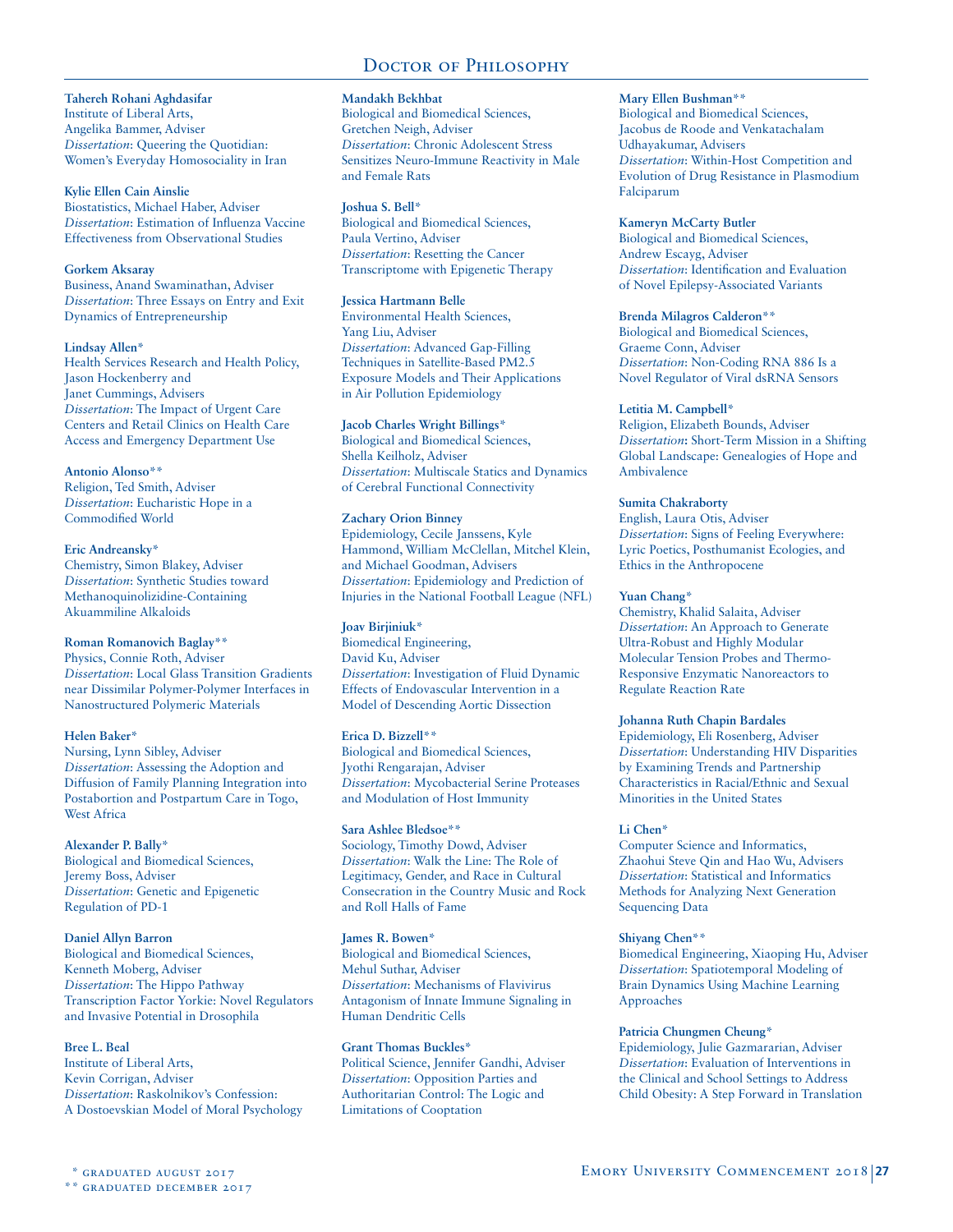#### **Bryant Chica\***

Chemistry, R. Brian Dyer, Adviser *Dissertation*: Semiconductor Nanoparticle-Protein Hybrid Systems for Solar Hydrogen Production and Photo-Triggered Mechanistic Studies

#### **Jung-Ting Chien\***

Computer Science, Mary Galinski and Zhaohui Qin, Advisers *Dissertation*: An Application of DIKW Model in Malaria Systems Biology Study: From NGS Data to Disease Progression Insight

#### **Kiseo Chung\***

Business, Jay Shanken and T. Clifton Green, Advisers *Dissertation*: Three Essays in Financial **Economics** 

## **Meredith Frances Coleman-Tobias\*\***

Religion, Dianne Stewart, Adviser *Dissertation*: Portable Ritual: Sobonfu Somé and the Making of a Dagara Religious Diaspora

#### **Jason Conage-Pough**

Biological and Biomedical Sciences, Lawrence Boise, Adviser *Dissertation*: Characterization of Constitutive Bim Phosphorylation in Plasma Cell Malignancies

## **Joel Conkle\*\***

Nutrition and Health Sciences, Reynaldo Martorell, Adviser *Dissertation*: Development and Evaluation of a 3D Imaging System for Child Anthropometry

## **Guy Jonathan Conn\***

English, Michael Moon, Adviser *Dissertation*: Comics beside Literature: Race and Environment in Twentieth-Century American Fiction

#### **Darcie Anna Cook\*\***

Biological and Biomedical Sciences, Malú Tansey, Adviser *Dissertation*: LRRK2 Function in Immune Cells and Contribution to Parkinson's Disease

## **Rebecca Lee Copeland**

Religion, Ian McFarland and Barbara Patterson, Advisers *Dissertation*: Remembering the Word: A Decentered Approach to Two-Natures Christology

#### **Collin Robinson Pae Cornell**

Religion, Brent Strawn, Adviser *Dissertation*: Divine Aggression in Royal Psalms and Inscriptions

## **Oliver Ambrose Braselman Cowart\***

Sociology, Alexander Hicks, Adviser *Dissertation*: Car Wars: Global Automakers, Entrepreneurial Governance, and the Elision of Labor

#### **Hannah Meredith Creager\*\***

Biological and Biomedical Sciences, Terrence Tumpey and David Steinhauer, Advisers *Dissertation*: Studies of Influenza Virus Tropism

#### **Katherine Ermalinda Cupello**

Art History, Eric Varner, Adviser *Dissertation*: Reconstructing Marcus Antonius: Rethinking the Representation of a Roman Triumvir in the Hellenistic East

#### **Alicia Ann Cutler\*\***

Biological and Biomedical Sciences, Grace Pavlath and Anita Corbett, Advisers *Dissertation*: Analyses of Aging and Heterogeneity in Nuclei of Multinucleated Skeletal Muscle Cells

# **Katherine Shannon Davies\*\***

Philosophy, Andrew Mitchell, Adviser *Dissertation*: Heidegger's Conversations: Relationality, Language, and Ethics

## **Yi Deng\*\***

Biostatistics, Qi Long, Adviser *Dissertation*: Statistical Methods for Incomplete Big Data

## **Wallace Derricotte\***

Chemistry, Francesco Evangelista, Adviser *Dissertation*: Development and Applications of Orthogonality Constrained Density Functional Theory for the Accurate Simulation of X-Ray Absorption Spectroscopy

## **Rachel Diamond\***

Psychology, Robert Hampton, Adviser *Dissertation*: An Interference Test of the Spatial Representation of Order in Nonhuman Primates

**Rebecca Sue Dillard** Biological and Biomedical Sciences, Elizabeth Wright, Adviser *Dissertation*: Structural Studies of Host-Microbe Interactions

#### **Cory Thomas Pechan Driver\***

Religion: Don Seeman, Adviser *Dissertation*: "Yours or Ours?" Muslims Performing Selfhood in Moroccan Jewish Cemeteries

## **Pankhuree R. Dube\***

History, Gyanendra Pandey, Adviser *Dissertation*: Adivasis and Artisanal Production: Pardhan Gonds of Mandla District, Central India, *circa* 1866–2001

#### **Deanne Dunbar\***

Anthropology, Melvin Konner and Carol Worthman, Advisers *Dissertation*: The Home Keepers: Occupying Atlanta Homes in Foreclosure after the Great Recession

#### **Shanna Diane Early**

English, Nathan Suhr-Sytsma, Adviser *Dissertation*: Gathering Places: Place as Archive in Irish, Indian, and Caribbean Literature

#### **Whitney L. Easton\***

Anthropology, Peggy Barlett, Adviser *Dissertation*: Emerging Ruralities: Constructing Distinction, Desire, and Class through Agritourism and Farming in Tuscany

#### **Irem Ayse Ebeturk\***

Sociology, John Boli, Adviser *Dissertation*: Constructing Global Social Problems: The Case of Child, Early, and Forced Marriage

#### **Sara Mitchell Edwards**

Nursing, Elizabeth Corwin, Adviser *Dissertation*: Brain-Gut Axis and Its Influence on Gestational Weight Gain

## **Jessica Lynn Marie Eliason\*\***

Biological and Biomedical Sciences, Ichiro Matsumura, Adviser *Dissertation*: Single Neuron Contributions to Sensory Behaviors in *Drosophila melanogaster*

## **Zachary S. Ende\*\***

Biological and Biomedical Sciences, Eric Hunter, Adviser *Dissertation*: Viral Determinants of Subtype C HIV-1 Transmission in Zambian Heterosexual **Couples** 

## **Jaclyn Espinosa\***

Biological and Biomedical Sciences, Allan Kirk, Adviser *Dissertation*: Contributing Factors to Immune Cell Repertoire and Effects on Alloreactivity

#### **Louis Fagnan**

History, Joseph Crespino, Adviser *Dissertation*: "The Principles of Republicanism": Black and Tan Republicans in South Carolina, 1895–1950 Embargo

#### **Meghan Cecile Ferrall-Fairbanks\*\***

Biomedical Engineering, Manu Platt, Adviser *Dissertation*: Effects of Cathepsin Proteolytic Network Dynamics on Extracellular Matrix Degradation in Biological Machines and Invasive Disease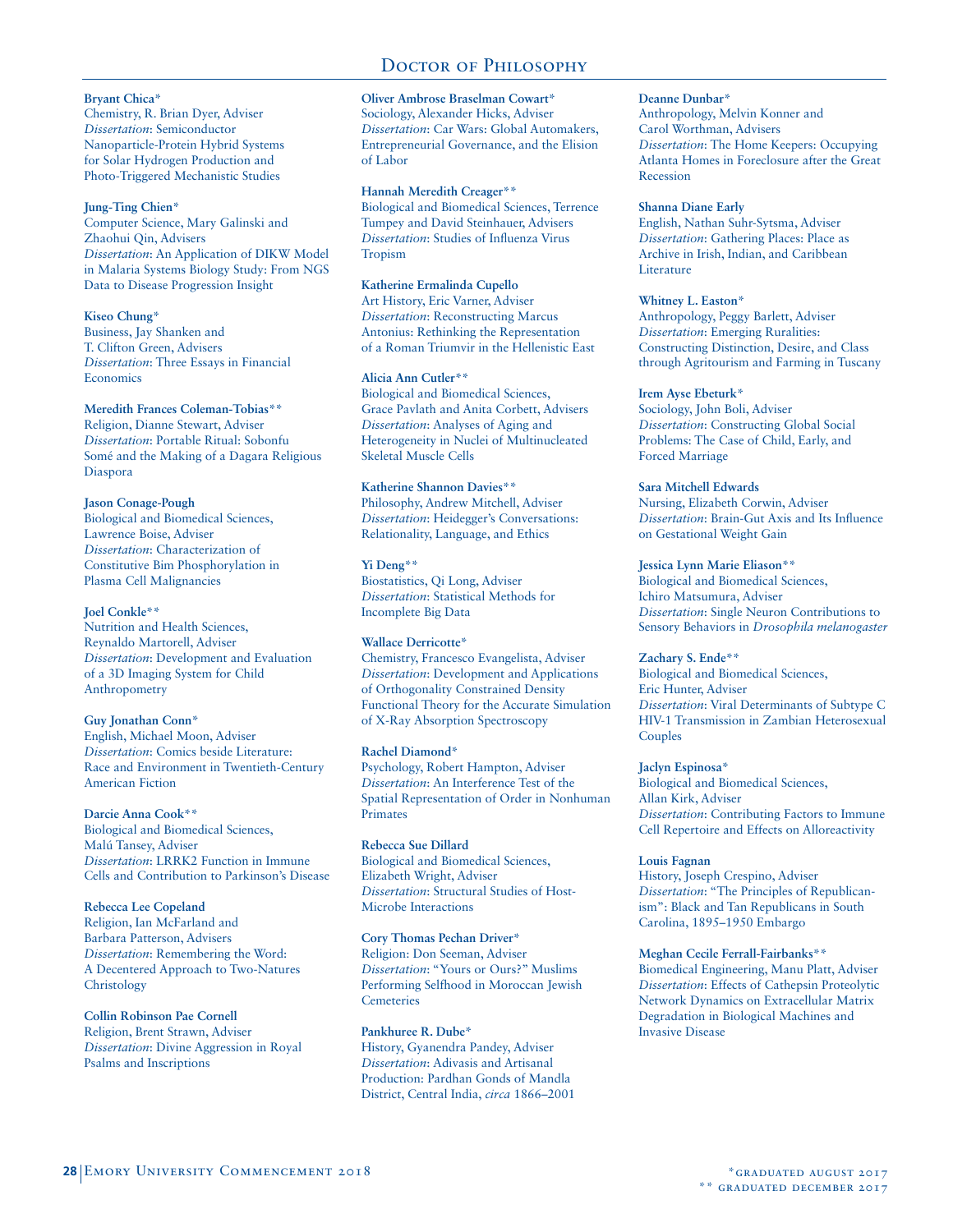#### **Mary Katherine Findley\*\***

Nursing, Rebecca Gary, Adviser *Dissertation*: Risk Factors of Recurrent Hospital Admission for Young Adults Presenting with Hyperglycemic Emergencies at an Inner-City Hospital

#### **Osric Anthony Forrest**

Biological and Biomedical Sciences, Rabindra Tirouvanziam, Adviser *Dissertation*: Pathological Conditioning of Neutrophils in Airway Inflammation

#### **Joshua Wayne Francis\***

Biological and Biomedical Sciences, Richard Kahn, Adviser *Dissertation*: A Novel Role for the ARL2 GTPase in Cofactor-Mediated Tubulin Folding

#### **Alexa Ann Freedman**

Epidemiology, Carolyn Drews-Botsch, Adviser *Dissertation*: Features of Placental Morphology, Fetal Growth, and Adverse Cognitive Outcomes in Childhood

#### **Julianne Jasmine Freeman**

Biological and Biomedical Sciences, Cathrin Buetefisch, Adviser *Dissertation*: The Study of Hebbian-Type Repetitive Transcranial Magnetic Stimulation on Impaired Hand Motor Function in Chronic Stroke

## **Daniel A. García Ulloa\*\***

Computer Science and Informatics, Li Xiong and Vaidy Sunderam, Advisers *Dissertation*: Task Recommendation and Information Fusion in Spatial Crowdsourcing

## **Clarissa Catherine Garvey**

Computer Science and Informatics, James Nagy, Adviser *Dissertation*: Truncated Singular Value Decomposition Approximation for Structured Matrices via Kronecker Product Summation Decomposition

## **Catherine Ann Mirafuente Gavile\*\***

Biological and Biomedical Sciences, Lawrence Boise, Adviser *Dissertation*: The Role of the CD28-CD86 Signaling Module in Maintaining Myeloma Cell Viability

## **Chenghao Ge\***

Biomedical Engineering, Cheng Zhu, Adviser *Dissertation*: The Impact of TCR-CD3 and TCR-pMHC-CD8 Interaction on T Cell Activation

## **Kyle E. Giesler\*\***

Chemistry, Dennis Liotta, Adviser *Dissertation*: The Design, Synthesis, and Biological Evaluation of Novel Prodrugs and Antiviral Agents for HIV and Other Chronic Viral Infections

## **Corey Joseph Goergen**

English, Deborah Elise White and Paul Kelleher, Adviser *Dissertation*: Chronic Habits: The Literature of Dissipation in the Long Eighteenth Century

#### **Russell William Goetze\*\***

Biological and Biomedical Sciences, Baek Kim, Adviser *Dissertation*: A Dip IN the Shallow End: SAMHD1 dNTPase Specificity and How Draining the dNTP Pool Limits HIV-1 Gap Repair

## **Xiangyu Gong**

Economics, David Jacho-Chávez, Adviser *Dissertation*: On the Housing Provident Fund in China

#### **Brian Evan Gronewoller**

Religion, Anthony Briggman, Adviser *Dissertation*: Rhetorical Economy in the Theology of Augustine

#### **Marissa Grossman\***

Biological and Biomedical Sciences, Gonzalo Vazquez-Prokopec, Adviser *Dissertation*: Ecological Mediators of Pyrethroid Resistance Evolution in *Aedes aegypti*

## **Bastian Haase**

Mathematics, Parimala Raman, Adviser *Dissertation*: Patching and Local-Global Principles for Gerbes over Semi-Global Fields with an Application to Homogeneous Spaces

#### **Anne Edith Hannusch**

Economics, Karen Kopecky and Tao Zha, Advisers *Dissertation*: Essays in Family Economics

#### **Rebecca Ann Hartsough**

Political Science, Thomas Walker, Adviser *Dissertation*: Practical Politics: Explaining Duration Variation in the Federal Judicial Appointment Process

## **Qing He\*\***

Biostatistics, Jian Kang and Tianwei Yu, Advisers *Dissertation*: Machine Learning Methods in Large Scale Neuroimaging Study

## **PamelaSara Elbaz Head**

Biological and Biomedical Sciences, David Yu, Adviser *Dissertation*: Sirtuin 2 is a Human Tumor Suppressor and a Novel Regulator of the Non-Homologous End Joining Repair Pathway

# **Thomas M. Hennessey\*\***

Biological and Biomedical Sciences, Donald Rainnie, Adviser *Dissertation*: Anxiety and the Amygdala in the Prenatal Valproic Acid Exposure Model of Autism

#### **Lukas Alexander Hoffmann\***

Biological and Biomedical Sciences, Samuel Sober, Adviser *Dissertation*: Complex Sensorimotor Processing and Neural Plasticity in the Bengalese Finch Song System during Vocal Learning and Error Correction

## **Richard J. Hofmann**

English, Ronald Schuchard and Nathan Suhr-Sytsma, Advisers *Dissertation*: Litte Books: Contemporary Poetry and Opera

#### **David J. Holthausen\*\***

Biological and Biomedical Sciences, Joshy Jacob, Adviser *Dissertation*: An Effector of Amphibian Innate Immunity Protects against Human Influenza A Viruses

## **Yan Hong\***

Biological and Biomedical Sciences, Xiao-Jiang Li, Adviser *Dissertation*: Mutant Huntingtin Impairs Astrocytic Secretion

## **Candice Megan Hovell\*\***

Biomedical Engineering, YongTae (Tony) Kim, Adviser *Dissertation*: Development of a Novel in Vitro Blood Brain Barrier Model for the Evaluation of Nanomedicines

## **Xinru Huang**

Physics, Connie Roth, Adviser *Dissertation*: Comparing Measures of Global and Local Material Properties of Polystyrene under Different Boundary Conditions: Smooth, Chain-Tethered, and Rough Walls

#### **Samuel Bennett Hunley\***

Psychology, Stella Lourenco, Adviser *Dissertation*: Examining Peripersonal Space: Representations Surrounding the Body and the Role of Threat

## **Emily Lauren Hunter**

Biological and Biomedical Sciences, Winfield Sale, Adviser *Dissertation*: IDA3-Mediated IFT Transport of the Ciliary Inner Dynein Arm I1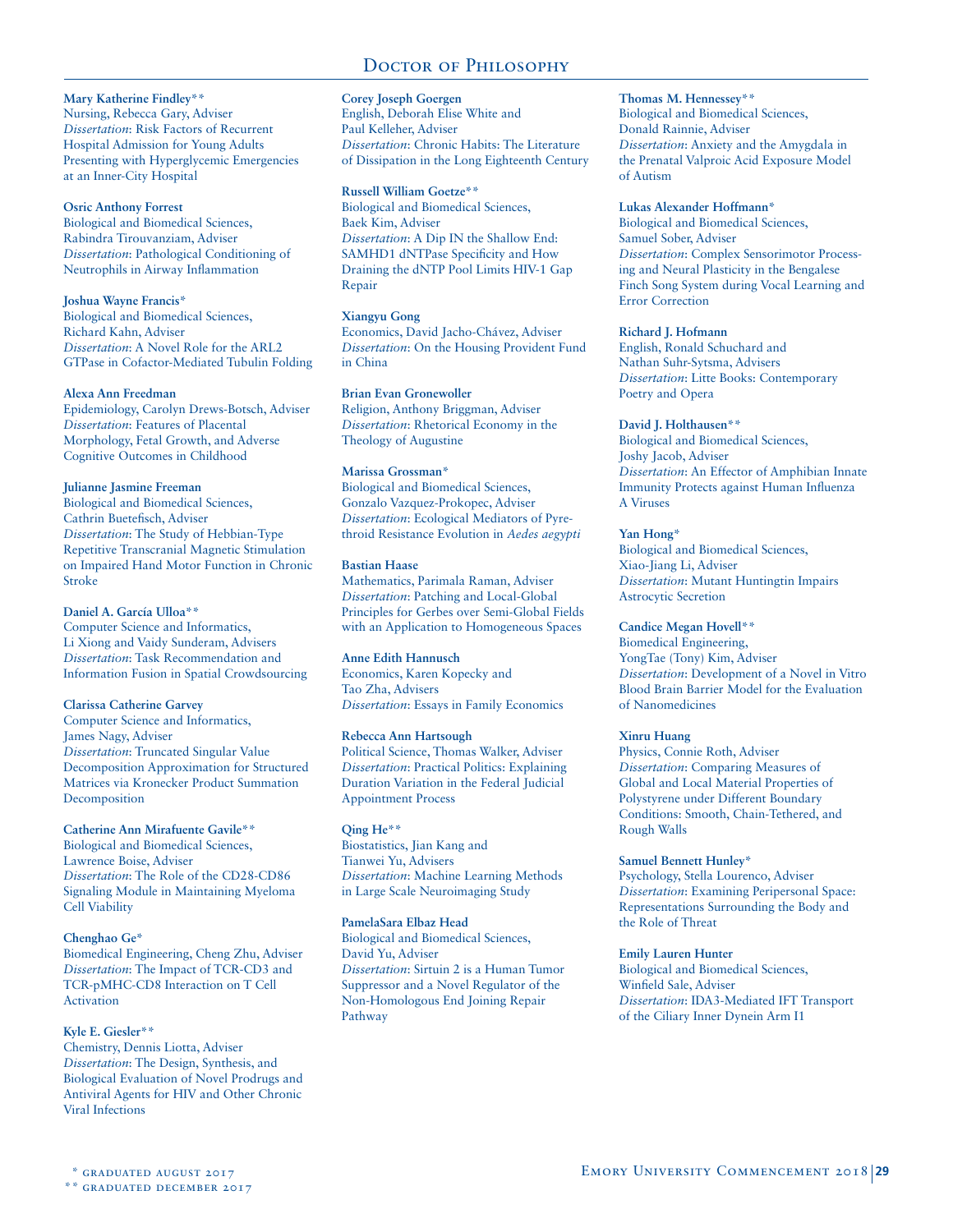#### **Jessica Anna Hurtak\***

Chemistry, Frank McDonald, Adviser *Dissertation*: Exo-mode Oxacyclization Strategies for Synthesis of Trans-fused Polycyclic Ethers: the ABC Ring Sector of Brevenal

## **Stephanie Catanese Iasiello**

English, Deepika Bahri, Adviser *Dissertation*: Slavery and Its Afterlives: Contemporary (Re)imaginings of the Zong Massacre

#### **Shikha Jaiswal\***

Business, Narasimhan Jegadeesh and Tarun Chordia, Advisers *Dissertation*: Essays in Financial Economics

#### **Caprichia Jeffers**

Biostatistics, Howard Chang and Jian Kang, Advisers *Dissertation*: Statistical Methods for Correlated Count Data

## **Xu Ji\***

Health Services Research and Health Policy, Janet Cummings, Adviser *Dissertation*: Three Studies on the Mental Health Implications of Discontinuous Insurance Coverage and Medicaid Eligibility Policies

## **Qize Jiang\*\***

Biological and Biomedical Sciences, Ling Wei, Adviser *Dissertation*: Direct Reprogramming of Astrocytes to Enhance Recovery after Stroke

## **Zhuxuan Jin\*\***

Biostatistics, Tianwei Yu, Jian Kang, Adviser *Dissertation*: Statistical Methods for Omics Data Integration

## **Yao Jing**

Chemistry, Dennis Liotta, Adviser *Dissertation*: Structure-Activity Relationship and Quantitative Structure-Activity Relationship of GluN2C/D Subunit Selective Antagonists of the N-Methyl-D-Aspartate Receptor

## **Christopher Thomas Johnson**

Biomedical Engineering, Andrés García, Adviser *Dissertation*: Lysostaphin-Delivering Hydrogels to Treat Orthopaedic Device Infections

## **Andrew Jones**

Biological and Biomedical Sciences, Rama Rao Amara, Adviser *Dissertation*: Novel Immunogens and Mucosal Vaccination for Improving Protection against HIV-1

#### **Lenora Bellee Jones-Pierce** English, Patricia Cahill, Adviser *Dissertation*: Able Verse: Disability and the Lyric in Early Modern English Literature

## **Jessica Cheng Joyce\*\***

Biomedical Engineering, Mark Prausnitz, Adviser *Dissertation*: Development of Microneedle Patches for Measles-Rubella Vaccination and Extended Delivery Vaccination

## **Chester Jeffery Joyner\*\***

Biological and Biomedical Sciences, Mary Galinski, Adviser *Dissertation*: Immunology and Pathogenesis of Acute and Relapsing Malaria

## **Tomasz Marek Jurczyk\*\***

Mathematics and Computer Science, Jinho Choi, Adviser *Dissertation*: Improving Question Answering by Bridging Linguistic Structures and Statistical Learning

## **Hülya Karaman**

Business, Jagdish Sheth and Anand Swaminathan, Advisers *Dissertation*: Essays on Online Word of Mouth

## **Ariel Grace Keller**

Mathematics, Ronald Gould, Adviser *Dissertation*: On Cycles, Chorded Cycles, and Degree Conditions

## **Elizabeth M. Kennedy\*\***

Biological and Biomedical Sciences, Karen Conneely, Adviser *Dissertation*: Epigenome-Wide Patterns of DNA Methylation in Radiation Exposure and Gene Expression

## **Stephanie Dean Kerce\*\***

Political Science, Tom Clark, Adviser *Dissertation*: Strategic Presidential Response to Appointment Constraints: Judicial Nominations in a Polarized Era

## **Mooeung Kim**

Chemistry, Craig Hill, Adviser *Dissertation*: Mechanistic Study on Multi-Electron Processes in POM Catalysis

## **Hilary Brooks King\***

Anthropology, Peggy Barlett, Adviser *Dissertation*: The Meshwork of Alternative Food Systems: Negotiating Sustainability in Chiapas, Mexico

#### **Jamie Leigh King**

Biological and Biomedical Sciences, Jin-Tang Dong, Adviser *Dissertation*: Roles of TTK Kinase in Breast Cancer Tumorigenesis

## **Jonathan Lee Kirschman\***

Biomedical Engineering, Philip Santangelo, Adviser *Dissertation*: Characterization of in Vitro Transcribed MRNA for Optimal Expression in Therapeutic Applications

## **Kara Kittelberger\*\***

Biological and Biomedical Sciences, Larry Young, Adviser *Dissertation*: Novel Approaches to Enhance Social Cognition by Stimulating Central Oxytocin Release Using a Melanocortin 4 Receptor Agonist

#### **Anastasia Catherine Klupchak**

Institute of Liberal Arts, Anna Grimshaw, Adviser *Dissertation*: Disability and American Documentary Cinema: Media Ethnography towards the Movement of Embodied Difference

## **Meghan Kohne**

Physics, Kurt Warncke, Adviser *Dissertation*: Characterizing the Configurational Fluctuations that Contribute to Enzyme Catalysis for Ethanolamine Ammonia Lyase

## **Ilya Kolb\*\***

Biomedical Engineering, Craig Forest, Adviser *Dissertation*: Walk-Away Automation of In Vitro Patch-Clamp Electrophysiology

## **Kathleen Helen Krause**

Behavioral Sciences and Health Education, Kathryn Yount, Adviser *Dissertation*: Understanding the Disclosure of Sexual Violence among College Women

## **Jack Ryan Krieger\***

Biomedical Engineering, Edward Botchwey, Adviser *Dissertation*: Biosynthetic Materials for Pro-Regenerative Immune Modulation

## **Leila Margaret Larson\*\***

Nutrition and Health Sciences, Reynaldo Martorell, Adviser *Dissertation*: The Consequences of Malnutrition, and Effects of Multiple Micronutrient Powders, on Young Child Development in India

## **Lisa Helene LaViers**

Business, Kristy Towry, Adviser *Dissertation*: The Effect of Pay Transparency on Narcissists: Can Personality Type Predict Reciprocity?

## **Georgette Ilunga-Nkulu Ledgister**

Religion, Elizabeth Bounds, Adviser *Dissertation*: Warriors of the Water: A Luba Mai-Mai Story of Agency, Personhood, and Ancestral Power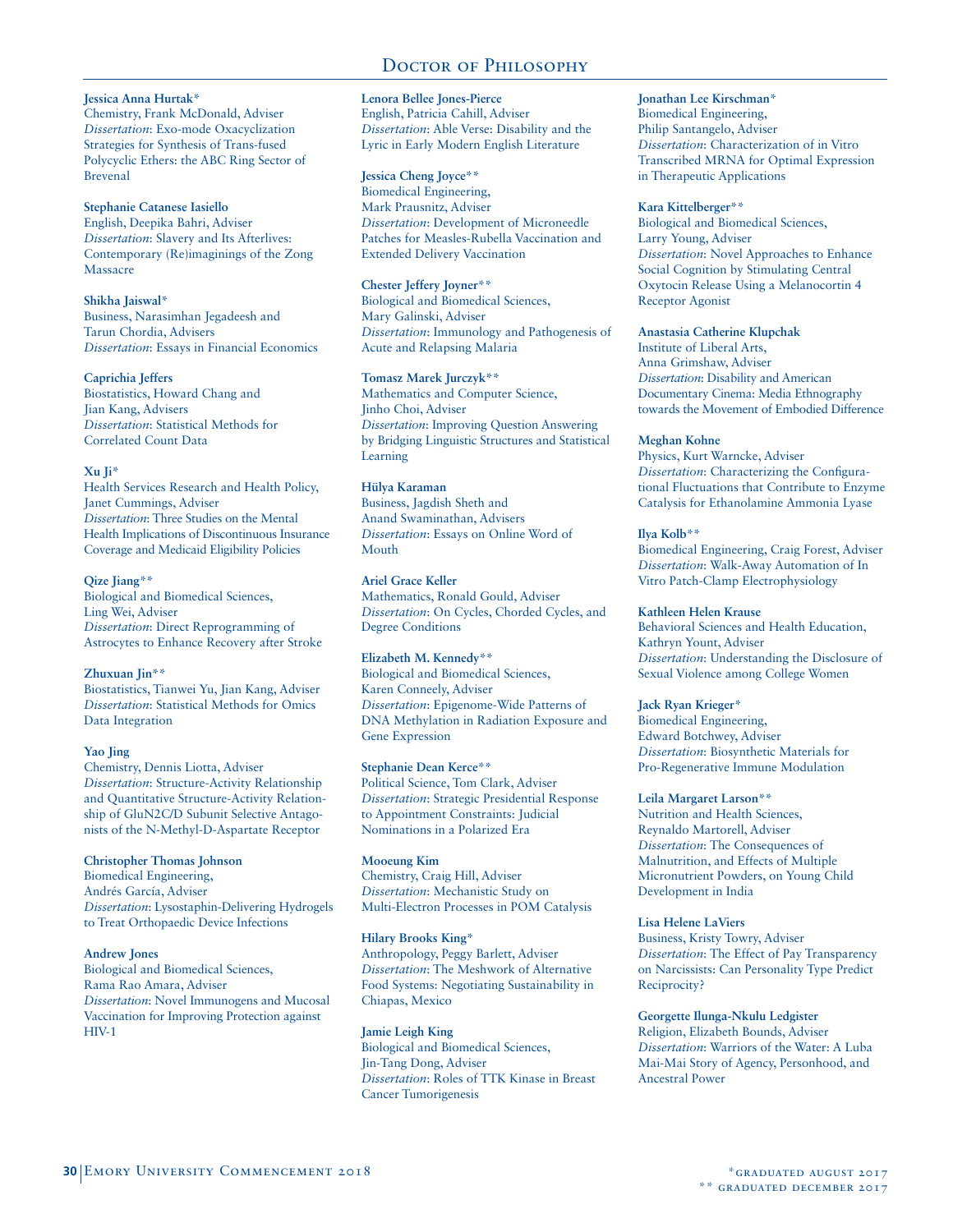#### **Debbie Lee**

Environmental Health Sciences, Karen Levy, Adviser *Dissertation*: Salmonella Survival and Transport in the Environment: Implications for Produce Safety and Human Health Risk

#### **Eva Michelle Lewandowski**

Psychology, Lynne Nygaard, Adviser *Dissertation*: The Automaticity of Entrainment: Perceptual, Social, and Individual Differences in Vocal Alignment

#### **Holly Christopher Lewis\***

Biological and Biomedical Sciences, Jacques Galipeau, Adviser *Dissertation*: Aromatics & Exosomes: The Translation of Cell Therapy

#### **Joshua D. Lewis\*\***

Biological and Biomedical Sciences, Andrew Kowalczyk, Adviser *Dissertation*: Lipid Raft Mediation of Desmoglein Function

#### **Ben Li\*\***

Biostatistics, Zhaohui Steve Qin and Hao Wu, Advisers *Dissertation*: Novel Model-Based Methods for High-Throughput Genomics Data Analysis

#### **Haoran Li\*\***

Computer Science and Informatics, Li Xiong, Adviser *Dissertation*: Differentially Private Data Release and Analytics

## **Ziyi Li**

Biostatistics, Qi Long, Adviser *Dissertation*: Statistical Learning Methods for Big Biomedical Data

## **Kuangbiao Liao**

Chemistry, Huw M. L. Davies, Adviser *Dissertation*: Site-Selective and Stereoselective Functionalization of Non-Activated C–H Bond

## **Peizhou Liao\***

Biostatistics, Yijuan Hu, Adviser *Dissertation*: Novel Statistical Methods for Analyzing Next Generation Sequencing Data

## **Kristin Leigh Limpose\***

Biological and Biomedical Sciences, Paul Doetsch, Adviser *Dissertation*: Overexpression of the Base Excision Repair Glycosylase, NTHL1, Causes Cellular Transformation

## **Christopher Lirette\***

Institute of Liberal Arts, Angelika Bammer, Adviser *Dissertation*: Advanced Unmooring: Louisiana Shrimpers in a Civilization without Boats

## **Elizabeth Quinn Littauer**

Biological and Biomedical Sciences, Ioanna Skountzou and Richard Compans, Advisers *Dissertation*: The Effect of Pregnancy on Immune Responses to H1N1 Influenza Virus Infection

#### **Jinfei Liu\***

Computer Science and Informatics, Li Xiong, Adviser *Dissertation*: Fast and Adaptive Algorithms for Skyline Computation

#### **Allison M. LoPilato\***

Psychology, Elaine Walker, Adviser *Dissertation*: Disentangling the Impact of Childhood Adversity: Unique Effects of Deprivation and Threat

#### **Alexander Lars Lundberg\***

Economics, David Jacho-Chávez and Hugo Mialon, Advisers *Dissertation*: The Economics of Judge and Jury Decision Making

## **Massimiliano Lupo Pasini**

Mathematics, Michele Benzi, Adviser *Dissertation*: Deterministic and Stochastic Acceleration Techniques for Richardson-Type Iterations

## **Johnathan Gerald Lyon\*\***

Biomedical Engineering, Ravi Bellamkonda, Adviser *Dissertation*: Investigating Differential Electotaxis of Glioblastoma and Medulloblastoma Spheroidal Aggregates

## **Allison Marie Lytle\*\***

Biological and Biomedical Sciences, Christopher Doering, Adviser *Dissertation*: Examination of the Immunological Aspects of Gene Therapy for the Treatment of Hemophilia A

**Sarah Elizabeth MacDonald** Religion, Ellen Ott Marshall, Adviser *Dissertation*: The Paradox of Privilege: Responsible Solidarity for Faith-Based Activism

## **Brett Emery Maiden**

Religion, Brent Strawn, Adviser *Dissertation*: Cognitively Optimal and Costly Aspects of Ancient Israelite Religion

#### **Eric A. Maltbie\*\***

Biological and Biomedical Sciences, Leonard Howell, Adviser *Dissertation*: The Effects of Ketamine on Functional Brain Networks in Awake Nonhuman Primates and the Therapeutic Potential for Treatment of Substance Abuse

#### **Robert Guy Mannino**

Biomedical Engineering, Wilbur Lam, Adviser *Dissertation*: A Noninvasive, Image-Based Smartphone App for Diagnosing Anemia

#### **Chris Clement Martin\*\***

Sociology, Corey Keyes, Adviser *Dissertation*: Three Studies of Psychopathology and Distress among Privileged Groups

#### **Margaret Ann Martinez\*\***

Psychology, Linda Craighead, Adviser *Dissertation*: Mediators and Moderators in a Brief Mobile Intervention for Disordered Eating

#### **Mario Daniel Martinez\*\***

Biomedical Engineering, Michael Davis, Adviser *Dissertation*: Targeted Drug Delivery for the Treatment and Diagnosis of Cardiovascular Disease

#### **Ryan John Martinez**

Biological and Biomedical Sciences, Brian Evavold, Adviser *Dissertation*: To Affinity and Beyond: T Cell Receptor Strength and Its Role in T Cell Development and Function

## **Marisela Enedina Martinez-Cola**

Sociology, Irene Browne, Adviser *Dissertation*: The Bricks before *Brown v. Board of Education*: A Comparative, Historical Study of Race, Class, and Gender in Chinese American, Native American, and Mexican American School Desegregation Cases, 1885–1947

#### **David Varkey Mathews\*\***

Biological and Biomedical Sciences, Andrew Adams, Adviser *Dissertation*: The Role of Signal 3 Cytokines in Costimulation Independent Rejection

#### **Blake Tyler McGee**

Nursing, Rebecca Gary, Adviser *Dissertation*: How Does Prescription Drug Spending Affect Medication Adherence, Acute Care Use, and Health Care Costs in Heart Failure?

#### **Robin Elizabeth McGee\***

Behavioral Sciences and Health Education, Nancy Thompson, Adviser *Dissertation*: Depression and Modifiable Protective Factors among Underemployed Emerging Adults

#### **Jasmine M. Miller-Kleinhenz\*\***

Biological and Biomedical Sciences, Lily Yang, Adviser *Dissertation*: Receptor Targeted Theranostic Nanoparticles for Treatment of Drug-Resistant Triple-Negative Breast Cancer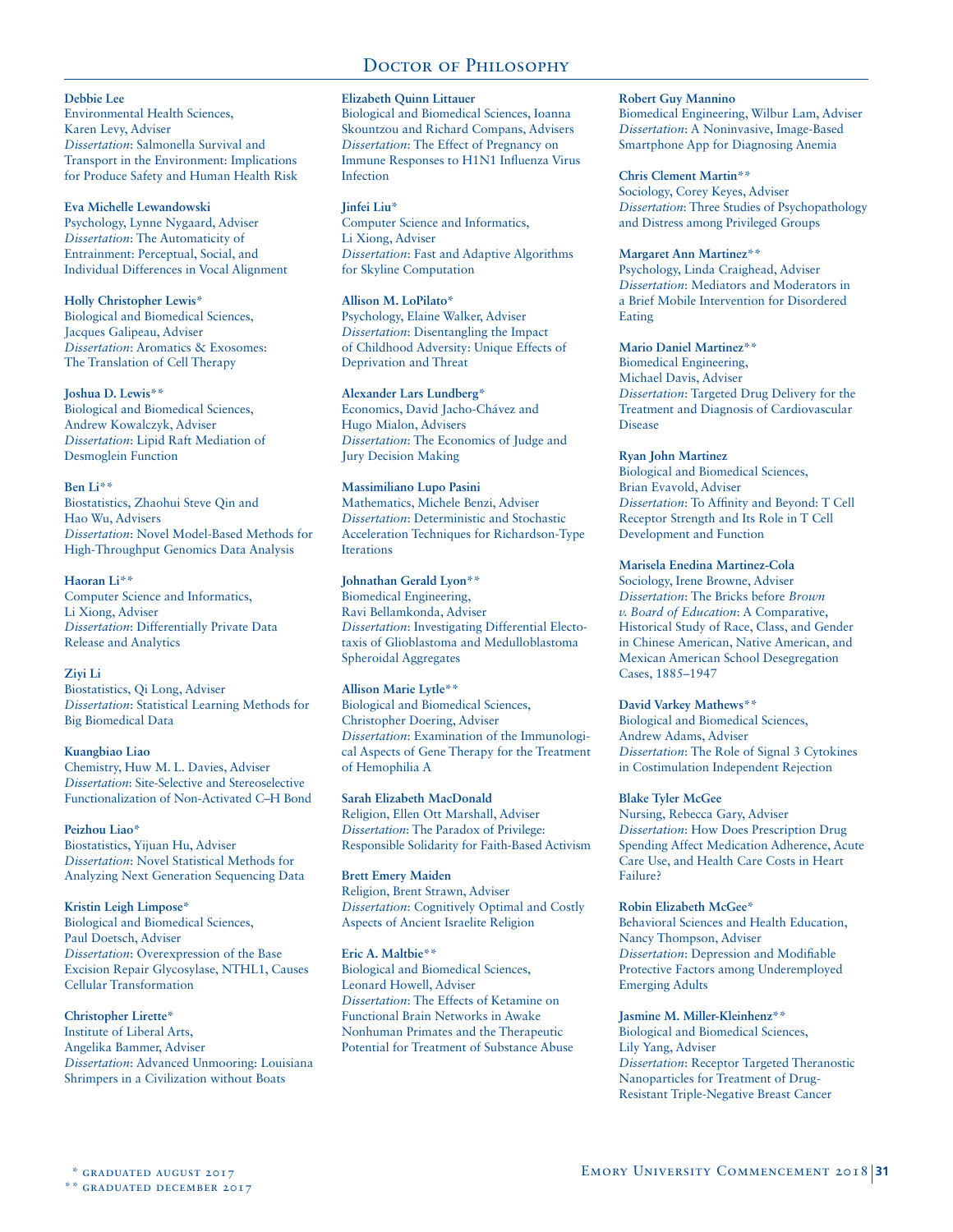#### **Sasha Mital**

Behavioral Sciences and Health Education, Natalie Crawford, Adviser *Dissertation*: Trends in Nonmedical Prescription Opioid and Heroin Co-Use and Medication Assisted Treatment Utilization

#### **Olivia Moody\*\***

Biological and Biomedical Sciences, Andrew Jenkins, Adviser *Dissertation*: Pharmacologically Targeting the GABA-A Receptors in Neurological Disease

#### **Robert Clinton Moot\*\***

Biological and Biomedical Sciences, Trent Spencer, Adviser *Dissertation*: Novel Immunogen-Specific Variable Lymphocyte Receptors for Creation of Chimeric Antigen Receptors and Methods for Improved Transduction and Gene Delivery

## **Richard Kenneth Morgan**

Political Science, Dan Reiter, Adviser *Dissertation*: Road Warriors: Counterinsurgency Security Operations and Popular Support in Insurgent Conflicts

## **Jennifer Michelle Kimiko Moriuchi\***

Psychology, Ami Klin, Adviser *Dissertation*: Clarifying Sex Differences in Social Disability in Autism Spectrum Disorder

## **Kevin J. Morris**

Biological and Biomedical Sciences, Anita Corbett, Adviser *Dissertation*: Defining the Function of the Polyadenosine RNA-Binding Protein ZC3H14: Molecular Insight into a Disease Associated RNA-Binding Protein

## **Nicole Maree Morris Johnson**

English, Valérie Loichot, Adviser *Dissertation*: Daughters of Hurston: Creolization as Performance from the Caribbean to the Sea Islands

## **Charles Joseph Morrissey**

Mathematics, David Zureick-Brown, Adviser *Dissertation*: Topics in Tropical and Analytic Geometry

**Mukasa Mubirumusoke\*** Philosophy, Cynthia Willett, Adviser *Dissertation*: Black Hospitality

## **Lauren Elise Murphy**

Psychology, Jocelyne Bachevalier, Adviser *Dissertation*: Contributions of Orbitofrontal Subregions to Socioemotional Processing in *Rhesus macaques*

## **Vanessa Anne Nelsen\***

Spanish, Jose Quiroga, Adviser *Dissertation*: In the Palace of Possession: The Neobaroque Novel and the Pleasure of the Ghost

#### **Jennifer Lauren Nelson**

Sociology, Richard Rubinson, Adviser *Dissertation*: Nonsymmetrical Effects of Racial Diversity on Organizational Minority Members: Evidence from the Teaching Profession

#### **David Aaron Nicholson\*\***

Biological and Biomedical Sciences, Samuel Sober, Adviser *Dissertation*: Cerebellothalamic and Thalamostriatal Projections in a Songbird, the Bengalese Finch

## **Samantha Mary Noreen**

Biostatistics, Lance Waller, Adviser *Dissertation*: Quantifying the Impact of Local SUTVA Violations in Spatiotemporal Causal Models

## **Claire Eliza Olingy\***

Biomedical Engineering, Edward Botchwey, Adviser *Dissertation*: Engineered Materials for Spatiotemporal Regulation of Monocyte and Macrophage Recruitment

## **Omotola Folashade Omotade**

Biological and Biomedical Sciences, James Zheng, Adviser *Dissertation*: Regulation of Dendrite Development and Synapse Formation by Tropomodulin

## **Alev Cagla Ozdemir\*\***

Biological and Biomedical Sciences, M. Katharine Rudd, Adviser *Dissertation*: *GNB3* Overexpression Leads to Obesity in a Mouse Model

# **Ashley Nichole Parcells**

History, Clifton Crais, Adviser *Dissertation*: Ethnic Sovereignty and the Making of a Zulu Homeland in Apartheid South Africa

## **Amanda B. Payne**

Epidemiology, Jennifer Mulle, Adviser *Dissertation*: Investigating Genetic Predictors of Inhibitors among Persons with Hemophilia

**Bridgette Peake\*** Biological and Biomedical Sciences, Rita Nahta, Adviser *Dissertation*: The Role of Growth Differentiation Factor 15 in Breast Cancer

**Fahamu Pecou** Institute of Liberal Arts, Kimberly Wallace-Sanders, Pellom McDaniels III, and Sean Meighoo, Advisers *Dissertation*: Do or Die: Affect, Ritual, **Resistance** 

## **Maylen Perez Diaz\*\***

Biological and Biomedical Sciences, Leonard Howell and Mark Wilson, Advisers *Dissertation*: Serotonin 5-HT<sub>2C</sub> Receptor Modulation of Compulsive and Addictive Behavior in Female *Rhesus macaques*

#### **Riley E. Perszyk**

Biological and Biomedical Sciences, Stephen Tarynelis, Adviser *Dissertation*: A Study of N-Methyl-D-Aspartate Receptor Allosteric Modulators with Diverse Mechanisms of Action

#### **Christopher Thomas Petersen\*\***

Biological and Biomedical Sciences, Edmund Waller, Adviser *Dissertation*: Antagonism of the Vasoactive Intestinal Peptide and PI3K δ Signaling Pathways in T Cell–Based Therapies for Leukemia and Lymphoma

#### **Brittany Lynn Phillips**

Biological and Biomedical Sciences, Anita Corbett and Grace Pavlath, Advisers *Dissertation*: Tissue-Specific Regulation of the Pabpn1 Gene: Implications for Muscular Dystrophy

## **Elizabeth Leigh Whiting Pierce\*\***

Religion, Ellen Ott Marshall, Adviser *Dissertation*: In Pursuit of Democratic and Prudent Water Governance in the Apalachicola-Chattahoochee-Flint River Basin

## **Matthew Lawrence Pierce**

Religion, L. Edward Phillips, Adviser *Dissertation*: The Place of Place in Liturgical Theology

## **Tamara Pilishvili\*\***

Epidemiology, William Flanders and Keith Klugman, Advisers *Dissertation*: Evaluation of the Effects of Clean-Burning Cookstoves on Indoor Air Pollution and Their Effects on Acute Respiratory Diseases among Children

## **Melanie Pincus**

Biological and Biomedical Sciences, Mar Sanchez, Adviser *Dissertation*: Impact of Stress, Pubertal Tempo, and Diet on Neurobehavioral Development in Female *Rhesus macaques*

## **Elizabeth Pitts\*\***

Biological and Biomedical Sciences, Shannon Gourley and Leonard Howell, Advisers *Dissertation*: Neurobehavioral Effects, and Therapeutic-Like Potential, of MDMA and Cortico-Striatal trkB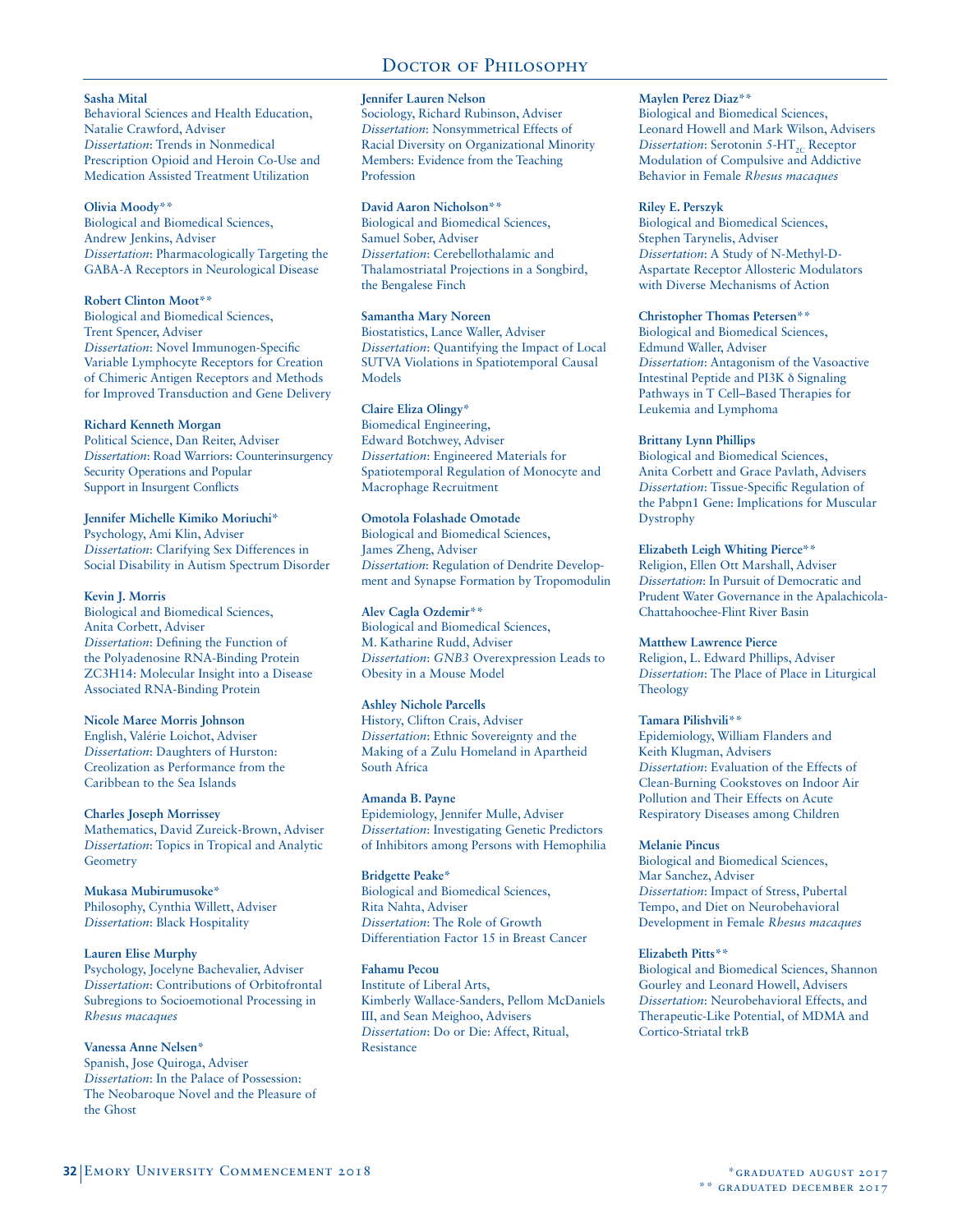**David Sterling Reece\*\*** Biomedical Engineering, Robert Guldberg, Adviser *Dissertation*: In Vivo and in Vitro Evaluation of an ECM-Based OA Therapy

#### **Heather Elizabeth Reese\*\***

Environmental Health Sciences, Tom Clasen, Adviser *Dissertation*: Effectiveness of a Combined Sanitation and Household-Level Piped Water Intervention on Infrastructure Coverage, Availability and Use, Environmental Fecal Contamination, and Child Health in Rural Odisha, India: A Matched Cohort Study

#### **Nicolas Remy\***

French, Valérie Loichot, Adviser *Dissertation*: *Que tombent les murs: Terre, territoires et tremblement chez Dany Laferrière, Michel Houellebecq, Claire Denis*

#### **Jue Ren\***

Economics, Esfandiar Maasoumi and Kaiji Chen, Adviser *Dissertation*: Essays on Financial Economics

#### **Rolando Felipe Rengifo\***

Chemistry, David Lynn, Adviser *Dissertation*: From Amyloid to Copper Arrays: The Design of a Functional Metalloamyloid Nanostructure (MAN)

#### **Alessandra Maria Richardson\*\***

Biological and Biomedical Sciences, Adam Marcus, Adviser *Dissertation*: More than a Biomarker: Vimentin Function in Lung Cancer Invasion and Metastasis

#### **Chloe Robins**

Biological and Biomedical Sciences, Karen Conneely, Adviser *Dissertation*: Using DNA Methylation Data to Understand the Evolutionary Basis of Human Aging

#### **Stephanie Lauren Rodgers**

Philosophy, Cynthia Willett, Adviser *Dissertation*: Between the Virtual and the Real: A Study of Relations

#### **Travis Michael Rotterman**

Biological and Biomedical Sciences, Francisco Alvarez, Adviser *Dissertation*: The Role of Neuroinflammation in Motor Circuit Synaptic Plasticity within the Spinal Cord following Peripheral Nerve Injury

## **Lauren Rusnak**

Biological and Biomedical Sciences, Haian Fu, Adviser *Dissertation*: Regulation of Apoptosis Signal-Regulating Kinase 1 by LATS2

#### **Bisan Adnan Salhi**

Anthropology, Peter Brown, Adviser *Dissertation*: Diagnosis Homeless: Emergency Department "Super-Utilizers" and Urban Poverty in Atlanta, Georgia

#### **Cheryl Lau San Emeterio**

Biomedical Engineering, Edward Botchwey, Adviser *Dissertation*: Immunomodulatory Biomaterials for Skeletal Muscle Repair

#### **Eduardo Sanabria-Figueroa\***

Biological and Biomedical Sciences, Lily Yang and Rita Nahta, Advisers *Dissertation*: Mechanisms of Insulin-Like Growth Factor-1 Receptor-Mediated Trastuzumab Resistance in HER2- Overexpressing Breast Cancer

#### **Daniela Yvonne Santiesteban**

Biomedical Engineering, Stanislav Emelianov, Adviser *Dissertation*: Advancing Laser-Activated Perfluorocarbon Nanodroplets as Diagnostic and Image-Guided Therapeutics

#### **Peter J. Schindler\***

Nursing, Jennifer Foster, Adviser *Dissertation*: Men's Values of the Reproductive Rights of their Partners, Antenatal Care Attendance, and Associations with Reproductive Health

#### **Robert Peter Schneider**

Mathematics, Ken Ono, Adviser *Dissertation*: Eulerian Series, Zeta Functions and the Arithmetic of Partitions

#### **Daniel Charles Semenza**

Sociology, Robert Agnew, Adviser *Dissertation*: Delinquency and the Digital Domain: The Influence of Online Activities and Victimization Experiences on Offline Crime and Cyber Aggression among Adolescents

#### **Ray Serrano\***

Health Services Research and Health Policy, Ray Serrano, Adviser *Dissertation*: *Un Federalismo Saludable?* Health System Decentralization and Performance in Mexico

#### **Erika Serrato\***

French, Valérie Loichot, Adviser *Dissertation*: Amerindian Memory and Native Resistance in Francophone Caribbean Literature

#### **Noah Allen Setterholm\***

Chemistry, Frank McDonald, Adviser *Dissertation*: Investigations of Exo-Mode Oxacyclizations for the Synthesis of Cyclic **Ethers** 

#### **Lauren Paige Shapiro**

Biological and Biomedical Sciences, Shannon Gourley, Adviser *Dissertation*: A Cytoskeletal-Based Approach to Understanding Antidepressant-Like Mechanisms and Depression-Related Behaviors

#### **Jason Scott Shepard\*\***

Psychology, Phillip Wolff, Adviser *Dissertation*: Kinds of Future-Oriented Thought and Their Relations to Well-Being

#### **Aaron Lawrence Breiter Pratt Shepherd\***

Philosophy, John Lysaker, Adviser *Dissertation*: The Meaning of Faith: An Essay in the Philosophy of Religion

#### **Warren Edward Shull**

Mathematics, Ronald Gould, Adviser *Dissertation*: On Spanning Trees with Few Branch Vertices

#### **Jonathan Kevin Sia**

Biological and Biomedical Sciences, Jyothi Rengarajan, Adviser *Dissertation*: Modulation of Innate-Adaptive Immune Crosstalk during *Mycobacterium tuberculosis* Infection

#### **Kendra Ann Sirak**

Anthropology, Jessica Thompson, Adviser *Dissertation*: A Genomic Analysis of Two Early Christian Cemetery Communities from Sudanese Nubia

#### **Deeksha Sivakumar**

Religion, Joyce Flueckiger, Adviser *Dissertation*: Dolls on Display: A South Indian Festival of Identity and Play

#### **Molly Marie Slavin**

English, Deepika Bahri, Adviser *Dissertation*: Criminal Cities: Capitalized Postcolonial Crime and the Contemporary Novels of London, Belfast, Bombay, and Johannesburg

#### **Kenneth Paul Smith**

Religion, Gary Laderman, Adviser *Dissertation*: The Contemporary American Magical Landscape

#### **Sarah Megan Smith\***

Sociology, Ellen Idler, Adviser *Dissertation*: Enhancing Choice, Capabilities, and Community for Chronically Mentally Ill Persons: The Social Context of a Faith-Based Day Program

#### **Eric Joseph Snider**

Biomedical Engineering, C. Ross Ethier, Andrés Garcia, and Mark Prausnitz, Advisers *Dissertation*: Mesenchymal Stem Cell Therapies for the Trabecular Meshwork in Glaucoma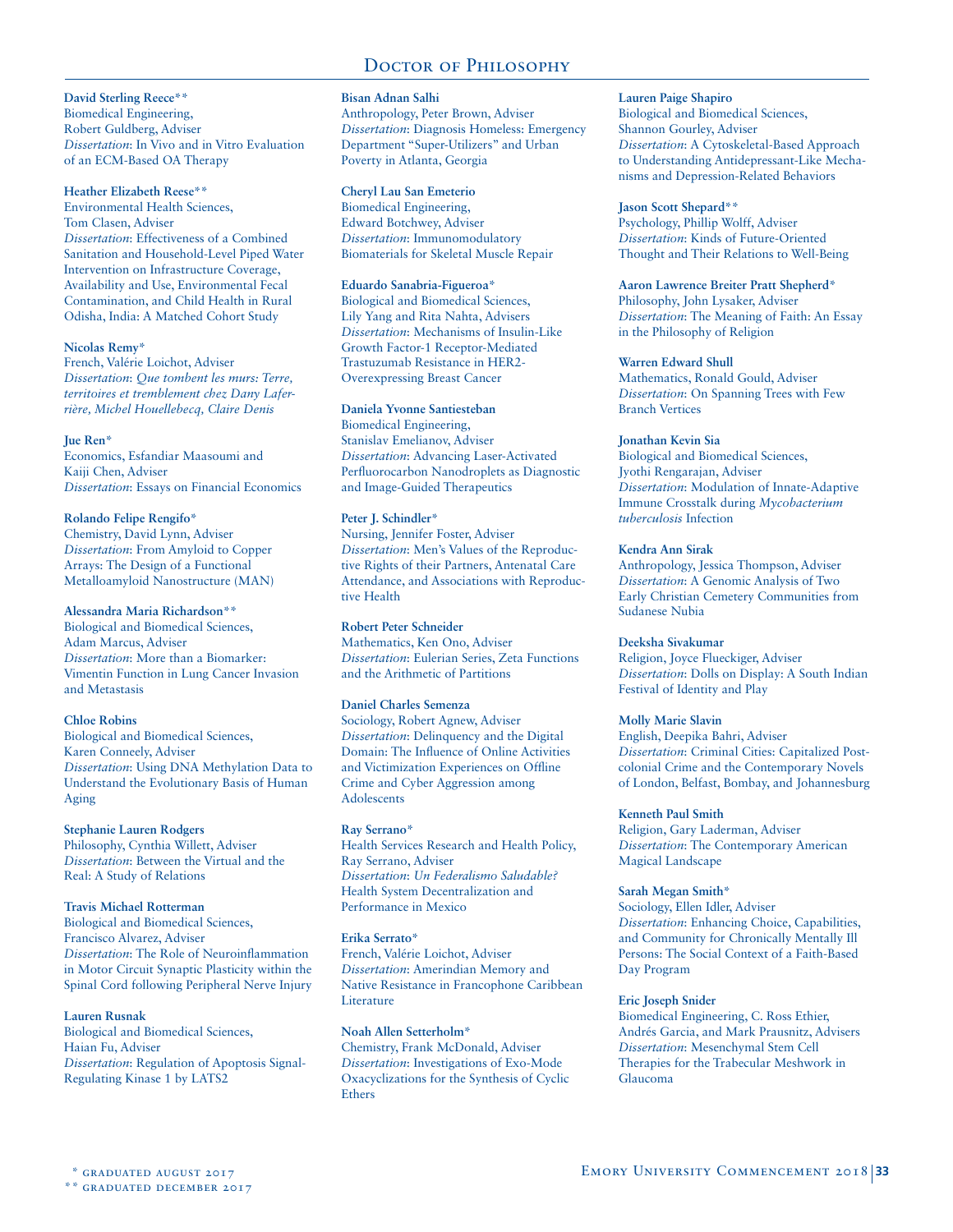#### **Eric E. Solomon\***

English, Valérie Loichot, Adviser *Dissertation*: Southernmost Currents: Liminal Narratives of Love in the Florida Straits

#### **Katherine Elizabeth Squires**

Biological and Biomedical Sciences, John Hepler, Adviser *Dissertation*: Human RGS14: Relationship between Sequence Variation, Brain Distribution, and Protein Function

## **Andrew Donald Steele**

Chemistry, William Wuest, Adviser *Dissertation*: Natural and Synthetic Compounds as Tools to Overcome Antibiotic Resistance

#### **Victoria Lauren Stefanelli**

Biomedical Engineering, Thomas Barker, Adviser *Dissertation*: Provisional Extracellular Matrix Citrullination as a Stimulus for Pathological Fibroblast Activation

#### **Riley Jane Steiner**

Behavioral Sciences and Health Education, Jessica Sales, Adviser *Dissertation*: Long-Acting Reversible Contraceptive Use among Adolescents and Young Adults: Implications for Integrating Unintended Pregnancy and STI Prevention

#### **Anaïs Stenson\*\***

Psychology, Patricia Bauer, Adviser *Dissertation*: Developmental Continuity in Emotion Effects on Memory: Evidence from Behavior and Event-Related Potentials

## **Heather Marie Strosnider**

Environmental Health Sciences, Matthew Strickland, Yang Liu, Advisers *Dissertation*: Addressing Gaps in the Age-Specific Evidence Used for United States Air Pollution Policy

#### **Michael Kyung Suh**

Religion, Luke Timothy Johnson, Adviser *Dissertation*: Power and Peril in Corinth: 1 Corinthians 5:1–13, 10:1–33, and 11:17–34 as Temple Discourse

#### **Ashley Jacqueline Swain**

Biological and Biomedical Sciences, Yoland Smith and Thomas Wichmann, Advisers *Dissertation*: Structural Plasticity of GABAergic and Glutamatergic Terminals in the Ventral Motor and Caudal Intralaminar Thalamic Nuclei in MPTP-Treated Parkinsonian Monkeys

#### **Chanel Ranita Craft Tanner**

Women's, Gender, and Sexuality Studies, Deboleena Roy, Adviser *Dissertation*: Beyond the Bars: Using US Third-World Feminism to Read Constructions of Carcerality in Hip-Hop

#### **Ryan Gordon Tans\***

Political Science, Richard Doner, Jennifer Gandhi, Douglas Kammen, and Eric Reinhardt, Advisers *Dissertation*: Decentralization and the Politics of Local Taxation in Southeast Asia

#### **Leann Quertinmont Teadt**

Chemistry, Stefan Lutz, Adviser *Dissertation*: Engineering the Stereospecificity and Regioselectivity of Flavoenzymes

#### **Rodrigo Bueno Therezo\*\***

Comparative Literature, Geoffrey Bennington, Adviser *Dissertation*: Geschlecht: Sex and Species, Being and Difference

## **Cameron David Thurber**

Comparative Literature, John Johnston, Adviser *Dissertation*: The Technological Production of Subjectivity: Images of the Body under Late Capitalism

## **Tawni Lynn Tidwell\*\***

Anthropology, Carol Worthman, Adviser *Dissertation*: Imbibing the Text, Transforming the Body, Perceiving the Patient: Cultivating Embodied Knowledge for Tibetan Medical Diagnosis

## **Abu Mohd. Naser Titu**

Environmental Health Sciences, Thomas Clasen and Matthew Gribble, Advisers *Dissertation*: Drinking Water Salinity: Mineral Intake and Cardiovascular Health

#### **Erica Shannon Torres**

Biological and Biomedical Sciences, Roger Deal, Adviser *Dissertation*: Investigating the Roles of H2A.Z in Transcription and Nucleosomal Organization through Its Relationships with Other Chromatin Proteins

## **Sarah Isabel Trebat-Leder**

Mathematics, Ken Ono, Adviser *Dissertation*: Connections between Classical and Umbral Moonshine

#### **Natalie Turrin**

Women's, Gender, and Sexuality Studies, Deboleena Roy and Elizabeth Wilson, Advisers *Dissertation*: Of a Similar Nature: Epigenetics and Feminist Science Studies in Conversation

#### **Mfon Effiong Umoh\***

Biological and Biomedical Sciences, Jonathan Glass, Adviser *Dissertation*: Characterization of Clinical, Pathological, and Proteomic Differences along the Amyotrophic Lateral Sclerosis and Frontotemporal Dementia Disease Spectrum

#### **Jennifer Ann Vanderlaan\***

Nursing, Susan Shapiro, Adviser *Dissertation*: Associations between Delivery Hospital Obstetric Service Level and Selected Maternal and Perinatal Outcomes for High-Risk Women

#### **Daryll Alexander Vanover**

Biomedical Engineering, Philip Santangelo, Adviser *Dissertation*: Molecular Toolbox for Characterizing, Preventing, and Treating Human Respiratory Syncytial Virus Infections

## **Alexander Fuller Viguerie**

Math, Alessandro Veneziani, Adviser *Dissertation*: Efficient, Stable, and Reliable Solvers for the Steady Incompressible Navier-Stokes Equations in Computational Hemodynamics

#### **Mael Vizcarra\***

Institute of Liberal Arts, Anna Grimshaw, Adviser *Dissertation*: *Entre Líneas* | Between Lines: Mobility, Temporality, and Performance at a Mexico-US Border Checkpoint

#### **Kimberly Renee Wagner**

Religion, Thomas Long, Ted Smith, Advisers *Dissertation*: From the Depths: Preaching in the Wake of Mass Violent Trauma

#### **William Andrew Wagstaff\*\***

Political Science, Dan Reiter, Adviser *Dissertation*: How Organizational Leaders Assess Subordinates: US Combat Leadership and Performance in World War II, Korea, and Vietnam

## **Aaron Stuart Wallace**

Epidemiology, Saad Omer, Adviser *Dissertation*: Monitoring and Addressing Determinants of Vaccine Utilization in Low- and Middle-Income Country Settings: Parental Attitude Scales and Vaccine Reminder Interventions

#### **Jinyang Wang\***

Biomedical Engineering, Ying Luo, Adviser *Dissertation*: Scaffolds with Integrated Properties and Applications in Cell Transplantation

#### **Ke Wang**

Biomedical Engineering, C. Ross Ethier, Adviser *Dissertation*: Mechanical Properties of Trabecular Meshwork

#### **Ashley Lauren Watts**

Psychology, Scott Lilienfeld, Adviser *Dissertation*: Confident but Clueless? Exploring the Nature and Boundaries of the Link between Personality Disorder Features and Self-Enhancement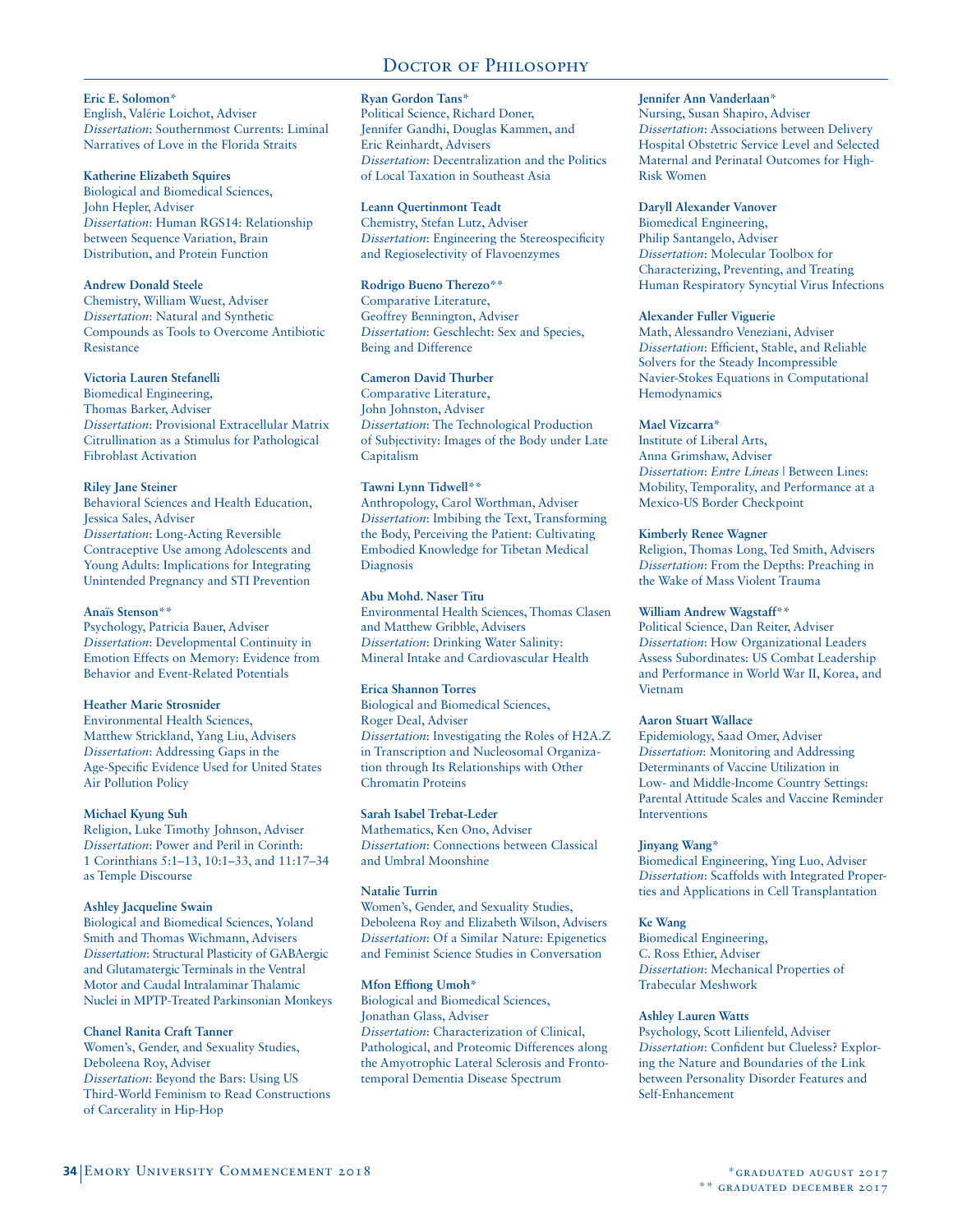#### **Steven Wayne Webster**

Political Science, Alan Abramowitz, Adam Glynn, and Gregory Martin, Adviser *Dissertation*: Essays on Anger, Personality, and American Political Behavior

#### **Emily Rye Weikum\***

Biological and Biomedical Sciences, Eric Ortlund, Adviser *Dissertation*: Allosteric Modulation of Nuclear Receptor Function

## **Clarissa Jean Whitmire\*\***

Biomedical Engineering, Garrett Stanley, Adviser *Dissertation*: The Role of Thalamic State in Dynamic Tactile Encoding

#### **Julian Shariyf Whitney**

English, Deborah Elise White, Adviser *Dissertation*: The Mistrials of Reading: Reimagining Law in British Literature, 1787–1819

#### **Danielle Lee Wiggins**

History, Joseph Crespino, Adviser *Dissertation*: Crime Capital: Public Safety, Urban Development, and Post-Civil Rights Black Politics in Atlanta

#### **Dominika Anne Winiarski\***

Psychology, Patricia Brennan, Adviser *Dissertation*: Biological Correlates of Early Life Stress and Aggression in School-Aged Children

## **Kathryn E. Woeber\***

Nursing, Lynn Sibley, Adviser *Dissertation*: Use of a Theoretical Model to Evaluate and Strategically Scale-Up Midwifery Education and Workforce

## **Rebecca Claire Woodruff**

Behavioral Sciences and Health Education, Michelle Kegler, Adviser *Dissertation*: Improving Access to Healthy Foods: Implications for Fruit and Vegetable Consumption and Dietary Quality

## **Emily Clark Woods\*\***

Biological and Biomedical Sciences, Shonna McBride, Adviser *Dissertation*: Genetic Mechanisms of the *Clostridium difficile* Response to Host-Produced Antimicrobial Peptides

## **Jimmy Worthy II**

English, Mark Sanders, Adviser *Dissertation*: Trustees of Defiance: Death, Resurrection, and Sacred Imperative in African American Literature

#### **Ning Wu\***

Biomedical Engineering, Changhui Li and Cheng Zhu, Advisers *Dissertation*: Development and Application of Photoacoustic/Ultrasound Microscopy Systems

#### **Qingyang Xiao**

Environmental Health Sciences, Yang Liu, Adviser *Dissertation*: The Development and Application of Advanced PM2.5 Exposure Models Driven by Satellite Data

## **Tianlei Xu**

Computer Science and Informatics, Zhaohui Steve Qin and Hao Wu, Advisers *Dissertation*: Statistical and Machine Learning Methods in the Studies of Epigenetics Regulation

## **Tong Xu**

Economics, Tao Zha, Adviser *Dissertation*: Essays in Macroeconomics

## **Yan Yan**

Physics, Laura Finzi, Adviser *Dissertation*: Transcription Factors and Supercoiling Establish DNA Topology that Influences Transcription

#### **Cheng Yang**

Biomedical Engineering, Huaiqiu Zhu, Adviser *Dissertation*: An Ab Initio IncRNA Identification and Functional Annotation Tool Based on Deep Learning

## **Zhuo Yang**

Health Services Research and Health Policy, David Howard, Adviser *Dissertation*: Three Essays on Impacts of Medicaid Primary Care Fee Bump in 2013– 2014 on Primary Care Access and Utilization

## **Samrawit Fikru Yisahak**

Nutrition and Health Sciences, K. M. Venkat Narayan, Adviser *Dissertation*: Heterogeneity of Metabolic Health in United States Blacks by Nativity; Nonalcoholic Fatty Liver Disease, Hyperglycemia, and Diet

## **Amanda Leigh York\*\***

Biological and Biomedical Sciences, James Zheng, Adviser *Dissertation*: Spatial Organization of Acetylcholine Receptors at the Neuromuscular Junction

#### **Daniel Yu** Comparative Literature, Jill Robbins, Adviser *Dissertation*: The Fiction of Generosity: Disinterest and the Eighteenth Century

## **Mark Lucas Yulis**

Biological and Biomedical Sciences, Asma Nusrat, Adviser *Dissertation*: Desmosomal Cadherin Cleavage in the Regulation of Apoptosis in the Context of Inflammation

#### **Lauren Marie Zauche\*\***

Nursing, Bryan Williams and Anne Dunlop, Advisers *Dissertation*: Determinants of Preterm Infants' Language Environment in the Neonatal Intensive Care Unit

## **Hao Zhang\***

Biomedical Engineering, Peng Xi and Cheng Zhu, Advisers *Dissertation*: Super Resolution Measurement of Fluorescent Dipoles via Linear Dichroism

## **James Ya Zhang\*\***

Biological and Biomedical Sciences, Ling Wei, Adviser *Dissertation*: Optogenetic Stimulation of Transplanted Stem Cells to Enhance Regeneration and Repair after Traumatic Brain Injury

## **Ting Zhao\***

Biological and Biomedical Sciences, Xiao-Jiang Li, Adviser *Dissertation*: Differential Proteolysis of Mutant Huntingtin in Astrocytes and Neurons

# **Andrei Zholud\*\***

Physics, Sergei Urazhdin, Adviser *Dissertation*: Effect of Spin Current on Magnetization Dynamics

# **Kedi Zhou\***

Biomedical Engineering, Quishi Ren, Adviser *Dissertation*: Assessment of Radiotherapy of Cancer by Apoptosis Imaging with F-18 ML-10

## **Yuepin Zhou**

Business, Kathryn Kadous, Adviser *Dissertation*: Counteracting the Directional Influence of Incentives on Auditor Judgment

## **Wanzhe Zhu**

Biostatistics, Amita Manatunga and Qi Long, Advisers *Dissertation*: Statistical Analysis for Handling Missing Data in Functional Data Analysis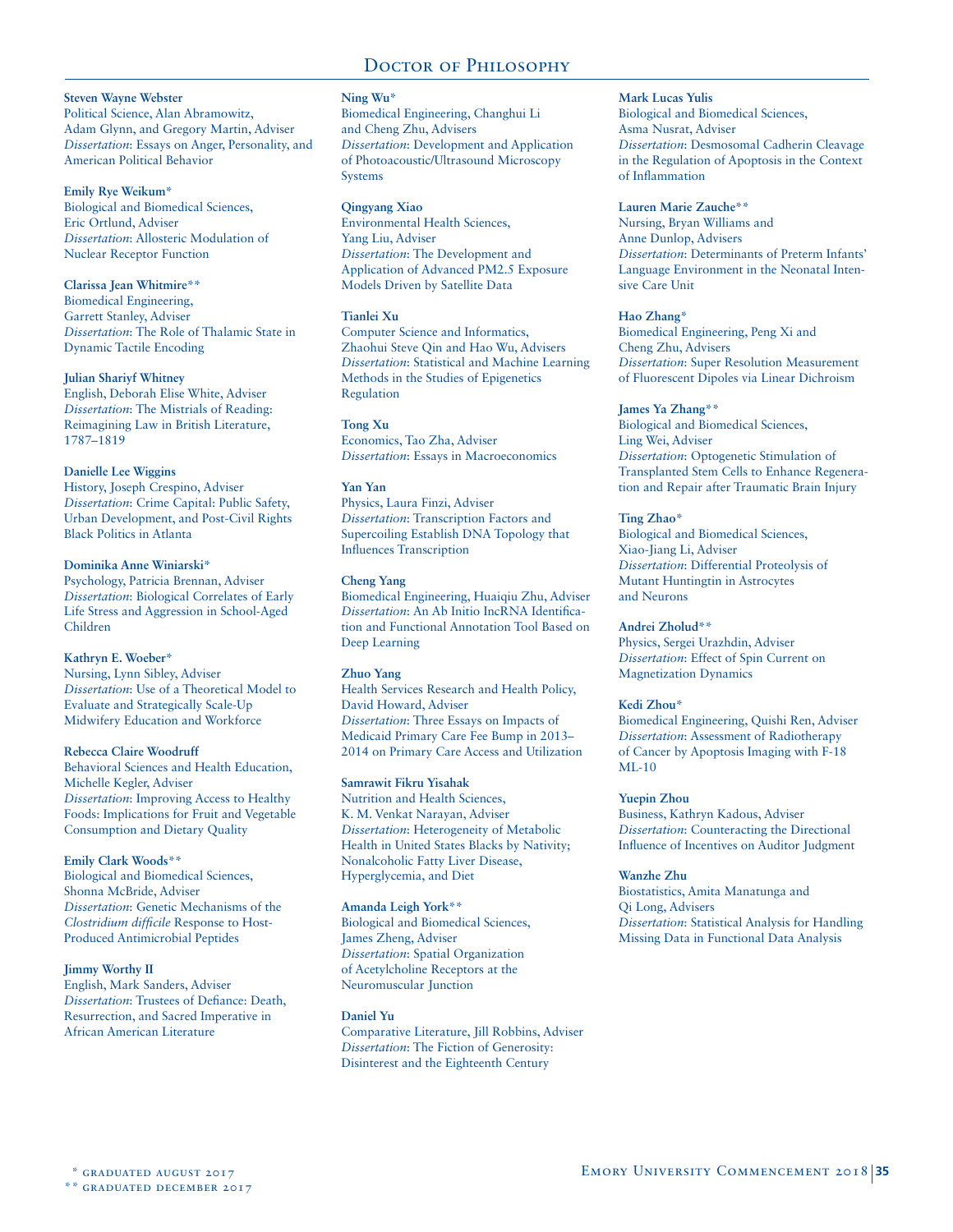# Recipients of Joint Degrees

bachelor of arts / master of arts

Chelsea Ann Jackson

#### bachelor of business administration / master of professional accounting

Tushara Aradyula Cori Allison Arndt Alex Brover Suzanne Burzillo\*\* Roy Chen Yizhen Cheng Nancy Choi Emily Lea Dowd Ayama Ekadi Raygan Greer Yin Guo Sung Yeol Kim Young Uk Kim Jinger Li Yibei Liu Yuanchong Liu Yi Pei Jack Alexander Swerdlin Dyess McCoy Verfurth Tak Chi Wan Alana Kait Weinstock\*\* Yingying Wu Zhifei Wu Iris Xu Yuxi Yang Hao Zhang Liqi Zhao Yusi Zhou

#### bachelor of business administration / master of science in business analytics

Elena Maria Lopez Daniel Rodriguez

bachelor of science / master of science

Yulei Cao Robert Dicks Morad Ihab Hassan Kaixin Ma Paul Vienhage

# doctor of law / master of arts

Jessica Claire Ginsberg\*\*

#### doctor of law / master of business administration

Andrew McCue Bushek Catherine J. Caputo Allison Nicole Harrell\*\* Jacob Laurence Harris Aaron Ross Metviner\*\* Edward Francis Michel Kayla Marie Siam

doctor of law / master of divinity

David Bruce Janzen

doctor of law / master of public health

Rachel Danielle Leff\*\*

DOCTOR OF LAW master of theological studies

Amanda G. Parris Joseph Benjamin Quattlebaum

## doctor of medicine / master of business administration

Kishen Patel Kenneth Shen William Jackson Taylor

#### doctor of medicine / master of science

Meredith Bowen Jordan Goldstein Sameer H. Halani Albert Liao

#### doctor of medicine / master of public health

Rewa Choudhary Sarah Catherine Dupont Alexander James Kiener Madeline Mari Lagina Wen Liu Kevin Man Hin Luk Christopher Glenn Miller Lucas Ryan Philipp Julia Rachel Schiff Melissa Anne Taylor

#### doctor of philosophy / doctor of medicine

Daniel Allyn Barron Ryan John Martinez

doctor of philosophy / master of arts

Mael Vizcarra\*

doctor of philosophy / master of science

Zhuxuan Jin\*\*

DOCTOR OF PHYSICAL THERAPY / master of business administration

Nathalie Angel

#### doctor of physical therapy / master of public health

Clarissa Ann Myers

master of public health / master of arts

Rachel Emily Ann Shapiro

#### master of public health / master of business administration

Jenna Drevins\*\* Alyssa Grabfield Julia Krauss\*\* Caitlin Elizabeth McCarty\*\*

#### master of public health / master of medical science

Amy M. Lee\*\* Daniel Jacob Reichman\*\* Elizabeth Lane Ringer\*\* Brittany Szabo Young\*\*

#### master of public health / master of science in nursing

Nnaemeka G. Anosike\*\* Mark Lamb\*\*

#### master of public health / master of theological studies

Sabrina Thomas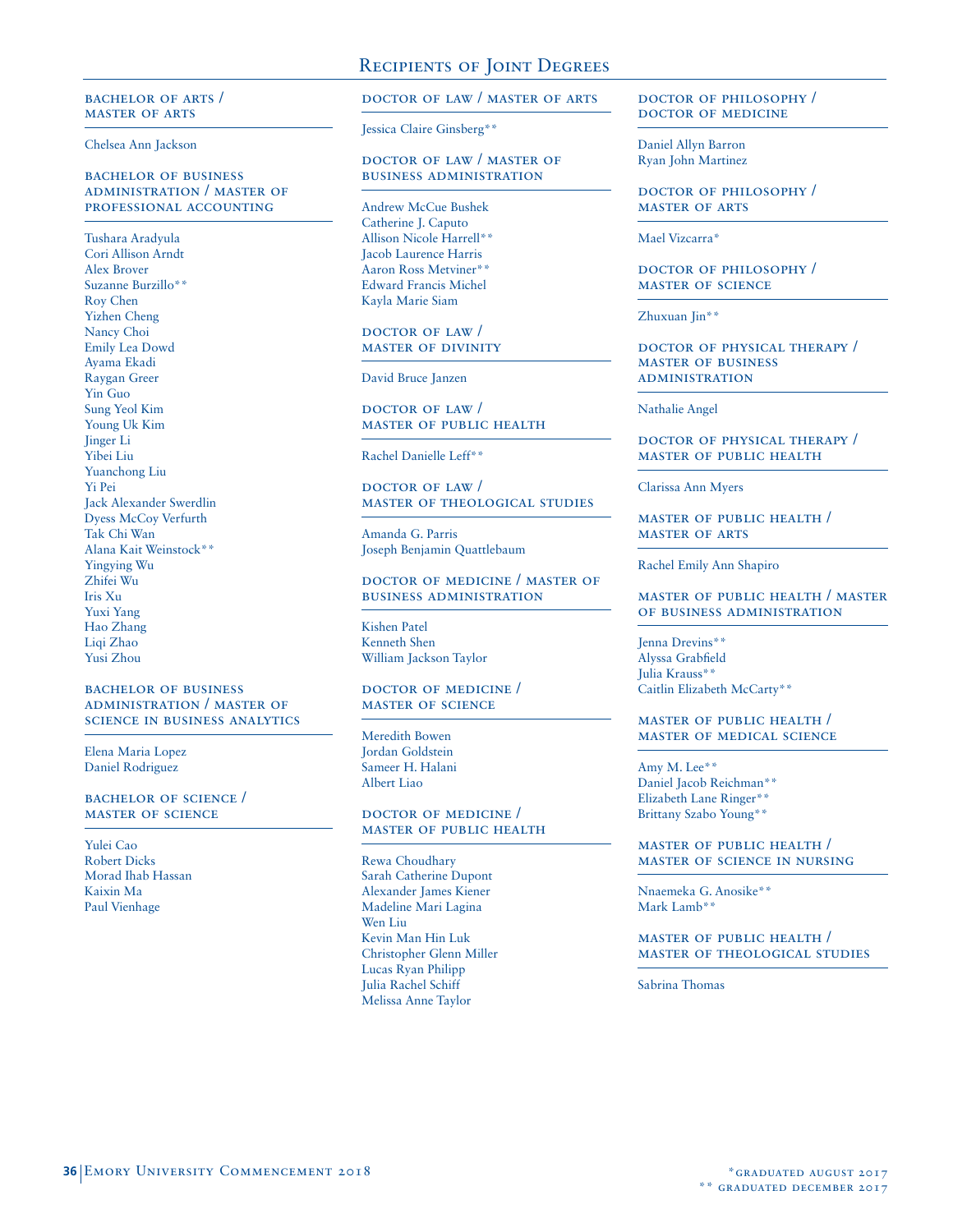# **HONORS**

#### EMORY COLLEGE

Highest Honors Mackenzie Elise Aime *Interdisciplinary Studies* Yusur Alsalihi *Philosophy* Safiyah Salim Bharwani *Applied Mathematics* Christian Alan Botz-Zapp *Neuroscience and Behavioral Biology* Rachel Diane Brenner *Psychology* Liam John Buckley *English* Selena Anne Burris *Music* Mallory Leigh Carnes *Music* Si Woo Chae *Psychology* Che Yeol Chun *Mathematics and Computer Science* Carrie Elizabeth Ciccotello *Biology* Doris Cikopana *Spanish and Portuguese* Hannah Elizabeth Conway *American Studies* Elizabeth Miranda Cooper *English* Tessa Cotron\*\* *Mathematics* Madison Ann Dalton *English and Creative Writing* Jamie Autumn Dawes *Classics* Michael Demers *Philosophy* Long Di *Neuroscience and Behavioral Biology* Robert Julian Dicks *Mathematics* Ada Guthrie Dovell *Political Science* Jessica Irene Dunlap *Art History* Julia Tamar Eisman *Physics* Mollie Michelle Fiero *Middle Eastern and South Asian Studies* John Arthur Gillen III *History* Jonathan Palmer Giuliano *Neuroscience and Behavioral Biology* Benjamin Parker Goldfein *Philosophy* Tammany Rose Grant *French Studies*  Morad Ihab Hassan *Mathematics* Alida Rae Haworth *Political Science* Jeffrey Coudert Haylon *History*

Cristin Rebecca Hendrickson *Physics* Lindsay Page Hexter *Computer Science* Greer Bullington Howard *Economics and Mathematics* Shefain Jamila Islam *Economics and Mathematics* Hang Jiang *Linguistics* Jonathan Leo Kaminski *Economics* JooHee Kang *Biology* Parisa Keshavarz-Joud *Chemistry* Gabriela Korobkov *Russian and East European Studies* Carli Brooke Kovel *Chemistry* Amy Elise Lyon Krivoshik *Psychology* Kaela I. Kuitchoua *Neuroscience and Behavioral Biology* Yaw Kumi-Ansu *Biology* Rebecca Michelle Lebeaux *Anthropology and Human Biology* Chelsea Elisabeth Lee *Neuroscience and Behavioral Biology* Allison Lin *English* Valerie Alyssa Linck *Biology* Dara Rose Liss *Middle Eastern and South Asian Studies* Justin Allen Liu *Biology* Xiyan Liu *Sociology* Victoria Kenesaw Lord *Psychology* Bei Luo *Economics* Kaixin Ma *Computer Science* Aneel Singh Maini *Sociology* Mansi Maini *Sociology* Geethika Naga Malla *Physics* Margaret Olivia Martinez *Neuroscience and Behavioral Biology* Haley Elisabeth Matthews *Music* Micaela Violet Petersen McCall *Neuroscience and Behavioral Biology* Jennifer Ann McGuire *Physics* Amanda Noëlle Melton *Music* Carly Sue Moore *Women's, Gender, and Sexuality Studies*

Jamison Field Murphy *English* Leah Rebecca Neiman *Ancient Mediterranean Studies* Jenifer Johanna Norwalk *Art History* Elizabeth Anne O'Gorman *Neuroscience and Behavioral Biology* Margaret Elizabeth Pavleszek *English* Joshua David Perlin *Psychology* Stephanie Kristin Pintas *Human Health* Manisha Piryani *Psychology* Shambavi Jay Rao *Biology* Lydia Helen Rautman *Environmental Sciences* Zoe Claire Ravina *Religion* Julia Beckman Reagan *Psychology* Daniel Cristian Salgueiro *Chemistry* Jenna Shari Sands *Biology* Nathaniel Sawyer *Interdisciplinary Studies* Bradyn Derek Schiffman *Russian Language and Cultures* Hannah Schwartz *Biology* Tarrek Shaban\* *Computer Science* Nilang Nandlal Shah *Biology* Ayushi Dutt Sharma *Biology* Hannah Lee Buechl Shields *Neuroscience and Behavioral Biology* Claire Brennan Sontheimer *Psychology* Mathew Aaron Sperling *Philosophy* Jacqueline Laughlin Steele *Neuroscience and Behavioral Biology* Ryan Grant Strickland *Neuroscience and Behavioral Biology* Nora Brennan Sullivan *English and Creative Writing* Mi Tang *Philosophy* Sonum Devi Tharwani *Neuroscience and Behavioral Biology* Catherine Ann Urbano *Chemistry* Rashika Verma *Anthropology and Human Biology* Paul Edward Vienhage *Mathematics* Jessica Rose Vissicchio *Psychology*

Junyan Xia *Biology* Yiqing Yang *Philosophy* Eukyung Yhang *Quantitative Sciences* Paul Garris Young *Biology* Xiancong Zhang *Biology* Jingru Zhao *Biology* Youyun Zheng *Biology* Ethan Zhou *Mathematics and Computer Science* High Honors Soukaina Akdim *Anthropology* Maureen Cristina Ascona *Neuroscience and Behavioral Biology* Jolie Blair *Human Health* Adrian Clifford Brooks III *Philosophy* Darby Roos Caso *Art History* Mandy Mei-Ying Chan *Chemistry* Xiaochen Chen *Music* Rachel Anita Citrin *Middle Eastern and South Asian Studies* Sierra Briana-Nicole Cortner\* *English* Nathaniel Lawrence Cox *Theater Studies* Juliana Dieterich Boff *Psychology* Yijun Dong *Physics* Amina Sabree Dunn *Sociology* Lily Philipa Epstein *Interdisciplinary Studies* Lauren Alicia Firestone *Interdisciplinary Studies* Cameron Ben Frostbaum *Theater Studies* Claire Marie Fuscoe *English* Sonia Kiran Ghura *English* Paavali Akseli Hannikainen *Neuroscience and Behavioral Biology* Kathryn Suzanne Hatch *Biology* Kelsey Susan Hayes *International Studies* Hannah Mae Helmey *English and History* Erik Joseph Herslebs *Biology* David Edgar Hervey *Political Science*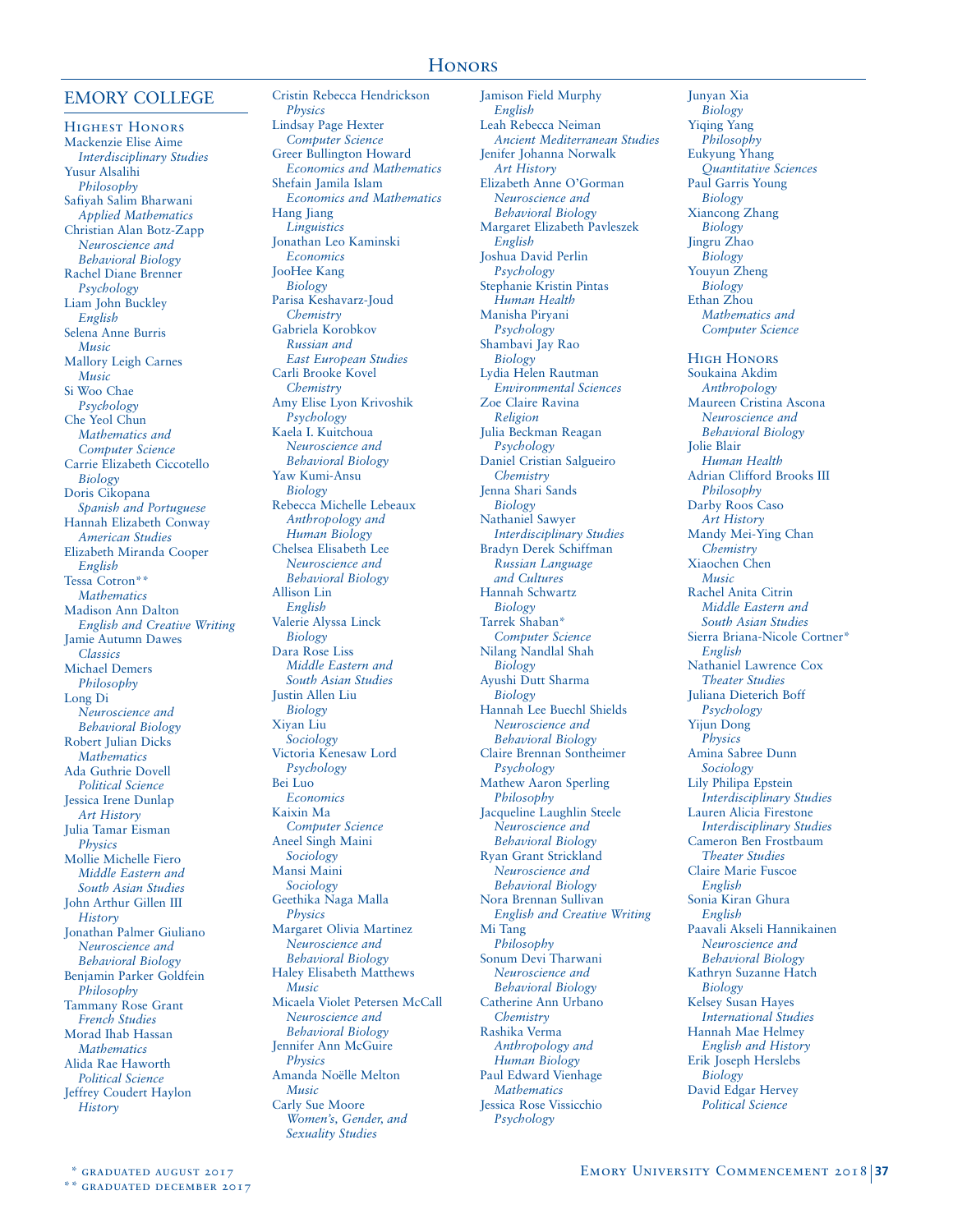# **HONORS**

Gordon Hong *Anthropology and Human Biology* Amelia Reid Howell *Anthropology* Sharon Lee Hsieh *Anthropology and Human Biology* Isabella Maram Issa *International Studies* Emily McKenna Jewell *English* Andrew Samir Kaldas *Neuroscience and Behavioral Biology* Zoe Anastasia Katsamakis *Integrated Visual Arts* Isabelle Lee\* *Interdisciplinary Studies* Devin LeDrut Mashman *Political Science* Max Andrew McCreary *Playwriting*  Courtney Denise Murray *English* Gulinigeer Nurikemu\*\* *Physics* Timothy Anders Olsen *Economics* Aspen Joy Ono *Environmental Sciences* Anjali Maya Mahesh Patel *Film Studies* Timothy Galt Perkins *Women's, Gender, and Sexuality Studies* Taylor Nicole Randleman *International Studies* Jay Samuel Schaefer *History* Crawford Gregory Schneider *Political Science* Houston Hartwell Smith *Chemistry* Lindsey Joy Sniffen *Neuroscience and Behavioral Biology* Zhixin Tan *Biology* Michelle Tawil *English* Jacqueline Anne Teed *German Studies* Alvin Chacko Thampalakattu *Biology* Christopher Ching-En Tseng *Biology* Jesse Wang *Chinese Language and Literature* John Wang *Economics and Mathematics* Jamila Ishmal Wiggins *English* Jiaming Xu *Economics and Mathematics* Yating Yang *Biology* Tristan Skye Yates *Neuroscience and Behavioral Biology*

Shuohao Zhang *Economics* Zhu Zhang *Economics* Zuoyu Zhang *German Studies* Wenda Zheng *Applied Mathematics* Huiying Zhu\*\* *Applied Mathematics* **HONORS** Eliakim Isiah de Guzman *Russian and East European Studies* Katherine Victoria Frisbie *Interdisciplinary Studies* Shannon Catherine Hill *Physics* Alexandra Jordan Katz *Interdisciplinary Studies* Nicolette Lathouris *Classics* Yicong Li *Computer Science* Alona Raisa Mostowy *Biology* Kathleen Cartier O'Keefe *Media Studies* Ashwin Ragupathi *Chemistry* Leah Tehrani Shine *Comparative Literature* Bethany Brianne Studnicky\* *Interdisciplinary Studies* Emily Diem Tran *Biology*

# SCHOOL OF LAW

## High Honors

Kurtis George Anderson Allison Bailey Victoria Lavender Veran Bartlett Minjie Cao Alexandra Pearson Conn Megan Leigh Cramer Matthew P. Demartini Karla M. Doe Christine Filser John Folkerth Xin Fu Xinyi Gao Lucille M. Gauthier Nadia Jessica Hajji Chelsie J. Holler Mark Elliott Johnson Jianing Li Yanghao Liu Nicholas C. Marais Megan Leigh Meyers Michelle Tatum Nussbaum Fiona Patricia O'Carroll Ariel Marie Olson Nicole Regan Caleb John Robertson Aida Rustemova Josilyn Sacks Sangita Vani Sahasranaman

Audra Lyn Savage Robert D. Sherrier Bhavinee Singh Rebecca Arlene Reiman Smith Spencer M. Stephens Yuyang Su Jesse Daniel Sutz Stephen Branch Tippins Jr. Chloe Veron Talia Bess Wagner Caleah Whitten Yilin Zhang

**HONORS** Fatemah Albader Sameer Magdi Alifarag Sydney Lauren Altman Marcos Alvarez Keena Ananka Niyati Arun Bandar Ghaleb Bakhashwin Robert Lee Banse III Bethany Rose Barclay-Adeniyi Shira Rachel Barron Nicholas E. Basil Nicole Marie Bigman Eitan Blander Mary Christine Brady Morgan Bridgman Brittany S. Brown Matthew K. Brown Michael Francis Burgess Samantha M. Busch Ian Joseph Busche Catherine J. Caputo Hongzuo Chen Lesley Chen Xuanyou Chen Seth T. Church Chloe Elizabeth Cobb Alexandra Marie Cochrane Vincent J. Comito Patrick McNary Corley Bradley S. Demicco Jonathan DiChiara Wenxiu Ding Chao Fang Samuel C. Feldman Siyuan Feng Zachary M. Fialkow Adam M. Gilbert Jessica Claire Ginsberg Andriana Glover Johnathan D. Green Maleaka N. Guice Jacob Laurence Harris Yue He Zhiyi He Jeanna F. Heard Jennifer Beth Hickey Kimberlee M. Hillard Shatti A. Hoque Junjie Hu Kyle Patrick Hunter Eun Joo Hwang Ekaterina Ivanova Thomas H. Jarvis Jeffy Katio Max J. Kellogg Eunjeong Kim

Kevin Hongsuk Kim Taesung Kim Sai Santosh Kumar Kolluru La Loria Konata SunJung Lee Rachel Danielle Leff Changze Li Hanshui Li Xin Li Hongjing Liu Hongmei Liu Junyan Liu Abraham Llama Marvyn Sumner Llamas Jacob W. Loken Deyvid Valentinov Madzharov Patrick J. Maher Sakshik Makhija Aleksandra Marquez Adam Clarke Marshall Ashlyn Shockley Martin Skylr Kemp Martucci Riley Alexander McDaniel Joanne A. McGriff Rebecca S. McMahon Creighton R. McMurray Aaron Ross Metviner Esmeralda Lucia Meyer Steven J. Mitchell Sitao Mo Leah A. Moczulski Faris Bryan Mohammed Zoha Mohammed Robert Moskalewicz Jr. Rami Riad Mosrie Janiel J. Myers Seruwaia Mataitini Nayacalevu-Masi Robert Eliot Neal Qiuliang Pan Weiling Pan Dam Park Jessica Wang Park David W. Patton Jerico J. Phillips Amber Lovejoy Philogene Jonathan Robert Pickett Amy Pleasance Mathew Plott Joseph Benjamin Quattlebaum Alexandra M. Rajic James R. Roland Jenine A. Rossington Brian Joseph Saling Broden N. Sanford Lauren A. Schenkel Nicole Jean Schladt Lennart Schrick Evan M. Schrode Ryan Henry Seewald Samantha L. Sherrod Steve Shim Una Shin Shannon M. Shontz-Phillips Aleksas Siliunas Amanda Lakshmi Singh Vivian M. Singletary Caleb N. Small Xuan Song Paul Jeffrey Steinig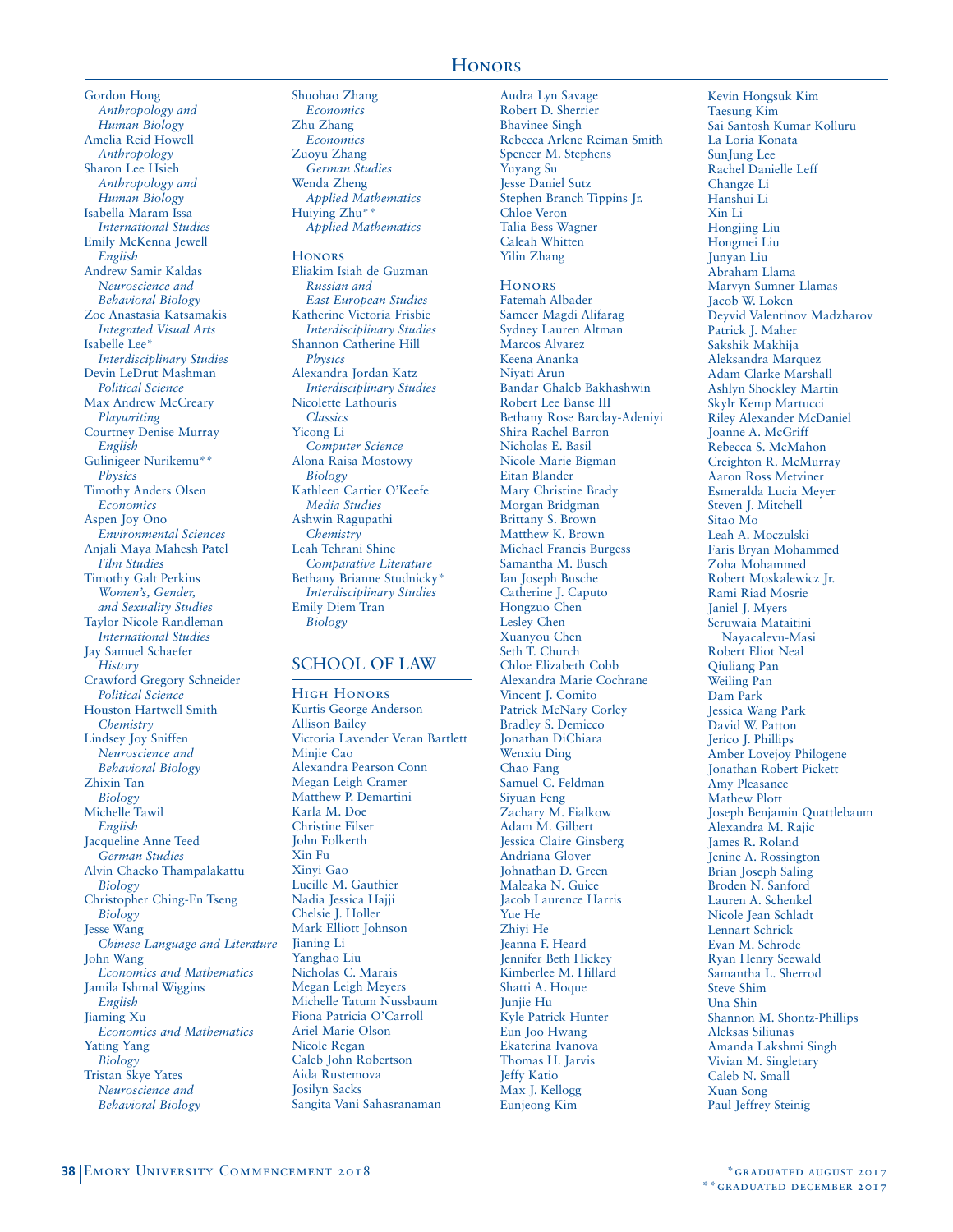# **HONORS**

Rachel R. Stone Ke Sun Xiaoqing Sun Adrian A. Szycowski Anthony Tamburro Yixuan Tao Raymond L. Tran Wenjing Wang Daniel H. Weigel Hengxin Wen Megan Leigh Whitman Adam Lavine Williams Adrienne Marie Wimberly Kimberly Anne Wise Stephanie Woolley Yeyi Xu Ying Xu Jiayu Yang Ruohong Yao Xiaosong Yu Yang Yuan Christina R. Zeidan

Quinn E. Zemel Jiaqian Zhang Xinran Zhang Xiaopan Zhao Longfeng Zhong Wei Zhou Lening Zhu Yutao Zhu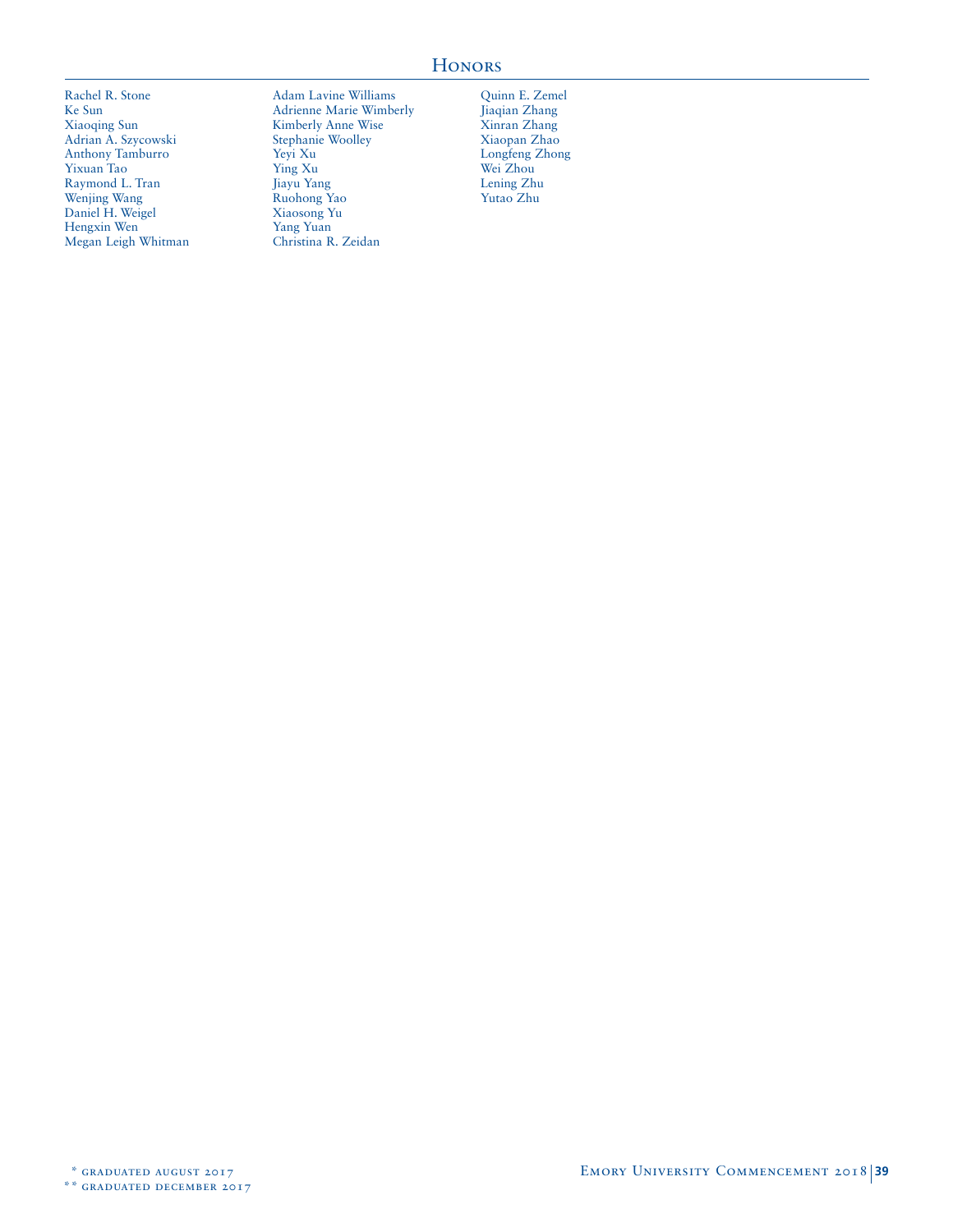## PHI BETA KAPPA SOCIETY

*Founded in 1776, the society honors high achievement in the liberal arts. Emory's chapter, Gamma of Georgia, was chartered in 1929.* 

Caroline Elizabeth Abbott Brandon Abbott Jonah Micah Adler\*\* Hea Jun An\*\* Margaret Elizabeth Beker Alex Rose Berman Andrew Raphael Berneshawi Safiyah Bharwani Jolie Blair Adrian Clifford Brooks Yulei Cao Mallory Leigh Carnes Si Woo Chae Neeraj Singh Chawla Sijia Cheng Paola Valentina Correia Madison Ann Dalton Stephanie Day-Goodman Kevin Delijani Zachary Todd Denton Yijun Dong Hilary Shelli Druckman Taylor Alyse Eisenstein Rhea Fogla\*\* Sara Temime Frank Adam Isaac Friedman Jeff Gao Sonia Kiran Ghura Jonathan Palmer Giuliano Benjamin Parker Goldfein Karly Nicole Hampshire\*\* Lu Han Jeffrey C. Haylon Winston Y. He Ian I. Heaven Orli Tess Hendler Cristin Rebecca Hendrickson Allison Holmes Mingjia Hu Lei Huang Yufei Jian Mengtian Jin Yunju Jung Joohee Kang Samantha Keng Carly Ryan Kies Alexis Marilyn Korman Jacquelyn Barbara Kraut Amy E. Krivoshik Yicong Li Justin Liu Xiyan Liu Victoria K. Lord Bei Luo Michelle Megan Malmberg Devin LeDrut Mashman Micaela V. McCall Jason Timothy McCartney

Sahar Karim Merchant\*\* Jennifer Saebyoul Min Leah Rebecca Neiman Jenifer Johanna Norwalk Timothy Anders Olsen Aspen Ono Eli R. Patt Joshua David Perlin Stephanie Kristin Pintas Chengyang Qian Rae Ra\*\* Eliana Rabinovitz Sunidhi Ramesh Lydia Helen Rautman Zoe Claire Ravina Julia Beckman Reagan Adam Michael Ring Kwame Amancio Romero-Sackey Sarika Sachdeva Paige San Felipe Laura Ann Santangelo Daniel Cyrus Sasson\*\* Jay Samuel Schaefer Taylor Schaetzle Crawford Gregory Schneider Jason Robert Sell Qasim Shafi Angela Gabrielle Spears Anya Srikureja Jacqueline Laughlin Steele Maria Elizabeth Stetson Nora Brennan Sullivan Laurel Emmy Sutherland Esme Tian Jessica Urgo Wenxuan Wang\*\* Junyan Xia Tristan Skye Yates Kara Ye Paul Garris Young Junchu Zeng Huiying Zhu\*\*

## **MORTAR BOARD**

*national college senior honor society* 

Diana Aliya Bender-Bier Mallory Leigh Carnes Karina Mingyan Chan Lily Chen Carrie Elizabeth Ciccotello Grace Elizabeth Cleland Madison Ann Dalton Katherine Rose Dautrich Hilary Shelli Druckman Richard Feng Sara Temime Frank Jeff Gao Michael Alexander Goldberg Benjamin Parker Goldfein Jaime Ariele Guberman You Na Ha Katherine Han

Gillian Grace Hecht Orli Tess Hendler Lindsay Page Hexter Naman Jain Emily McKenna Jewell Lina Mohamoud Jowhar Sameer Kapur Shivangi Lamba Natalie Lewis Jennifer Saebyoul Min Evan Morgenstern Julia Munslow Courtney Murray Jessica Sahar Nooriel Anshuman Nishith Parikh Ali Reza Punjani Sunidhi Ramesh Reza Sabooni Sarika Sachdeva George Elias Segovia Rebecca Sirota Michelle Nadine Skelton Gabrielle Rose Stravach Sonum Devi Tharwani Christopher Tseng Rashika Verma Junyan Xia Caroline Zhang Xiaoting Zhang

## Omicron Delta Kappa

*national honorary leadership society* 

Courtni Alexis Andrews Natasha Sophia Armstrong Alex Rose Berman Mehul Bhagat Taylor Dee Biron Megan Lynn Campbell Mallory Leigh Carnes Grace Elizabeth Cleland Emily Bridget Crawford Katherine Rose Dautrich Zachary Todd Denton Christopher Silayan DeVore Amina Sabree Dunn Daniel Elchediak Kimberly Blair Ely Richard Xin Feng Lauren Firestone Sara Temime Frank Cameron Ben Frostbaum Sonia Kiran Ghura Michael Alexander Goldberg Benjamin Parker Goldfein Micaela Grimaldi Jacqueline Marie Hayes Orli Tess Hendler Lindsay Page Hexter Sharon Lee Hsieh Harini L. Indrakrishnan Isabella Maram Issa Hawi Itana Naman M. Jain

Avani Jalan Jonathan L. Kaminski Alexis Marilyn Korman Carli Brooke Kovel Natalie Frances Lewis Natalia Neiva Lima Daniel Joseph Lor Aneel Maini Mansi Maini Michelle Megan Malmberg Brittany McDermott Augustina Mensa-Kwao Michelle Elise Menzies Catherine Margaret Messina Julia Munslow Salik Naqvi Jenifer Johanna Norwalk Anshuman N. Parikh Joshus Scott Patashnik Anjali Maya Mahesh Patel Neal Kartik Patel Eli R. Patt Joshua David Perlin Carolyn Rose Perry Lokita Rajan Sunidhi Ramesh Taylor Nicole Randleman Kwame Romero-Sackey Mara Rosenstock Reza Sabooni Alana Schoenhals Cassidy Nicole Schwartz Michelle Nadine Skelton Penelope Annie Strid Jennifer A. Taylor Merete Tschokert Catherine Urbano Rashika Verma Julie Caroline Wiegel

## THE ORDER OF AMMON

*The Order of Ammon is a secret society at Emory whose members are chosen due to their merit, character, imagination, and persistent commitment to better Emory and the world at large. The order differentiates itself by striving to create an inclusive community on campus. Ammon does not reveal its seven graduating members.*

# THE DOBBS SOCIETY

*The Dobbs Society recognizes exemplary leaders who leave a profoundly positive impact on the residential community through significant contributions and service to Emory's residence hall community.*

Harini L. Indrakrishnan Emily McKenna Jewell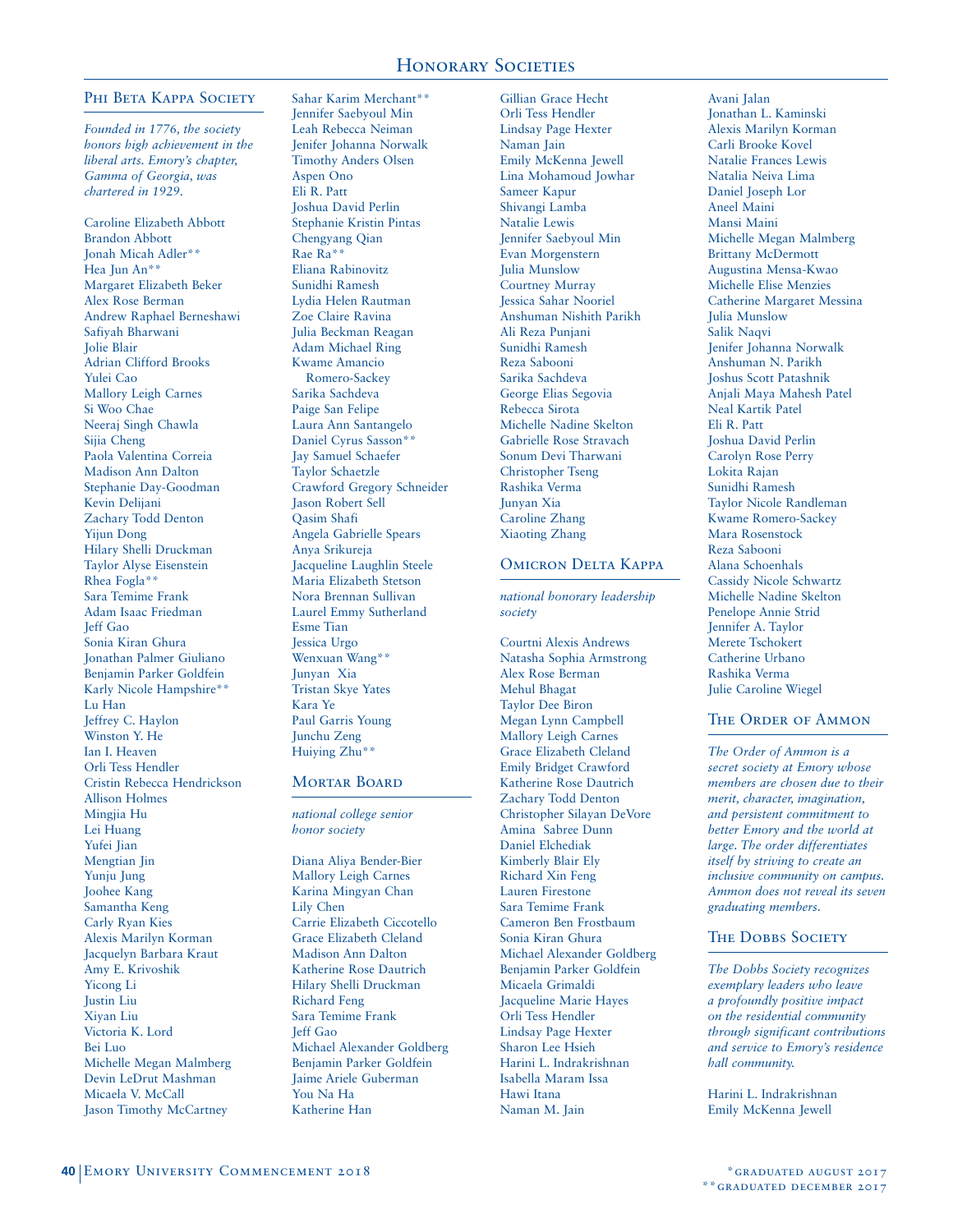Carly Ryan Kies Natalie Frances Lewis William Alexander Martinez Athira Penghat Kaelan Michael Saley

#### DUCEMUS

*An honor society comprising anonymous senior student leaders whose mission is to improve the Emory community by promoting loyalty, wisdom, integrity, tradition, and vision.*

#### THE PALADIN SOCIETY

*The Paladin Society seeks to promote spirit, foster community, and uphold tradition at Emory University through dedication to a humble service.*

Kimberly Blair Ely Cameron Ben Frostbaum Harry Austryn Teplow Matthew Lawrence Whitwell

#### THE JOHN GORDON STIPE SOCIETY OF SCHOLARS

*for potential and proven ability in creative leadership at the undergraduate level*

Selena Burris Adam Isaac Friedman Angela He Max Andrew McCreary Margaret Emiko Vail Leila Yavari

## D.V.S.

*Founded in 1902, D.V.S. offers membership to seven rising seniors who have given significant leadership and service to the university and who are expected to continue an unusual degree of loyalty and dedication to Emory in the future.*

Wei Wei Chen Kayla Karrianne Harris Valerie Isha Jean William Alexander Martinez Prateek Paul Christopher Ching-En Tseng John Wang

## Alpha Epsilon Upsilon

*honorary society of Oxford College*

Geeta Acharya Sudeep N. Aditham Paridhi Agarwal Zaynah Fatimah Alam Lizzy Wumni Alli David Alexander Almonte\*\* Rebecca Lynn Anderson Courtney Nichole Andrews\*\* Suman Madhav Atluri Lydia Margaret Bailey Xiangyu Bao\*\* Holly Shea Beavers Theobesta Samson Bekure Shipra Reddy Bethi Gabrielle Noelle Blom\*\* Mary Elizabeth Bloomer Olivia Lynn Fuller Boyd Lauren Christine Brown Courtney Marie Callahan\*\* Kendall N. Campbell Kemin Cao Shengyuan Cao\*\* Fernando Martin Cardozo-Mongelos\*\* Carla Joan Carmona Caroline E. Catherman Rahul Kumar Chadha Jesse Chunhwa Chan Sean Austin Chandler Brandon Tsoong-Ping Chang\*\* Jessica Chang Myra Shamini Chao Ellen Margaret Chen Huaitao Chen\*\* Jue Chen\*\* Stephanie Chen Madeline Kate Cherry\*\* Jong-Ha Choi Min Ji Choi Kimberly Sarah Chong Diyang Chu<sup>\*</sup> John Hong-Ik Chung Emory Vaughan Cole II Jerol Nevin Cox Benjamin Anthony DeGama Michaela Gabrielle Digilio\*\* David Dill Nanmiao Ding\*\* Jiale Dou\*\* Yuncong Duan Emily Nicole Eckels Destine C. Ede Gabriel Conlan Eisen Ayla Sara Ekici Selin Sophia Ekici Princess Asuquo Ekpo Carter Michael Eldreth Kristina Louise Everett Amara Rose Evering Onyedikachi Laura Eze Chloe L. Fang

Daniela Farchi Sara Jacobsen Feinstein Victoria Marie Ferlauto Benjamin Peter Fertig\*\* Henry Carson Fink Gabriela Fonseca Isaac Anthony French\*\* Ching-Tzu Fu\*\* Gabrielle Gale Kexin Gao\*\* Quinton R. Gasper Mark Ogden George Tombari George-Komi Arden Kimble Godfrey Sean Andrew Goggin Marc Antoni Guasch Janet Ming Guo Kristian Gustilo So Ye Han Emma Averill Hanlon Annalys M. Hanson Willis Miin Hao Abdul Rahman Mohamed Hassan Zeyad Tarek Aly Ismail Hassan Mariam Hassoun Jingyi He Mary Kathryn Healy Oscar L. Heanue\*\* Jacob Edward Hicks Katherine J. Hochhausler Bassel Wassim Hojeij Carter Reeves Holder Qiwei Hong\*\* Clarissa Boone Hood Tianyun Hou Emily Kexin Hsieh Yadi Hu\*\* Gordon Huaijie Hua Huize Huang\*\* Tianshu Huang Daniel Thomas Plog Huff Gannon Wells Hunt Nicolas J. Ingle Jahnvi P. Jain Hyun Min Jang Tenzin Jigmey Jashar Haotian Jin\*\* Maya Veena Jindal Nicholas Raphael Johnson Neha Sangeeta Kadambi Aleksei Mikhail Kaminski\*\* Ruya Meliha Karakaya Karine Kasti Nikita Amber Khan Hye Jin Kim\*\* Yoo Kyeong Kim Emily Anne Koivu Anuradha Prashant Korukonda Max J. Krauskopf Annie Alexandra Kuo\*\* Xiaoyu Lai\*\* Melanie Lynette Lam Kevin Le Elizabeth Lee Jisu Lee

Jiwoo Lee Julia Paige Levy Ada Li Yuge Li Crystal Jing Liu\*\* Sidi Liu Noah Jacob Lorey Yaohui Lou Luke Linghan Lung Raya Inaya Machaca\*\* Amarachi Clare Madu Aqsa Aziz Malik Mary Rose Mangual Yuge Mao\*\* Gregory Evan Markovitz Diana Imani Marsh Shannon Courtlin McCracken\*\* Samah Zahra Meghjee Kanwal N. Momin Gabriel Ma'iola Moran Vaisakh Krishnan Nair Emily Newell Thitikorn Ngampakdeepanich Kathryn Rose Nilest Sofija Ninkovic\*\* Eden Grace Nitza Aasim Anwar Noorali\*\* Marwan Sherif Nour Abdalla Claire Urhuemu Ofotokun Glory Onajobi Erin Kaelie White Oquindo Victor Owiredu Oluwasinmibo Oyekola Jean Michael Paragas Frances Claire Parent Hursh Bhavesh Patel Keya Rakesh Patel Swet Manoj Patel Andrew Howard Paul Haniel Abera Paulos Riley Elizabeth Payne Kavya Penmethsa Riana Bressette Peskopos Amanda Catherine Pharo Megan Nicole Phillips\*\* Joseph G. Piccolo Benjamin Porter\*\* Sindhu Varsha Potlapalli Shelby Leigh Purl\*\* Minxuan Qiao Yuhua Qin\*\* Siyuan Qiu Xinyue Qiu Abhinav Vuppalapati Raju Nikhil Rao Ramgiri\*\* Nina Elizabeth Ranji Darya Raschid Farrokhi Swetha Ravichandran\*\* Ashruth Baimeedi Reddy Maya Reinhart Amanda Gabrielle Rivas Diego A. Romero Tancy Z. Rooffener Anna Francheska Rossi Madison Lauren Rousseau Namit Sanghi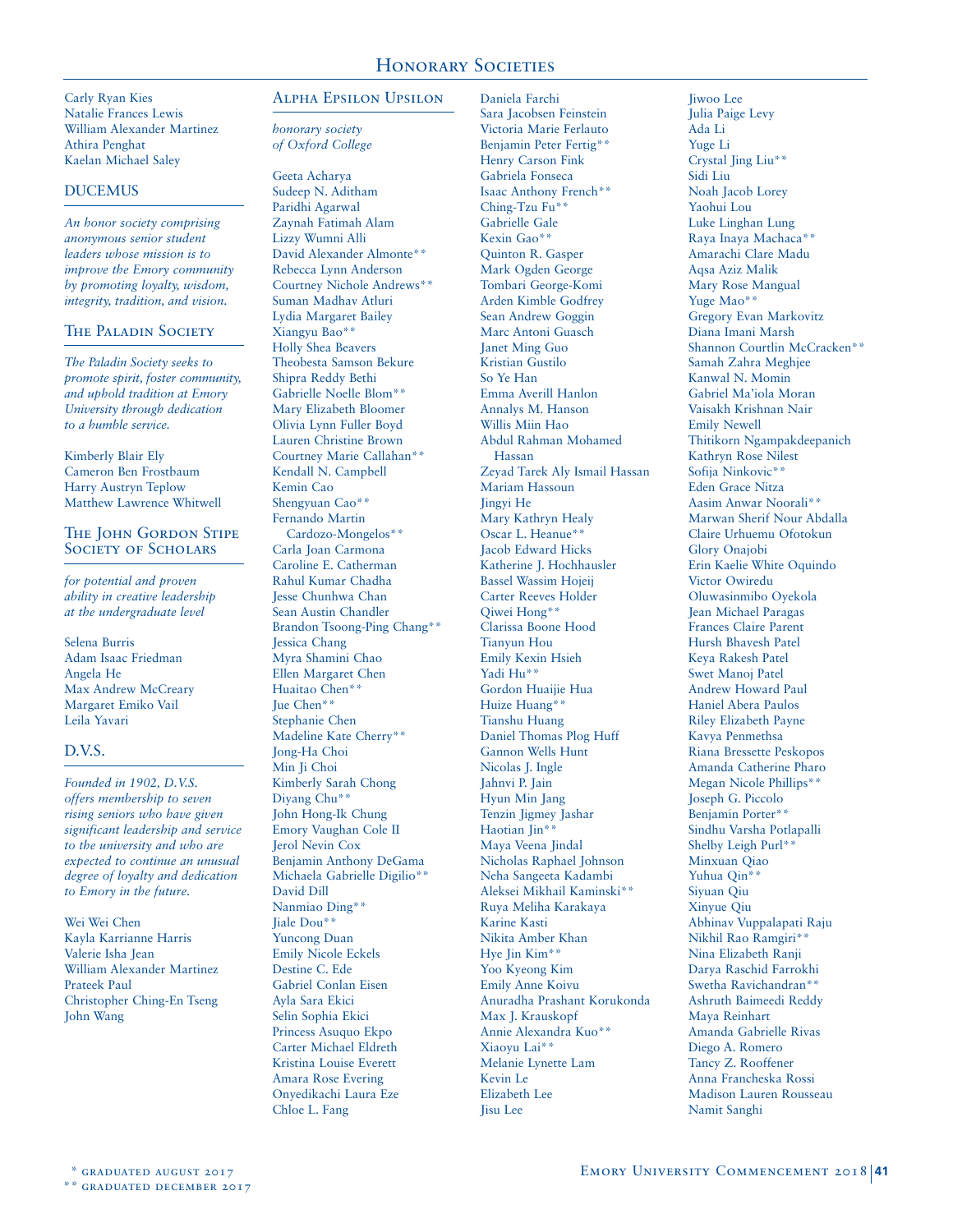Yazmina Adi Sarieh Dylan Michael Schellenberg Christopher James Schwaiger Leah Joy Schwartz Ayesha Shah Elana Janine Shebat Pangsibo Shen\*\* Shiyi Shen Shuangming Shi Houston Cox Shrader Yuhan Sima Anika Sinha Anuraaj Aashish Sonawala Savannah Brooke Standifer Meredith Sharon Starks Jonathan Macintosh Steele .<br>Laura Stellrecht Sylvie Claire Stolar Gratia Claire Sullivan Emma Sun Riley Catherine Swab\*\* Mohammed Hussain Syed Kristine Doreen Taylor\*\* Alison Jean Thomas Jeniah A. Thomas Yilin Tong\*\* William Reid Turk Smriti T. Vaidya Anqi Wan\*\* Amy Wang Benjamin Wang Jiayin Wang\*\* Shiwei Wang Yidong Wang Zhenghui Wang\*\* Zihan Wang\*\* Jingyi Weng\*\* Savannah G. White Haley Ann Williams Jeanette Jun Yan Wong\*\* Jiatian Wu Jonathan Chang-tian Wu Linda Wu\*\* Sibei Wu Yumeng Xu Junwei Xue Allan Yang Angela Yang Cynthia Yang Geoffrey Yang Jiahong Jeffrey Yang Shan-tang Yang\*\* Ziyu Ye\*\* Jerry Deng-Hao Yue Jipeng Yue Elisabeth Ann-Marie Zanders Eric Zeng Cecilia Yijun Zhang Linda Zhang\*\* Renee Yilan Zhang Ruohan Zhang\*\* Ruohan Zhang Xinwei Zhang\*\* Xinyue Zhang\*\* Xinyue Zhang\*\* Xinyue Zhang\*\*

Hanlin Zhao Ryan Zhao Jiabao Zhong\*\* Jacqueline Zhu Sabrina Aurora Zingg

#### Alpha Kappa Delta

*international honorary society in sociology*

Grace Miran Chung Zachary Todd Denton Hilary Shelli Druckman Amina Sabree Dunn Anna Isabel Fuhr Xiyan Liu Mansi Maini Jeremy Andrew Male Shaheer Alam Mallick Keisha Michel Brian Corey Miller Tenzin Palbar Jennifer Rachel Pianin Sunidhi Ramesh Christine Marie Smith

#### Alpha Omega Alpha

*national honorary medical society*

Meredith Bowen Hope Caughron Jesse Codner Austin Marie Eckhoff Melanie Ann Frank Max Lloyd Goldman Sameer H. Halani Elizabeth Brooking Hastie Sarah Streeter Hutcheson John James Kelly Zachary Alec Kelly Alexander James Kiener Madeline Mari Lagina Ariel Nasim Majidi Kylee Lynn Martens Kevin Richard Melnick II Christopher Glenn Miller Spencer Ng Ryan Patton Sheri-Ann Olivia Peckham Sarah Bolan Reingold Julia Anne Saltalamacchia Benjamin Irving Siegel Diane Towako Siegel Ethan Jesse Speir

## Alpha Psi Omega

*national honorary society in theater*

Isaac James Andrade Margaret Elizabeth Beker Emily Elizabeth Dickson

Amina Sabree Dunn Alexander Dean Fellows Adam Isaac Friedman Cameron Ben Frostbaum Saumya Goel Kate Howard Olivia Susanna Keck Yunqi Lily Li Max Andrew McCreary Julie Wiegel Charis Nicole Wiltshire

## Beta Gamma Sigma

*honorary society of business administration*

Michael Carl Ewert af Winklerfelt Bharat Apte Cori Allison Arndt Artem Baroyan Achim Miguel Biller Katherine Bivins Nicola Josephine Braginsky Anne Elizabeth Brantley Aravind Chandrasekaran Vishal Changrani Steven Xing Cheng Yizhen Cheng Rohan Choudhari Matthew Choyce David Wright Clarke III Andrew Joseph Cobb Ryan Patrick Cronin Pritom Kumar Das Ronald Dean Davis Emily Lea Dowd Brittany D. Fales Andrew Burton Fisher Ashley Sroka Freeman Claire M. Fuscoe Robert Gershowitz Nathaniel Giess Elissa Gildenhorn Erica Virginia Goldman Joaquin Gonzalez Varela Garcia Hari Gopal Timothy Brian Guess Kirk Gulezian Mikhail Gusev Micaela Haas Nicole Melina Haig Jacob Laurence Harris Katherine Maria Hoppenjans Brian House Brian Paul-ang Hsu Octavian Cosmin Ioachimescu Ashley M. Johnson Ashley N. Jones Kevin Thomas Kaspar Lakshman Kaveti Margot Kelley Keith Kellum Kihong Kim Danielle Kreger

Punit Subhash Lamba Isaac Lee Wendy Delores Lewis Jinger Li Xiaowei Li Michaella Librizzi Matthew Alexander Lieberman Dara Rose Liss Yibei Liu Yuanchong Liu Vaibhav Lohia Yujia Long Jonathan Lothrop Edmund Stratton Luggen Bryan Thomas Macon Michael Marks Jr. Alison Jane Martinez Kelsey Lynn Mase William Alston Mason James Tate Mason III Ankur Masurkar Bianca Rose Mazzarella Tawney Milam Christopher David Mortimer Andrea Noktes Brandon Joseph Novel Adedapo Olamide Odetoyinbo John Martin Offermann Andrew Philip Olson Jesus A. Ontiveros Kishen Patel Prateek Paul Alexandra Brooke Pearson Nicole Tara Pfeffer Katarina Pibl Amanda Piltzer Andrew Corey Porat Caleb Prabhakar Deepa Katari Raju Jacob Rogers Abhijit Sarma Jonathan Schmidt Justine Schoenbart Jared Sears Kenneth Shen Junwei Shi Makoto Shimbo Ryan Andrew Silberman Brian David Sims Vienna Marie Singleton Megha Sisaudia Carter Smith-Wellman Natarajan Srikrishnan Emile Michael Sternbach Aisha Stewart Bert Subin Robert Louis Sweeney IV Benjamin Bathgate Talbot William Jackson Taylor Erik William Trum Ryan Michael Van Campenhout Hemanth Manju Venkatesh Beatrice Chaoran Wan Tak Chi Wan Jonathan T. Wang Daniel Christopher Webb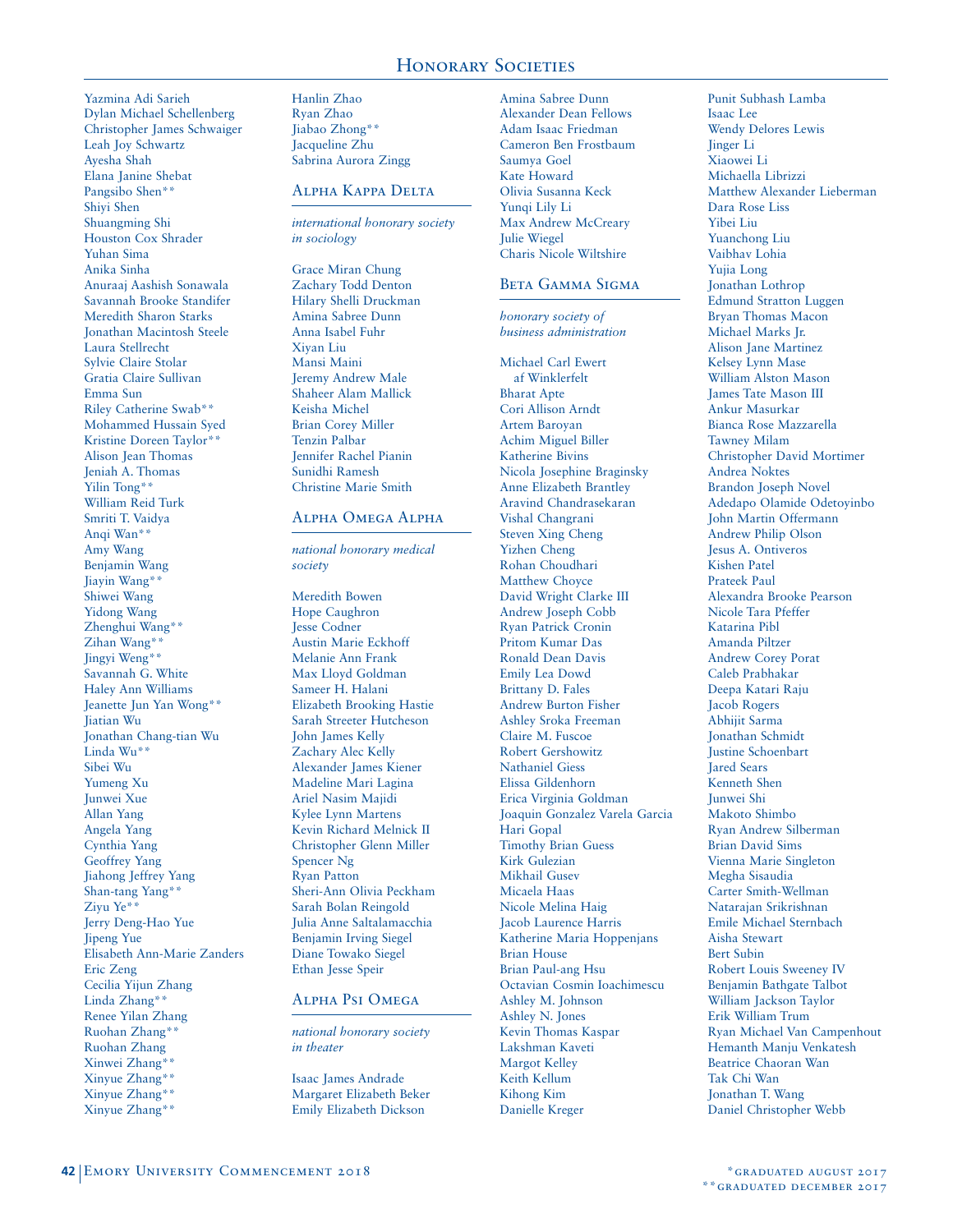James Alexander Wesman Zhifei Wu Richard Yang Yuxi Yang Peter Yunqing Yao Kira Zagorc Yong Zeng Yusi Zhou

#### Delta Omega

*national honorary society in public health*

Chimora Ngozi Amobi Camille Barton Victoria Bonisese Sarah Grace Brister Conor Cahalan Sean Philip Castillo Rewa Choudhary Claire Cole Mary Coyle Leslie Dickmann Lindsay Margaret Eckhaus Hannah Drew Kinsella Eisen Daisy Fernandez Elizabeth Ann Flanagan Margaret Forshag Sierra Mullen Gaffney Danique Rose Gigger Lacey Patricia Gleason Reem Elamin Hamoda Megan Hicks Maria Nassios Israel Chaejin Kim Michael Joseph Kingberg Stefanie Nicole Kot Alessandra Kovac Timothy Lee Cailyn Ann Lingwall Raina Mathur Mary Lydia McAliley Caitlin Elizabeth McCarty Carter Del McCormick Augistina Mensa-Kwao Christopher Glenn Miller Griffin Murphy Talya Nakash Olawunmi Olaleye Obisesan Elizabeth Odunaiya Jordan D. Peart Rachel Erin Pittluck Brooke Elizabeth Rivera Allison Salinger Daniells Sheinman Annie Elizabeth Scott Elizabeth Anne Sprouse Marie Sugihara Ilyssa Paige Tamler Sonia Tandon Ruoyi Tang Emma Hoehn Waugh Martha Wetzel Breanna Katelin Wodnik Yiran Zhang

# Regina Zuniga de la Cerda

## Delta Phi Alpha

*honorary society in German studies*

Lu Han Lydia Helen Rautman Irene YouKyoung Shinn \*\* Mi Tang Zuoyu Zhang

#### Dobro Slovo

#### *national Slavic honorary society*

Eliakim Deguzman Gabriela Korobkov Jason McCartney Katarina Miranda

#### Eta Sigma Phi

*national honorary society in classics*

Jamie Autumn Dawes Zachary Todd Denton Ilana Michelle Goldberg Tillie Kathryn Jenkins Jacob Moskowitz Lepler Leah Rebecca Neiman

#### LAMBDA ALPHA

*national honorary society in anthropology* 

Kikelola Ann Afolabi-Brown Soukaina Akdim Isaac James Evans Andrade Caitlyn Ann Arno Sarah Bailey Alex Rose Berman Diana Anna Cagliero\*\* Emma Leigh Calhoun Sofia Charlot Grace Miran Chung Kevin Delijani Mialovena Exume Trishanne Daynia Gillings Kavelle Syra Gosine\*\* Micaela Grimaldi Selaem Hadera Allison Holmes Gordon Hong Amelia Reid Howell Kenechi Ike Ijemere Arooj Khalid Evan J. Kiely\*\* Rebecca Michelle Lebeaux William Alexander Martinez Lakshman Maya\* Kristin Anese McFadden Cole Zachary Milde

Deandre Miles Mutyala Pratyusha\* Saqib Qadir Mikaila Schmitt Monica Schweizer Kia Daja-Kathryn Thomas Sarah Tran\*\* Victoria Umutoni Rashika Verma Matthew Lawrence Whitwell

## LAMBDA NU

*national honorary society in radiologic and imaging sciences*

Jesse Orville Bolemon Mason Bumgarner Clifton Ray Davis Helen Florence Donnelly Clayton Parker Gunter Charis Haugen Jami Lee McConnell Bahman Mokhtari Bakhtawar Nadeem Kaila Michele Pennington

## Nu Rho Psi

*national honor society in neuroscience* 

Alicia Alexis Brown Andrew Favre Jonathan Palmer Giuliano **Thoran Gundala** Abby Christine Hackl Chelsea Elisabeth Lee Pai Liu Micaela V. McCall Lokita Rajan Laura Ann Santangelo Sonum Tharwani Kara Ye Sarah Ye

#### **OMICRON** Delta Epsilon

*international honorary society in economics*

Brandon Amirian Hea Jun An\*\* Safiyah Bharwani Nathan Braswell Si Woo Chae Gaoke Chen William Harrison Clifton Enakshi Das Greer Howard Shefain Jamila Islam Naman Jain Yufei Iian Jonathan L. Kaminski Junyuan Ke

Alexis Marilyn Korman Natalia Neiva Lima Bei Luo Vy Nguyen Tomisin Ogunsanya Timothy Anders Olsen Sumedh Kumar Patodia Ali Reza Punjani Jingyi Qi Lokita Rajan Arthi Sairam Paige San Felipe Crawford Gregory Schneider Yu Shi\*\* Lila Ram Siwakoti\*\* Patrick James Speck Talia Stern Jiaxi Sun Simran Valecha John Wang Yingxuan Wang\*\* Scott A. Weitzner Weiyi Xiao Aijing Zhang Shuohao Zhang

#### PHI ALPHA THETA

*national honorary society in history*

Stephanie A. Day-Goodman John Arthur Gillen III Jeffrey L. Haylon Gillian G. Hecht Hannah M. Helmey Emily X. Lim\*\* Sarah MacLeod Nagle Olivia Anna Rubin Jay Samuel Schaefer Gweneviere Nichole Sommer Angela Gabrielle Spears Michelle Tawil

#### Phi Eta Sigma

*national honorary society for first-year college and university students* 

OXFORD COLLEGE Rebecca Lynn Anderson Olivia Lynn Fuller Boyd Kemin Cao Shengyuan Cao\*\* Fernando Martin Cardozo-Mongelos\*\* Jesse Chunhwa Chan Huaitao Chen\*\* Stephanie Chen Min Ii Choi Diyang Chu\*\* Michaela Gabrielle Digilio\*\* Selin Sophia Ekici Onyedikachi Laura Eze Daniela Farchi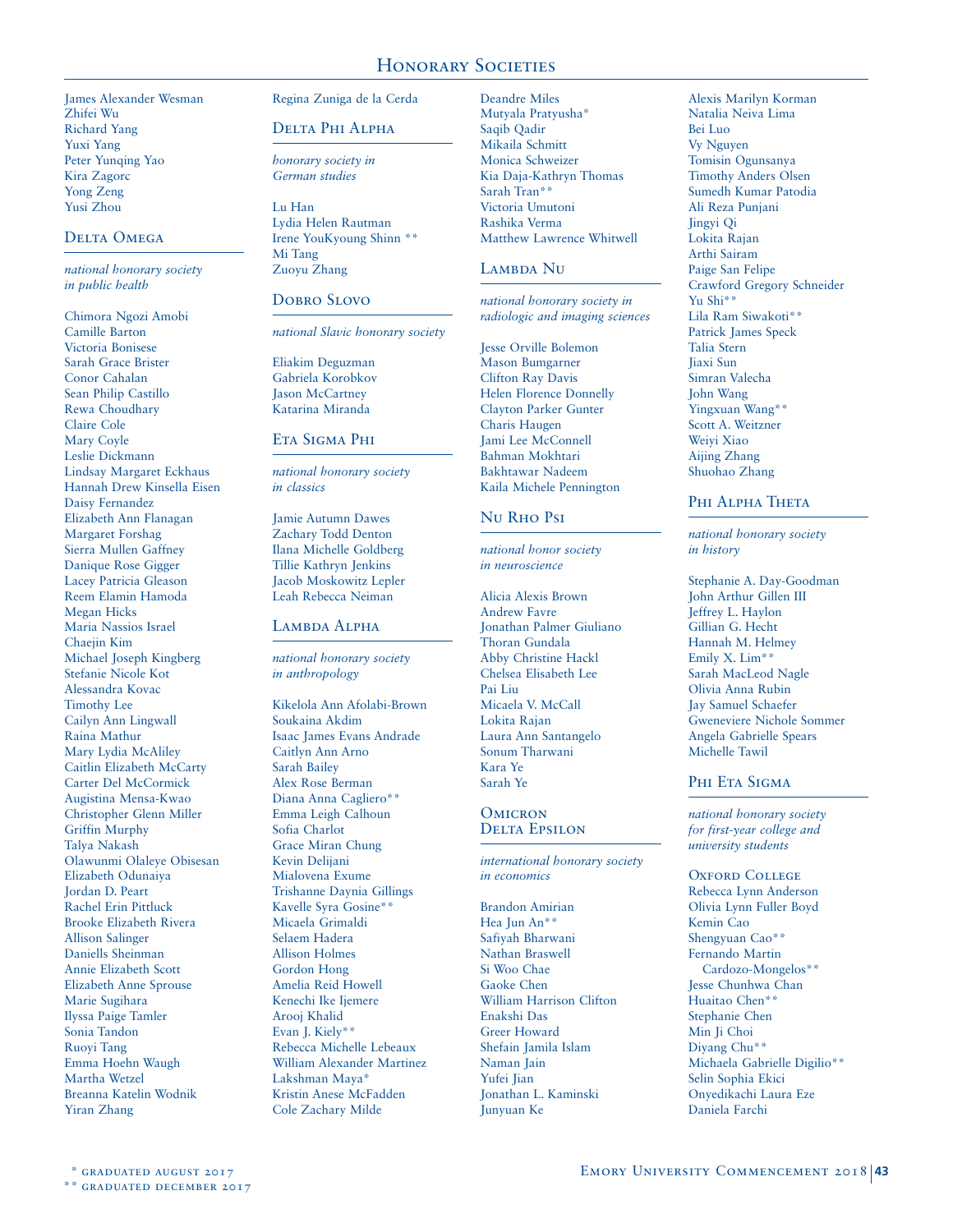Sara Jacobsen Feinstein Isaac Anthony French\*\* Quinton R. Gasper Janet Ming Guo Vidushi Gupta So Ye Han Annalys M. Hanson Oscar L. Heanue\*\* Huize Huang\*\* Tianshu Huang Jahnvi P. Jain Haotian Jin\*\* Neha Sangeeta Kadambi Anuradha Prashant Korukonda Julia Paige Levy Crystal Jing Liu\*\* Aqsa Aziz Malik Gregory Evan Markovitz Kanwal N. Momin Emily Newell Kathryn Rose Nilest Swet Manoj Patel Riley Elizabeth Payne Amanda Catherine Pharo Sindhu Varsha Potlapalli Minxuan Qiao Yuhua Qin\*\* Abhinav Vuppalapati Raju Nikhil Rao Ramgiri\*\* Ashruth Baimeedi Reddy Yazmina Adi Sarieh Anika Sinha Sylvie Claire Stolar Yilin Tong\*\* Anqi Wan\*\* Benjamin Wang Jiayin Wang\*\* Shiwei Wang Jeanette Jun Yan Wong\*\* Linda Wu\*\* Sibei Wu Geoffrey Yang Shan-tang Yang\*\* Ziyu Ye\*\* Cecilia Yijun Zhang Renee Yilan Zhang Ruohan Zhang\*\* Xinyue Zhang\*\* EMORY COLLEGE

Caroline Abbott Marissa Ann Adams Brandon Amirian Alejandra Nayeli Anaya Zuhra J. Aziz Daniel Jean Azizi Abigail R. Bacharach Sariyah N. Benoit Ilana Simone Berghash Alex Rose Berman Andrew Raphael Berneshawi Safiyah Bharwani Andrew Bixler-Smith Jolie Blair Adrian Clifford Brooks Yulei Cao

Mallory Leigh Carnes Matthew Albert Carter Courtney Elizabeth Clark Emily Bridget Crawford Madison Ann Dalton Stephanie Day-Goodman Kevin Delijani Marika Deliyianni Zachary Todd Denton Robert Dicks Hilary Shelli Druckman Annabess Ehrhardt Taylor Alyse Eisenstein Daniel Elchediak Jingya Feng Richard Feng Adam Gray Ferguson Katelyn Elizabeth Flaherty Divine Joseph Francis Sara Temime Frank Jack Franklin Adam Isaac Friedman Eve Yiwen Gao Jeff Gao Elizabeth Garrett-Currie John Gillen III Michael Alexander Goldberg Devon Kyle Gould Micaela Lacey Haas Abby Christine Hackl Morad Ihab Hassan Kathryn Hatch Alida Rae Haworth Angela He Rebecca Head Orli Tess Hendler Lindsay Page Hexter Keenan Hickton Alexa Heather Hirschberg Allison Lynn Holmes Andrew Holsten Tsion Horra\* Faraaz Ayaaz Hossain Sharon Lee Hsieh Isabella Maram Issa Chelsea Ann Jackson Matthew Jacobson Mengtian Jin Andrew Kaldas Eli D. Kaganov Jasleen Kaur Kandhari Felicia Kane Joohee Kang Samantha Keng Kevin Kilgour Kyung Mi Kim Yedarm Kim Alexis Marilyn Korman Briana Krackow Amy Krivoshik Chelsea Elisabeth Lee Monica J. Lefton Alina Binbin Li Yicong Li Camila Liao Natalia Neiva Lima

Julie Lin\*\* Minghuan Liu Yujia Long Daniel Joseph Lor Victoria K. Lord Bryan Andrew Mackie Michelle Megan Malmberg Margaret Olivia Martinez Jennifer Ann McGuire Sahar Merchant\* Raphael Moatti Carly Sue Moore Julia Munslow Jamison F. Murphy Brandon Joseph Novel\*\* Tomisin Ogunsanya Onyinyechukwu Olive Ohamadike Anshuman Parikh Kendall Erica Parks Josh Patashnik Neal Kartik Patel Eli Patt Lindsay Patton Jessica Pei Athira Penghat Sheyla Perez Nazco Carolyn Perry Nicole Tara Pfeffer Halsey Quinn Eliana Rabinovitz Lokita Rajan Danielle Cali Rieder Adam Michael Ring Gabriela Rodriguez Bengochea Kwame Amancio Romero-sackey Mara Ashley Rosenstock Reza Sabooni Jay Samuel Schaefer Mikaila Schmitt Justine Schoenbart Arianna Leigh Sidoti Brian David Sims Rachel Sirotkin Will Siuta Carter Smith-Wellman Cecily Michael Spindel Julie Spinner Jacqueline Laughlin Steele Emile Sternbach Nora Sullivan Laurel Emmy Sutherland Jack Alexander Swerdlin Samantha Tall Michelle Ann Mercado Tan \* Michelle Tawil Alvin C. Thampalakattu Christopher Ching-En Tseng Jessica Urgo Simran Valecha Tak Chi Wan Wenxuan Wang\*\* Yiran Wang\*\* Liv Nakamura Wang Yujing Wang Scott A. Weitzner

Junyan Xia Ryan Z. Yang Tristan Skye Yates Libby Wan Ying\*\* Kira B. Zagorc Junchu Zeng Aijing Zhang Caroline Zhang Xiaoyi Zhang Zuoyu Zhang Youyun Zheng Ethan Zhou

#### PHI SIGMA

*national honor society in biology*

Jonah Alder \*\* Natalie Helene Bauer Adrian Clifford Brooks Mandy Mei-Ying Chan Enakshi Das Kora Elizabeth-Zeeb Dreffs Taylor Alyse Eisenstein Richard Feng Michael Alexander Goldberg Zaina Gowani Jaime Guberman Lillian Theresa Hough Lin Jiang Yunju Jung Ruth A. Kahsay Evan J. Kiely Dooyeol Kim Carli Kovel Julie Lin \*\* Daniel Joseph Lor Jeffrey Conner Lowenthal Haley Elisabeth Matthews Alona Mostowy Priyal Parikh \*\* Shambavi Jay Rao Mia Schoeing Hannah Schwartz George E. Segovia Nilang Nandlal Shah Ayushi Dutt Sharma Esha Singhal Michelle Skelton Christine Marie Smith Fan Sun Grace Swaim Zhixin (Cyrillus) Tan Alvin C Thampalakattu Emily Diem Tran Christopher Ching-En Tseng Matthew Tucker \*\* Emily G. Wang Xuan Yang Jingru Zhao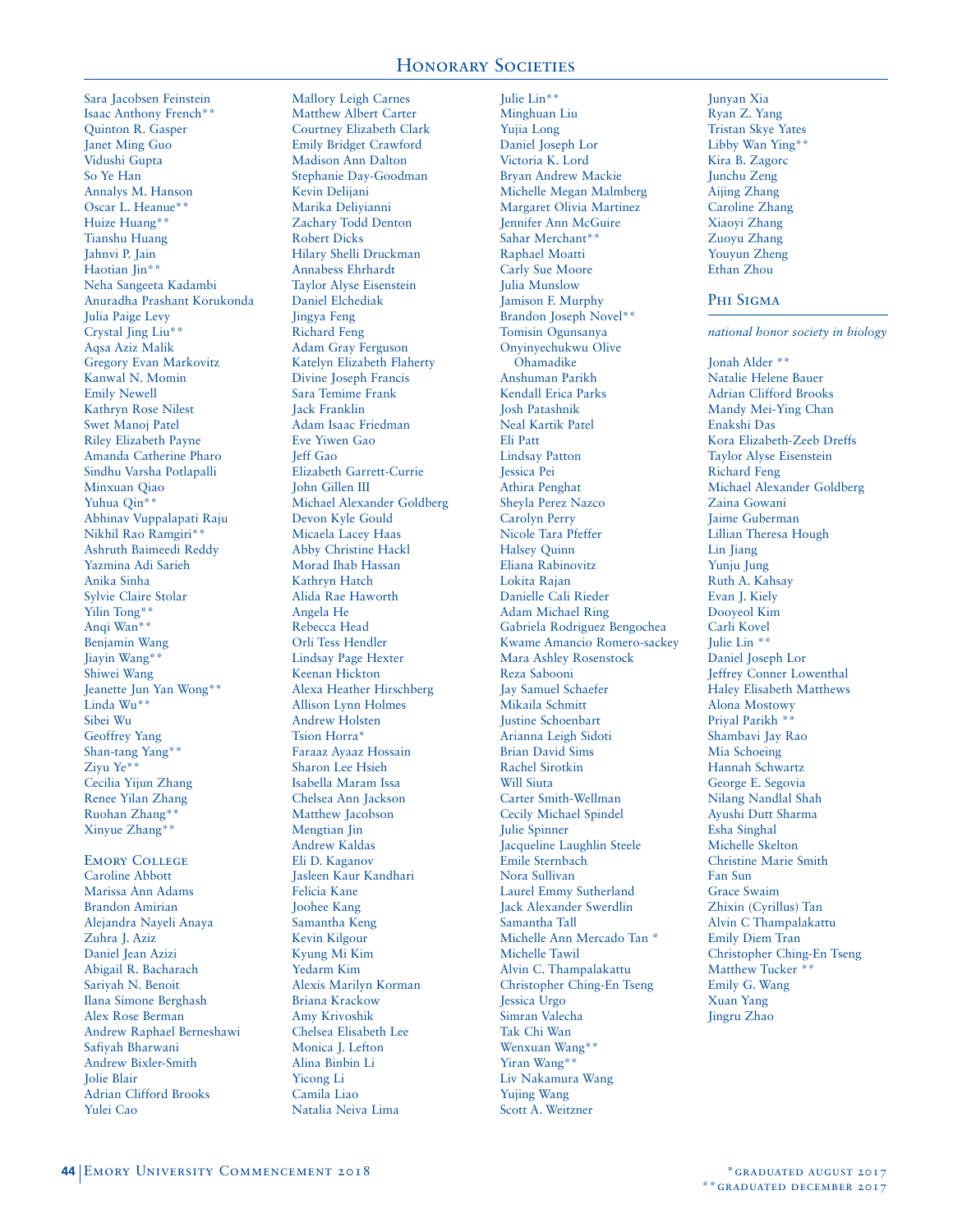#### Phi Sigma Iota

*national honorary society in modern languages*

Natalie Helene Bauer Ilana Berghash Harrison Arthur Bier Sarah Linda Blog Rachel Elizabeth Boatwright Mallory Leigh Carnes Emanuel Castro Doris Cikopana Kaylette Clark Christina Crawford Christine Eleanor Salvant Crais Michael Greg Demers Zachary Todd Denton Emily Elizabeth Dickson Mialovena Exume Bradley Ross Fallick Sara Frank Matt Elias Goldman Jaime Ariele Guberman Thoran Gundala Micaela Lacey Haas Gillian Grace Hecht Orli Hendler Lindsay Page Hexter Hang Jiang Yujia Long AnnaBrook Lowery Emmeline Jane Luck Maxwell Aylmer Maude Christopher Mortimer Falak Naz Muhammedi Salik Naqvi Jenifer Johanna Norwalk Analía Parana Manisha Piryani Jalyn Gabriella Radziminski-Smith Vanessa Renteria Gabriela Rodriguez Marissa Louise Russell YouKyoung Shinn Jaqueline Laughlin Steele Laurel Emmy Sutherland Jaqueline Anne Teed Megan Waples Robert Paul Wilhelm III

#### Phi Sigma Tau

Zuoyu Zhang

*national honorary society in philosophy*

Julia Valerie Abovich Tiffany Ahn Yusur Alsalihi Adrian Clifford Brooks Zachary T. Charif Elizabeth Miranda Cooper Michael Demers Benjamin Parker Goldfein

# Joely Rae House

Katherine Blair Kaplan Cale Thomas Kennedy James Patrick Kennedy Brian Joonku Kim Hersh Vijay Mansukhani Virag Mody Carly Sue Moore Jamison F. Murphy Esther Meredith Neibart Abby Helena Olson Joshua Scott Patashnik Damon Routzhan Sanha Ryoo Paige San Felipe Zoe Carolyn Simon Mathew Aaron Sperling Brandon Charles Stern Rhiannon S. Stone-Miller Shane Lawrence Sullivan Mi Tang Tyler Russell Teresi Alexandra Kristiana Tikka Gordon Coder Waldman Yiqing Yang Cristian Ricardo Zaragoza Caroline Zhang Helen Chen Zhu

#### PI ALPHA

*national honorary society for physician assistants*

Jamar Revelle Brown\*\* Nicole Marie Fava\*\* Anne Michelle Gaston\*\* Eva Gougian\*\* Abigail Elaine Smith\*\* Rachel Elizabeth Van Dyken\*\* Sarai Lissette Vargas-Vera\*\* Brittany Szabo Young\*\*

#### PI SIGMA ALPHA

*national honorary society in political science*

Alejandra N. Anaya Paloma Bloch Nathan C. Braswell Paola Correia Rumeng Chen Wei Chen Doris Cikopana Rachel Citrin Ada Dovell Mollie Fiero Katherine V. Frisbie John A. Gillen III Matt E. Goldman Carissa H. Goodwin Alida Haworth Jacqueline M. Hayes Kelsey S. Hayes Jihyun Hwang

Chelsea A. Jackson Elena F. Kefalogianni Gabriela Korobkov Siqing Rachel Li Andrea Ochoa Lozano Aisha Mahmood Isabel J. Malmazada Sahar Merchant Miranda M. Mitchell Tomisin A. Ogunsanya Aspen J. Ono Halsey Quinn Bradyn D. Schiffman Ariana Schoenholz Cassidy N. Schwartz Mathew Sperling Emily Sullivan Nora Sullivan Cooper T. Tollen Sara A. Waxman Brandon R. Wood Max R. Wood Yukum Yan

# Psi Chi

*national honorary society in psychology*

Ruchi Ahuja\* Nicholas Alexander Alvarez Rachel Elizabeth Boatwright Juliana Dieterich Boff Rachel Diane Brenner Whitney Leigh Carmack Si Woo Chae Annabess Ehrhardt Ila Gautham Madeline J. Gordon Devika Harlalka Rebecca Joy Head Mingjia Hu Emily Jacobs-Schwartz Zoe Anastasia Katsamakis Alexandra Jordan Katz Maya Kiana Knight Hunter Caroline Kravitz Amy E. Krivoshik Victoria K. Lord Sahar Karim Merchant\*\* Emma Kate Olender Tenzin Palbar Joshua David Perlin Eliana Rabinovitz Julia Beckman Reagan Alana Schoenhals Jason Robert Sell Emily Joy Siegel Destini Smith Claire Brennan Sontheimer Catherine Urbano Mikaela Rose Young

#### Sigma Pi Sigma

*national honorary society in physics*

Che Yeol Chun Yijun Dong Zhou Fang Karl Xavier Fenzl Cristin Rebecca Hendrickson Greer Bullington Howard Junghyun Kim\*\* Jonathan Lothrop Geethika Naga Malla Jennifer Ann McGuire Gulinigeer Nurikemu\*\* Amthul Siddiqui

## SIGMA THETA TAU

#### *honorary society of nursing*

Master of Science in Nursing Nnaemeka G. Anosike\*\* Catherine Ashby Assink\*\* Katya Monet Brickman\*\* Michelle Carranza\*\* Margaret Faye Carrillo\*\* Xi Chen\*\* Christine Chong\*\* Mckenzie Elizabeth Clark\*\* Chemise Latonya Curry\*\* Keely Anne Darnell\*\* Roma Desai\*\* Kathryn Kim DeVillers\*\* Kathryn Lee Dirks Mary Frances Doss\*\* Brittany Marie Dupree\*\* Brittany Allyce Eddy\*\* Lisa Emily Erlanger\*\* Caroline Victoria Fore\*\* Rebecca Michelle Gloss\*\* Adam Hoffman\*\* Samantha Marie Hydes\*\* Savanna Katherine Jensen\*\* Jan Johnson\*\* Jerrica Lynn Kallio\*\* Allison M. Kamm\*\* Michelle Monique Loria\*\* Thuy-An Hoang Nguyen\*\* Madison Emily Olkes\*\* Michelle Ruth Orovitz\*\* Lindsay Michele Owens\*\* Demery Paladichuk\*\* Allison Bess Perry Anna Rebecca Pestine\*\* Emily Peterson\*\* Haley Danae Reid\*\* Joya Michelle Smith\*\* Celene Sabado Tan\*\* Kathleen Thompson\*\* Taylor Victoria Thompson\*\* Bryan Wimbish\*\* Meng-Chieh Yang\*\*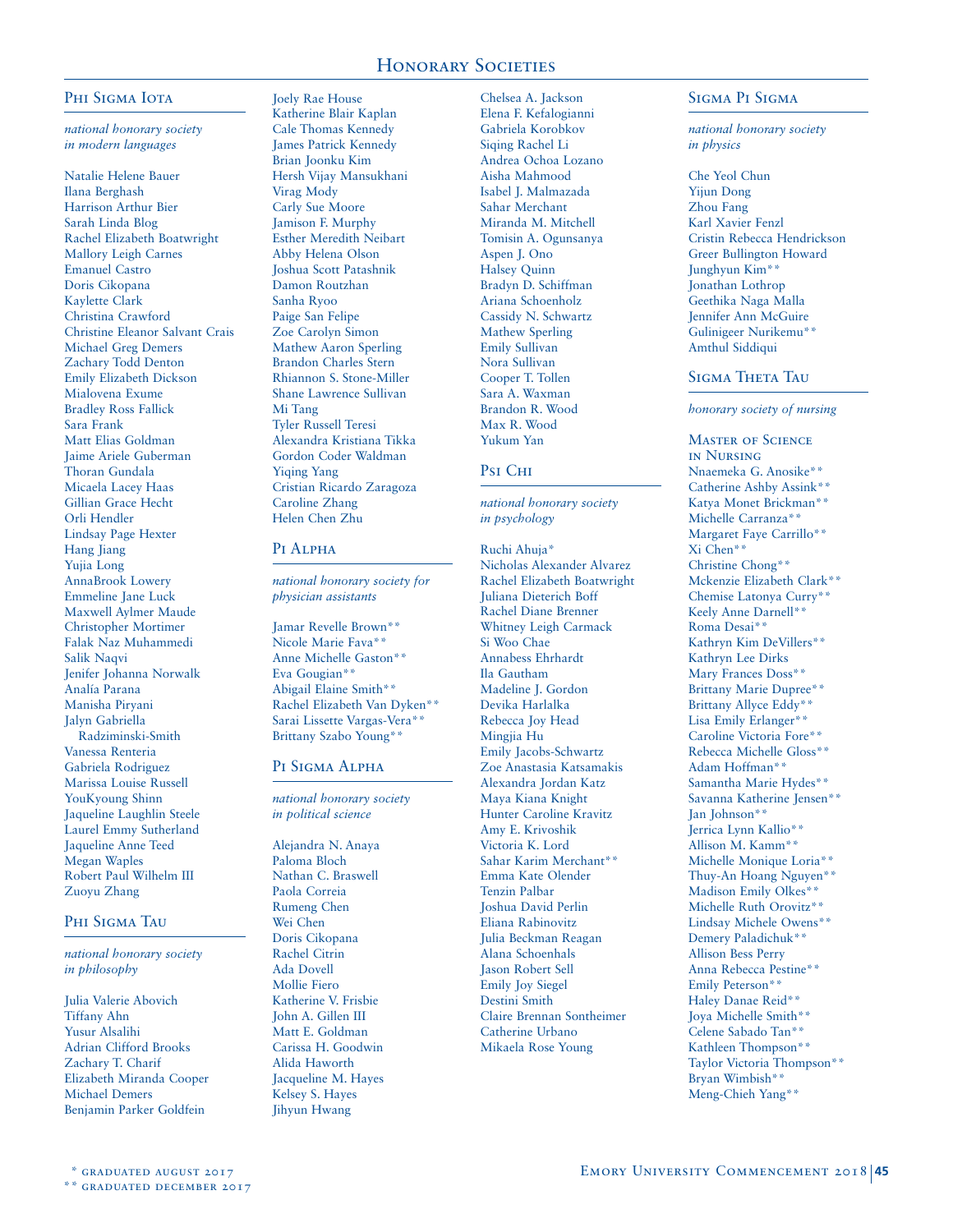BACHELOR OF SCIENCE in Nursing Claire Anderton\*\* Elizabeth Moise Aycock\*\* Emma Nicole Beckwith Emily Sara Berman Elizabeth Marie Bilsborough\* Robert Colin Blenis\* Elianne June Carroll\*\* Ansley Nicole Caulkins Leslie Anne Church\*\* Leah Katherine Coughlin Jessica Kimsey Coulter\*\* Jacqueline Michelle Cutts\*\* Brianna Kathleen Dunn\*\* Taylor Anne English

Carolyn Lee Evans\*\* Anita Diane Faulkner Audrey Ann Fisher Isai Natan Flores Julianna Marie Foster\*\* Emma Katherine Gingrich SarahAnne Herbert\*\* Xiqin Huang Sunju Hwang\*\* Annie Kathleen Kagel\*\* Sarah Soyoung Kang\* Courtney Nicole Keene\*\* Alexander William King Asia Erin Kwan\*\* Xinming Liu Ellena Elizabeth Malek\*\*

Rachel Leah Marlin Kiara Xavier McNamara Stefka Mentor Aaron Anthony Montgomery Nicole Christine Munz\*\* Lisa Mai Thu Pham\*\* Grace Ann Pixler Jessica Pont\*\* Priscilla Quach\*\* Victoria Marie Sandsor\*\* Meghan Elizabeth Seery\*\* Akriti Singh\*\* Jamie Michelle Smith Richelle Stephanie St. Louis John Lee Stanton Jr.\* Meredith Clair Stevens\*\*

Helen Su\*\* Taylor Ruth Wainer Elizabeth Harden Wisebram\*\* Cory Robert Woodyatt\*\*

Theta Alpha Kappa

*national honorary society for religious studies/theology*

Kimberly Blair Ely Micaela V. McCall Zoe Ravina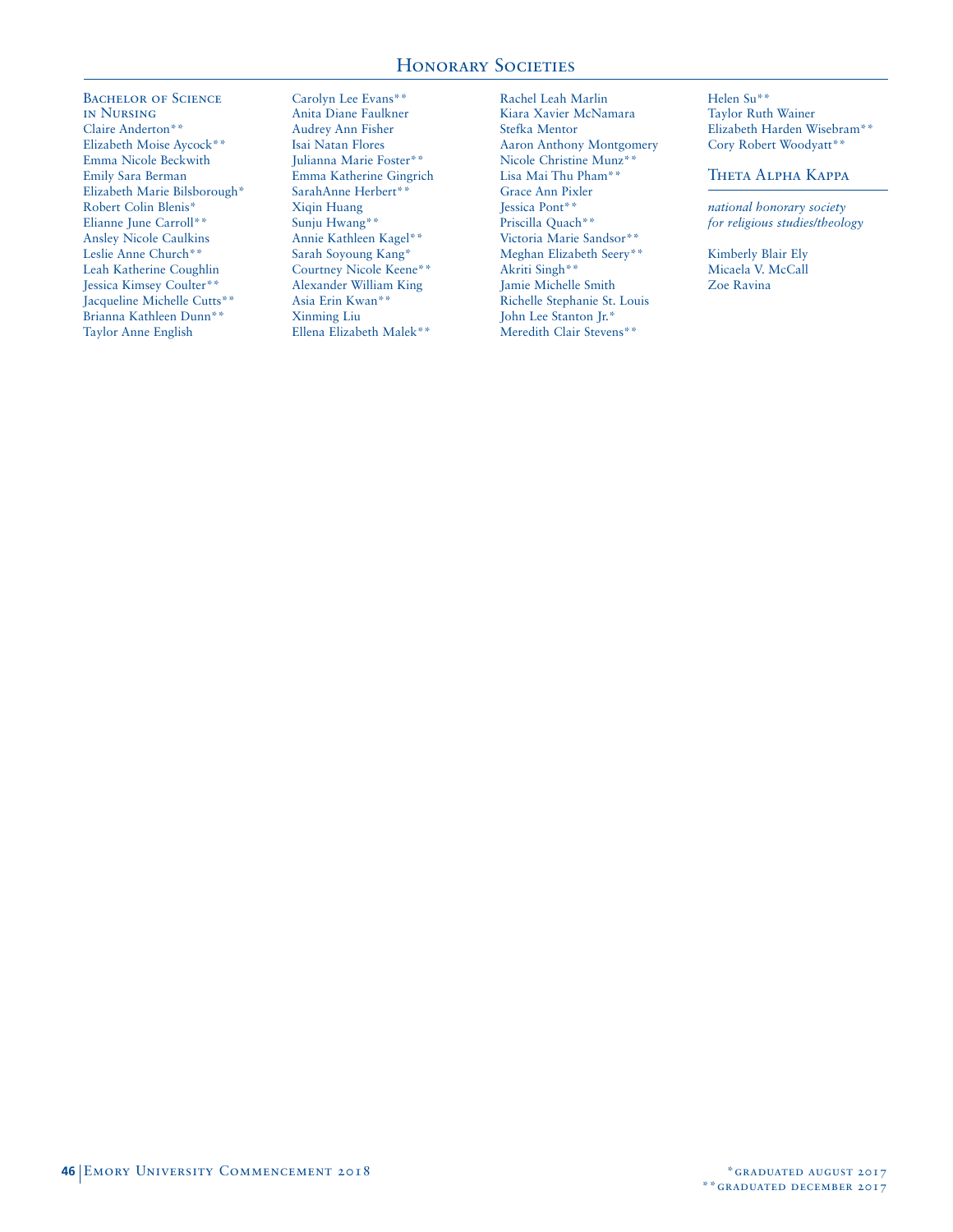## NATIONAL AWARDS

*Beinecke Scholarship* Mallory Leigh Carnes

*Center for the Study of the Presidency and Congress Fellowship*  Jason Robert Sell

*J. William Fulbright Grant* Jonathan Conde-Peraza Zachary Todd Denton Asha Fradkin Abigail Lopez Rivera Julia Munslow Lydia Rautman Chebon Echeng Ryan Nora B. Sullivan

*Barry M. Goldwater Scholarship, Honorable Mention* Tristan Yates

*Humanity in Action Fellowship* Jalyn G. Radziminski

*Humanity in Action John Lewis Fellowship* River Malachi Bunkley Samantha Keng

*National Science Foundation Graduate Research Fellowship* Elizabeth A. O'Gorman Tristan Yates

*Rhodes Scholarship* Chelsea Ann Jackson

*Harry S. Truman Scholarship* Chelsea Ann Jackson

*Morris K. Udall and Stewart L. Udall Scholarship* Jamani Montague

*Woodrow Wilson Teaching Fellowship* John Wang

## EMORY UNIVERSITY AWARDS

*Robert T. Jones Jr. Fellowship* Benjamin Parker Goldfein

*Robert T. Jones Jr. Scholarship* Wei Wei Chen Carli Brooke Kovel Leah Rebecca Neiman Jason Robert Sell

# EMORY COLLEGE

*Boisfeuillet Jones Medal* Chelsea Ann Jackson

*Schear Book Award* Mallory Leigh Carnes Jenifer Johanna Norwalk

*Sudler Prize in the Arts* Eric Newell Leila Yavari

*Sonny Carter Memorial Scholarship* Gabrielle Stravach

*Charles Elias Shepard Scholarship* Mallory Leigh Carnes Harmonie Coleman Taylor Alyse Eisenstein Sonia Kiran Ghura Bei Luo Eli Patt

## **ANTHROPOLOGY**

*Outstanding Senior* Diana Anna Cagliero\*\*

*Marjorie Shostak Prize for Excellence and Humanity in Ethnographic Writing* Amelia Reid Howell

*Trevor E. Stokol Award for Outstanding Anthropology Undergraduate Research* Rebecca Michelle Lebeaux

## **ART HISTORY**

*Dorothy Fletcher Paper Prize* Adam Michael Ring

*Dorothy Fletcher Paper Prize, Honorable Mention*  Cecily Michael Spindel

#### **ATHLETICS**

*Thomas Aliberti Award* Scott L. Rubinstein Julia Stephanie Wawer

*Ralph and Russell Bridges Award* Cindy Ling Cheng Oliver Smith Gabrielle Stravach

*Freshman Impact Award* Ysabel Maria Luisa Gonzalez-Rico Romin Je Williams

*H. Y. McCord III Award* Bridget Harding Jonathan Charles Jemison

*Thomas McDonough Award* Anna Isabel Fuhr Benjamin Rogin

*Clyde Partin Award* Jason Timothy McCartney Morgan Gabrielle McKnight

*Scholar-Athlete Award* Jason Timothy McCartney

#### Biology

*Darrell R. Stokes Award for Excellence in Biology* Michelle Skelton

*Biology Undergraduate Research Award* Nilang Nandlal Shah Alina Ulezko-Antinova Jingru Zhao

## **CHEMISTRY**

*Excellence in Chemistry* Daniel Cristian Salgueiro

*Excellence in Undergraduate Research* Houston Hartwell Smith

## **CLASSICS**

*McCord Latin Prize* Ilana Michelle Goldberg

*Reppard Greek Prize* Jamie Autumn Dawes

*Sufian-Passamano Classical Civilization Prize* Sophie Faye Wecht

*Classical Society of the Middle West and South Award* Jacob Lyddon Johnson Nicolette Lathouris Camila Rosa Reed-Guevara Sophie Faye Wecht

*Society for Classical Studies Award* Lynnet Elizabeth Richey Camila Rosa Reed-Guevara

*Peter Bing Award for Summer Study in Classics* Leah Rebecca Neiman

# Creative Writing

*Artistine Mann Award in Poetry* Madison Dalton

*Artistine Mann Award in Poetry, Honorable Mention* Nora Sullivan

*Artistine Mann Award in Fiction, Honorable Mention* Jacquelyn Barbara Kraut

*Artistine Mann Award in Creative Nonfiction, Honorable Mention* Jacquelyn Barbara Kraut

*Ron Schuchard Award for Undergraduate Research, Honorable Mention* Jacqueline Veliz

#### **DANCE**

*Pioneer Award*  Catherine Margaret Messina Margaret Emiko Vail

#### **ECONOMICS**

*Jack and Lewis Greenhut Prize* Timothy Anders Olsen

*W. Tate Whitman Prize in Economics* Jonathan L. Kaminski

*George Benston and Richard Muth Prize* Alexis Marilyn Korman

#### **ENGLISH**

*Andrea de Man Prize for Excellence in English* Courtney Murray Margaret Elizabeth Pavleszek

*Betty and Michael Wolf Prize in American Literature* Jamison F. Murphy

*Harry and Sue Rusche Scholarship* Nora Sullivan

#### Environmental Sciences

*James G. Lester Award* Areanna Caitlin Sabine

*Hickcox Student Leadership Award* Areanna Caitlin Sabine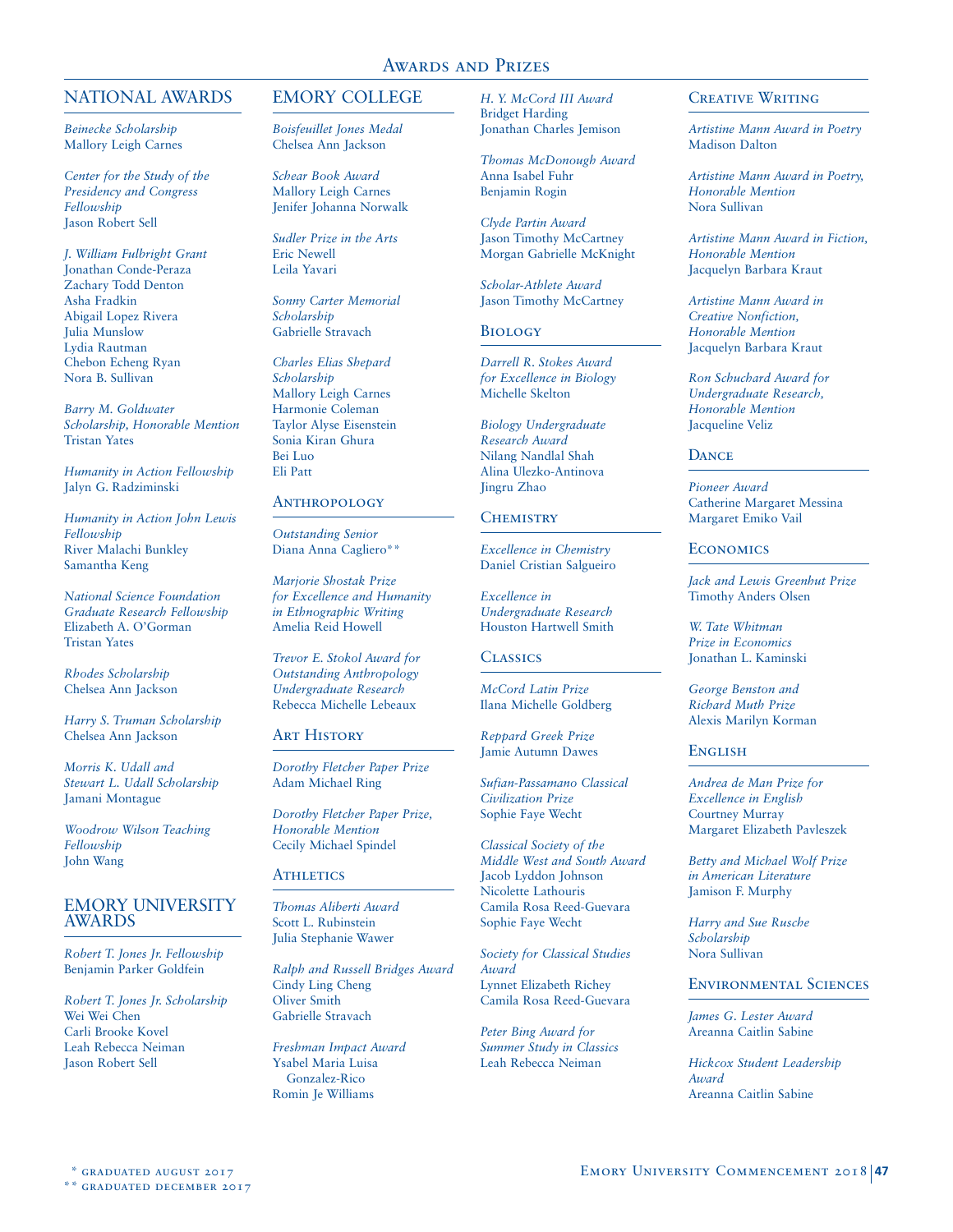#### FRENCH AND ITALIAN

*Mrs. Renée Bray Prize for the Year's Best Work in French* Tammany Rose Grant Rebecca McKown Leussing

## German Studies

*Award for Excellence* Lydia Rautman

*Der Sprachpreis for German Language Acquisition* Mi Tang

#### **HISTORY**

*George P. Cuttino Scholarship for Independent Summer Study Abroad* John Arthur Gillen III Jeffrey L. Haylon Hannah M. Helmey Gweneviere Nichole Sommer

*George P. Cuttino Fellowship for Summer Programs Abroad* Gweneviere Nichole Sommer

*Matthew A. Carter Citizen-Scholar Award* Brian James Goldstone

*George P. Cuttino Prize in European History* Jeffrey L. Haylon

*James Z. Rabun Prize in US History* Samantha M. Keng

*Latin America and Non-Western World History Prize* Samantha M. Keng

#### HUMAN HEALTH

*CSHH Outstanding Student Award* Jolie Blair Kimberly Blair Ely Stephanie Kristin Pintas Harry Austryn Teplow

#### **JEWISH STUDIES**

*Judith London Evans Grant Tam Institute for Jewish Studies* Margaux Paulina Nijkerk

#### Language Center

*Excellence in Arabic* Dara Rose Liss

*Excellence in Chinese* Mallory Leigh Carnes

*Excellence in English as a Second Language* Gaoke Chen Lei Huang Jinger Li

*Excellence in French* Emmeline Luck

*Excellence in German* Tico Han Lydia Helen Rautman

*Excellence in Greek* Jamie Autumn Dawes John S. Mizuki

*Excellence in Hebrew* Sara Temime Frank

*Excellence in Hindi* Naman M. Jain Priyadharshi Rathakrishnan

*Excellence in Italian* Christine Eleanor-Salvant Crais Lindsay Page Hexter

*Excellence in Korean* David Matthew Chang

*Excellence in Persian* Yasamin E. Khansari

*Excellence in Portuguese* Doris Cikopana Paola Valentina Correia

*Excellence in Russian* Bradyn Derek Schiffman

*Excellence in Spanish* Benjamin Mayer Alpert

*Excellence in Tibetan* Fan Bu

*Excellence in Yiddish* Murray Skolnick

#### **LINGUISTICS**

*Excellence in the Study of Linguistics* Deandre Miles

*Excellence in the Study of Psychology and Linguistics* Marissa Louise Russell

*Leadership and Service in Linguistics* Christian Connor O'Connell

## MATHEMATICS AND Computer Science

*Trevor Evans Award* Robert Dicks Yijun Dong Kaixin Ma

## **Music**

*STIPE Society for Creative Scholars, Music* Selena (Nina) Burris

*Friends of Music Senior Award*  Mallory Carnes

*Sudler Prize* Eric Newell

# **PHILOSOPHY**

*Paul Kuntz Prize* Michael Demers Mi Tang

## POLITICAL SCIENCE

*Elliott Levitas Award* Chelsea A. Jackson

#### **RELIGION**

*William A. Beardslee Prize in Religious Literature* Zoe Ravina

*Robert W. Woodruff Scholar* Eli Patt

*Eugene Bianchi Prize* Kimberly Blair Ely

*John Fenton Prize in the Comparative Study of Religion, Graduate Division* Georgette Ilunga-Nkulu Ledgister

*John Fenton Prize in the Comparative Study of Religion, Undergraduate* Micaela V. McCall

*Paul B. Courtright Prize* Zoe Ravina

## **SOCIOLOGY**

*Soloman and Sara Sutker Award for Outstanding Student in Sociology* Xiyan Liu

## Spanish and Portuguese

*Carlos Rojas Award for Excellence in Writing* Belen Wilson

*Emilia Navarro Award for Excellence in Spanish* Katherine Dianne Kallis

*Award for Excellence in Community Engagement* Paola Valentina Correia

*Award for Excellence in Lusophone Studies* Paola Valentina Correia

*Award for Excellence in Spanish and Linguistics* Zachary Todd Denton

*Student of the Year, Latin American and Caribbean Studies Program* Matt Elias Goldman

#### **THEATER**

*Alice N. Benston Award in Theater Studies* Cameron Ben Frostbaum

*Brenda Bynum Theater at Emory Award* Victoria Lee Hood

*Fine Award in Theater Studies* Margaret Elizabeth Beker

*Friends of Theater at Emory Award* Adam Isaac Friedman

*Agnes Nixon and Kiki McCabe Prize in Screenwriting* Max Andrew McCreary

Women's, Gender, and Sexuality Studies

*WGSS Outstanding Student Award* Samantha Keng Carly Sue Moore

*Student Certificate of Appreciation* Ashley Nicole Brown Elizabeth Fiske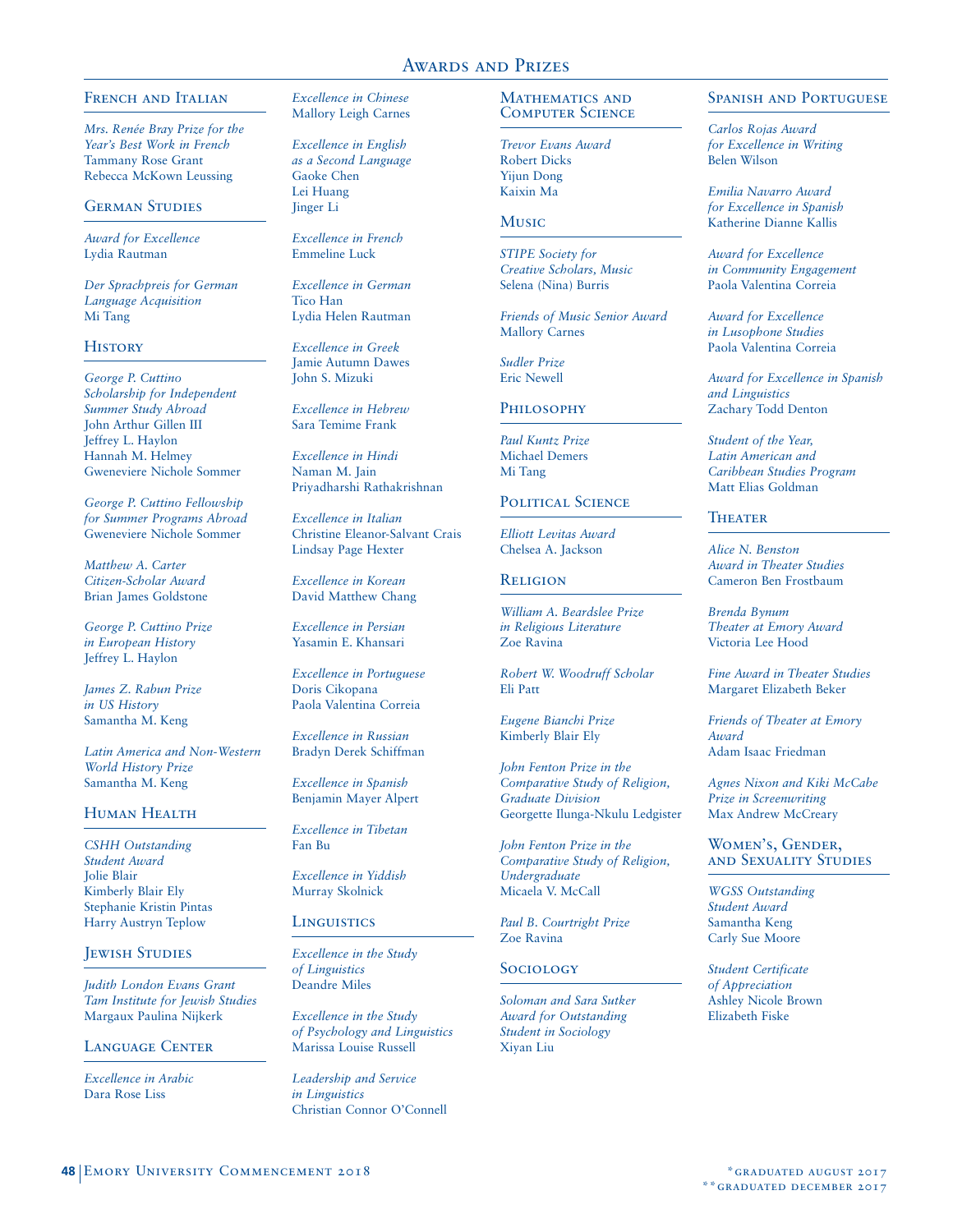# OXFORD COLLEGE

*Viril Eady Sophomore Service Award* Samah Z. Meghjee

## SCHOOL OF MEDICINE

*Evangeline T. Papageorge Outstanding Student Award* Katherine Marantz Penziner

*Eldon Langston Bolton, MD Service Award* Sheri-Ann Olivia Peckham

*Burt and Betty Schear Award* Kylee Lynn Martens

*2018 Basic Science Award* James Scott Cordova

*Robert W. Woodruff Fellowship* Max Lloyd Goldman Sarah Streeter Hutcheson Rachel Pearl McDiehl Sheri-Ann Olivia Peckham Margaret Rose Salinger

*Anne Elizabeth and Harper Gaston Service Scholarship* Juhee Joyce Kim Ariel Nasim Majidi

*Genetic Counseling Student of the Year* Brianna McDaniels Karen Elizabeth Wernke

*National Health Service Corps Scholarship* Sarai Lissette Vargas-Vera\*\*

*Georgia Association of Physician Assistants Award* Joseph John Borrillo III\*\*

*Georgia Association of Physician Assistants Student Scholarship* Jamar Revelle Brown\*\*

*Excellence in Leadership Award* Kara Marie Arps

*Excellence in Service Award* Nathalie Angel Nathalie Michelle Rosales Elizabeth Irene Weber

*Francis A. Curtiss Award for Excellence in Community Service* Caitlyn Marie Behling

*Johnnie Morgan Award for Excellence in Clinical Science* Anna Colonna Stefanie Lynn Tschoeke

*Director's Award for Academic Excellence* Mary Alice White

*Pamela A. Catlin Award for Excellence in Critical Inquiry* Ann Colonna Katherine Mallard Meacham Vincent August Santucci

*Susan J. Herdman Award for Clinical Practice* Hannah Margaret Hudson Camille Amanda Silverman Jessica Emily Simon

*Director's Award for Excellence in Growth Mindset* Amanda Colette Bastien Deborah Lynn Korzun

*Ian H. Tovin Award* Grace Kelli Lancaster Samuel Joseph Recinos

## SCHOOL OF NURSING

*Silver Bowl BSN* Stefka Mentor

*Silver Bowl ABSN* Cory Robert Woodyatt

*Silver Bowl MSN* Kathryn Gretchen Dirks

*Silver Bowl DNP* Leslie Ann Jeter

*Silver Bowl PhD* Helen Frances Baker

*Award of Excellence* Ansley Nicole Caulkins

*Excellence in Collaboration* Lauren Nicole Noble

*Excellence in Social Responsibility* Audrey Ann Fisher

*Excellence in Innovation* Xiqin Huang

*Excellence in Leadership*  Alexander William King

*Compassion and Caring Award*  Melissa Ann Gardner

*Boisfeuillet Jones Medal* Patricia Ann Craven

# SCHOOL OF THEOLOGY

*Master of Divinity Academic Excellence Award* Linda Stephan

*Master of Theological Studies Academic Excellence Award* Sarah Michelle Kothe

*Berta Radford and James T. Laney Sr. Award in Contextual Education* Frances Hillary Taylor

*Community Service Award* Natalie Sousa Faria-Campbell

*Fellowship Seminarian Award* Virginia Greer

*Frederick Buechner Award* Kiya Davis Ward

*Ruth Sewell Flowers Award* Andreá Cummings

*Hoyt Hickman Award of the Order of St. Luke* Byron DeAndre Wratee

*G. Ray Jordan Award* Haley Andreades Emily Grace Ripley Carroll

*Mary Katherine (Myki) Mobley Memorial Award* Tala AlRaheb

*Russell E. Richey Award* Jayde Rasband

*John W. Rustin Award* Jessica Elisabeth Cusick

*John Owen Smith Award* Tavares N. Stephens

*Claude H. Thompson Award* Hangoul Choi

# SCHOOL OF LAW

*A. James Elliott Community Service Award* Christina R. Zeidan

*ABA/BNA Award for Excellence in the Study of Health Law* Rachel Danielle Leff Creighton R. McMurray Sangita Vani Sahasranaman

*ABA/BNA Award for Excellence in the Study of Intellectual Property* Nicholas C. Marais Daniel H. Weigel

*ABA/BNA Award for Excellence in the Study of Labor and Employment Law* Victoria Lavender Veran Bartlett

*ADR Conflict Resolution Book Award* Alexandra Claire Keller

*American Bankruptcy Institute Medal of Excellence* Janiel J. Myers

*Burt and Betty Schear Book Prize* Bethany Rose Barclay-Adeniyi Jerico J. Phillips

*Class of 2007 Distinguished Service Award* Victoria N. Sparks

*Clinical Legal Education Association Award for Outstanding Clinical Student* Morgan Bridgman

*Custer-Tuggle Award of Excellence in Family Law for Excellence in Family Law Courses* Michael Francis Burgess Karla M. Doe Shannon M. Shontz-Phillips Kayla M. Wolfe

*Mary Laura "Chee" Davis Award for Writing Excellence* Spencer M. Stephens

*Dean's Service Award* Seth T. Church Samuel C. Feldman Rachel Hong Sai Santosh Kumar Kolluru Faris Bryan Mohammed Janiel J. Myers Demarius D. Newsome Nicole Jean Schladt Daniel Brian Tan Raymond L. Tran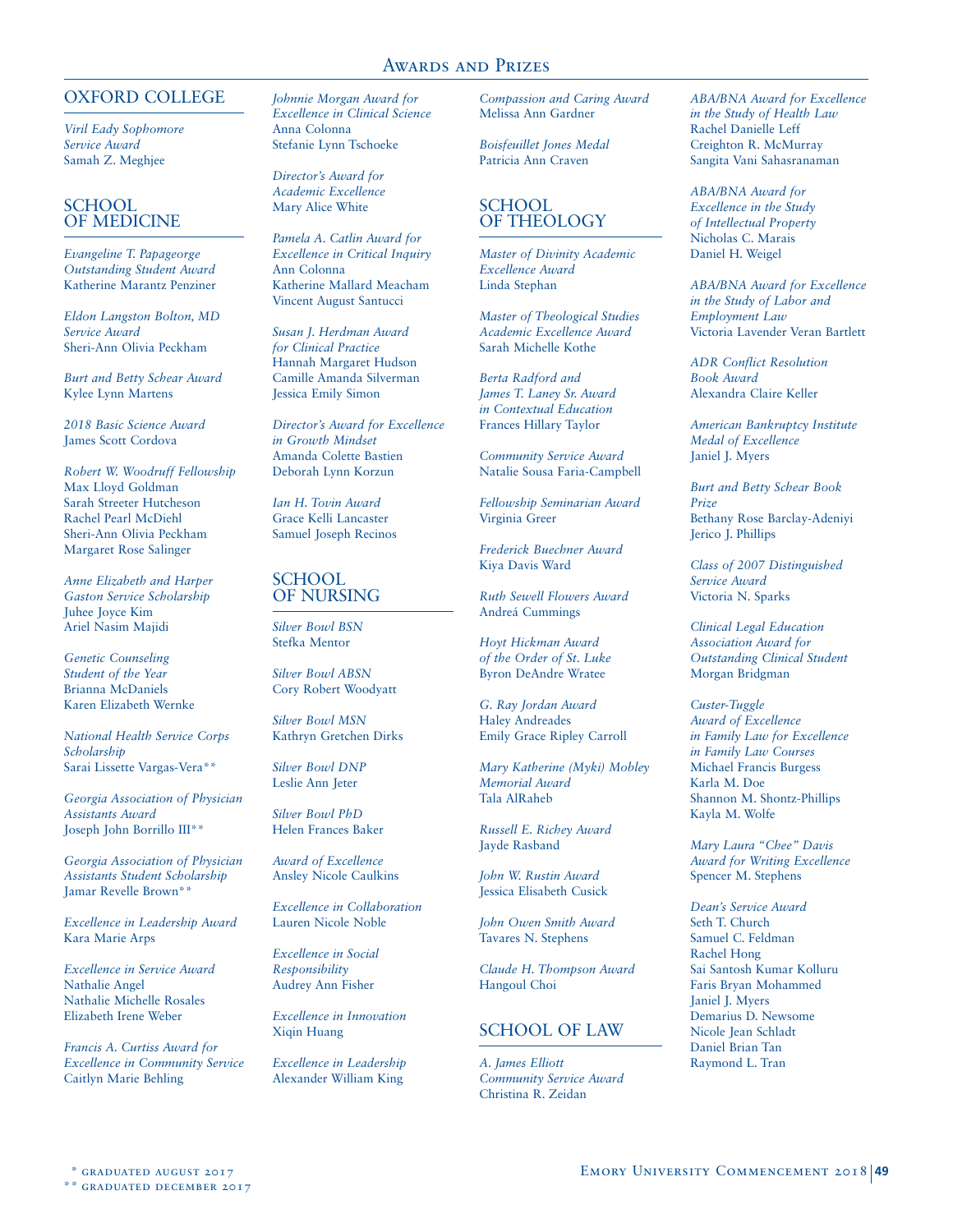*Dean's Teaching Fellows* Allison Bailey Matthew P. Demartini Lucille M. Gauthier Chelsie J. Holler Kevin Hongsuk Kim Fiona Patricia O'Carroll Robert D. Sherrier

*Eliza Ellison Award in Law and Religion* Amanda G. Parris

*Emory International Law Review Excellent Editorial Board Member Award* Morgan Bridgman

*Emory International Law Review Red Pen Award for Best Spader* Samantha L. Sherrod

*Emory International Law Review W. Richard Smith Founder's Award for Excellence in Legal Research and Writing* Monaliza Seepersaud

*Georgia Association of Women Lawyers Award for Outstanding Woman Graduate Committed to Practice in Georgia* Fiona Patricia O'Carroll

*Georgia Tax Conference Award for Excellence in Taxation Courses* Zachary Thomas King

*Gertie and John Witte Prize in Law and Religion* Audra Lyn Savage

*Michael P. Gullett Award for Excellence in Legal Writing and Editing* John Folkerth

*Edward J. Henning Memorial Award* Karla M. Doe Benjamin Alden Ries

*International Academy of Trial Lawyers Award for Outstanding Ability in Trial Advocacy* Benjamin T. Schofield

*Juris Master Leadership Award* Apryle Cearnal Brown

*Myron Penn Laughlin Award for Excellence in Legal Research and Writing* Fiona Patricia O'Carroll

*Master of Laws Leadership Award* Niyati Arun Longfeng Zhong

*Moffett Litigation Award for Outstanding Achievement in Trial Preparation and Litigation* Nicole Marie Bigman

*Most Outstanding Third-Year Student* Janiel J. Myers

*National Association of Women Lawyers Award for Demonstrating Integrity, Academic Achievement, and Commitment to Excellence in the Legal Profession* Leah A. Moczulski

*Order of Barristers National Honor Society Promoting Excellence in Achievement in Advocacy* Nicole Marie Bigman Samantha M. Busch Seth T. Church Alexandra Marie Cochrane Demarius D. Newsome Masiel Pelegrino-Sarduy Elizabeth L. Pratt Emily Susan Sawicki Saira Gul Shakir Chloe Veron

*Order of the Coif Candidates* Allison Bailey Victoria Lavender Veran Bartlett Morgan Bridgman Lesley Chen Alexandra Pearson Conn Matthew P. Demartini Jonathan DiChiara Karla M. Doe John Folkerth Lucille M. Gauthier Nadia J. Hajji Chelsie J. Holler Max J. Kellogg Taesung Kim Deyvid Valentinov Madzharov Nicholas C. Marais Rebecca S. McMahon Megan Leigh Meyers Michelle Tatum Nussbaum Fiona Patricia O'Carroll Ariel Marie Olson Jonathan Robert Pickett Caleb John Robertson Sangita Vani Sahasranaman Robert D. Sherrier Rebecca Arlene Reiman Smith Spencer M. Stephens Jesse Daniel Sutz

Chloe Veron Talia Bess Wagner Caleah Whitten

*Order of Emory Advocates for Outstanding Achievement in or Contribution to Excellence in Advocacy Activities* Meredith K. Barnett Chelsea Leonora Brown Nicole Jaclyn Chessin Alixandria Lynn Davis Michael C. DeGori Jonathan DiChiara Max J. Kellogg Creighton R. McMurray Megan Leigh Meyers Carson L. Modrall Robert Eliot Neal Aditya A. Patel Connor M. Payne Amanda Ranaweera John T. Rose Benjamin T. Schofield Charlie Xie

*James C. Pratt Memorial Award for Most Outstanding Member of the Moot Court Society* Chloe Veron

*Keith J. Shapiro Consumer Bankruptcy Writing Award* Andriana Glover

*Keith J. Shapiro Corporate Bankruptcy Writing Award* Maleaka N. Guice

*Paul Bryan Prize in Constitutional Law* Alexandra Pearson Conn Karla M. Doe

*Robert Beynart Award for Professionalism and Ethics* Shaquana LaNise Ellison

*State Bar of Georgia Employment Law Section Award for Outstanding Achievement in Employment Law* Shannon M. Shontz-Phillips

*State Bar of Georgia Environmental Law Section Award for Outstanding Achievement in Environmental Law* Jeanna F. Heard

*State Bar of Georgia Labor Law Section Award for Outstanding Achievement in Labor Law* Aaron Ross Metviner

*State Bar of Georgia Real Property Law Section Award for Outstanding Achievement in Property Law* Jenine A. Rossington

*Student Legal Services Outstanding Caseworker Award* Seth T. Church

*Wolters Kluwer Publishing Excellence in Taxation Award* Vincent J. Comito Patrick McNary Corley

*Robert W. Woodruff Fellows* Alexandra Marie Cochrane Lucille M. Gauthier Fiona Patricia O'Carroll Mathew Plott Nicole Jean Schladt

# BUSINESS SCHOOL

*Accounting Achievement Award* Matthew Choyce David Wright Clarke III Aaron Glenn Timothy Brian Guess William Justin Hamlet

*MBA Admissions Service Award* Alex Townsend McNair

*American Marketing Association Award* Tanya Agrawal James Tate Mason III Amanda Piltzer Danielle Cali Rieder

*Art Dietz Faculty Award for Excellence in Finance* Michael Carl Ewert af Winklerfelt Andrew Burton Fisher Mikhail Gusev Octavian Cosmin Ioachimescu Keith Kellum Abhijit Sarma

*Atlanta Society of Financial Analysts' Award* Nathaniel Giess Eli Kaganov John Martin Offermann

*BBA Career Management Center Award* Robert Gershowitz Jack Alexander Swerdlin

*BBA Meritorious Service Award* Kirk Gulezian Zoey Danielle Lande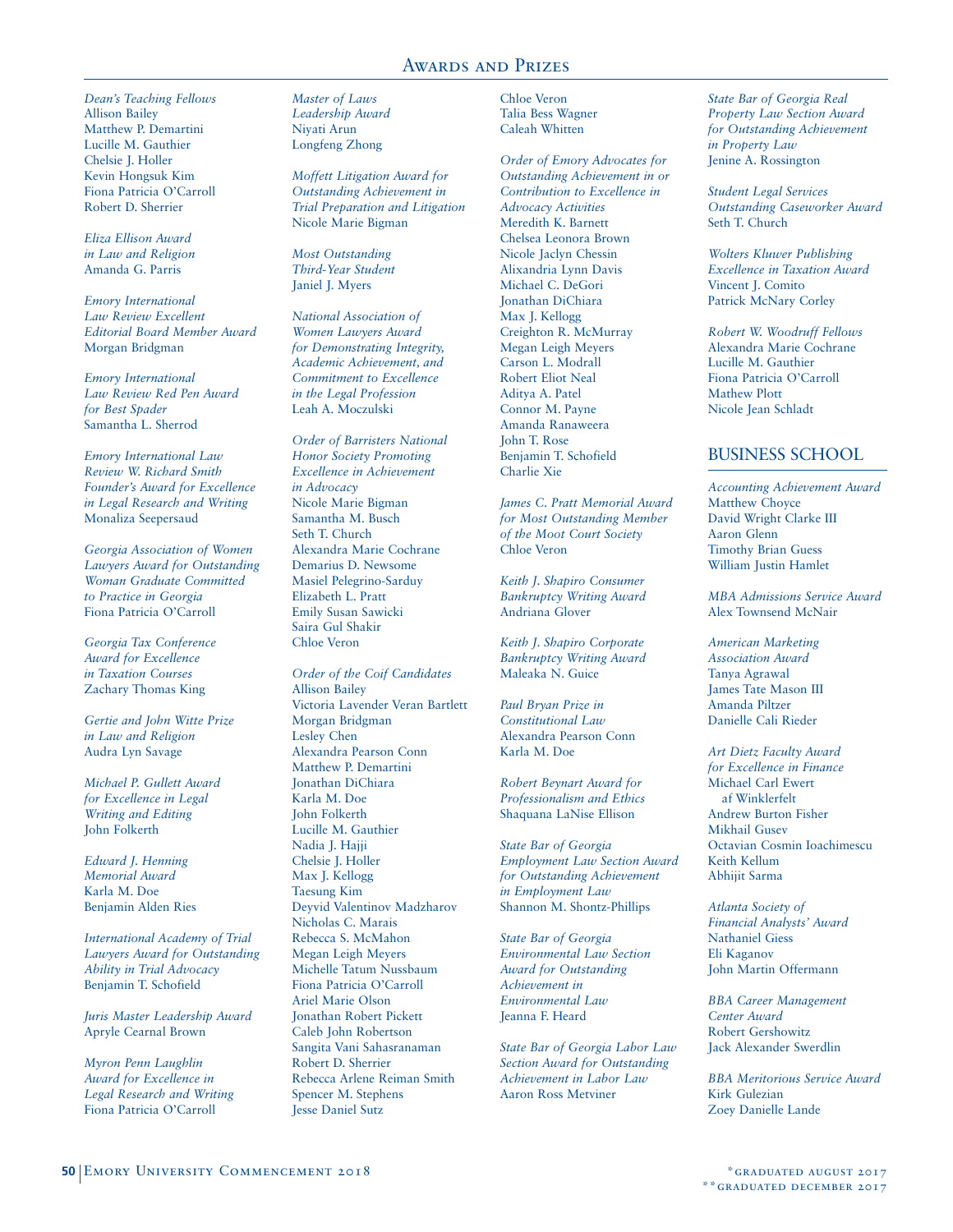*BBA Scholar Athlete Award* Dara Rose Liss

*Boisfeuillet Jones Medal* Natasha Sophia Armstrong

*Budnick Award for Transformation through Creativity* Ayushi Ashar

*Burt and Betty Schear Book Prize* Georgia Kossoff

*Campbell Accounting Award* Jinger Li

*Campus Leadership Award* Tamara Alexandra Ezzat Christian Virgil

*Core Value Award*

Sharef T. Al Najjar Jessica Grizzard Arnidis Scott Alan Buckingham Nikhil Viju Chalakkal Maria Jaehee Cho Kristen DaCanal Ronald Dean Davis Benjamin Ellis Andrew Burton Fisher Ashley Sroka Freeman Claudia Lucia Garcia Joaquin Gonzalez Varela Garcia Matthew A. Grob Nicole Melina Haig Brian David Harrington Barbara Elisabeth Hartman Keith Kellum Shanchuan Li Shiyun Liu Ke Ma Tawney Milam Kumiko Watanabe Newmark Andrea Noktes Adedapo Olamide Odetoyinbo Jesus A. Ontiveros Ivonne Alejandra Orjuela Cardenas Vikranthi Kumar Otra Adlai Pappy II Rosario Isidra Perez Amanda Piltzer Deepa Katari Raju Angelique Marie Stewart Cynthia Georgeann Tassopoulos Augusto Michael Trujillo Erik William Trum Daniel Christopher Webb Grace Marie Wynn Okdong Yoo

*Educational Foundation of the Georgia Society of CPAs Award* Yizhen Cheng Tak Chi Wan

*EmoryMAC Award for Academic Achievement* Hari Gopal

*Entrepreneurship Award* Rekha Ananthanpillai Scott Alan Buckingham Inez Dolores Daniels Benjamin Ellis Eboni JaLea Dion Freeman Vikranthi Kumar Otra Sahej Singh Tisha Rae Tallman

*Evening MBA Leadership Award* Ashley Sroka Freeman

*Excellence in Communication Award* Voon Pang Goh Caitlin Paige Hoberman

*Faraaz Hossain Core Values Award* Gurbani Singh

*George H. Mew O&M Award* Grace Elizabeth Cleland

*International Ambassador Award* Pedro Henrique S. Fonseca Zohair Lalani Sheyla Perez Nazco Ryoichi Sato Makoto Shimbo

*ISOM Consulting Analytics Award* Zhiyu Pan

*ISOM Distinction Award* Amelia Brantley Beach Octavian Cosmin Ioachimescu Punit Subhash Lamba Jinger Li Natarajan Srikrishnan Harry Alfred Stone III Tisha Rae Tallman

*ISOM Emerging Technologist Award* Derek Liu Kira Zagorc

*John R. Jones Accounting Award* Cori Allison Arndt

*Marketing Faculty Honor Award* Andrew Joseph Cobb Joaquin Gonzalez Varela Garcia Kirk Gulezian

Nicole Melina Haig Deepa Katari Raju Jared Sears Gaia Vasiliver-Shamis

*MBA Admissions Service Award* Alex Townsend McNair

*MBA Meritorious Service Award* Kyle Joseph Davis Hari Gopal Nicolas H. Howe John Paul Ortiz Amanda Piltzer Catherine Elizabeth Rickenbacker Steven Rogers Eduardo Jose Speck Fierro William Graham Swafford

*MBA Multicultural Award* Caleb Prabhakar Ilana Vera Videlefsky

*Modular MBA for Executives Leadership Award* Nicole Melina Haig

*MSBA BusinessGuru Award* Shiyun Liu

*MSBA DataGuru Award* Wen Zhang

*MSBA Service Award* Jonathan Iacobelli Xi Li

*MSBA TechGuru Award* Shanchuan Li

*Organization & Management Faculty Award* Achim Miguel Biller Steven Xing Cheng Ashley Sroka Freeman Mikhail Gusev Natalie Frances Lewis Deepa Katari Raju

*Outstanding Club Leader* John Paul Ortiz

*Partnership Award in Finance* Christopher David Mortimer

*Real Estate Faculty Award* Erica Virginia Goldman Nicolas H. Howe

*Social Enterprise Distinguished Student Award* Gillian Marie Robinson Kira Zagorc

*Transcendence Award* Francisco Javier Reyes

*Unsung Hero Award* Joshua Adam Bainnson Jonathan Evans Carr Charles Henry Moore III

*Wall Street Journal Student Achievement Award* Artem Baroyan Hannah Kalozdi Thomas Sprague

*Weekend MBA for Executives Leadership Award* Amanda Windsor White

*Al Bows Outstanding Executive MBA Achievement Award* Jessica Grizzard Arnidis Angelique Marie Stewart

*Andrew Ethridge Outstanding BBA Achievement Award* Natalie Frances Lewis

*Gordon Siefkin Outstanding MBA Achievement Award* Rene Meza

*Michael Lee Outstanding Evening MBA Achievement Award* Grace Marie Wynn

*John Robson Outstanding Student Achievement Award* Grace Elizabeth Cleland Katherine Maria Hoppenjans

# SCHOOL OF GRADUATE STUDIES

*Eleanor Main Graduate Student Mentor Award* Osric Anthony Forrest

*Andrew W. Mellon Foundation Graduate Teaching Fellowship* Sara Ashlee Bledsoe Oliver Ambrose Braselman Cowart Irem Ayse Ebeturk Anastasia Catherine Klupchak Marisela Enedina Martinez-Cola Erika Serrato

*Arts and Sciences Fellowship* Ayisha Ashley Mohammed Al-Sayyad Nancy Bays Arrington Kevin Robert Brennan Rebecca Lee Copeland Louis Fagnan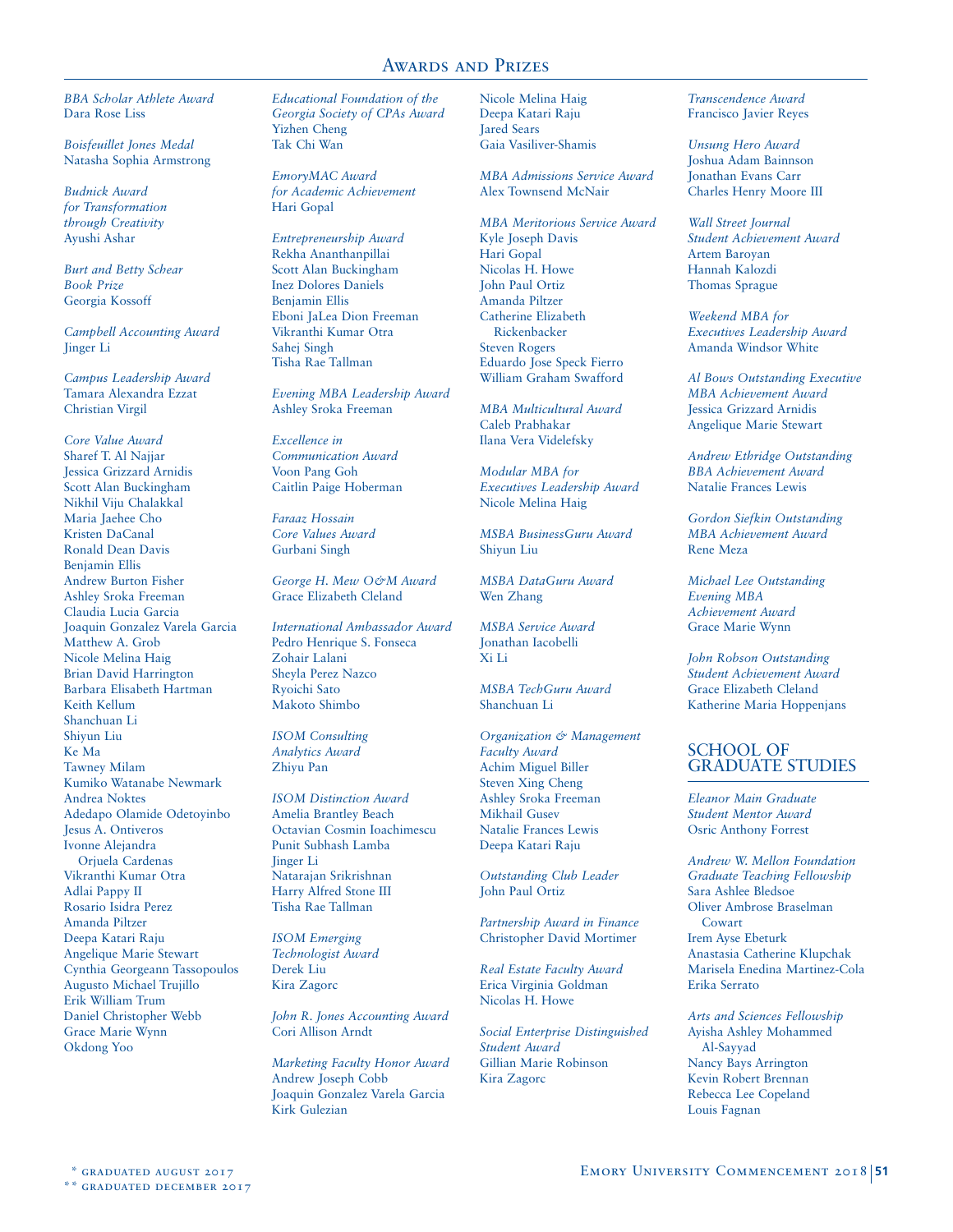Corey Joseph Goergen Aaron Elliot Goldsman Lenora Bellee Jones-Pierce Alexander Lars Lundberg Brett Emery Maiden Molly Marie Slavin

*Dean's Teaching Fellowship* Bree L. Beal Kevin Robert Brennan Sarah Elizabeth MacDonald Richard Kenneth Morgan Jennifer Lauren Nelson Samantha Mary Noreen Robert Peter Schneider Molly Marie Slavin Cameron David Thurber Ashley Lauren Watts Dominika Anne Winiarski Rebecca Claire Woodruff Daniel Yu

*Emory Graduate Diversity Fellowship* Antonio Alonso Lauren S. Aulet April L. Brown Johanna Ruth Chapin Bardales Jason Conage-Pough Kyle E. Giesler Meeka Saragina Halperin Audrey Henderson Ixavier A. Higgins Behzad Kianian

Anastasia Catherine Klupchak Georgette Ilunga-Nkulu Ledgister Margaret Ann Martinez Winston Dwarka Graham Persaud Keon A. Reid Alessandra Maria Richardson Eduardo Sanabria-Figueroa Erika Serrato Sujit Shrestha Chanel Ranita Craft Tanner Julian Shariyf Whitney Danielle Lee Wiggins

*GDBBS Division Scholar, LGS* Mandakh Bekhbat Brenda Milagros Calderon Qize Jiang Omotola Folashade Omotade Katherine Elizabeth Squires

*Tam Jewish Studies, LGS* Collin Robinson Pae Cornell

*Initiative to Maximize Student Development* Michelle Rishma Leidy

*George Armelagos Award for Excellence in Teaching by a Graduate Student* Bisan Adnan Salhi

*George W. Woodruff Fellowship* Eric Andreansky Amanda Riana Arulpragasam Helen Baker Zachary Orion Binney Letitia M. Campbell Mary Virginia Carter Sumita Chakraborty Jonathan Wade Marcuse Engelberg Clarissa Catherine Garvey Lisa Helene LaViers Debbie Lee Elena Sage Stavrakis Lesley Christopher Lirette Chris Clement Martin Margaret Louise Matthews Stephanie Spaid Miedema Jennifer Lauren Nelson Tamara Pilishvili Robert Peter Schneider Riley Jane Steiner Anais Stenson Rodrigo Bueno Therezo Daniel Thompson Sarah Isabel Trebat-Leder William Andrew Wagstaff Steven Wayne Webster Rebecca Claire Woodruff

*Laney Graduate School Fellowship* Kaitlin Emily Banfill Jessica Hartmann Belle

Qingpo Cai Joel Conkle Andrew James Culbreth PamelaSara Elbaz Head Stephanie Allison Larson Sasha Mital Jirui Qiu Heather Elizabeth Reese Blair John Rossetti Daniel Charles Semenza Lauren Marie Standifer Kathy Trang Lauren Marie Zauche Carlos Zorrilla

*Marjorie Shostak Prize for Excellence and Humanity in Ethnographic Writing* Bisan Adnan Salhi Sydney Meredith Silverstein

*Woman's Club Memorial Fellowship* Sarah Elizabeth MacDonald

*Benston Scholar* Lisa Helene LaViers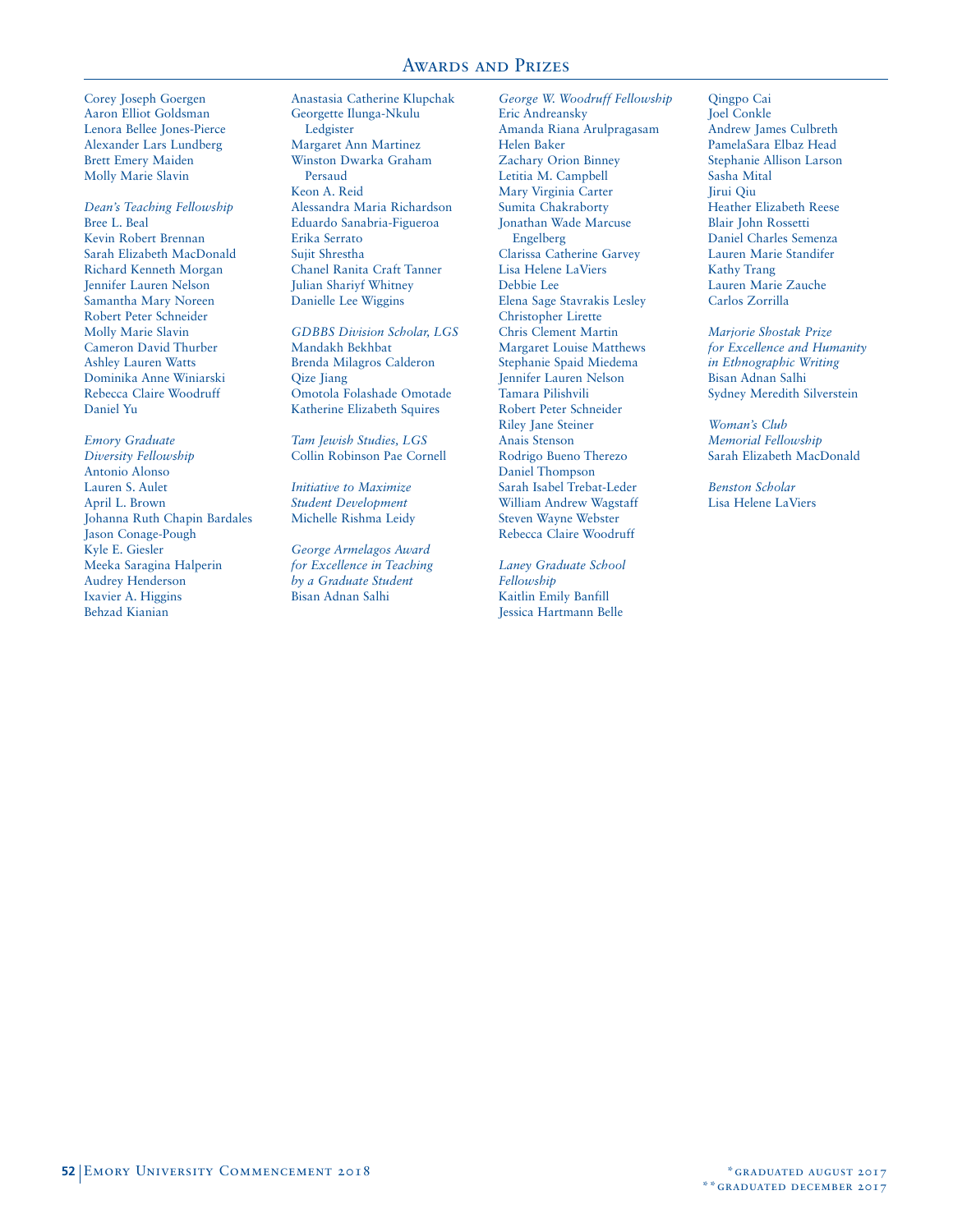Emory College of Arts and Sciences originated from a concern for higher education in a Christian setting on the part of the Georgia Conference of the Methodist Episcopal Church. Chartered in 1836 in Oxford, Georgia, the college was named after John Emory (1789–1835), bishop of the Methodist Episcopal Church. In 1964 the college at Oxford was named Oxford College of Emory University.

Emory College became Emory University by virtue of a charter granted by the Superior Court of DeKalb County on January 25, 1915. Although classes on the Atlanta campus were begun in the schools of law and theology as early as 1916, the college did not move to Atlanta until 1919. The university now includes nine schools, most tracing their origins to years before the chartering of the university itself. These schools are Emory College and Oxford College (1836), the School of Medicine (1854), Nell Hodgson Woodruff School of Nursing (1905), Candler School of Theology (1914), the School of Law (1916), Roberto C. Goizueta Business School (1919), the James T. Laney School of Graduate Studies (1919), and Rollins School of Public Health (1990).

The intent of the founders is perpetuated by the university's vision statement: A destination university internationally recognized as an inquiry-driven, ethically engaged, and diverse community, whose members work collaboratively for positive transformation in the world through courageous leadership in teaching, research, scholarship, health care, and social action.

#### A Short History of Commencement at Emory

This is Emory's 173rd commencement. The exercises witnessed today represent an imposition of medieval academic tradition on an institution that had its roots in the nineteenth-century frontier. The first Emory commencement was held in 1840, four years after Emory College had been chartered and two years after the college's first classes. That first ceremony, however, was without graduating students, as there were no graduates until the following year. Then, as now, sermons and addresses had a central focus in the exercises, though rarely have these addresses been so crucial as in 1849, when all fifteen members of the graduating class were assigned speaking places and spoke for as long as half an hour each.

Early commencement audiences sat for up to four hours in the midsummer heat to listen to the numerous student and faculty orations on such topics as "Our Government Unfavorable to High Attainment in Literature," "Social Equality," and "Modern Refinements." These addresses in the early days were in English, contrary to the practice at many other institutions. As President A. B. Longstreet argued in 1842, speeches in Latin and Greek were "worthy of the name pedantry, and nothing more." In spite of this advice, several later generations of students instructed their audiences in the ancient tongues.

#### Academic Dress and Customs

Academic dress goes back to the founding of European universities, which were the products of the intellectual revival of the twelfth century. All medieval students were clerks and consequently wore the dress of clergy. This is the academic costume we wear today, with certain changes introduced in the sixteenth century by Protestant reformers. The oldest articles of academic wear were the robe, over which was worn the habit, usually a kind of tunic with short, wide sleeves. The medieval hood was lined with fur or inexpensive skins and could be gathered around the neck or pulled up on the head as a turban. It is uncertain when different colors became associated with different degrees.

There were four kinds of caps: the round cap, reserved for doctoral dignity; the tena, a round cap with strings tied under the chin, worn by jurists; the square cap; and the Tudor bonnet. At Oxford University in 1565 the square cap became the norm, but the faculties that had become laicized adopted the Tudor bonnet that is still worn by doctoral candidates today. The basic design of all academic costume in the United States was first established in 1895 and was first used at Emory by the Class of 1902. The bachelor's gown features an embroidered Emory University seal in gold thread and has long, pointed, open sleeves. The master's gown has longer sleeves, which are closed at the bottom with openings about midway for the hands. Beginning in 2014, the bachelor's and master's gowns are made of fabric spun from molten plastic pellets from recycled water bottles. An average of twenty-three post-consumer plastic bottles are used to create each gown, furthering Emory's commitment to sustainability initiatives. The doctor's gown has full-length lapels of velvet and bell-shaped sleeves with three horizontal velvet bars. Tassels for bachelor's and master's caps are black; tassels of gold thread may be worn by doctors. Gowns and caps are usually black, although Emory and some other schools have specified that their doctors may wear gowns of distinctive colors. Yale's deep blue doctoral gown, Harvard's crimson, Columbia's dark blue, and Emory's blue and gold are a few that may be seen in the procession.

The hood varies for the respective degrees, the doctor's hood being longer and fuller than the master's. The field of study can be determined from the velvet facing on the hood according to the following color scheme: white, the arts; gold-yellow, science; purple, law; apricot, nursing; green, medicine; teal, physical therapy; scarlet, theology; salmon, public health; drab, business; and dark blue, doctors of philosophy. The hood is lined with silk in the colors of the degree-granting institution. For Emory graduates the lining is blue with a chevron of gold.

The president of Emory University wears a badge of office given to the university in 1965 by the Emory chapter, Gamma of Georgia, of Phi Beta Kappa. Designed by Eric Clements of Birmingham, England, and executed by the Worshipful Company of Goldsmiths in London, the solid gold badge is an open teardrop enclosing the raised seal of the university and is suspended on a gold chain.

The chief marshal and deputy marshals lead the academic procession. The faculty marshals and the secretary of the university jointly manage the forming of the procession, the seating of commencement participants, and the planning of other aspects of commencement exercises. Marshals are identified by their unique blue tunics, which are sleeveless and lined with gold.

The Quadrangle stage with blue canopy was named the University Marshals' Stage in honor of the dedication and service provided by Emory's chief marshals throughout history.

The university mace is carried in the procession by the immediate past president of the Student Government Association. Academically the mace is the symbol of a university as a corporate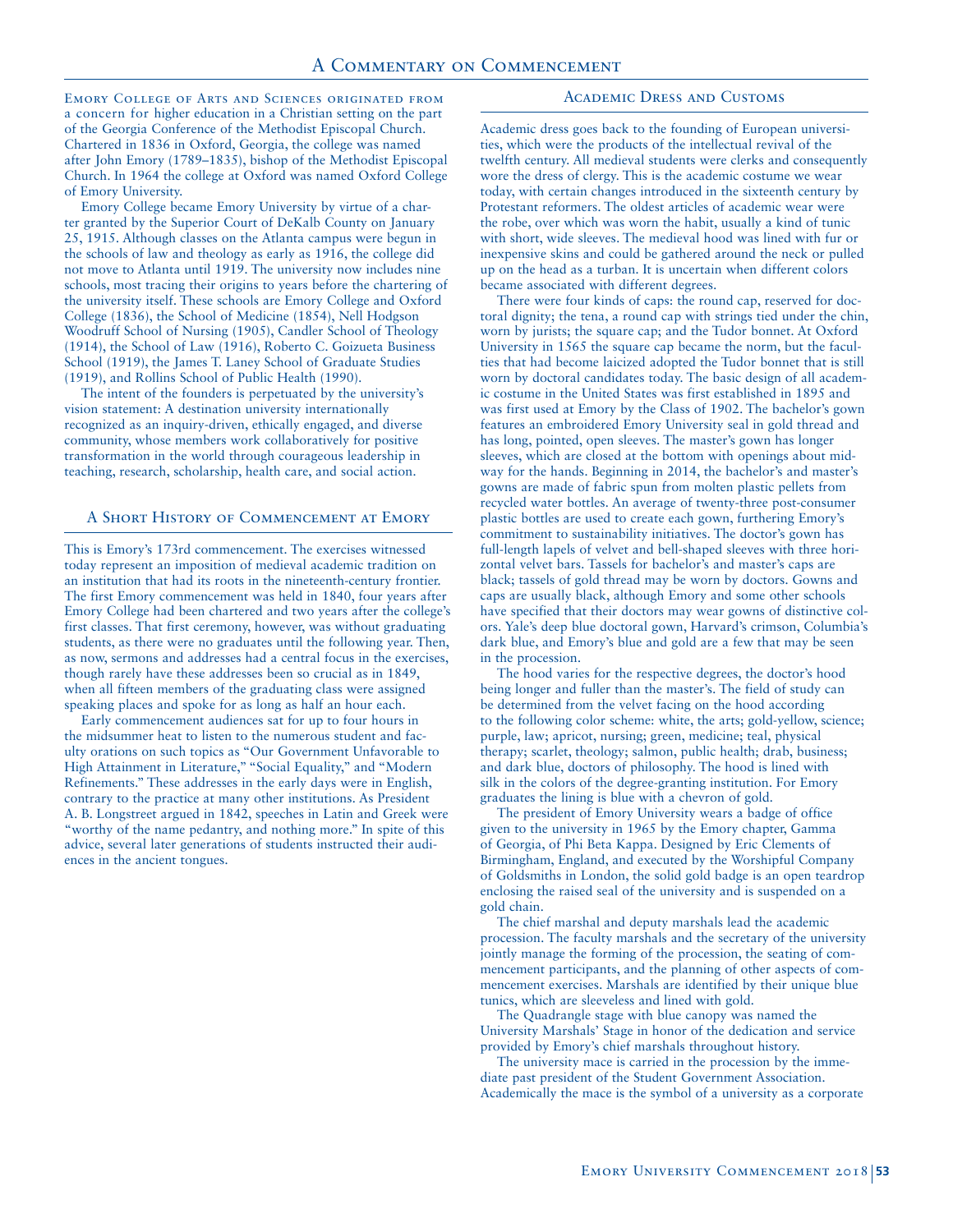body of scholars possessing its own jurisdiction and its own legally constituted authority. Traditionally the mace is borne in procession immediately before the chief officer of a university and is placed before her or him during formal academic ceremonies.

The mace of Emory University, a gift from D.V.S., an Emory College senior honor society, was designed by Eric Clements and executed in silver and gold by the Worshipful Company of Goldsmiths. In the teardrop at the apex of the mace, against a background of oxidized silver, is a freestanding representation in gold of a human skeleton. This is Dooley, the "spirit" of Emory, who traditionally "rises" once each spring and for a week rules campus. Immediately below the skeleton, in an open teardrop, is a gold sphere divided (by stippling) into eight segments. Topping the sphere is a simple cross, symbolizing the relationship of Emory University to the Methodist church. The seal of the university is sculptured in gold within the circular base.

Before each school in the procession, the school's student marshal carries its gonfalon, a banner in the color associated with the respective school's degree: medicine, green; public health, salmon; nursing, apricot; theology, scarlet; law, purple; and business, drab. The gonfalon of the graduate school is gold representing Emory's gold, and the gonfalons of Emory College and Oxford College represent Emory's blue.

#### Emory Alumni Legacy Medallion

Graduating students who have a parent, grandparent, and/or sibling who is also an Emory graduate are wearing specially commissioned medallions hanging from blue and gold ribbons. The medallions are expressions of the university's gratitude to those families who have chosen to continue the Emory education tradition throughout the generations.

#### The Commencement Setting

Spectators on the Quadrangle are seated facing the former Pitts Theology Library, one of the two oldest buildings on the Atlanta campus. Designed by the distinguished Pittsburgh architect Henry Hornbostel (1867–1961), the Old Theology Building was the original theology building in 1916. It was renovated in 1975 by architect Paul Rudolph to house the expanded library collection of Candler School of Theology. The building is under renovation again, scheduled to reopen in 2019 as a community gathering space and to welcome visitors and members of the campus community alike as they meet with the university's president and other leaders.

Directly behind the spectators are Carlos Hall, the other original campus building, and the expanded Michael C. Carlos Museum. Formerly home to the School of Law, Carlos Hall was renovated in 1986 according to a design by Michael Graves to house the museum and the Department of Art History. The museum is named for the philanthropist who donated most of the cost of the facility. It was designed to maintain the classic symmetry and proportion of the surrounding buildings, which are listed on the National Register of Historic Places.

Bowden Hall, east of the museum, was constructed in 1951 in the same style as the original campus buildings. Originally the History Building, it was renamed in 1991 in honor of the late Henry L. Bowden, former chair of the Board of Trustees of Emory University. To the southeast of Bowden Hall is the Center for Library and Information Resources. The center joins the tall, red-tile-crowned Robert W. Woodruff Library and is linked to the Asa Griggs Candler Memorial Library at the east end of the Quadrangle. Candler Library was dedicated in 1926 in honor of the man who donated the land for the campus and who provided the university with strong leadership in its early years.

Next to the Old Theology Building is the Loula Walker and Ely Reeves Callaway Sr. Memorial Center. Thanks to a generous gift from alumnus Ely R. Callaway Jr. in honor of his parents, this center joins the former Humanities Building with the original Physics Building, which was constructed in 1919.

At the west end of the Quadrangle is the Administration Building (1955), a gift of Charles Howard Candler. Like his father, Asa, Charles chaired the Board of Trustees for many years. Between the Administration Building and the former Pitts Library sits the more modern White Hall, the main classroom building of Emory College. Above the trees on the north side of the Quadrangle are the curved red roof of the William R. Cannon Chapel—designed by Paul Rudolph and dedicated in 1981—and the towers of Emory University Hospital to the east.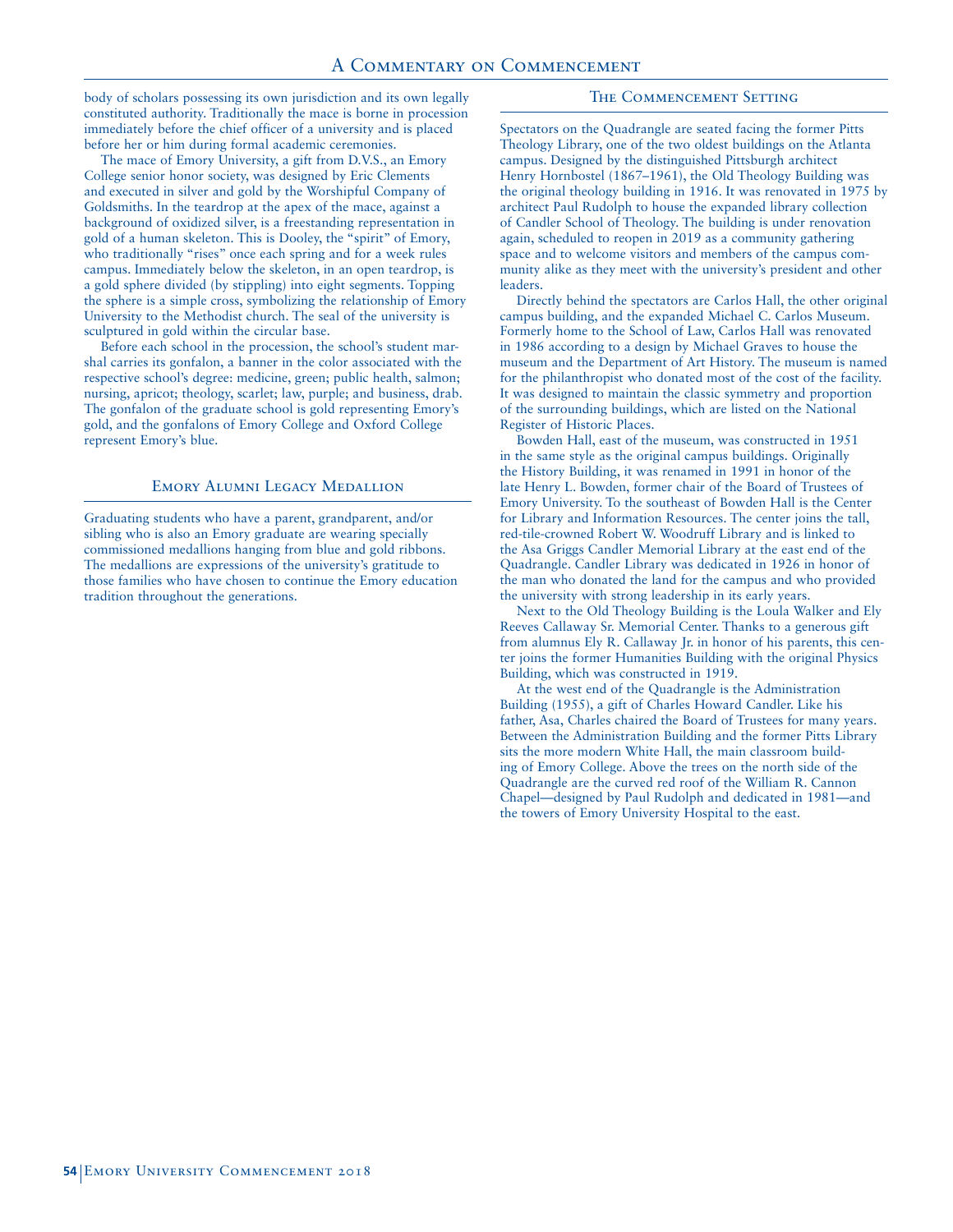